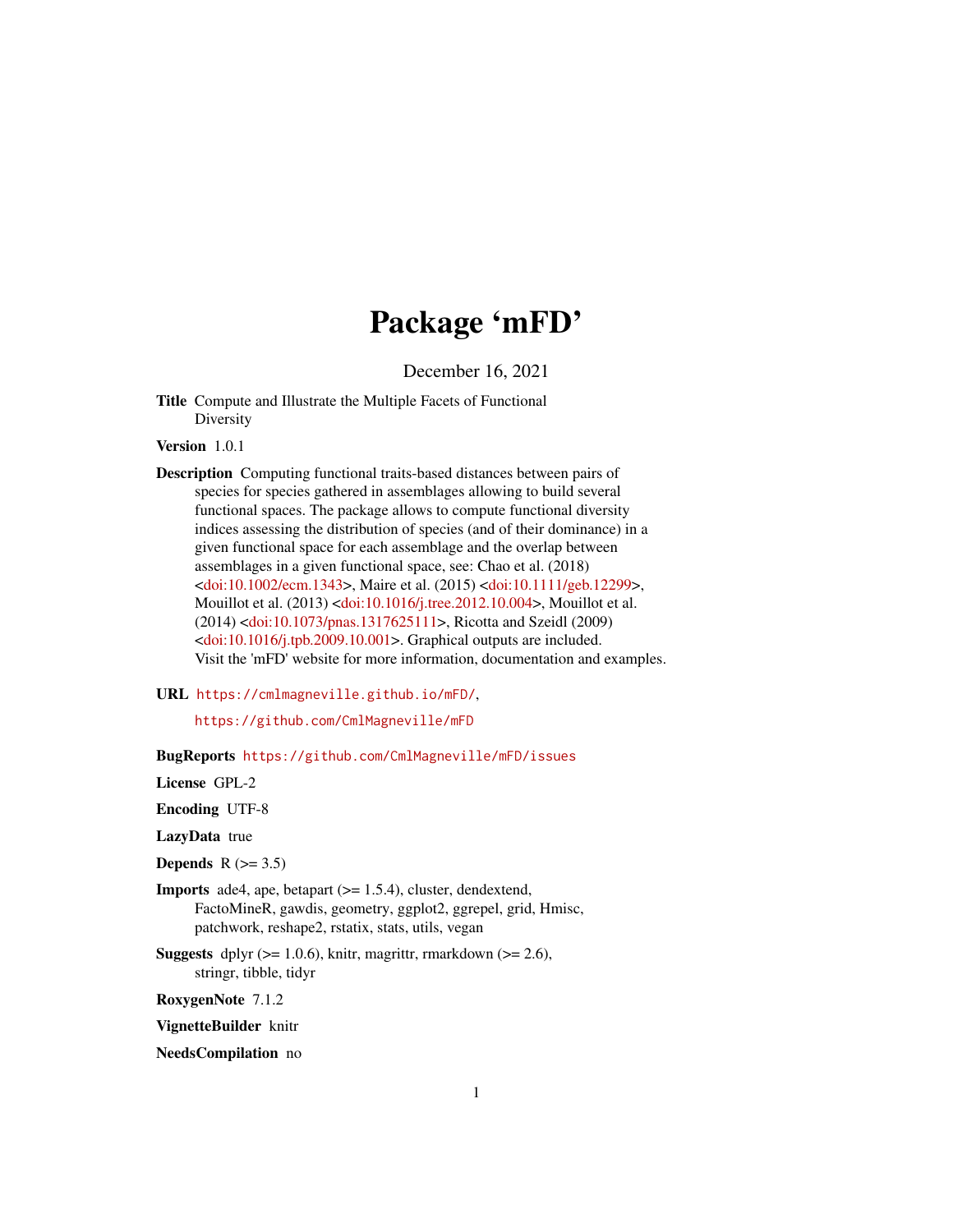Author Camille Magneville [aut, cre, cph]

```
(<https://orcid.org/0000-0003-0489-3822>),
Nicolas Loiseau [aut] (<https://orcid.org/0000-0002-2469-1980>),
Camille Albouy [aut] (<https://orcid.org/0000-0003-1629-2389>),
Nicolas Casajus [aut] (<https://orcid.org/0000-0002-5537-5294>),
Thomas Claverie [aut] (<https://orcid.org/0000-0002-6258-4991>),
Arthur Escalas [aut] (<https://orcid.org/0000-0002-6450-5716>),
Fabien Leprieur [aut] (<https://orcid.org/0000-0001-6869-342X>),
Eva Maire [aut] (<https://orcid.org/0000-0002-1032-3394>),
David Mouillot [aut] (<https://orcid.org/0000-0003-0402-2605>),
Sebastien Villeger [aut] (<https://orcid.org/0000-0002-2362-7178>)
```
Maintainer Camille Magneville <camille.magneville@gmail.com>

Repository CRAN

Date/Publication 2021-12-16 10:10:06 UTC

# R topics documented:

| 3              |
|----------------|
| 5              |
| $\overline{7}$ |
| 9              |
| 11             |
| 16             |
| 17             |
| 18             |
| 18             |
| 20             |
| 23             |
| 27             |
| 28             |
| 30             |
| 31             |
| 34             |
| 38             |
| 41             |
| 45             |
| 48             |
| 51             |
| 55             |
| 56             |
| 57             |
| 61             |
| 63             |
| 67             |
| 69             |
| 70             |
| 74             |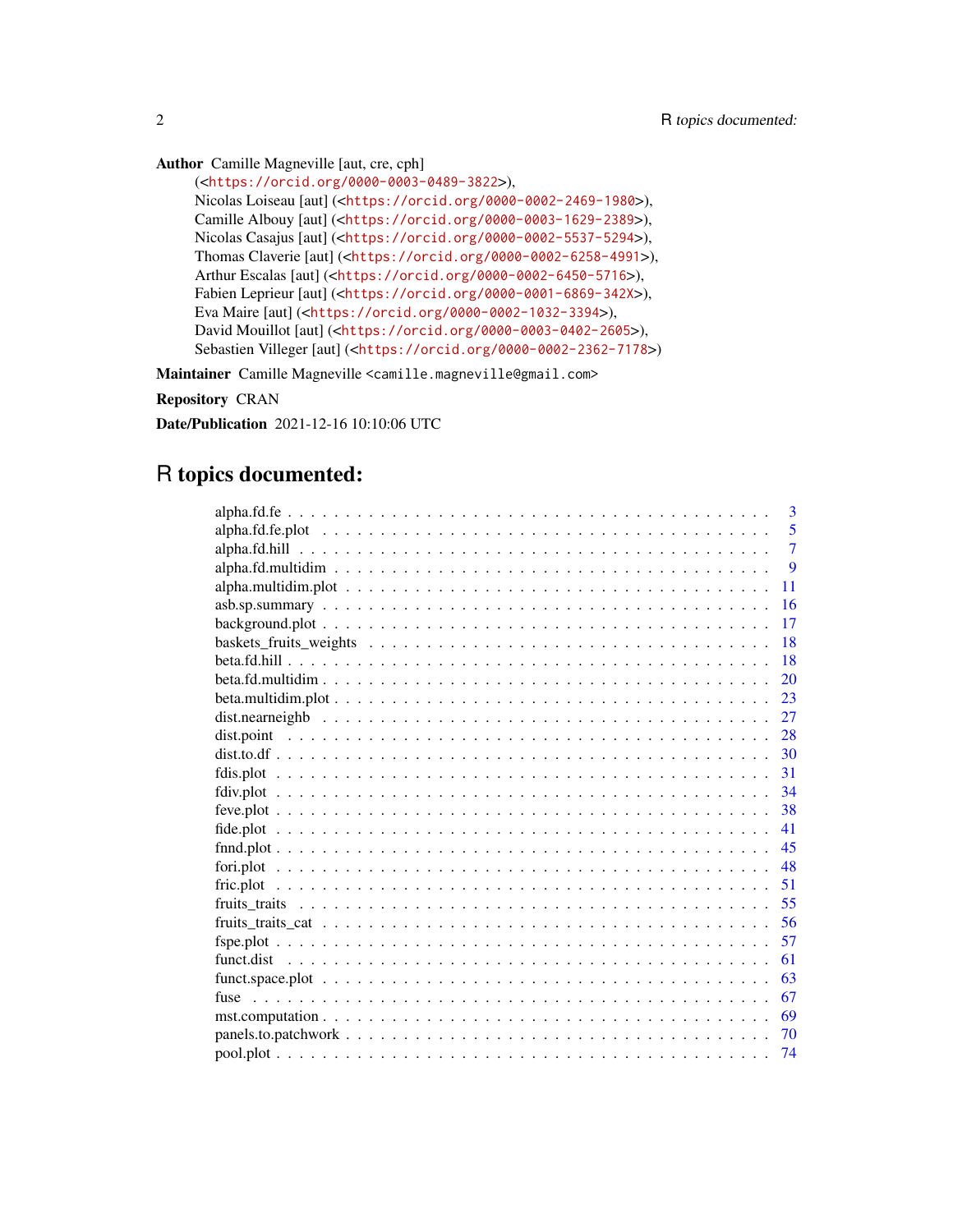# <span id="page-2-0"></span>alpha.fd.fe 3

| Index |  |
|-------|--|

<span id="page-2-1"></span>alpha.fd.fe *Compute the set of indices based on number of species in Functional Entities*

# Description

This function computes the set of indices based on number of species in Functional Entities (FEs) following Mouillot et al. (2014).

#### Usage

```
alpha.fd.fe(
  asb_sp_occ,
  sp_to_fe,
  ind_nm = c("fred", "fored", "fvuln"),
  check_input = TRUE,
  details_returned = TRUE
)
```
### Arguments

| asb_sp_occ       | a matrix linking occurrences (coded as 0/1) of species (columns) in a set of as-<br>semblages (rows). Warning: An assemblage must contain at least one species.                                                                                        |  |
|------------------|--------------------------------------------------------------------------------------------------------------------------------------------------------------------------------------------------------------------------------------------------------|--|
| sp_to_fe         | a list with details of species clustering into FE from sp. to. fe.                                                                                                                                                                                     |  |
| ind_nm           | a vector of character strings with the names of functional diversity indices to<br>compute among 'fred', 'fored' and 'fvuln'. Indices names must be written in<br>lower case letters. Default: all the indices are computed.                           |  |
| check_input      | a logical value indicating whether key features the inputs are checked (e.g. class<br>and/or mode of objects, names of rows and/or columns, missing values). If an<br>error is detected, a detailed message is returned. Default: check. input = TRUE. |  |
| details_returned |                                                                                                                                                                                                                                                        |  |
|                  | a logical value indicating whether details about indices computation should be<br>returned. These details are required by alpha. fd. fe. plot to plot FEs indices.                                                                                     |  |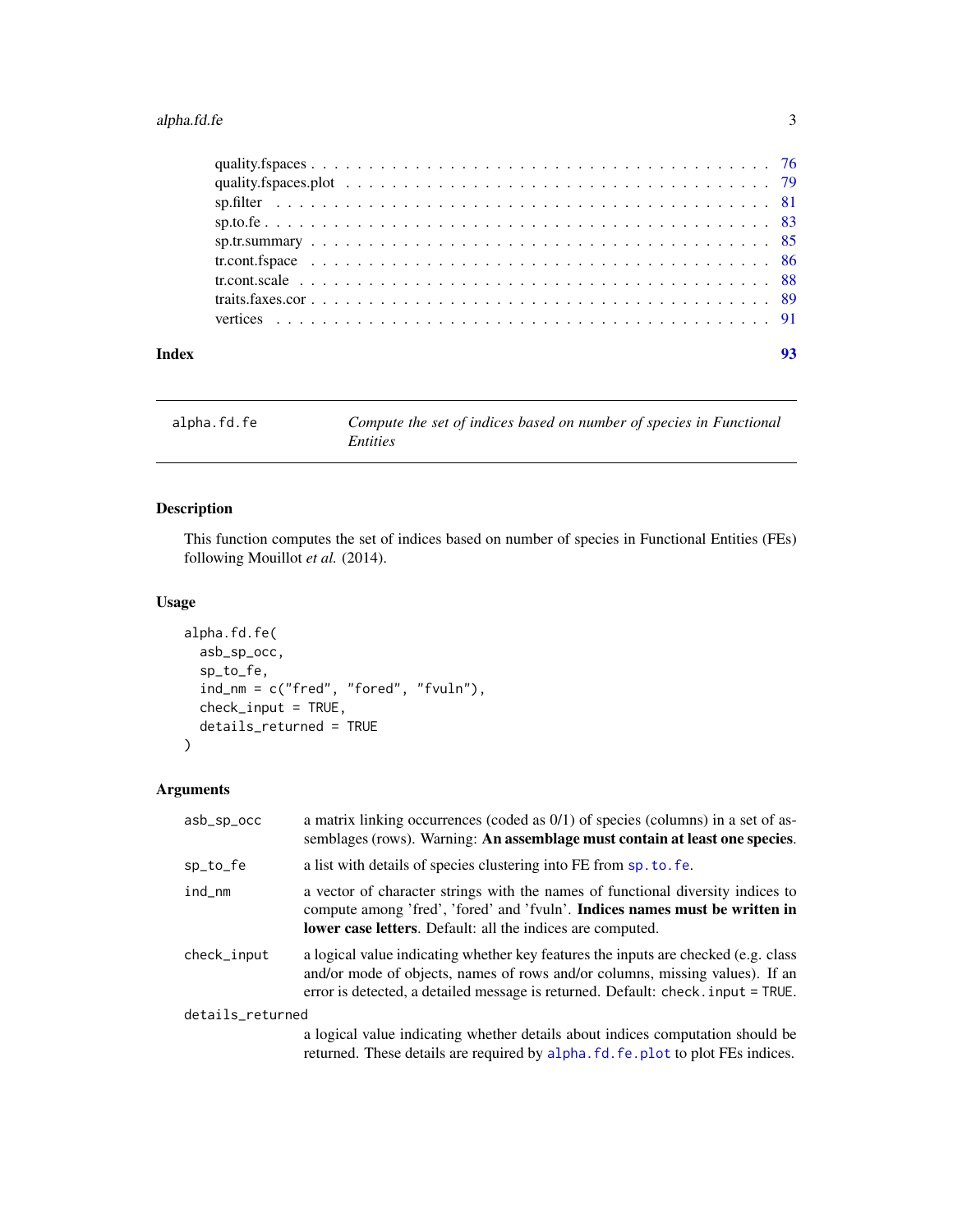#### Value

A list with:

- *asb\_fdfe* a matrix containing for each assemblage (rows), values of functional diversity indices (same names than in 'ind\_nm') as well as the number of species ('nb\_sp') and the number of FE (nb\_fe);
- if *details\_returned* is TRUE,
- *details\_fdfe* a list with *asb\_fe\_nbsp* a matrix with number of species per FE in each assemblage.

#### Author(s)

Camille Magneville

#### References

Mouillot *et al.* (2014) Functional over-redundancy and high functional vulnerability in global fish faunas on tropical reefs. *PNAS*, 38, 13757-13762.

```
# Load Species*Traits dataframe:
data('fruits_traits', package = 'mFD')
# Load Traits categories dataframe:
data('fruits_traits_cat', package = 'mFD')
# Load Assemblages*Species matrix:
data('baskets_fruits_weights', package = 'mFD')
# Remove continuous trait:
fruits_traits <- fruits_traits[, -5]
fruits_traits_cat <- fruits_traits_cat[-5, ]
# Compute gathering species into FEs:
sp_to_fe_fruits <- mFD::sp.to.fe(sp_tr = fruits_traits,
tr_cat = fruits_traits_cat,
fe_nm_type = 'fe_rank', check_input = TRUE)
# Get the occurrence dataframe:
asb_sp_fruits_summ <- mFD::asb.sp.summary(asb_sp_w = baskets_fruits_weights)
asb_sp_fruits_occ <- asb_sp_fruits_summ$'asb_sp_occ'
# Compute alpha fd indices:
alpha.fd.fe(
  asb_sp\_occ = asb_sp\_fruits\_occ,sp_to_fe = sp_to_fe_fruits,
  ind\_nm = c('fred', 'forced', 'fvuln'),check\_input = TRUE,
  details_returned = TRUE)
```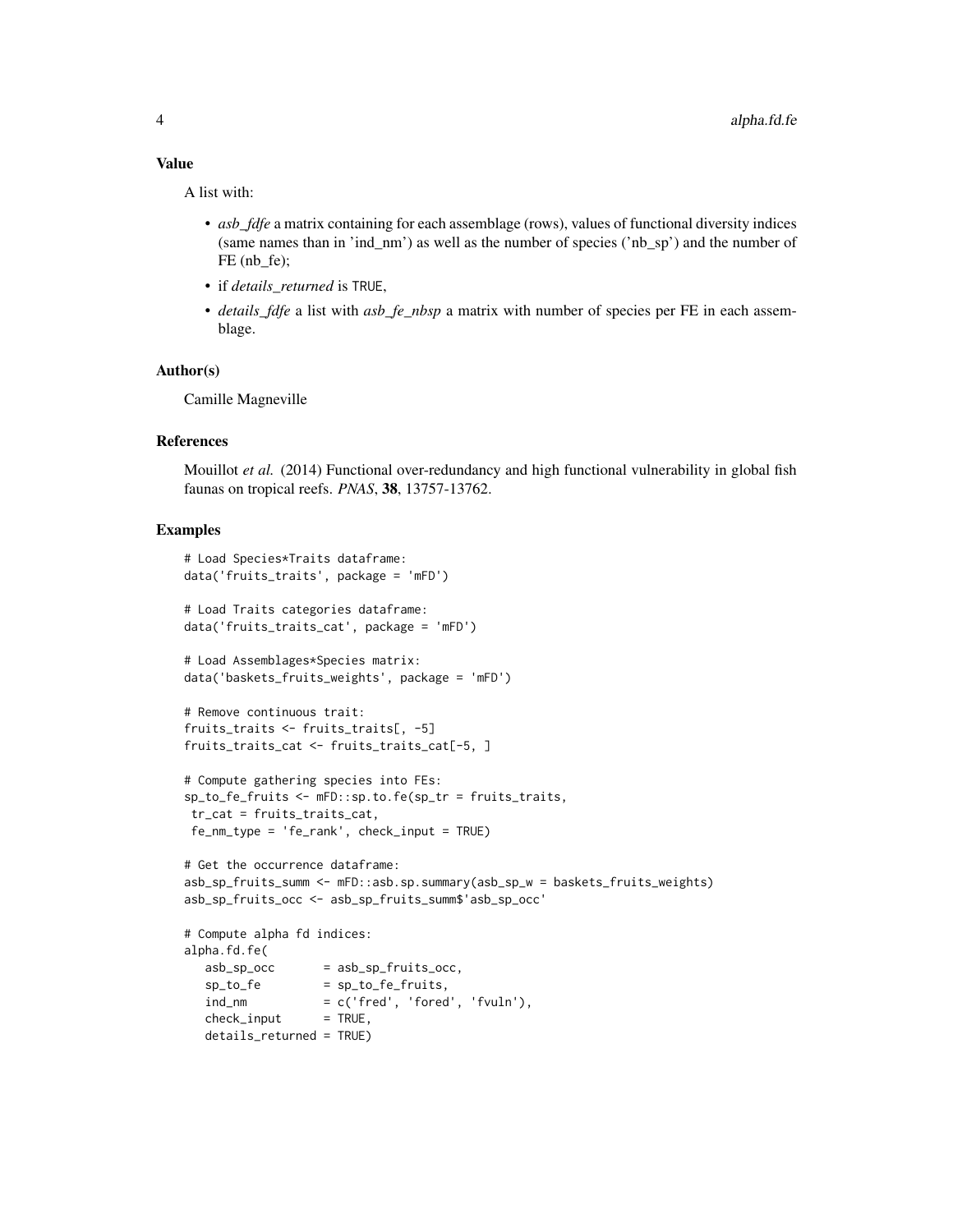#### <span id="page-4-1"></span><span id="page-4-0"></span>Description

Graphical representation of distribution of species in Functional Entities (FE) and of indices from Mouillot *et al.* (2014). To plot functional indices, functional indices values must have been computed first through the use of the [alpha.fd.fe](#page-2-1) function.

#### Usage

```
alpha.fd.fe.plot(
  alpha_fd_fe,
 plot_asb_nm,
 plot_ind_nm = c("fred", "fored", "fvuln"),
 name_file = NULL,
  color_fill_fored = "darkolivegreen2",
  color_line_fred = "darkolivegreen4",
  color_fill_bar = "grey80",
  color_fill_fvuln = "lightcoral",
  color_arrow_fvuln = "indianred4",
  size_line_fred = 1.5,
  size_arrow_fvuln = 1,
  check\_input = TRUE)
```
#### Arguments

| alpha_fd_fe      | output from the function alpha. fd. fe applied on assemblage of interest with<br>$details_returned = TRUE.$                                                                                                                                              |  |
|------------------|----------------------------------------------------------------------------------------------------------------------------------------------------------------------------------------------------------------------------------------------------------|--|
| plot_asb_nm      | a vector containing the name of the assemblage to plot.                                                                                                                                                                                                  |  |
| plot_ind_nm      | a vector containing the names of the indices to plot. It can be 'fred' to plot<br>functional redundancy (FRed), 'fored' to plot functional over-redundancy (FOred)<br>and/or 'fvuln' to plot functional vulnerability (FVuln). Default is all 3 indices. |  |
| name_file        | a character string with name of file to save the figure (without extension). De-<br>fault: $name_file = NULL$ which means plot is displayed.                                                                                                             |  |
| color_fill_fored |                                                                                                                                                                                                                                                          |  |
|                  | a R color name or an hexadecimal code referring to the color used to fill the part<br>of barplots that contain species in excess in species-rich FEs. It refers to the<br>FORed value. Default: color_fill_fored = "darkolivegreen2".                    |  |
| color_line_fred  |                                                                                                                                                                                                                                                          |  |
|                  | a R color name or an hexadecimal code referring to the color used to draw<br>the horizontal line referring to the FRed value. Default: color_line_fred =<br>"darkolivegreen4".                                                                           |  |
|                  | color_fill_bar a R color name or an hexadecimal code referring to the color used to draw<br>barplots. Default: color_fill_bar = "grey80".                                                                                                                |  |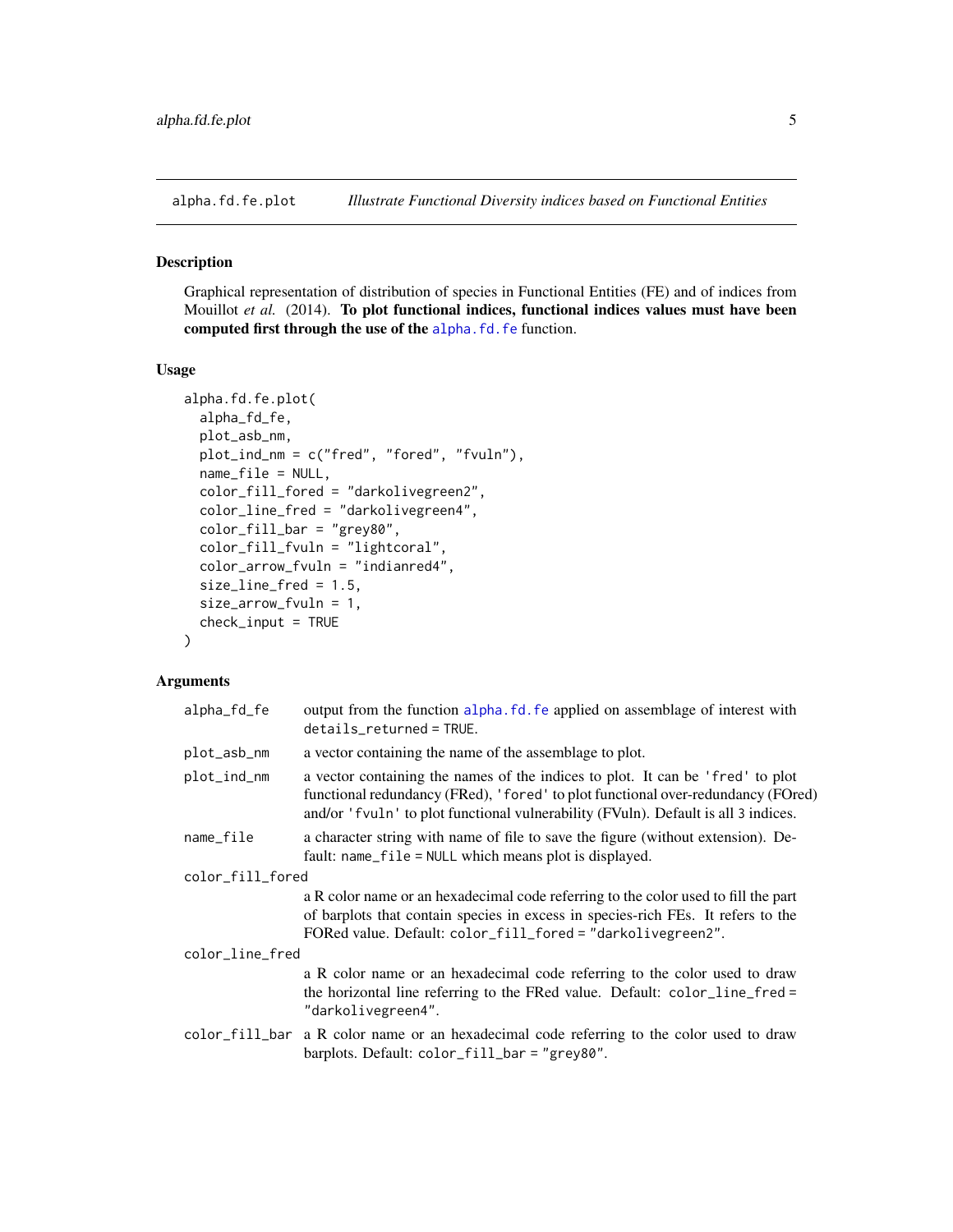| color_fill_fvuln  |                                                                                                                                                                                                                                                                                                                 |  |
|-------------------|-----------------------------------------------------------------------------------------------------------------------------------------------------------------------------------------------------------------------------------------------------------------------------------------------------------------|--|
|                   | a R color name or an hexadecimal code referring to the color used to fill barplot<br>containing only one species for illustrating FVuln. Default: color_fill_fvuln<br>$=$ "lightcoral".                                                                                                                         |  |
| color_arrow_fvuln |                                                                                                                                                                                                                                                                                                                 |  |
|                   | a R color name or an hexadecimal code referring to the color used to draw the<br>horizontal arrow showing the proportion of FEs containing only one species for<br>illustrating FVuln. If there is only one FE containing one species, the arrow will<br>be a point. Default: color_arrow_fvuln = "indianred4". |  |
|                   | size_line_fred a numeric value referring to the size of the horizontal line illustrating FRed.<br>Default: size_line_fred = $1.5$ .                                                                                                                                                                             |  |
| size_arrow_fvuln  |                                                                                                                                                                                                                                                                                                                 |  |
|                   | a numeric value referring to the size of the arrow showing the proportion of FEs<br>containing only one species. Default: size_arrow_fvuln = 1.                                                                                                                                                                 |  |
| check_input       | a logical value indicating whether key features the inputs are checked (e.g. class<br>and/or mode of objects, names of rows and/or columns, missing values). If an<br>error is detected, a detailed message is returned. Default: check_input = TRUE.                                                           |  |

#### Value

A patchwork object with a barplot of number of species per FE. Indices names provided in 'plot\_ind\_nm' are illustrated. Functional Redundancy (average number of species per FE) is illustrated with a horizontal line. Functional Over-redundancy (proportion of species in excess in FE richer than average) is illustrated with top part of these bars filled with 'color\_fill\_fored'. Functional Vulnerability (proportion of FE with a single species) is illustrated with bars of these vulnerable FE filled with 'color\_fill\_fvuln' and the double-head arrow highlighting their number. FE-based indices values on top of the plot. if name\_file is provided, plot saved as a 300dpi png file in the working directory.

#### Author(s)

Camille Magneville and Sebastien Villeger

### References

Mouillot *et al.* (2014) Functional over-redundancy and high functional vulnerability in global fish faunas on tropical reefs. *PNAS*, 111, 13757-13762.

```
# Load Species*Traits dataframe
data("fruits_traits", package = "mFD")
# Load Traits categories dataframe
data("fruits_traits_cat", package = "mFD")
# Load Assemblages*Species matrix
data("baskets_fruits_weights", package = "mFD")
# Remove continuous trait
fruits_traits <- fruits_traits[ , -5]
```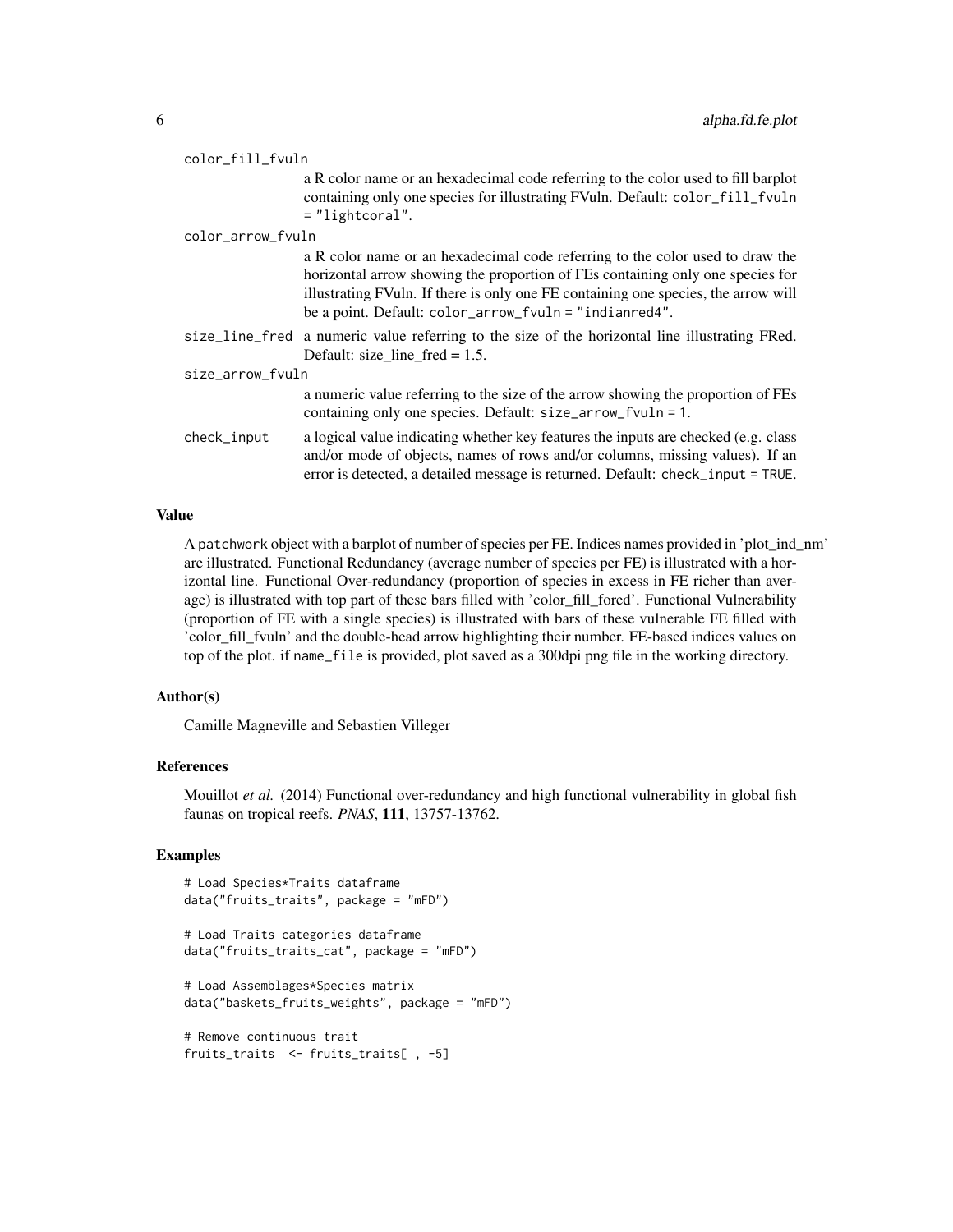```
fruits_traits_cat <- fruits_traits_cat[-5, ]
# Compute gathering species into FEs
sp_to_fe_fruits <- mFD::sp.to.fe(
 sp_tr = fruits_traits,
 tr_cat = fruits_traits_cat,
 fe_nm_type = "fe_rank",
 check_input = TRUE)
# Get the occurrence matrix
asb_sp_fruits_summ <- mFD::asb.sp.summary(asb_sp_w = baskets_fruits_weights)
asb_sp_fruits_occ <- asb_sp_fruits_summ$"asb_sp_occ"
# Compute alpha fd indices
alpha_fd_fe_fruits <- mFD::alpha.fd.fe(
 asb_sp\_occ = asb_sp\_fruits\_occ,sp\_to\_fe = sp\_to\_fe\_fruits,
 ind\_nm = c("fred", "forced", "fvuln"),check\_input = TRUE,
 details_returned = TRUE)
# Plot fd fe indices
mFD::alpha.fd.fe.plot(
 alpha_fd_fe = alpha_fd_fe_fruits,
 plot\_asb\_nm = c("basket_1"),plot_ind_nm = c("fred", "fored", "fvuln"),
 name_file = NULL,
 color_fill_fored = "darkolivegreen2",
 color_line_fred = "darkolivegreen4",<br>color_fill_bar = "grey80",
 color\_fill\_barcolor_fill_fvuln = "lightcoral",
 color_arrow_fvuln = "indianred4",
 size\_line\_freq = 1.5,
 size_arrow_fvuln = 1,
 check\_input = TRUE)
```
alpha.fd.hill *Compute Functional alpha-Diversity indices based on Hill Numbers*

#### Description

Compute functional alpha diversity applied to distance between species following the framework from Chao *et al.*(2019).

#### Usage

```
alpha.fd.hill(
 asb_sp_w,
  sp_dist,
  q = c(0, 1, 2),
```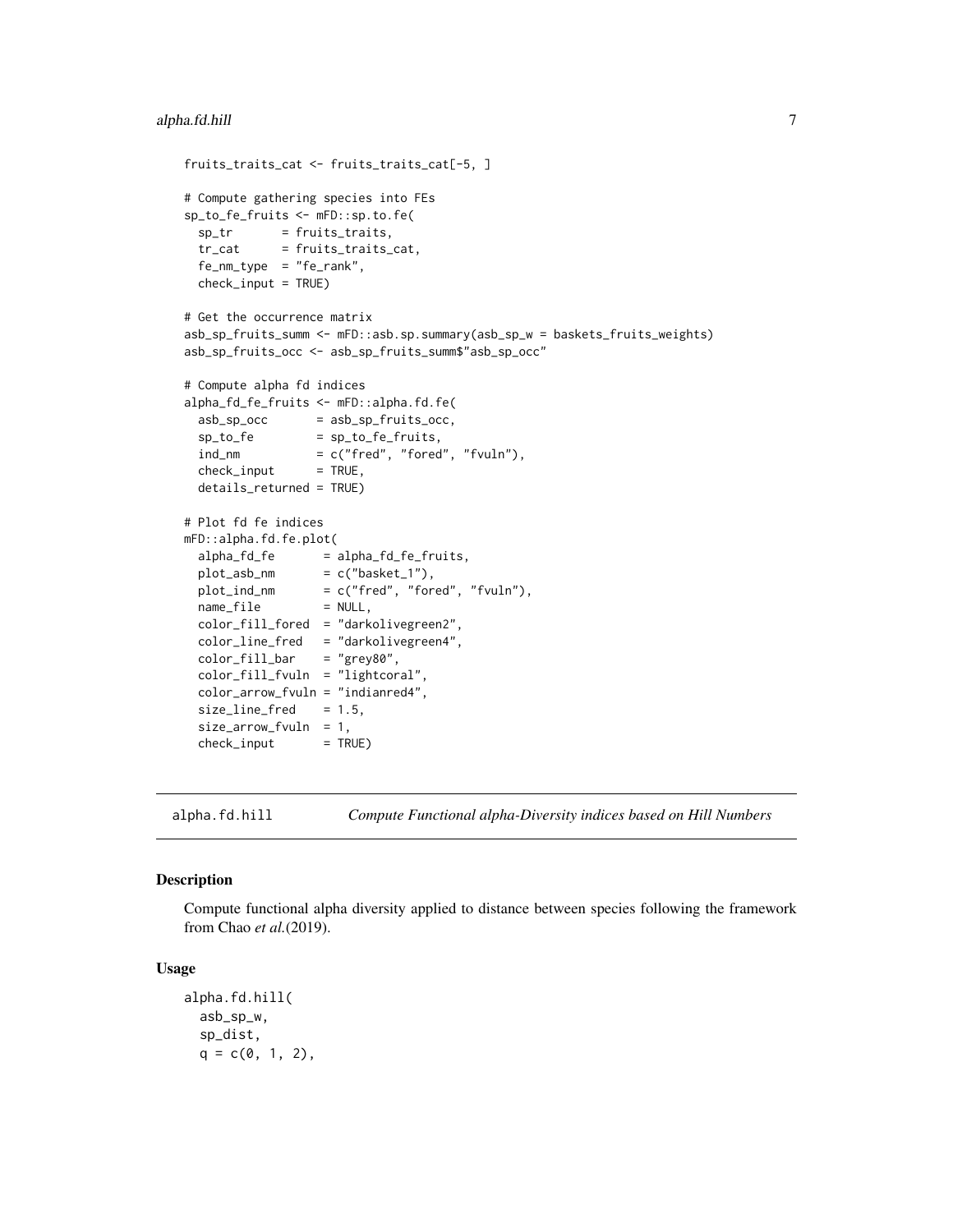```
tau = "mean",
  check\_input = TRUE,
  details_returned = TRUE
\lambda
```
#### Arguments

| asb_sp_w         | a matrix with weight of species (columns) in a set of assemblages (rows). Rows<br>and columns should have names. NA are not allowed.                                                                                                                                                                                                                                                             |
|------------------|--------------------------------------------------------------------------------------------------------------------------------------------------------------------------------------------------------------------------------------------------------------------------------------------------------------------------------------------------------------------------------------------------|
| sp_dist          | a matrix or dist object with distance between species. Species names should be<br>provided and match those in 'asb_sp_w'. NA are not allowed.                                                                                                                                                                                                                                                    |
| q                | a vector containing values referring to the order of diversity to consider, could<br>be 0, 1 and/or 2.                                                                                                                                                                                                                                                                                           |
| tau              | a character string with name of function to apply to distance matrix ( <i>i.e.</i> among<br>all pairs of species) to get the threshold used to define 'functionally indistinct set<br>of species'. Could be 'mean' (default), 'min' or 'max'. If tau = 'min' and there<br>are null values in sp_dist, the threshold is the lowest strictly positive value and<br>a warning message is displayed. |
| check_input      | a logical value indicating whether key features the inputs are checked (e.g. class<br>and/or mode of objects, names of rows and/or columns, missing values). If an<br>error is detected, a detailed message is returned. Default: check. input = TRUE.                                                                                                                                           |
| details_returned |                                                                                                                                                                                                                                                                                                                                                                                                  |
|                  | a logical value indicating whether the user want to store values used for com-<br>puting indices (see list below)                                                                                                                                                                                                                                                                                |

#### Value

A list with:

- *asb\_FD\_Hill* a matrix containing indices values for each level of q (columns, named as 'FD\_qx') for each assemblage (rows, named as in asb\_sp\_w)
- *tau\_dist* the threshold value applied to distance between species to compute diversity according to function provided in tau
- if details\_returned turned to TRUE a list *details* with
	- *asb\_totw* a vector with total weight of each assemblage
	- *asb\_sp\_relw* a matrix with relative weight of species in assemblages

#### Note

FD is computed applying the special case where function  $f'$  in equation 3c is linear: $f(dij(tau)) =$ dij(tau)/tau, hence  $f(0) = 0$  and  $f(tau) = 1$ . FD computed with  $q=2$  and tau = 'max' is equivalent to the Rao's quadratic entropy from Ricotta & Szeidl (2009, J Theor Biol). FD computed with tau  $=$  'min' is equivalent to Hill number taxonomic diversity, thus with  $q=0$  it is species richness (S), with  $q = 1$  it is exponential of Shannon entropy (H) and with  $q = 2$  it is  $1/(1-D)$  where D is Simpson diversity. Note that even when q=0, weights of species are accounted for in FD. Hence to compute FD based only on distance between species present in an assemblage (i.e. a richness-like index) , asb\_sp\_w has to contain only species presence/absence coded as  $0/1$  with  $q=0$  and tau = 'mean'. If asb\_sp\_w contains only  $0/1$  and  $q>0$ , it means that all species have the same contribution to FD.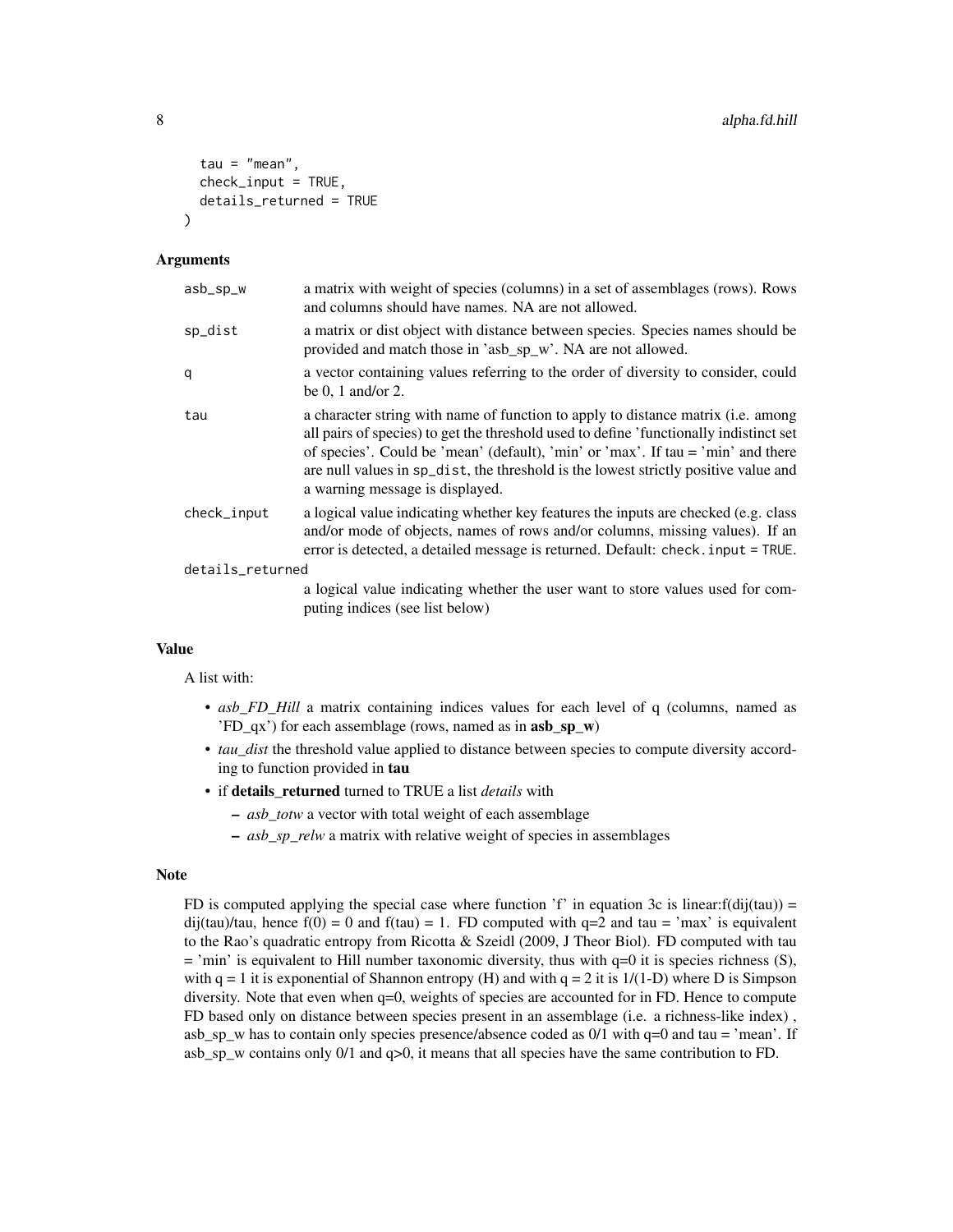```
alpha.fd.multidim 9
```
#### Author(s)

Sebastien Villeger and Camille Magneville

#### References

Chao *et al.* (2019) An attribute diversity approach to functional diversity, functional beta diversity, and related (dis)similarity measures. *Ecological Monographs*, 89, e01343.

#### Examples

```
# Load Species*Traits dataframe:
data('fruits_traits', package = 'mFD')
# Load Assemblages*Species dataframe:
data('baskets_fruits_weights', package = 'mFD')
# Compute functional distance
sp_dist_fruits <- mFD::funct.dist(sp_tr = fruits_traits,
                              tr\_cat = fruits_traits_cat,
                              metric = "gower",
                              scale_euclid = "scale_center",
                              ordinal_var = "classic",
                              weight_type = "equal",
                              stop_if_NA = TRUE)
# Compute alpha fd hill indices:
alpha.fd.hill(
  asb_sp_w = baskets_fruits_weights,
  sp\_dist = sp\_dist\_fruits,
  q = c(0, 1, 2),tau = 'mean',
  check\_input = TRUE,
  details_returned = TRUE)
```
<span id="page-8-1"></span>alpha.fd.multidim *Compute a set of alpha functional indices for a set of assemblages*

#### Description

This function computes a set of multidimensional space based indices of alpha functional diversity. The user can choose which functional indices to compute.

#### Usage

```
alpha.fd.multidim(
  sp_faxes_coord,
  asb_sp_w,
 ind_vect = c("fide", "fdis", "fmpd", "fnnd", "feve", "fric", "fdiv", "fori", "fspe"),
  scaling = TRUE,
```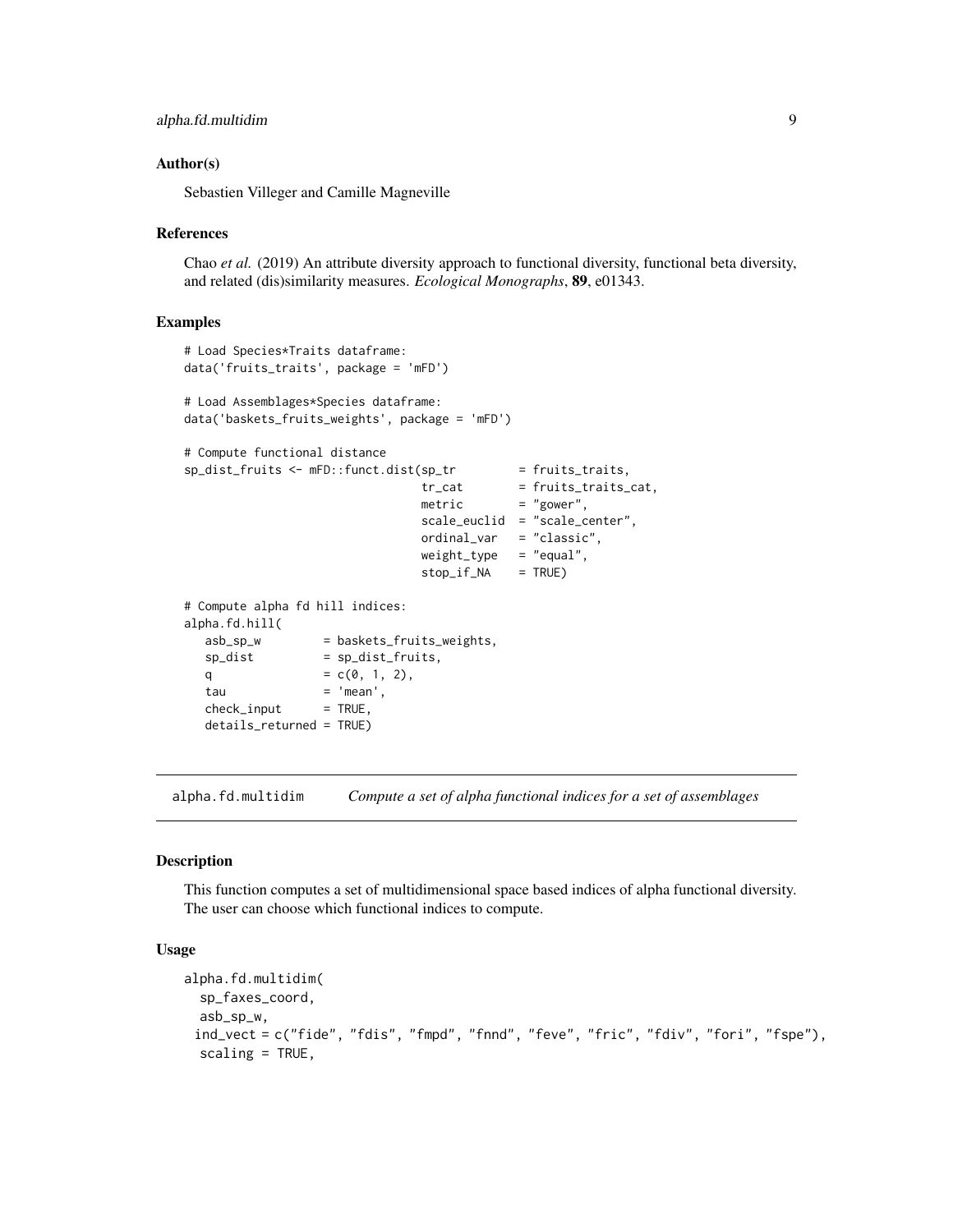```
check\_input = TRUE,details_returned = TRUE,
  verbose = TRUE
\lambda
```
#### **Arguments**

|                  | sp_faxes_coord a matrix of species coordinates in a chosen functional space. Species coordinates<br>have been retrieved thanks to tr. cont. fspace or quality. fspaces.                                                                                                                           |  |
|------------------|---------------------------------------------------------------------------------------------------------------------------------------------------------------------------------------------------------------------------------------------------------------------------------------------------|--|
| asb_sp_w         | a matrix linking weight of species (columns) and a set of assemblages (rows).                                                                                                                                                                                                                     |  |
| ind_vect         | a vector of character string of the name of functional indices to compute. <b>Indices</b><br>names must be written in lower case letters. Possible indices to compute are:<br>'fide', fdis', 'fmpd', 'fnnd', 'feve', 'fric', 'fdiv', 'fori' and 'fspe'. Default: all<br>the indices are computed. |  |
| scaling          | a logical value indicating if scaling is to be done (TRUE) or not (FALSE) on<br>functional indices. Scaling is used to be able to compare indices values between<br>assemblages. Default: scaling = TRUE.                                                                                         |  |
| check_input      | a logical value indicating whether key features the inputs are checked (e.g. class<br>and/or mode of objects, names of rows and/or columns, missing values). If an<br>error is detected, a detailed message is returned. Default: check. input = TRUE.                                            |  |
| details_returned |                                                                                                                                                                                                                                                                                                   |  |
|                  | a logical value indicating whether the user want to store details. Details are used<br>in graphical functions and thus must be kept if the user want to have graphical<br>outputs for the computed indices.                                                                                       |  |
| verbose          | a logical value indicating whether progress details should be printed in the con-<br>sole. If FALSE does not provide percent progress when computing diversity in-<br>dices.                                                                                                                      |  |
|                  |                                                                                                                                                                                                                                                                                                   |  |

#### Value

The following list is returned:

- *functional\_diversity\_indices* matrix containing indices values (columns) for each assemblage (rows)
- *details* list: a **asb\_sp\_occ** data.frame of species occurrences in each assemblage; a **asb\_sp\_relatw** matrix of relative weight of species in each assemblage ; a sp\_coord\_all\_asb list of matrices of species coordinates along functional axes for species present in each assemblage ; a vert\_nm\_all\_asb list of vectors of species names being vertices of the convex hull for each assemblage; a **mst\_all\_asb** list of data.frames summarizing link between species in the minimum spanning tree of each assemblage; a grav\_center\_vert\_coord\_all\_asb list of vectors of coordinates of the vertices gravity center for each assemblage; a mean\_dtogravcenter\_all\_asb list of vectors containing mean distance to the species gravity center for each assemblage ; a dist graventer global pool vector containing the distance of each species to the gravity center of all species from the global pool; a **dist\_nn\_global\_pool** data.frame showing the distances of each species from the global pool to its nearest neighbor; a  $nm$  nn all asb data.frame containing the name of each nearest neighbor of each species present in a given assemblage ; a **dist\_nn\_all\_asb** data.frame containing distance of each species present in a given assemblage to its nearest neighbor.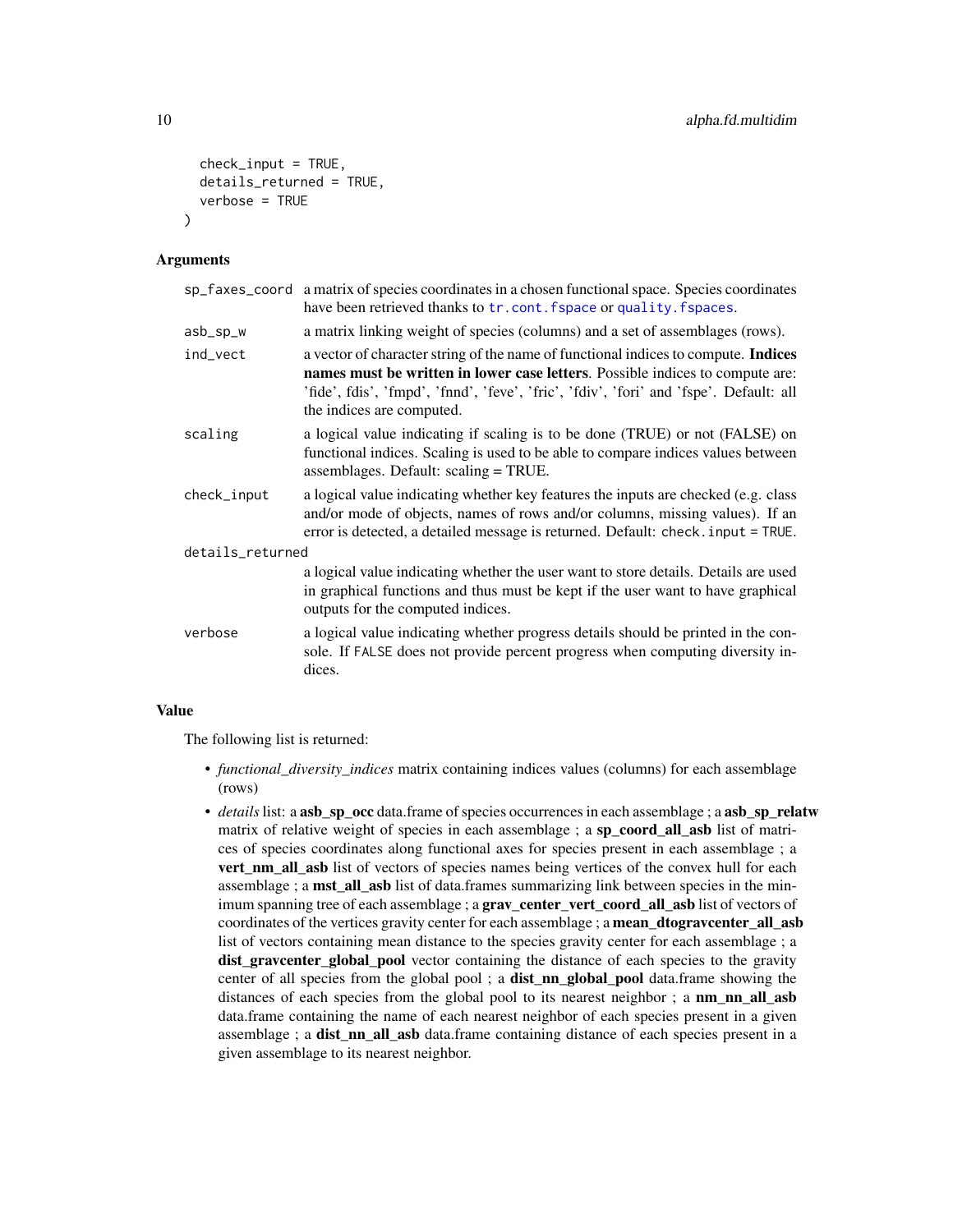```
alpha.multidim.plot 11
```
#### Author(s)

Camille Magneville and Sebastien Villeger

#### Examples

```
# Load Species*Traits dataframe:
data('fruits_traits', package = 'mFD')
# Load Assemblages*Species dataframe:
data('baskets_fruits_weights', package = 'mFD')
# Load Traits categories dataframe:
data('fruits_traits_cat', package = 'mFD')
# Compute functional distance
sp\_dist\_fruits \leftarrow mFD::funct.dist(sp\_tr = fruits\_traits,tr_{cat} = fruits_traits_cat,
                                metric = "gower",
                                scale_euclid = "scale_center",
                                ordinal_var = "classic",
                                weight_type = "equal",stop_if_NA = TRUE)
# Compute functional spaces quality to retrieve species coordinates matrix:
fspaces_quality_fruits <- mFD::quality.fspaces(
 sp\_dist = sp\_dist\_fruits,
 maxdim\_pcoa = 10,
 deviation_weighting = 'absolute',
 fdist\_scaling = FALSE,
 fdendro = 'average')
# Retrieve species coordinates matrix:
sp_faxes_coord_fruits <- fspaces_quality_fruits$details_fspaces$sp_pc_coord
# Compute alpha diversity indices
alpha_fd_indices_fruits <- mFD::alpha.fd.multidim(
 sp_faxes_coord = sp_faxes_coord_fruits[, c('PC1', 'PC2', 'PC3', 'PC4')],
 asb_sp_w = baskets_fruits_weights,
 ind\_vect = c('fdis', 'fmpd', 'fmd', 'feve', 'fric', 'fdiv','fori', 'fspe'),
 scaling = TRUE,check\_input = TRUE,
 details_returned = TRUE)
# Retrieve alpha diversity indices table
fd_ind_values_fruits <- alpha_fd_indices_fruits$functional_diversity_indices
fd_ind_values_fruits
```
alpha.multidim.plot *Plot functional space and chosen functional indices*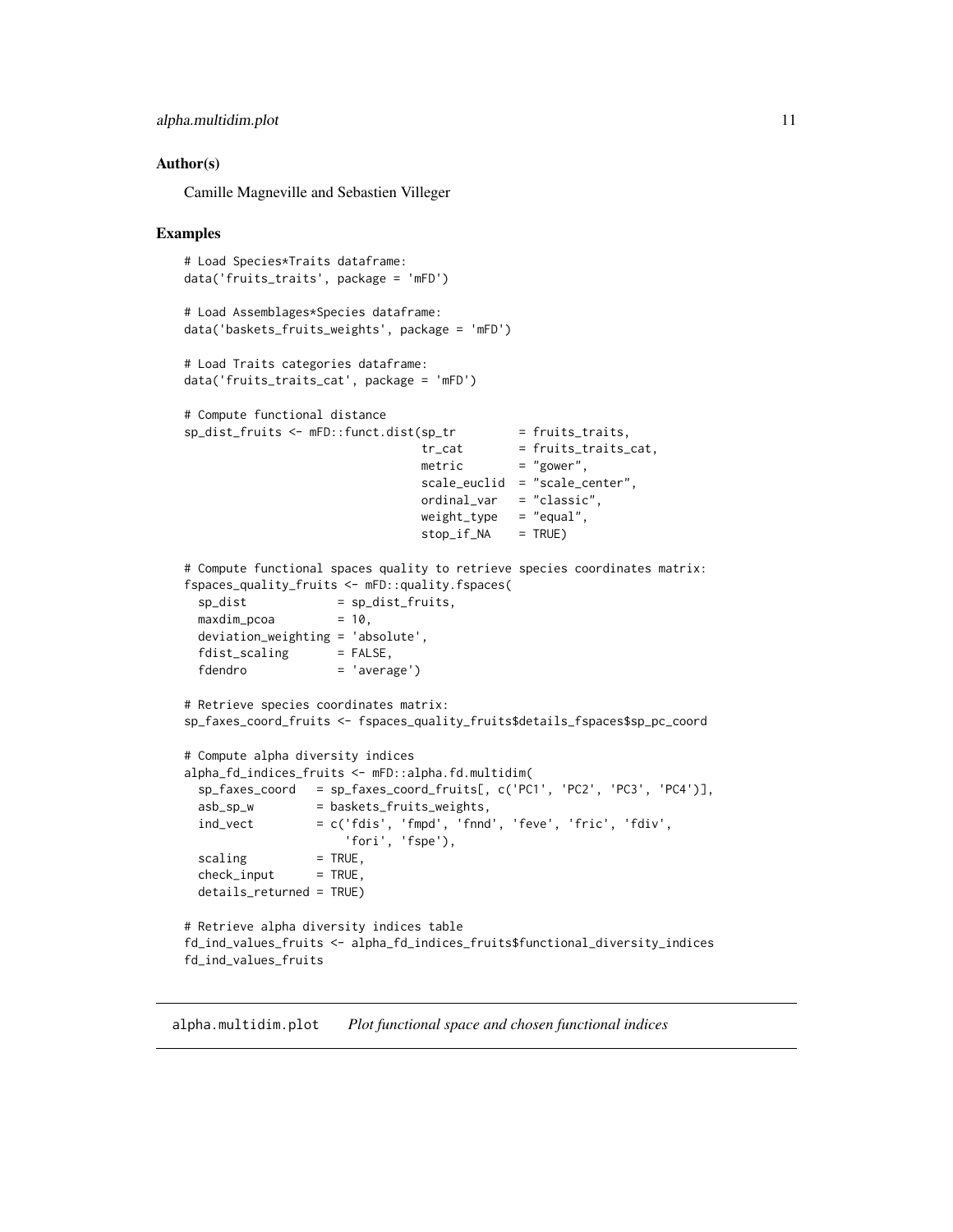#### **Description**

Compute a graphical representation of functional indices. To plot functional indices, functional indices values must have been retrieve through the use of the [alpha.fd.multidim](#page-8-1) function.

#### Usage

```
alpha.multidim.plot(
  output_alpha_fd_multidim,
 plot_asb_nm,
  ind_nm = c("fide", "fric", "fdiv", "fdis", "feve", "fori", "fspe", "fnnd"),
  faxes = NULL,faxes_m = NULL,range_faxes = c(NA, NA),
  color_bg = "grey95"shape_sp = c(pool = 3, asb1 = 21, asb2 = 21),size_sp = c(pool = 0.7, asb1 = 1, asb2 = 1),color_sp = c(pool = "grey50", asb1 = "#0072B2", asb2 = "#D55E00"),color_vert = c(pool = "grey50", asb1 = "#0072B2", asb2 = "#D55E00"),
  fill_sp = c(pool = NA, asb1 = "#FFFFFF530", asb2 = "#FFFFFFF30"),fill_vert = c(pool = NA, asb1 = "#0072B2", asb2 = "#D55E00"),
  color_ch = c(pool = NA, asb1 = "#0072B2", asb2 = "#D55E00"),
  fill_ch = c(pool = "white", asb1 = "#0072B2", asb2 = "#D55E00"),
  alpha_ch = c(pool = 1, asb1 = 0.3, asb2 = 0.3),
  shape_centroid_fdis = c(\text{asb1} = 22, \text{asb2} = 22),
  shape_centroid_fdiv = c(asb1 = 24, asb2 = 25),
  shape_centroid_fspe = 23,
  color_centroid_fspe = "black",
  size_sp_nm = 3,
  color_sp_nm = "black",
 plot_sp_nm = NULL,
  fontface_sp_nm = "plain",
  save_file = FALSE,
  check_input = TRUE
)
```
#### Arguments

| output_alpha_fd_multidim |                                                                                                                                                                                                                                                                         |  |
|--------------------------|-------------------------------------------------------------------------------------------------------------------------------------------------------------------------------------------------------------------------------------------------------------------------|--|
|                          | a list of objects retrieved through the alpha. fd. multidim function.                                                                                                                                                                                                   |  |
| plot_asb_nm              | a vector containing name(s) of assemblage(s) to plot.                                                                                                                                                                                                                   |  |
| ind_nm                   | a vector of character string of the name of functional indices to plot. <b>Indices</b><br>names must be written in lower case letters. Possible indices to compute<br>are: "fdis", "feve", "fric", "fdiv", "fori" and "fspe". Default: all the indices are<br>computed. |  |
| faxes                    | a vector with names of axes to plot. You can only plot from 2 to 4 axes for<br>graphical reasons: vector length should be between 2 and 4. Default: faxes<br>$=$ NULL (the four first axes will be plotted).                                                            |  |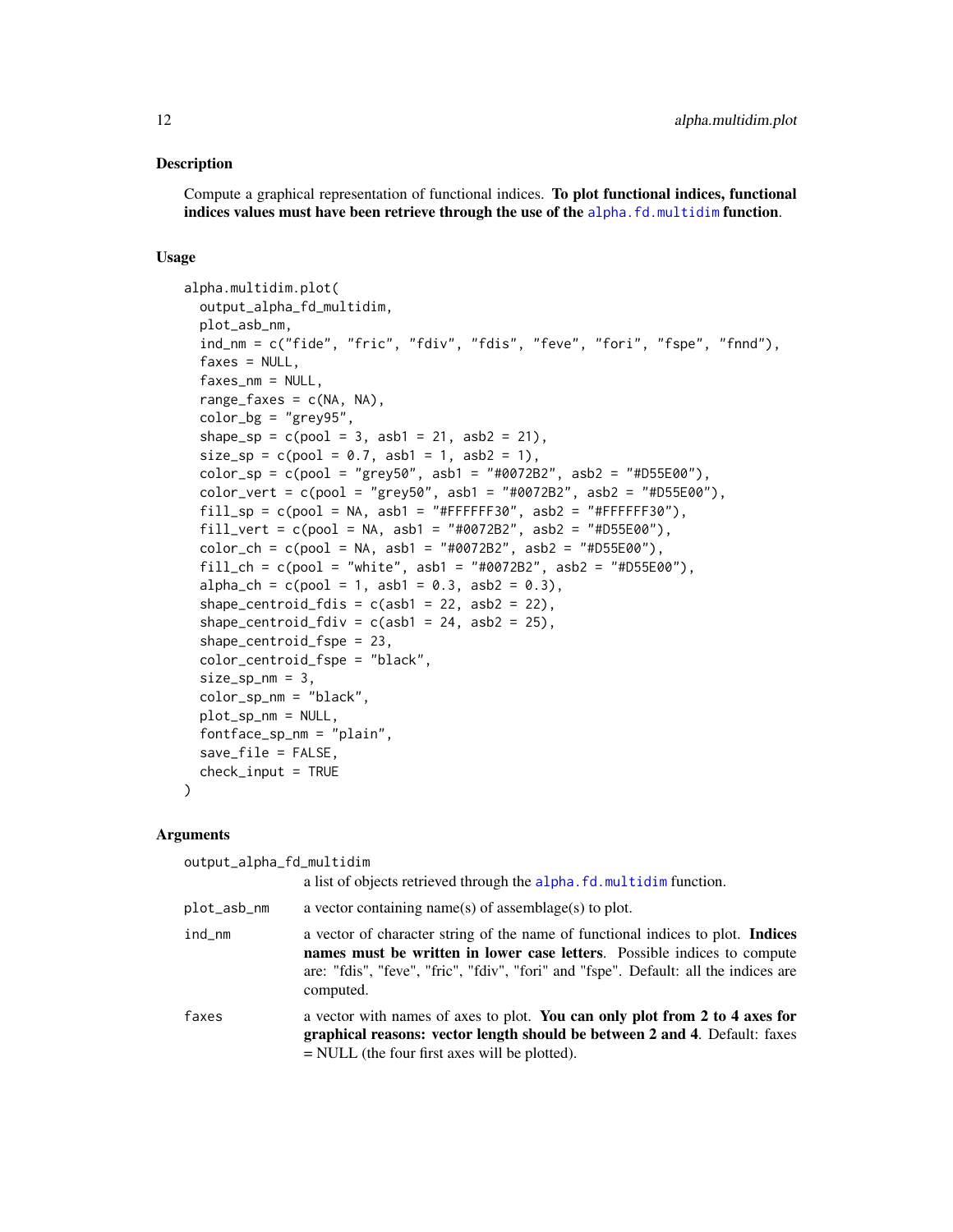| faxes_nm            | a vector with axes labels if the user want different axes labels than faxes ones.<br>Default: $faxes_nm = faxes$ (labels will the the same that $faxes$ ones).                                                                                                                                                              |
|---------------------|-----------------------------------------------------------------------------------------------------------------------------------------------------------------------------------------------------------------------------------------------------------------------------------------------------------------------------|
| range_faxes         | a vector with minimum and maximum for values for axes. Note that to have a<br>fair representation of position of species in all plots, all axes must have the same<br>range. Default: faxes_ $\lim = c(NA, NA)$ (the range is computed according to the<br>range of values among all axes, all axes having the same range). |
| color_bg            | a R color name or an hexadecimal code used to fill plot background. Default:<br>$color_{bg} = "grey95".$                                                                                                                                                                                                                    |
| shape_sp            | a vector gathering numeric values referring to the symbol used to draw species<br>from the global pool and the plotted assemblage(s). It should be written as<br>$c(pool = "", asbl = "", ).$ (0 = high transparency, 1 = no transparency).                                                                                 |
| size_sp             | a vector gathering numeric values referring to the size of species belonging to<br>the global pool and the plotted assemblage(s). It should be written as $c(pool =$<br>"", $asb1 =$ "", ).                                                                                                                                 |
| color_sp            | a vector gathering R color names or hexadecimal codes referring to the color of<br>species from the global pool and studied assemblage(s). It should be written as<br>$c(pool = "", asbl = "", ).$                                                                                                                          |
| color_vert          | a vector gathering R color names or hexadecimal codes referring to the color of<br>vertices from the global pool and studied assemblage(s). It should be written as<br>$c(pool = "", asb1 = "", ).$                                                                                                                         |
| fill_sp             | a vector gathering R color names or hexadecimal codes referring to the filled<br>color of species from the global pool and studied assemblage(s). It should be<br>written as $c(pool = "", ask1 = "", ).$                                                                                                                   |
| fill_vert           | a vector gathering R color names or hexadecimal codes referring to the filled<br>color of vertices from the global pool and studied assemblage(s). It should be<br>written as $c(pool = "", ask1 = "", ).$                                                                                                                  |
| color_ch            | a vector gathering R color names or hexadecimal codes referring to the color<br>of the convex pool of the global pool and studied assemblage(s). It should be<br>written as $c(pool = "", ask1 = "", ).$                                                                                                                    |
| $fill$ _ch          | a vector gathering R color names or hexadecimal codes referring to the color to<br>fill the convex pool of the global pool and studied assemblage(s). It should be<br>written as $c(pool = "", ask1 = "", ).$                                                                                                               |
| alpha_ch            | a vector gathering numeric values referring to the opacity of convex hulls of the<br>global pool and the plotted assemblage(s). It should be written as $c(pool = "",$<br>$asb1 = "", $ . $(0 = high transparency, 1 = no transparency)$ .                                                                                  |
| shape_centroid_fdis |                                                                                                                                                                                                                                                                                                                             |
|                     | a vector gathering numeric value(s) used to draw FD is centroid size.                                                                                                                                                                                                                                                       |
| shape_centroid_fdiv |                                                                                                                                                                                                                                                                                                                             |
|                     | a vector gathering numeric value(s) used to draw FDiv centroid size.                                                                                                                                                                                                                                                        |
| shape_centroid_fspe |                                                                                                                                                                                                                                                                                                                             |
|                     | a vector gathering numeric value used to draw FSpe centroid (i.e. center of the<br>functional space) size.                                                                                                                                                                                                                  |
| color_centroid_fspe |                                                                                                                                                                                                                                                                                                                             |
|                     | a vector gathering R color name or hexadecimal code used to draw FSpe centroid<br>(i.e. center of the functional space) color.                                                                                                                                                                                              |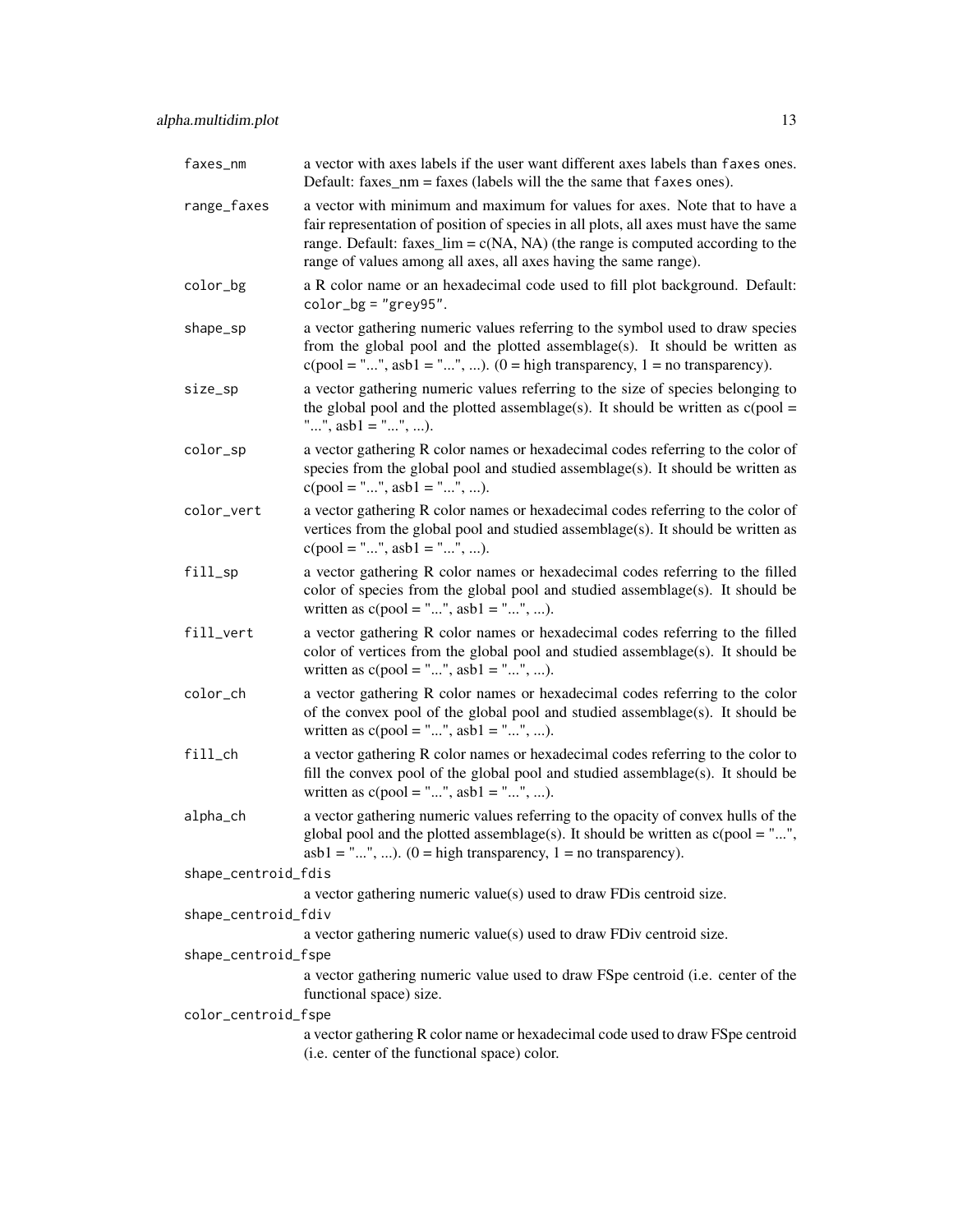| size_sp_nm     | a numeric value referring to the size of species names if plotted.                                                                                                                                                                                     |
|----------------|--------------------------------------------------------------------------------------------------------------------------------------------------------------------------------------------------------------------------------------------------------|
| color_sp_nm    | a R color name or hexadecimal code referring to the color of names of species<br>if plotted.                                                                                                                                                           |
| plot_sp_nm     | a vector containing species names that are to be plotted. Default: plot_nm_sp =<br>NULL (no name plotted).                                                                                                                                             |
| fontface_sp_nm | a character string for font of species labels (e.g. "italic", "bold"). Default:<br>$fontface_sp_nm = 'plain'.$                                                                                                                                         |
| save_file      | a logical value telling if plots should be locally saved or not.                                                                                                                                                                                       |
| check_input    | a logical value indicating whether key features the inputs are checked (e.g. class<br>and/or mode of objects, names of rows and/or columns, missing values). If an<br>error is detected, a detailed message is returned. Default: check. input = TRUE. |

#### Value

If name\_file is NULL, it returns a list of one ggplot2 plots per functional index containing plots for combinations of up to four axes, a patchwork figure gathering all combinations of axes and a ggplot2 figure showing the plot caption. If name\_file is not NULL, then those plots are saved locally.

### Author(s)

Camille Magneville and Sebastien Villeger

```
# Load Species*Traits dataframe:
data("fruits_traits", package = "mFD")
# Load Assemblages*Species dataframe:
data("baskets_fruits_weights", package = "mFD")
# Load Traits categories dataframe:
data("fruits_traits_cat", package = "mFD")
# Compute functional distance
sp\_dist\_fruits \leftarrow mFD::funct.dist(sp\_tr = fruits\_trails,tr_{cat} = fruits_traits_cat,
                                metric = "gower",
                                scale_euclid = "scale_center",
                                ordinal_var = "classic",
                                weight_type = "equal",
                                stop_if_N = TRUE)# Compute functional spaces quality to retrieve species coordinates matrix:
fspaces_quality_fruits <- mFD::quality.fspaces(sp_dist = sp_dist_fruits,
maxdim_pcoa = 10,
deviation_weighting = "absolute",
fdist_scaling = FALSE,
```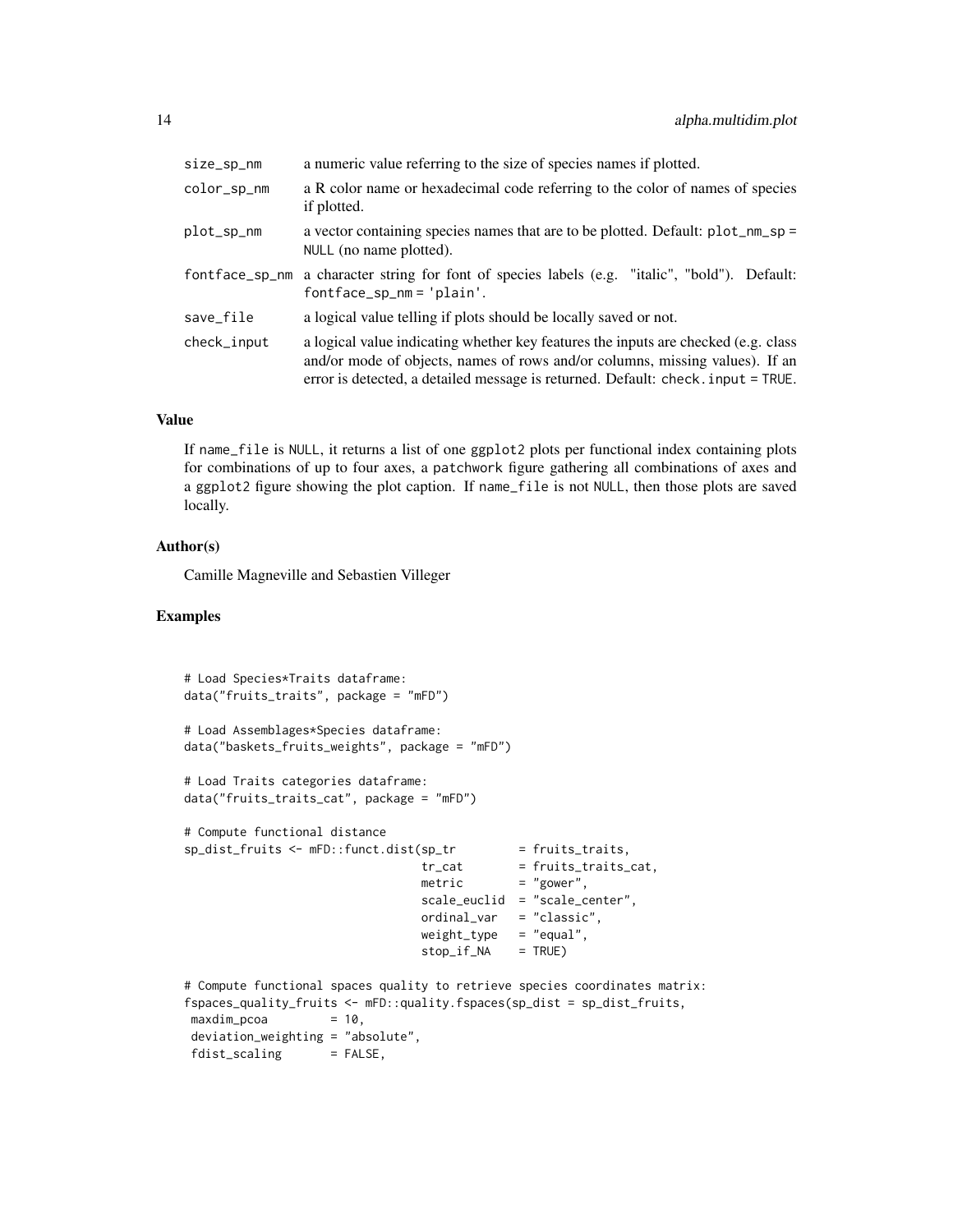#### alpha.multidim.plot 15

```
fdendro = "average")
# Retrieve species coordinates matrix:
sp_faxes_coord_fruits <- fspaces_quality_fruits$details_fspaces$sp_pc_coord
# Compute alpha diversity indices:
alpha_fd_indices_fruits <- mFD::alpha.fd.multidim(
 sp_faxes_coord = sp_faxes_coord_fruits[, c("PC1", "PC2", "PC3", "PC4")],
 asb_sp_w = baskets_fruits_weights,
 ind_vect = c("fdis", "fmpd", "fnnd", "feve", "fric", "fdiv",
                   "fori", "fspe"),
 scaling = TRUE,check\_input = TRUE,
 details_returned = TRUE)
# Plot all fd alpha indices:
plots_alpha <- mFD::alpha.multidim.plot(
output_alpha_fd_multidim = alpha_fd_indices_fruits,
plot\_asb\_nm = c("basket_1", "basket_5"),
ind\_nm = c("fdis", "fide", "fnnd", "feve","fric", "fdiv", "fori",
                        "fspe"),
faxes = NULL,faxes_nm = NULL,range_faxes = c(NA, NA),color\_bg = "grey95",
shape_sp = c(pool = 3, asb1 = 21,asb2 = 21,
size_sp = c(pool = 0.7, asb1 = 1,asb2 = 1),
color_sp = c(pool = "grey50",asb1 = "#1F968BFF",
                        asb2 = "HDCE319FF"),
color\_vert = c(pool = "grey50",
                        asb1 = "#1F968BFF",
                        asb2 = "#DCE319FF"),
fill\_sp = c(pool = NA,
                       asb1 = "#1F968BFF",
                       asb2 = "#DCE319FF"),
fill\_vert = c(pool = NA,
                       asb1 = "#1F968BFF",
                       asb2 = "#DCE319FF"),
color\_ch = c(pool = NA,asb1 = "#1F968BFF",
                       asb2 = "HDEB19FF"),
fill\_ch = c(pool = "white",asb1 = "#1F968BFF",
                       asb2 = "HDCE319FF"),
alpha_ch = c(pool = 1, asb1 = 0.3,
                       asb2 = 0.3,
shape\_centroid_fdis = c(asb1 = 22, asb2 = 24),
shape\_centroid_fdiv = c(asb1 = 22, asb2 = 24),
shape_centroid_fspe = 23,
```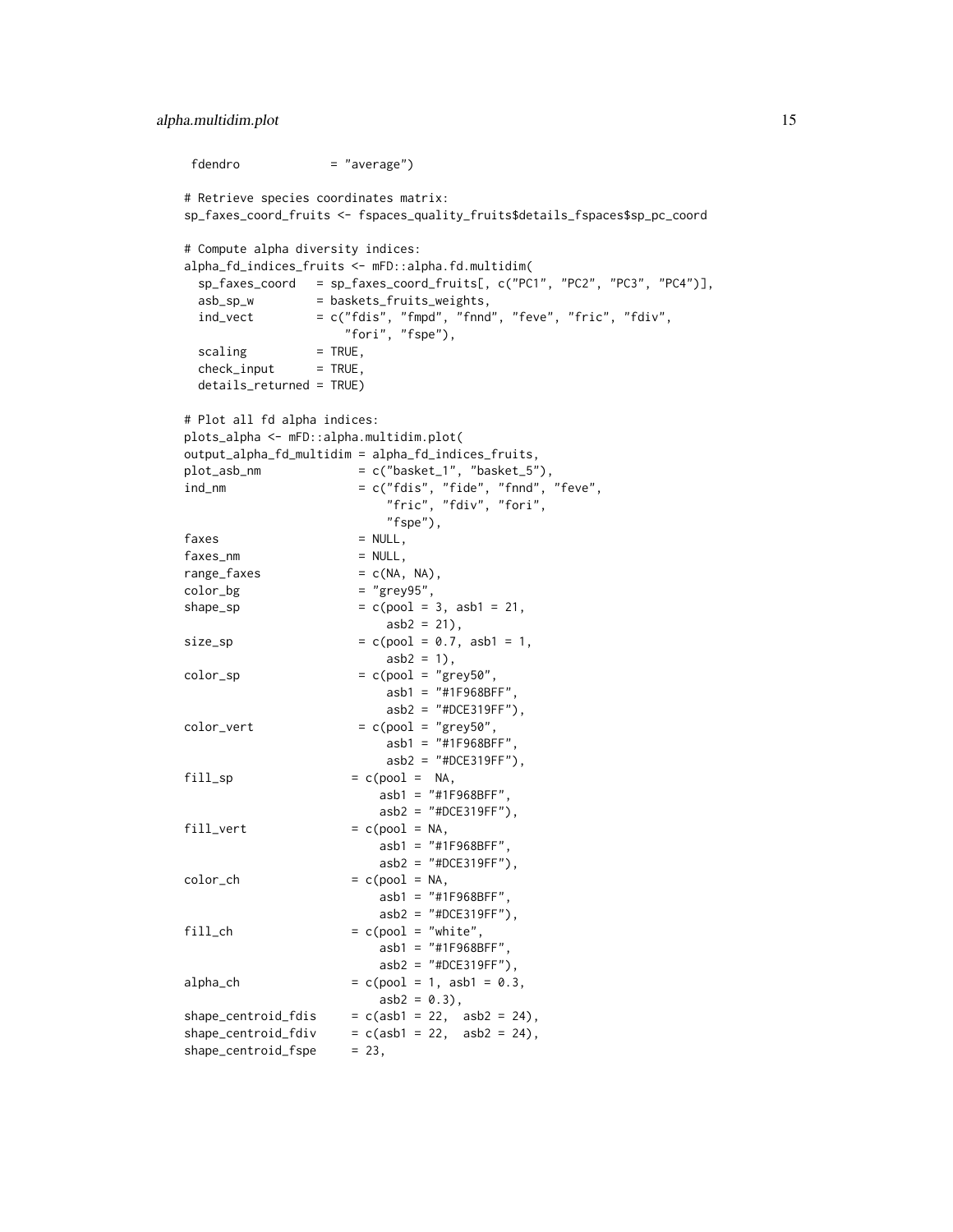```
color_centroid_fspe = "black",
size\_sp\_nm = 3,
\begin{aligned} \text{size\_sp\_nm} \\ \text{color\_sp\_nm} \end{aligned} = "black",
plot_sp_nm = NULL,<br>fontface_sp_nm = "plain",
fontface_sp_nm
save\_file = FALSE,check\_input = TRUE)
# Check FRic plot:
plots_alpha$fric$patchwork
```
asb.sp.summary *Summarize Assemblage x Species data frame*

#### Description

This function computes a summary helping you to picture assemblages. For this function to work, there must be no NA in your asb\_sp\_w data frame.

#### Usage

asb.sp.summary(asb\_sp\_w)

#### Arguments

A list with:

| asb_sp_w | a matrix showing assemblages (rows) composition in species (columns). Note |
|----------|----------------------------------------------------------------------------|
|          | that species names <b>must be</b> the names of rows.                       |

#### Value

| $asb_sp_w_{occ}$ | a matrix with species occurrences in each assemblage.      |
|------------------|------------------------------------------------------------|
| sp_tot_w         | a vector gathering species biomass/abundance per species.  |
| asb_tot_w        | a vector gathering total abundance/biomass per assemblage. |
| asb_sp_richn     | a vector gathering species richness per assemblage.        |
| asb_sp_nm        | a list gathering the names of species of each assemblage.  |

#### Author(s)

Camille Magneville and Sebastien Villeger

```
# Load Assemblages x Species Matrix
data('baskets_fruits_weights', package = 'mFD')
# Summarize Assemblages Data
mFD::asb.sp.summary(asb_sp_w = baskets_fruits_weights)
```
<span id="page-15-0"></span>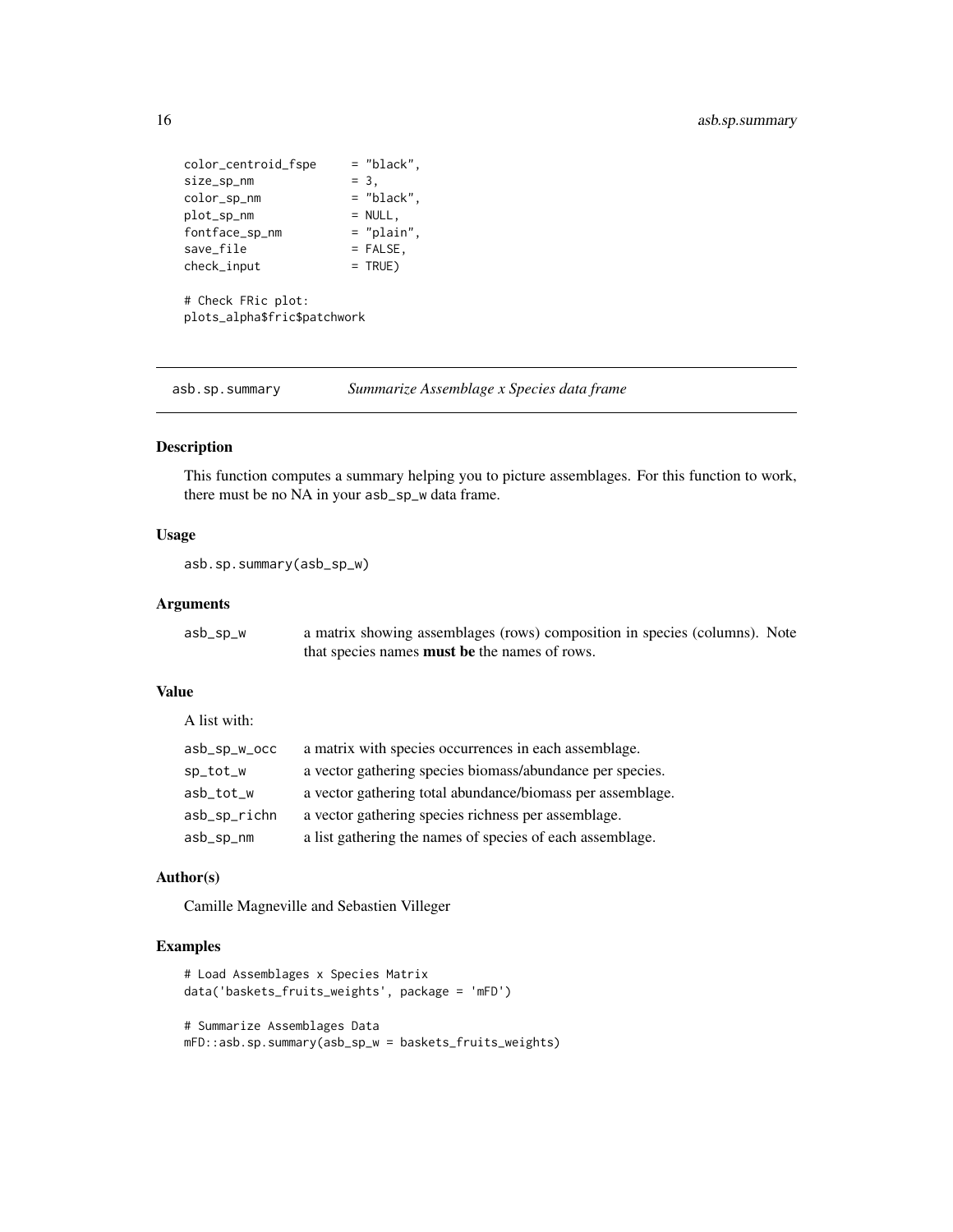<span id="page-16-1"></span><span id="page-16-0"></span>background.plot *Plot background of multidimensional plots*

#### Description

This function creates a ggplot object with customized axes range (same for both), names and background

#### Usage

background.plot(range\_faxes, faxes\_nm, color\_bg)

# Arguments

| range_faxes | a vector with minimum and maximum values of axes. Note that to have a fair<br>representation of position of species in all plots, they should have the same<br>range. Default: range_faxes = $c(NA, NA)$ (the range is computed according<br>to the range of values among all axes). |
|-------------|--------------------------------------------------------------------------------------------------------------------------------------------------------------------------------------------------------------------------------------------------------------------------------------|
| faxes_nm    | a vector with axes labels for figure.                                                                                                                                                                                                                                                |
| color_bg    | a R color name or an hexadecimal code used to fill plot background. Default:<br>$color_bg = "grey95".$                                                                                                                                                                               |

#### Value

A ggplot object plotting background of multidimensional graphs.

#### Author(s)

Camille Magneville and Sebastien Villeger

```
background <- background.plot(range_faxes = c(-1, 2),
                             faxes_{nm} = c("PC 1", "PC 2"),color_bg = "grey90")background
```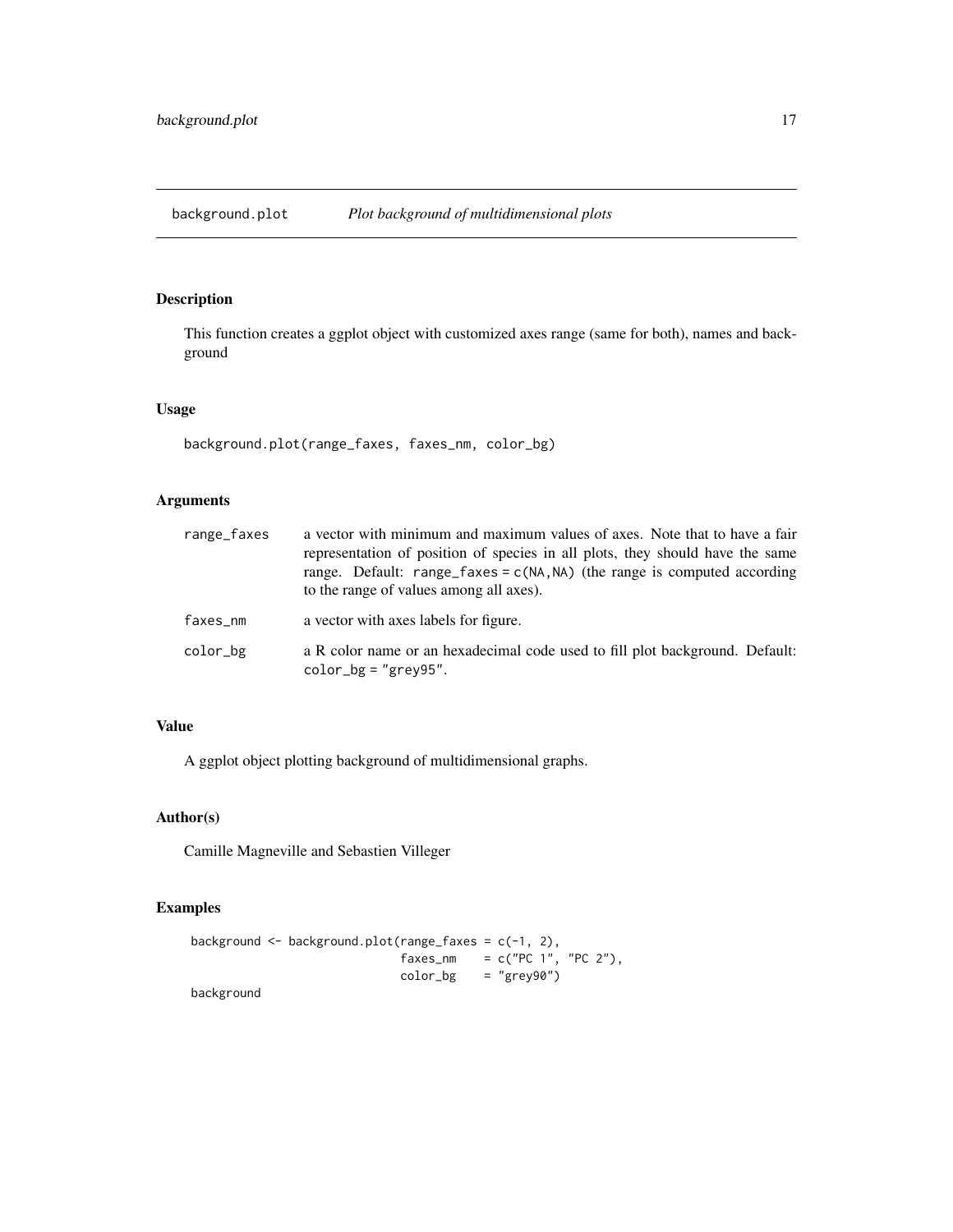<span id="page-17-0"></span>baskets\_fruits\_weights

*Dataset: Baskets Composition in Fruits Species*

#### Description

This dataset represents the abundance of 25 fruits species in 10 baskets.

#### Usage

baskets\_fruits\_weights

#### Format

A matrix of integers with 10 rows (baskets) and 25 columns (species).

#### See Also

fruits\_traits, fruits\_traits\_cat

#### Examples

```
## Not run:
# Load Assemblages x Species Matrix
data("baskets_fruits_weights", package = "mFD")
baskets_fruits_weights[1:5, 1:5]
# Summarize Assemblages Data
```
mFD::asb.sp.summary(asb\_sp\_w = baskets\_fruits\_weights)

## End(Not run)

beta.fd.hill *Compute Functional beta-Diversity indices based on Hill Numbers*

#### Description

Compute functional beta-diversity indices based on Hill numbers applied to distance between species following the framework from Chao *et al.* (2019).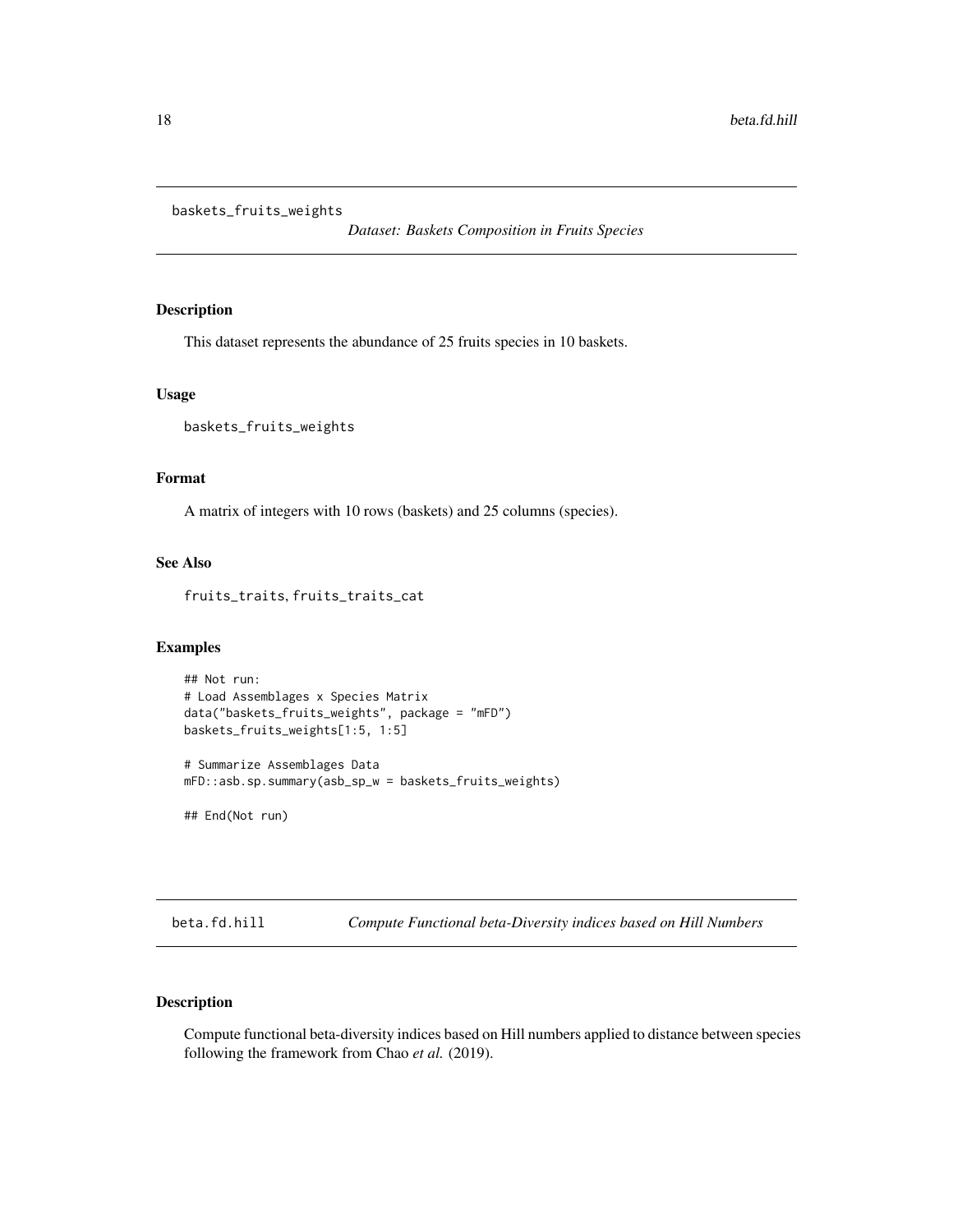#### beta.fd.hill 19

#### Usage

```
beta.fd.hill(
 asb_sp_w,
  sp_dist,
  q = c(0, 1, 2),
  tau = "mean",beta_type = "Jaccard",
  check_input = TRUE,
  details_returned = TRUE
)
```
#### **Arguments**

| asb_sp_w         | a matrix with weight of species (columns) in a set of assemblages (rows). Rows<br>and columns should have names. NA are not allowed.                                                                                                                  |  |
|------------------|-------------------------------------------------------------------------------------------------------------------------------------------------------------------------------------------------------------------------------------------------------|--|
| sp_dist          | a matrix or dist object with distance between species. Species names should be<br>provided and match those in 'asb_sp_w'. NA are not allowed.                                                                                                         |  |
| q                | a vector containing values referring to the order of diversity to use                                                                                                                                                                                 |  |
| tau              | a character string with name of function to apply to distance matrix (i.e. among<br>all pairs of species) to get the threshold used to define 'functionally indistinct<br>set of species'. Could be qet to 'mean' (default), 'min' or 'max'.          |  |
| beta_type        | a character string with name of framework used for computing beta-diversity,<br>either 'Jaccard' (default) or 'Sorensen'.                                                                                                                             |  |
| check_input      | a logical value indicating whether key features the inputs are checked (e.g. class<br>and/or mode of objects, names of rows and/or columns, missing values). If an<br>error is detected, a detailed message is returned. Default: check_input = TRUE. |  |
| details_returned |                                                                                                                                                                                                                                                       |  |
|                  | a logical value indicating whether the user want to store values used for com-<br>puting indices (see list below)                                                                                                                                     |  |

#### Value

A list with:

- *asb\_FDbeta* a list with for each value of q a *dist* object with beta functional diversity indices for all pairs of assemblages item if store.details turned to TRUE a list *details* with
	- *malpha\_fd\_q* a list with for each value of q a *dist* object with mean alpha functional diversity indices for all pairs of assemblages
	- *gamma\_fd\_q* a list with for each value of q a *dist* object with gamma functional diversity indices for all pairs of assemblages

#### Note

When q=1 Jaccard-like and Sorensen-like beta-diversity are identical. FD computed with tau='min' is equivalent to Hill number taxonomic beta diversity. If tau='min' and there are species with null distance, tau is set to the minimum non-null value and a warning message is displayed. Indices values are stored as *dist* objects to optimize memory. See below example of how merging distance values in a *dataframe* with [dist.to.df](#page-29-1)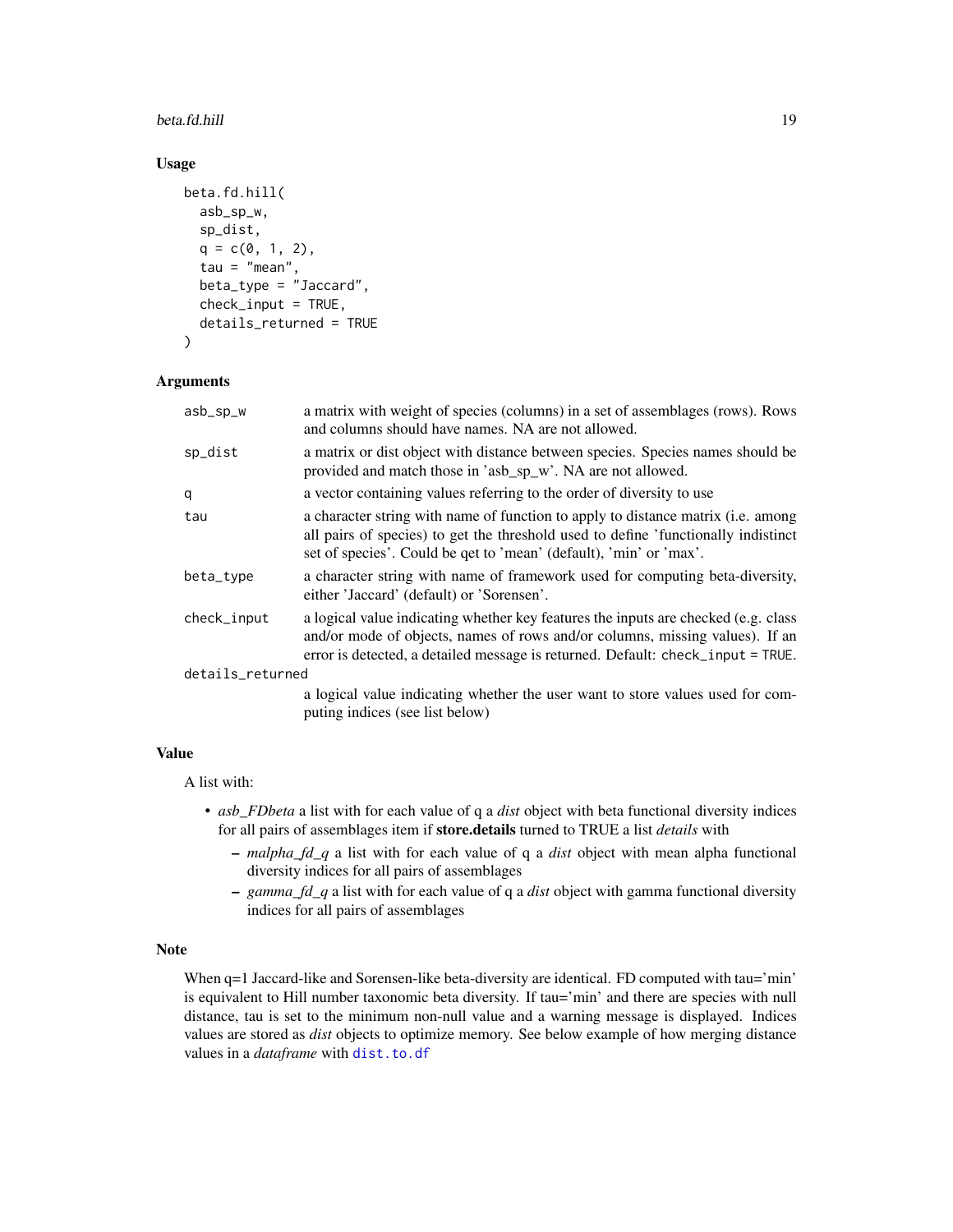#### <span id="page-19-0"></span>Author(s)

Sebastien Villeger and Camille Magneville

#### References

Chao *et al.* (2019) An attribute diversity approach to functional diversity, functional beta diversity, and related (dis)similarity measures. *Ecological Monographs*, 89, e01343.

#### Examples

```
# Load Species*Traits dataframe:
data('fruits_traits', package = 'mFD')
# Load Traits types dataframe:
data('fruits_traits_cat', package = 'mFD')
# Compute functional distance
sp\_dist\_fruits \leftarrow mFD::funct.dist(sp\_tr \qquad = fruits\_trails,tr_{cat} = fruits_traits_cat,<br>matric = "gover"
                                metric = "gower",
                                 scale_euclid = "scale_center",
                                ordinal_var = "classic",
                                weight_type = "equal",stop_if_M = TRUE)# Compute beta functional hill indices:
baskets_beta <- beta.fd.hill(
     asb_sp_w = baskets_fruits_weights,
     sp\_dist = sp\_dist\_fruits,
     q = c(0,1,2),
     tau = 'mean',beta_type = 'Jaccard',
     check\_input = TRUE,
     details_returned = TRUE)
# Then use the mFD::dist.to.df function to ease visualizing result:
## for q = 0:
mFD::dist.to.df(list_dist = list(FDq2 = baskets_beta$beta_fd_q$q0))
## for q = 1:
mFD::dist.to.df(list_dist = list(FDq2 = baskets_beta$beta_fd_q$q1))
## for q = 2:
mFD::dist.to.df(list_dist = list(FDq2 = baskets_beta$beta_fd_q$q2))
```
<span id="page-19-1"></span>beta.fd.multidim *Compute Functional beta-Diversity indices for pairs of assemblages in a multidimensional space*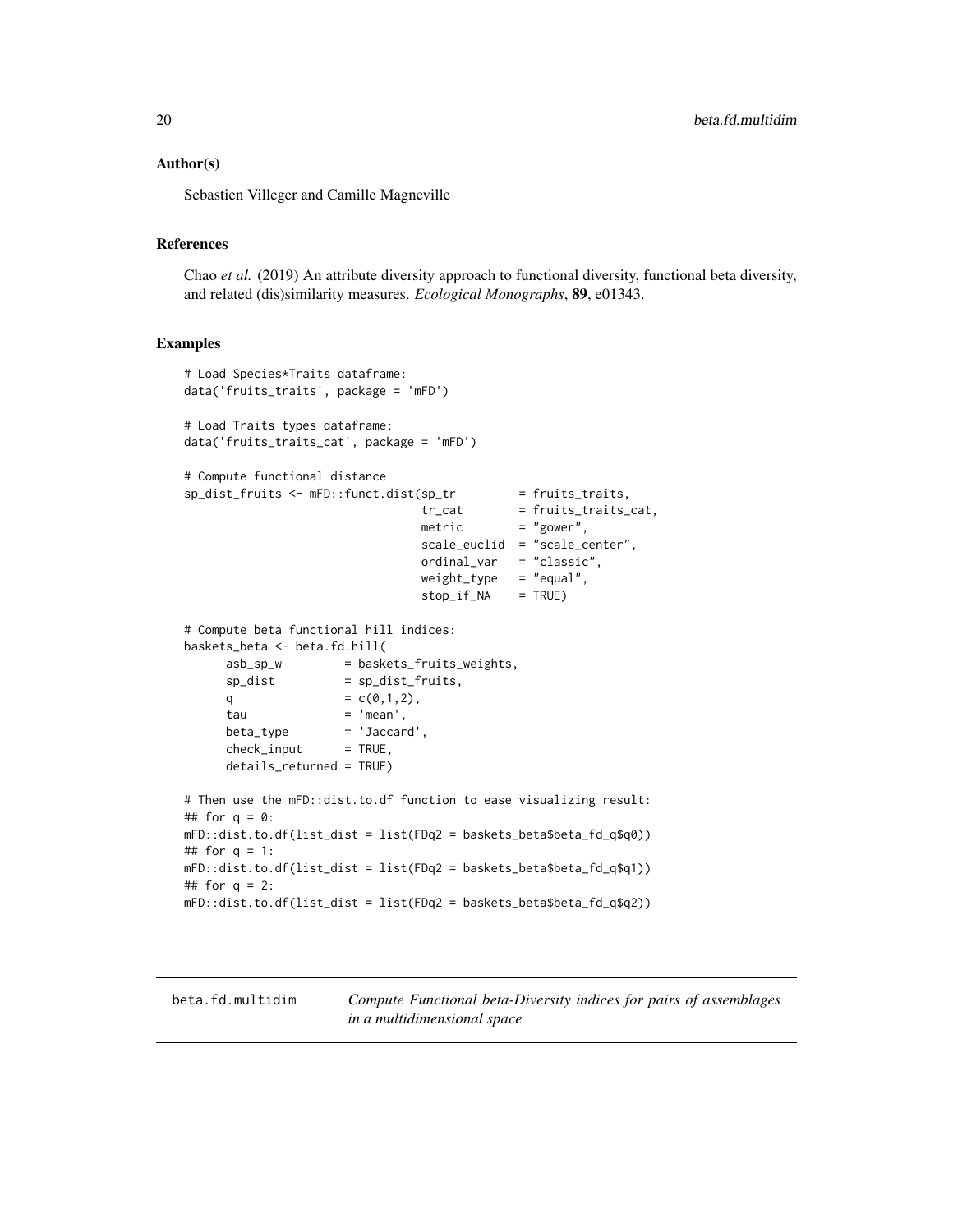#### beta.fd.multidim 21

#### Description

Computes a set of indices of pairwise functional beta-diversity (dissimilarity and its turnover and nestedness-resultant components) based on overlap between convex hulls in a multidimensional space. For details about indices formulas see Villeger *et al.* (2013). This functions stands on [functional.betapart.core.pairwise](#page-0-0).

#### Usage

```
beta.fd.multidim(
  sp_faxes_coord,
  asb_sp_occ,
  check_input = TRUE,
  beta_family = "Jaccard",
  details_returned = TRUE,
  betapart_step = TRUE,
  betapart_chullopt = list(conv1 = "Qt", conv2 = "QJ"),
  betapart_para = FALSE,
  betapart_para_opt = betapart::beta.para.control()
)
```
#### Arguments

|                   | sp_faxes_coord a matrix with coordinates of species (rows) on functional axes (columns). Species<br>coordinates have been retrieved thanks to tr. cont. fspace or quality. fspaces.                                                                                                                                               |  |
|-------------------|-----------------------------------------------------------------------------------------------------------------------------------------------------------------------------------------------------------------------------------------------------------------------------------------------------------------------------------|--|
| asb_sp_occ        | a matrix with presence/absence (coded as 0/1) of species (columns) in a set of<br>assemblages (rows).                                                                                                                                                                                                                             |  |
| check_input       | a logical value defining whether inputs are checked before computation of in-<br>dices. Possible error messages will thus may be more understandable for the<br>user than R error messages. Default: check_input = TRUE.                                                                                                          |  |
| beta_family       | a character string for the type of beta-diversity index to use, 'Jaccard' (default)<br>and/or 'Sorensen'.                                                                                                                                                                                                                         |  |
| details_returned  |                                                                                                                                                                                                                                                                                                                                   |  |
|                   | a logical value indicating whether the user wants to details_returned. Details are<br>used in the graphical function beta.multidim.plot and thus must be kept if<br>the user want to have graphical outputs for the computed indices.                                                                                             |  |
| betapart_step     | a logical value indicating whether the computation progress should be displayed<br>in the R console. Default: betapart_step = TRUE.                                                                                                                                                                                               |  |
| betapart_chullopt |                                                                                                                                                                                                                                                                                                                                   |  |
|                   | a A list of two named vectors of character conv1 and conv2 defining the options<br>that will be used to compute the convex hulls (through the options of geome-<br>try::convhulln function). For further details see help of functional.betapart.core.pairwise.<br>Default: betapart_chullopt = $c$ (conv1 = 'Qt', conv2 = 'QJ'). |  |
| betapart_para     | a logical value indicating whether internal parallelization should be used to com-<br>pute pairwise dissimilarities. Default: betapart_para = FALSE.                                                                                                                                                                              |  |
| betapart_para_opt |                                                                                                                                                                                                                                                                                                                                   |  |
|                   | a list with details about parallelization. Default value means those parameters<br>are set according to computer specifications. nc is the number of cores (default                                                                                                                                                               |  |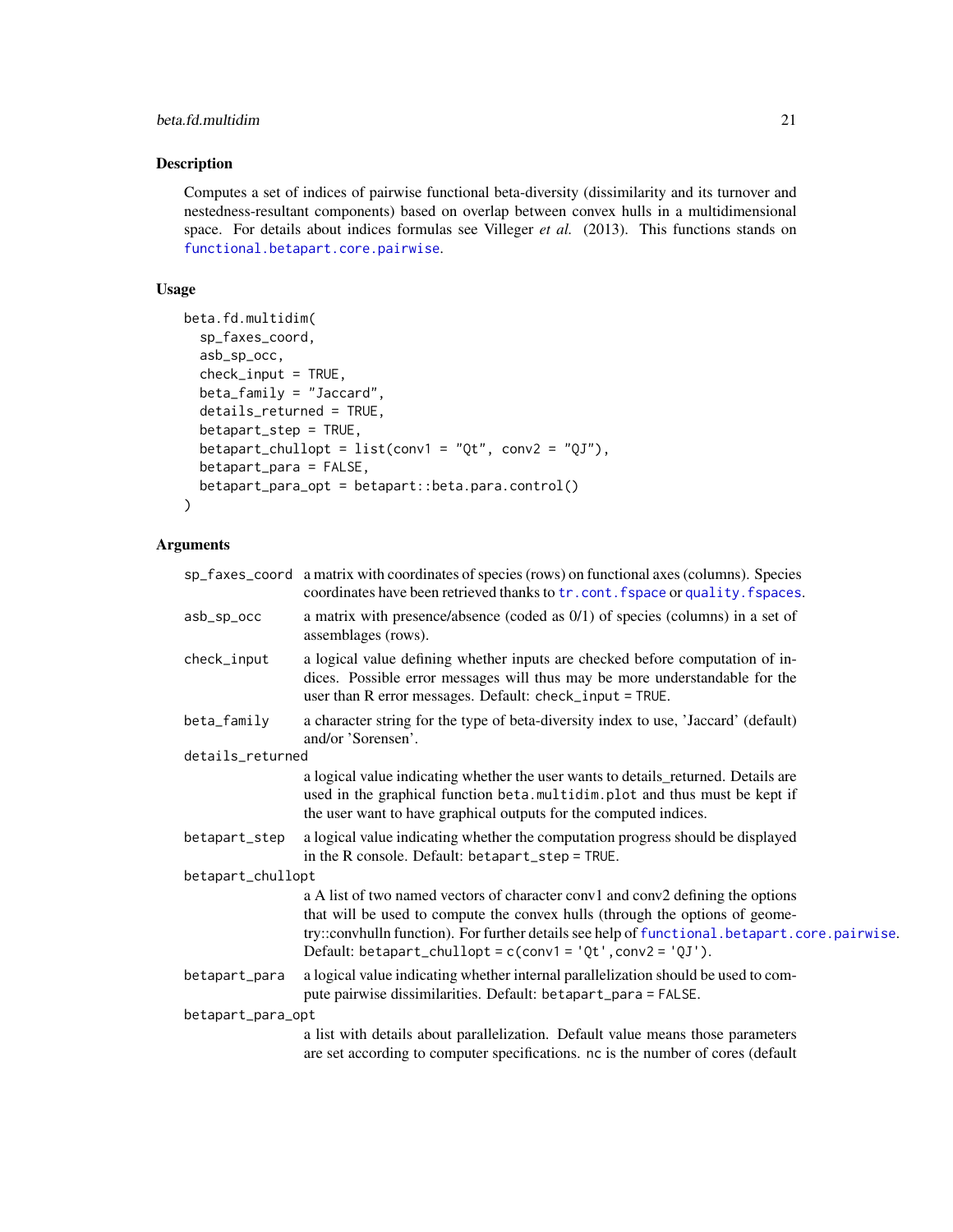= 4), type is a character string with code of method used (default PSOCK), LB is a boolean specifying whether load-balancing is applied (default is TRUE) and size is a numeric value for number of tasks performed at each time (default is 1). See help of [functional.betapart.core.pairwise](#page-0-0) for more details.

#### Value

A list with:

- *pairasb\_fbd\_indices* a list with for each index a *dist* object with values for all pairs of assemblages. Indices names start with the abbreviation of the type of dissimilarity index ('jac' for Jaccard-like and 'sor' for Sorensen-like dissimilarity) and end with abbreviation of component ('diss': dissimilarity, 'turn' its turnover component, and 'nest' its nestedness-resultant component).
- if *store\_details* is TRUE,
- *details beta* list: **inputs** a list with *sp\_faxes\_coord* and *asb\_sp\_occ* on which indices were computed (required for drawing graphics), pool\_vertices a list of vectors (1 per assemblage) with names of species being vertices of the convex hull shaping all species; **asb\_FRic** a vector with volume of the convex hull shaping each assemblage (relative to volume filled by all species); **asb\_vertices** a list of vectors (1 per assemblage) with names of species being vertices of the convex hull

#### **Note**

All assemblages should have a number of species strictly higher than the number of functional axes. Computing intersection of convex hulls in space of  $>5$  dimensions is yet impossible with most computers. This function uses R libraries 'betapart' ( $> = 1.5.4$ ) for indices computation. Indices values are stored as *dist* objects to optimize memory. See below example of how merging distance values in a *dataframe* with dist.to.df.

#### Author(s)

Sebastien Villeger and Camille Magneville

#### References

Villeger *et al.* (2013) Decomposing functional beta-diversity reveals that low functional betadiversity is driven by low functional turnover in European fish assemblages. *Global Ecology and Biogeography*, 22, 671-681.

```
# Load Species*Traits dataframe:
data('fruits_traits', package = 'mFD')
# Load Assemblages*Species dataframe:
data('baskets_fruits_weights', package = 'mFD')
# Load Traits categories dataframe:
data('fruits_traits_cat', package = 'mFD')
```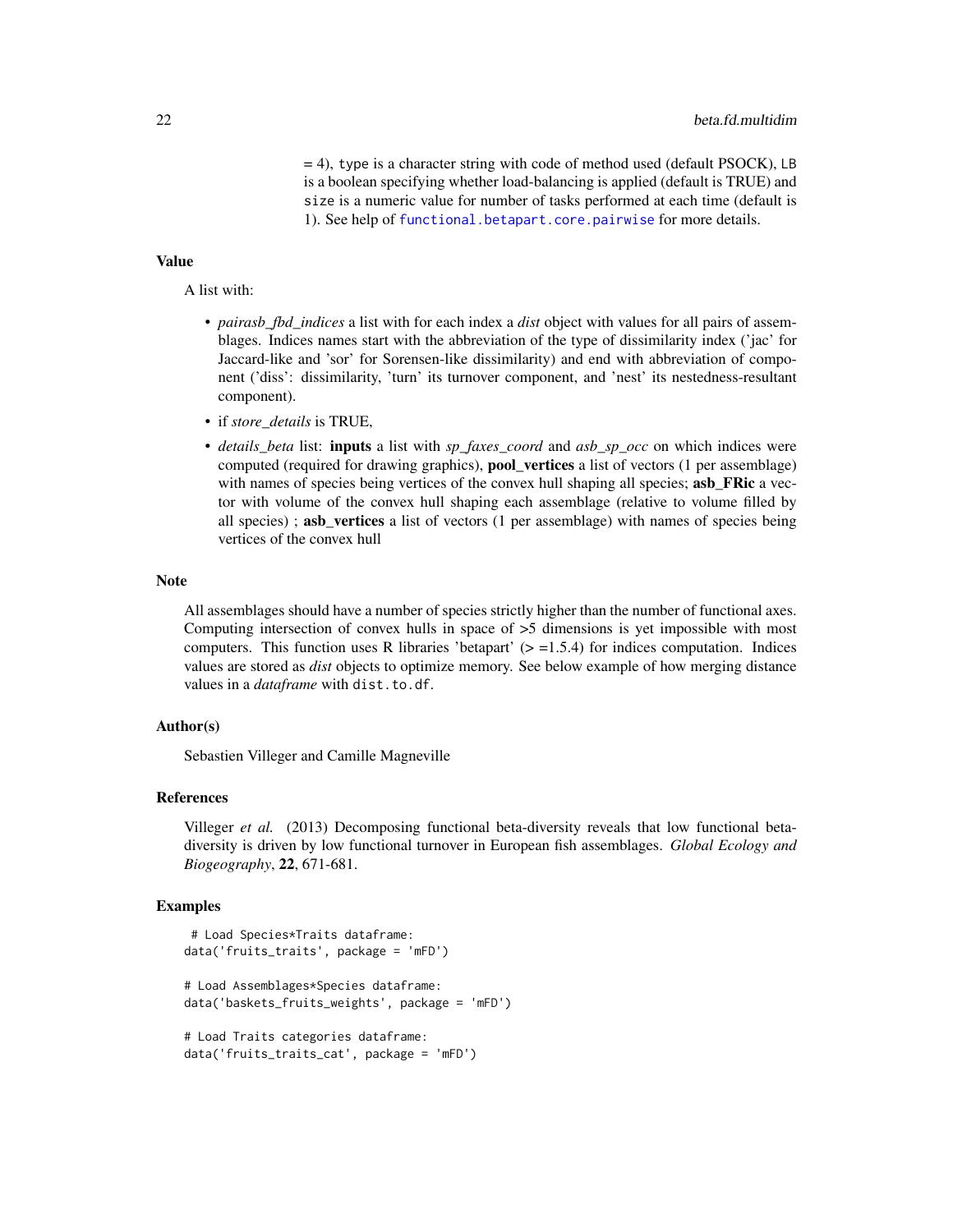```
# Compute functional distance
sp\_dist\_fruits \leftarrow mFD::funct.dist(sp\_tr = fruits\_traits,tr_{cat} = fruits_traits_cat,
                                metric = "gower",
                                scale_euclid = "scale_center",
                                ordinal_var = "classic",
                                weight_type = "equal",stop_if_NA = TRUE)
# Compute functional spaces quality to retrieve species coordinates matrix:
fspaces_quality_fruits <- mFD::quality.fspaces(
sp\_dist = sp\_dist\_fruits,
maxdim_pcoa = 10,
deviation_weighting = 'absolute',
fdist_scaling = FALSE,
fdendro = 'average')
# Retrieve species coordinates matrix:
sp_faxes_coord_fruits <- fspaces_quality_fruits$details_fspaces$sp_pc_coord
# Get the occurrence dataframe:
asb_sp_fruits_summ <- mFD::asb.sp.summary(asb_sp_w = baskets_fruits_weights)
asb_sp_fruits_occ <- asb_sp_fruits_summ$'asb_sp_occ'
# Compute beta diversity indices:
beta_fd_fruits <- mFD::beta.fd.multidim(
 sp_faxes_coord = sp_faxes_coord_fruits[, c('PC1', 'PC2', 'PC3', 'PC4')],
 asb_sp_occ = asb_sp_fruits_occ,
 check\_input = TRUE,
 beta_{min} = c('Jaccard'),
 details_returned = TRUE)
# merging pairwise beta-diversity indices in a data.frame
dist.to.df(beta_fd_fruits$pairasb_fbd_indices)
```
beta.multidim.plot *Illustrate Functional beta-Diversity indices for pairs of assemblages in a multidimensional space*

# Description

Illustrate overlap between convex hulls shaping species assemblages in a multidimensional functional space.Before plotting beta functional diversity indices should have been computed using the [beta.fd.multidim](#page-19-1) function.

#### Usage

```
beta.multidim.plot(
  output_beta_fd_multidim,
```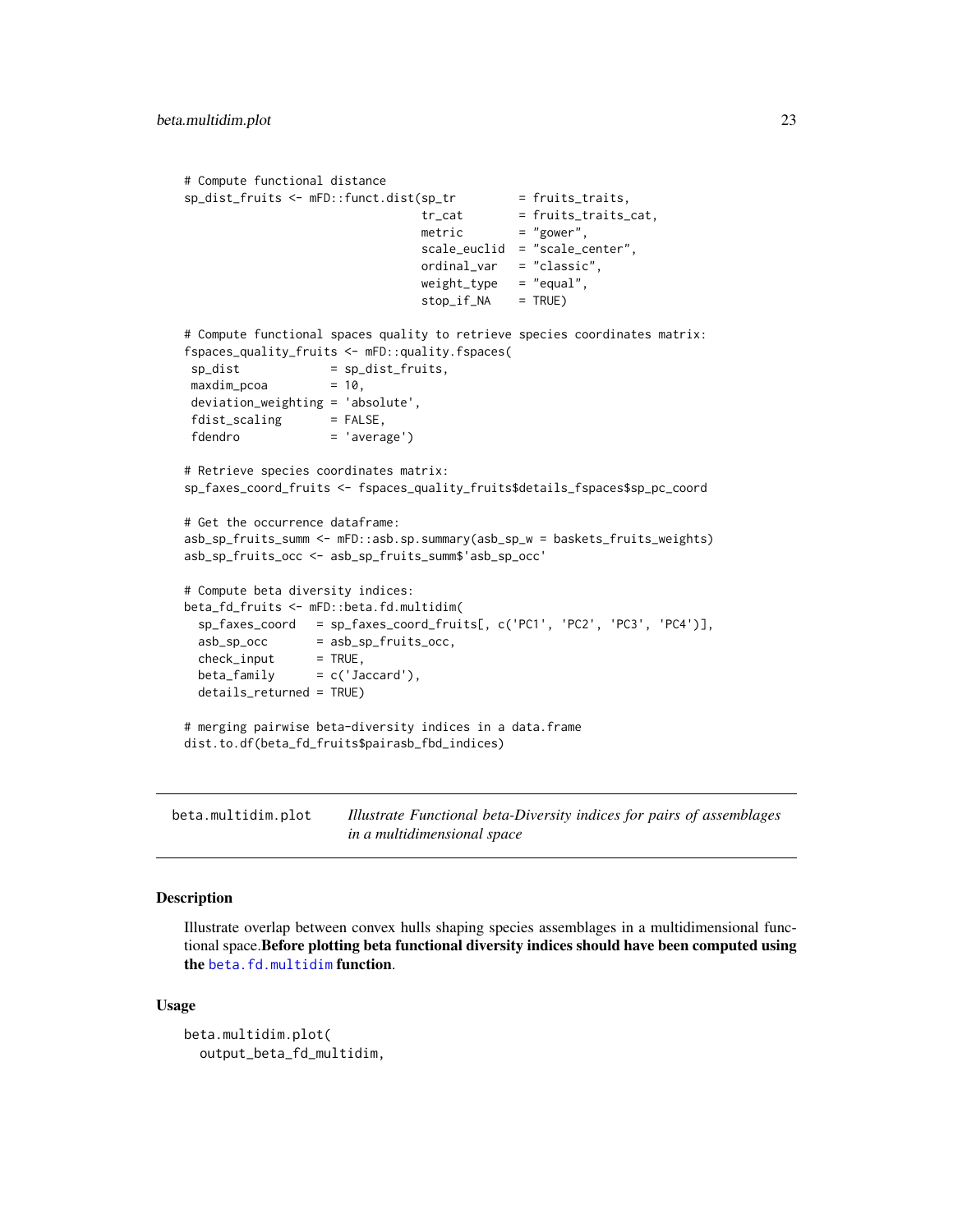```
plot_asb_nm,
 beta_family,
 plot_sp_nm = NULL,
 faxes = NULL,name_file = NULL,
 faxes_nm = NULL,
 range_faxes = c(NA, NA),color_bg = "grey95",shape_sp = c(pool = 3, asb1 = 22, asb2 = 21),
 size_sp = c(pool = 0.7, asb1 = 1.2, asb2 = 1),color_sp = c(pool = "grey50", asb1 = "blue", asb2 = "red"),
 fill_sp = c(pool = NA, asbl = "white", asbl = "white"),fill_vert = c(pool = NA, asb1 = "blue", asb2 = "red"),color_ch = c(pool = NA, asb1 = "blue", asb2 = "red"),fill_ch = c(pool = "white", asb1 = "blue", asb2 = "red"),alpha_ch = c(pool = 1, asb1 = 0.3, asb2 = 0.3),
 nm\_size = 3,
 nm_color = "black",
 nm_fontface = "plain",
 check_input = TRUE
)
```
# Arguments

output\_beta\_fd\_multidim

| <u>vutput_beta_ru_muitiuim</u>                                                                                                                                                                                                                                                      |
|-------------------------------------------------------------------------------------------------------------------------------------------------------------------------------------------------------------------------------------------------------------------------------------|
| the list returned by beta. fd. multidim when details_returned = TRUE. Thus,<br>even if this function will illustrate functional beta-diversity for a single pair of<br>assemblages, plots will be scaled according to all assemblages for which indices<br>were computed.           |
| a vector with names of the 2 assemblages for which functional beta-diversity<br>will be illustrated.                                                                                                                                                                                |
| a character string for the type of beta-diversity index for which values will be<br>printed, 'Jaccard' (default) and/or 'Sorensen'.                                                                                                                                                 |
| a vector containing species names that are to be plotted. Default: plot_nm_sp =<br>NULL (no name plotted).                                                                                                                                                                          |
| a vector with names of axes to plot (as columns names in output_beta_fd_multidim\$details\$input\$s<br>). You can only plot from 2 to 4 axes for graphical reasons. Default: $f$ axes =<br>NULL (the four first axes will be plotted).                                              |
| a character string with name of file to save the figure (without extension). De-<br>fault: name_file = NULL which means plot is displayed.                                                                                                                                          |
| a vector with axes labels for figure. Default: as faxes).                                                                                                                                                                                                                           |
| a vector with minimum and maximum values of axes. Note that to have a fair<br>representation of position of species in all plots, they should have the same<br>range. Default: $faxes\_lim = c(NA, NA)$ (the range is computed according to<br>the range of values among all axes). |
| a R color name or an hexadecimal code used to fill plot background. Default:<br>$color_bg = "grey95".$                                                                                                                                                                              |
|                                                                                                                                                                                                                                                                                     |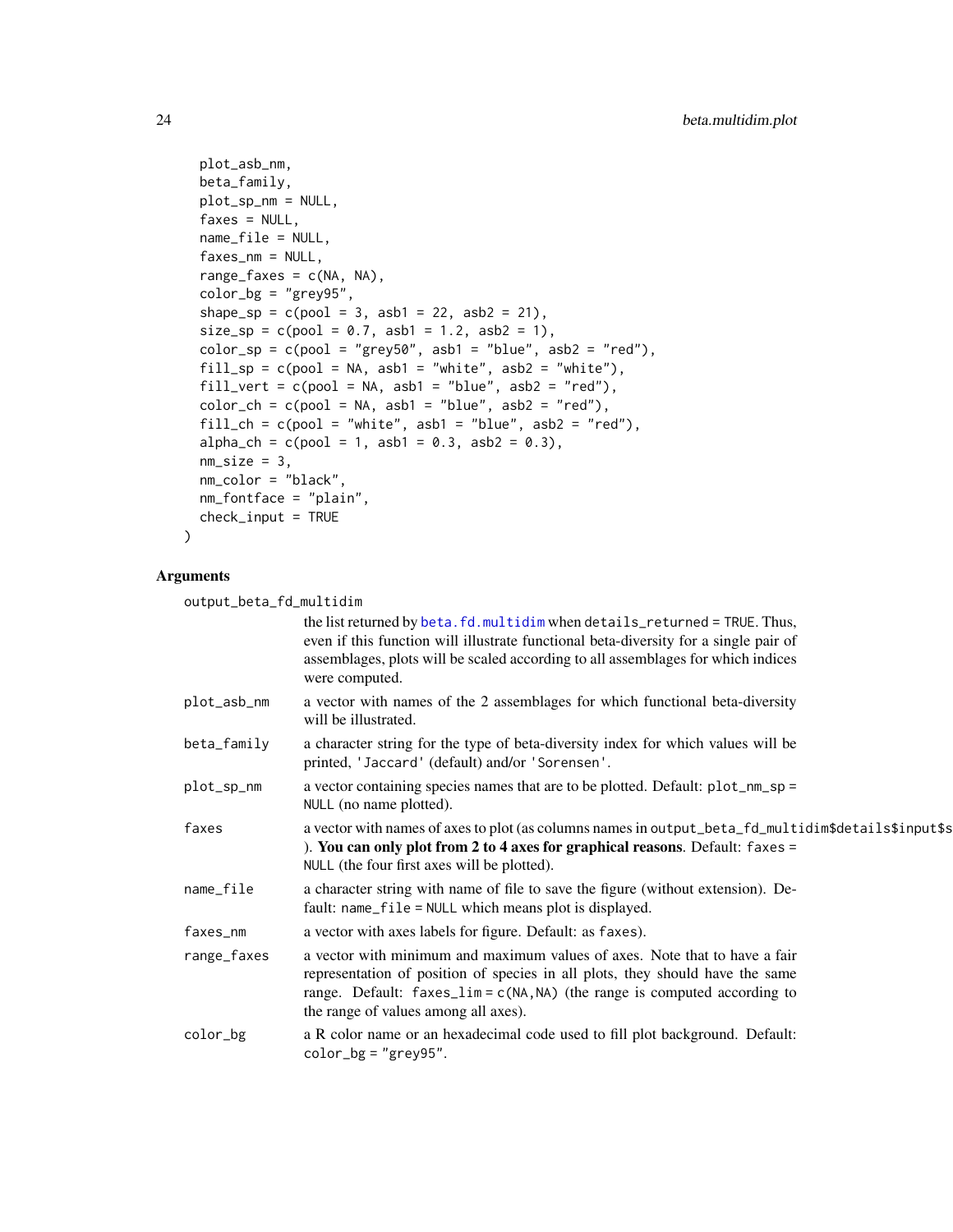| shape_sp    | a vector with 3 numeric values referring to the shape of symbol used for species<br>from the 'pool' absent from the 2 assemblages, and for species present in the 2<br>assemblages ('asb1', and 'asb2'), respectively. Default: shape_sp = $c$ (pool =<br>$3,$ asb $1 = 22,$ asb $2 = 21$ ) so cross, square and circle. |
|-------------|--------------------------------------------------------------------------------------------------------------------------------------------------------------------------------------------------------------------------------------------------------------------------------------------------------------------------|
| size_sp     | a numeric value referring to the size of symbols for species. Default: is size_sp = $c(pool = 0.8, asb1 = 1, asb2)$                                                                                                                                                                                                      |
| color_sp    | a vector with 3 names or hexadecimal codes referring to the colour of symbol<br>for species. Default is: $color_sp = c(pool = "grey50", asb1 = "blue", asb2$<br>$= "red".$                                                                                                                                               |
| fill_sp     | a vector with 3 names or hexadecimal codes referring to the color to fill symbol<br>(if shape_sp $>$ 20) for species of the pool and of the 2 assemblages. Default is:<br>$fill_sp = c(pool = NA, asb1 = "white", asb2 = "white").$                                                                                      |
| fill_vert   | a vector with 3 names or hexadecimal codes referring to the colour to fill symbol<br>(if shape_sp $>$ 20) for species being vertices of the convex hulls of the pool of<br>species and of the 2 assemblages. Default is: $fill\_vert = c(pool = NA, asb1 =$<br>"blue", $asb2 = "red"$ ).                                 |
| color_ch    | a vector with 3 names or hexadecimal codes referring to the border of the convex<br>hulls of the pool of species and by the 2 assemblages. Default is: color_ch =<br>$c(pool = NA, asb1 = "blue", asb2 = "red").$                                                                                                        |
| $fill$ _ch  | a vector with 3 names or hexadecimal codes referring to the filling of the convex<br>hull of the pool of species and of the 2 assemblages. Default is fill_ch =<br>$c(pool = "white", asb1 = "blue", asb2 = "red").$                                                                                                     |
| alpha_ch    | a vector with 3 numeric value for transparency of the filling of the convex hulls<br>$(0 = high transparency, 1 = no transparency).$ Default is: alpha_ch = c(pool =<br>$1,$ asb1 = 0.3, asb2 = 0.3).                                                                                                                    |
| nm_size     | a numeric value for size of species label. Default is 3 (in points).                                                                                                                                                                                                                                                     |
| nm_color    | a R color name or an hexadecimal code referring to the color of species label.<br>Default is black.                                                                                                                                                                                                                      |
| nm_fontface | a character string for font of species labels (e.g. "italic", "bold"). Default is<br>'plain'.                                                                                                                                                                                                                            |
| check_input | a logical value indicating whether key features the inputs are checked (e.g. class<br>and/or mode of objects, names of rows and/or columns, missing values). If an<br>error is detected, a detailed message is returned. Default: check. input = TRUE.                                                                   |

# Value

If name\_file is NULL, it returns a patchwork figure with overlap between convex hulls projected in 2-dimensional spaces for the given pair of assemblages. Values of functional beta-diversity indices are shown on top-right corner of the figure. If name\_file is not NULL, the plot is saved locally.

# Author(s)

Sebastien Villeger and Camille Magneville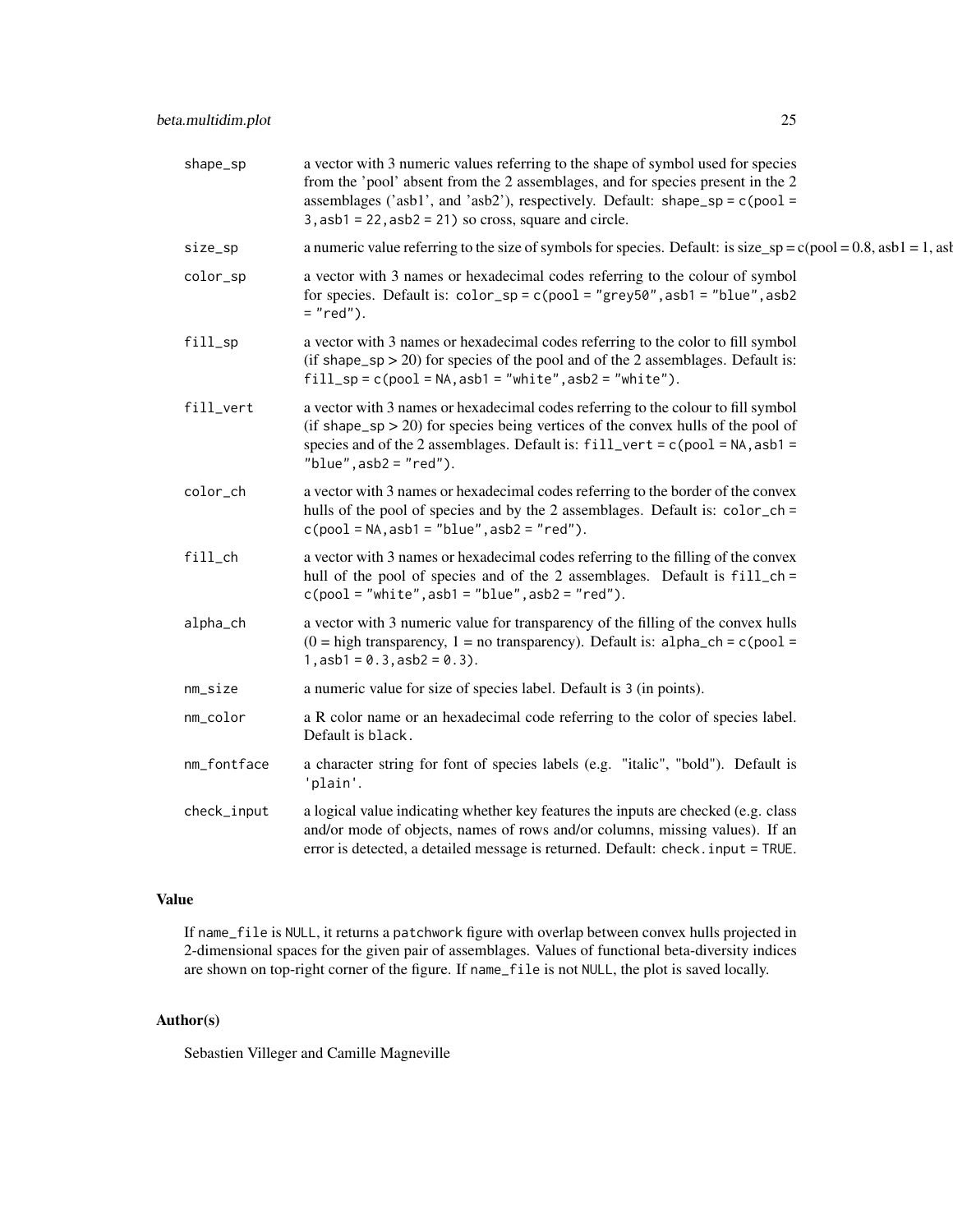```
# Load Species*Traits dataframe:
data("fruits_traits", package = "mFD")
# Load Assemblages*Species dataframe:
data("baskets_fruits_weights", package = "mFD")
# Load Traits categories dataframe:
data("fruits_traits_cat", package = "mFD")
# Compute functional distance
sp\_dist\_fruits \leftarrow mFD::funct.dist(sp\_tr = fruits\_traits,tr_{cat} = fruits_traits_cat,
                                 metric = "gower",
                                scale_euclid = "scale_center",
                                ordinal_var = "classic",
                                weight_type = "equal",stop_if_N = TRUE)# Compute functional spaces quality to retrieve species coordinates matrix:
fspaces_quality_fruits <- mFD::quality.fspaces(
                               sp\_dist = sp\_dist\_fruits,
                               maxdim_pcoa = 10,
                               deviation_weighting = "absolute",
                               fdist\_scaling = FALSE,
                               fdendro = "average")
# Retrieve species coordinates matrix:
sp_faxes_coord_fruits <- fspaces_quality_fruits$details_fspaces$sp_pc_coord
# Get the occurrence dataframe:
asb_sp_fruits_summ <- mFD::asb.sp.summary(asb_sp_w = baskets_fruits_weights)
asb_sp_fruits_occ <- asb_sp_fruits_summ$"asb_sp_occ"
# Compute beta diversity indices:
beta_fd_fruits <- mFD::beta.fd.multidim(
 sp_faxes_coord = sp_faxes_coord_fruits[, c("PC1", "PC2", "PC3", "PC4")],
 asb_sp_occ = asb_sp_fruits_occ,
 check\_input = TRUE,
 beta_{min} = c("Jaccard"),
 details_returned = TRUE)
# Compute beta fd plots:
beta.multidim.plot(
  output_beta_fd_multidim = beta_fd_fruits,
  plot\_asb\_nm = c("basket\_1", "basket\_6"),beta_{max} = c("Jaccard"),<br>plot_sp_nm = c("apple", "c
                       = c("apple", "cherry", "lemon"),faxes = paste0("PC", 1:4),name_file = NULL,
  faxes_nm = NULL,
```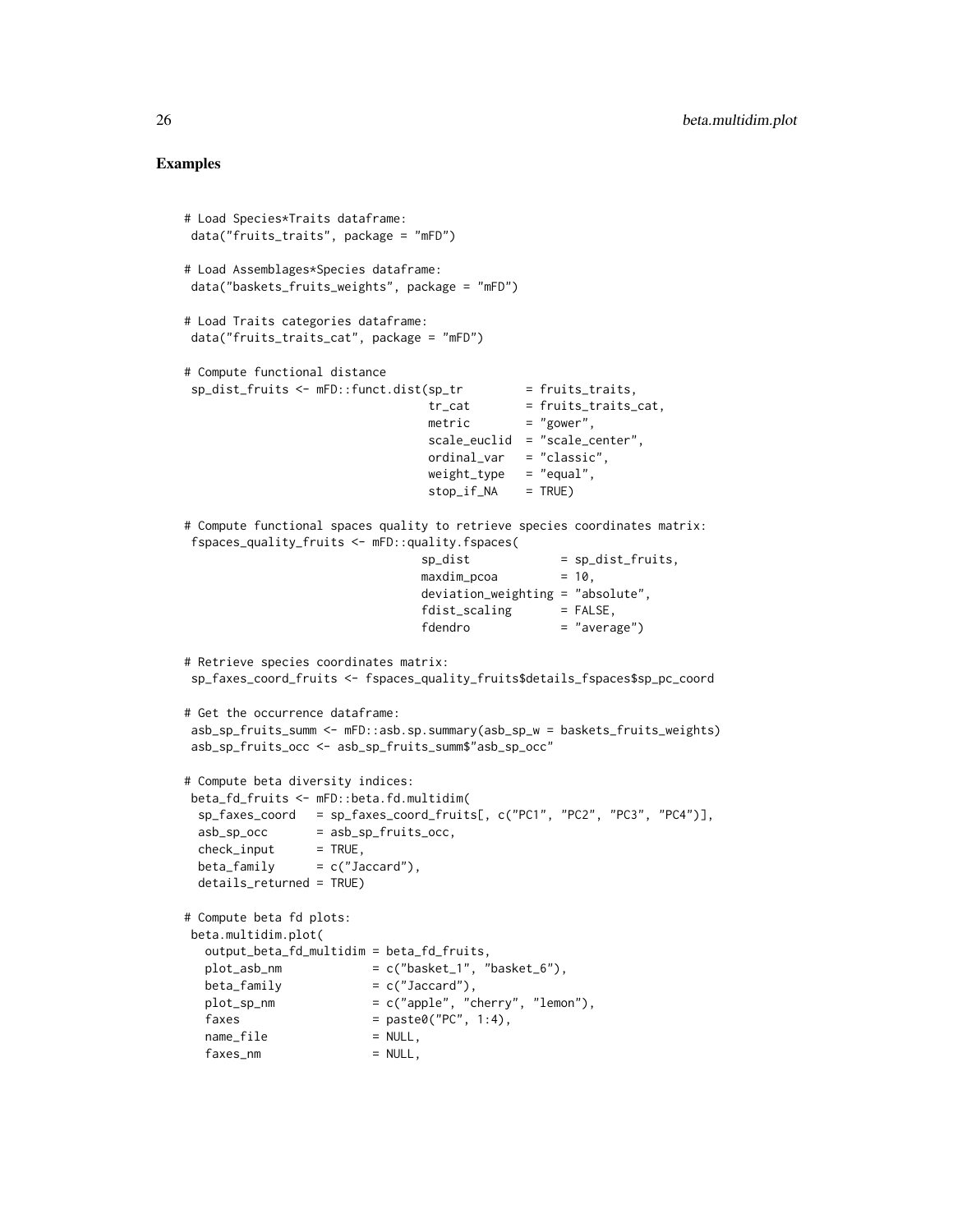#### <span id="page-26-0"></span>dist.nearneighb 27

| range_faxes | $= c(NA, NA)$ .                                    |
|-------------|----------------------------------------------------|
| color_bg    | $=$ "grey95".                                      |
| shape_sp    | $= c (pool = 3, asb1 = 22, asb2 = 21).$            |
| size_sp     | $= c (pool = 0.8, asb1 = 1, asb2 = 1).$            |
| color_sp    | $= c (pool = "grey50", asb1 = "blue",$             |
|             | $asb2 = "red")$ .                                  |
| fill_sp     | $= c (pool = NA, asb1 = "white", asb2 = "white"),$ |
| fill_vert   | $= c (pool = NA, asb1 = "blue", asb2 = "red"),$    |
| color_ch    | $= c (pool = NA, asb1 = "blue", asb2 = "red"),$    |
| $fill$ _ch  | $= c (pool = "white", asb1 = "blue",$              |
|             | $asb2 = "red")$ .                                  |
| alpha_ch    | $= c (pool = 1, asb1 = 0.3, asb2 = 0.3),$          |
| $nm\_size$  | $= 3.$                                             |
| nm color    | $=$ "black",                                       |
| nm_fontface | $=$ "plain".                                       |
| check_input | $=$ TRUE)                                          |

| dist.nearneighb | Compute distance of a given point to its nearest neighbor in the func- |
|-----------------|------------------------------------------------------------------------|
|                 | tional space and the identity of the nearest neighbor                  |

#### Description

This function is used in functional indices computation.

#### Usage

```
dist.nearneighb(sp_faxes_coord, ref_sp)
```
#### Arguments

| sp faxes coord a matrix of species coordinates in a chosen functional space. Species coordinates |
|--------------------------------------------------------------------------------------------------|
| have been retrieved thanks to tr.cont. fspace or quality, fspaces.                               |
|                                                                                                  |

ref\_sp a character string referring to the name of the reference species.

#### Value

A list containing the nearest neighbor identity nn\_id and a list of the distance of the reference point to its nearest neighbor nn\_ref\_sp\_dist.

### Author(s)

Camille Magneville and Sebastien Villeger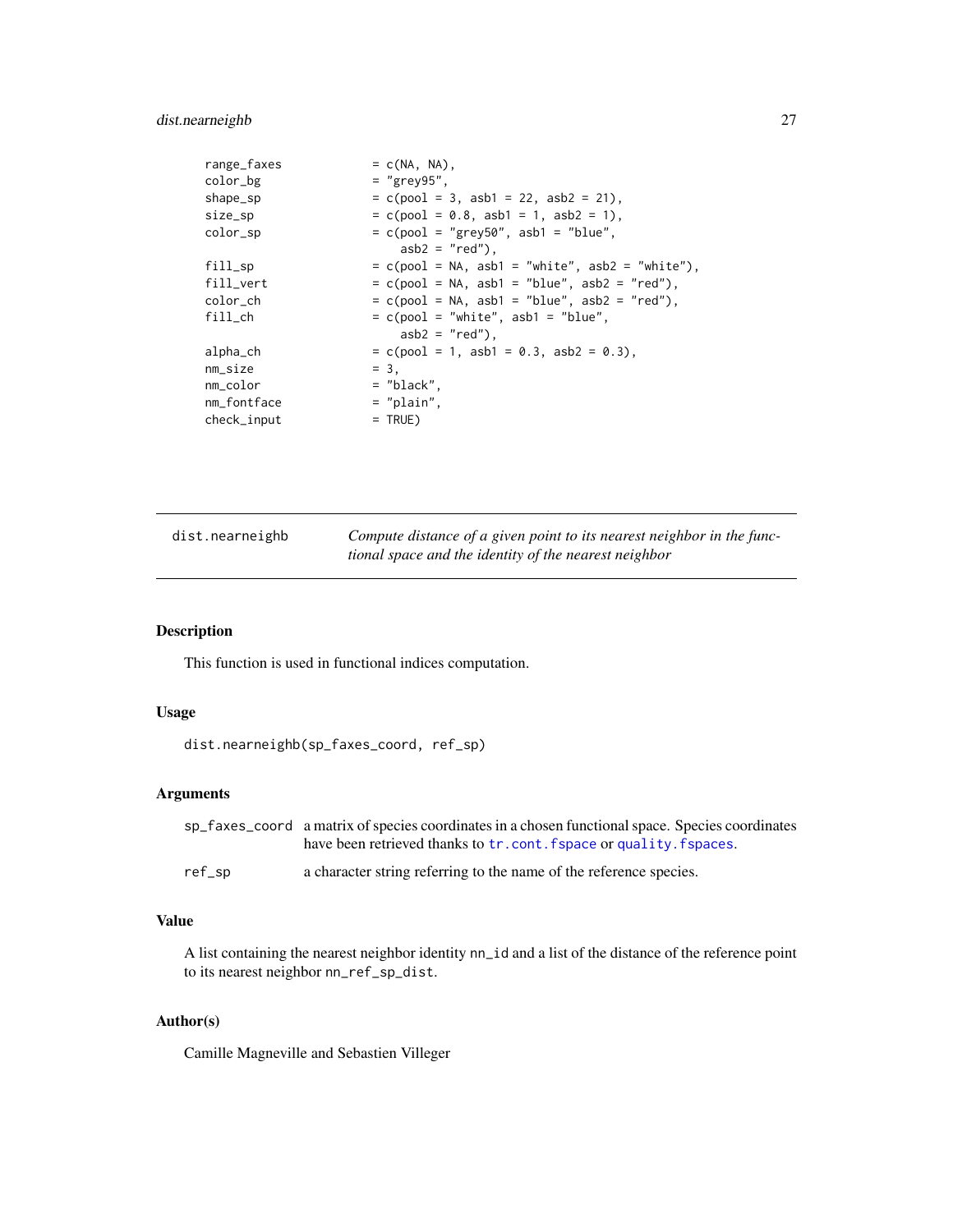#### Examples

```
# Load Species*Traits dataframe:
data("fruits_traits", package = "mFD")
# Load Assemblages*Species dataframe:
data("baskets_fruits_weights", package = "mFD")
# Load Traits categories dataframe:
data("fruits_traits_cat", package = "mFD")
# Compute functional distance
 sp_dist_fruits <- mFD::funct.dist(sp_tr
                                     \begin{aligned} \n\text{sp\_tr} &= \text{fruits\_traits}, \\ \n\text{tr\_cat} &= \text{fruits\_traits\_cat}, \n\end{aligned}\text{metric} = "gower",
                                     scale_euclid = "scale_center",
                                     ordinal_var = "classic",
                                     weight_type = "equal",
                                     stop_if_NA = TRUE)
# Compute functional spaces quality to retrieve species coordinates matrix:
fspaces_quality_fruits <- mFD::quality.fspaces(
                                   sp\_dist = sp\_dist\_fruits,
                                   maxdim_pcoa = 10,
                                   deviation_weighting = "absolute",
                                   fdist_scaling = FALSE,
                                   fdendro = "average")
# Retrieve species coordinates matrix:
 sp_faxes_coord_fruits <- fspaces_quality_fruits$details_fspaces$sp_pc_coord
# Compute the distance of "pear" to its nearest neighbor(s):
dist_nn_pear <- dist.nearneighb(sp_faxes_coord_fruits, ref_sp = "pear")
dist_nn_pear
```
dist.point *Compute distances of all points to a given point in the functional space*

#### Description

This function computes the distances of all species to a reference species. It is used in FSpe, FOri and FNND computation.

#### Usage

dist.point(sp\_faxes\_coord, ref\_sp)

<span id="page-27-0"></span>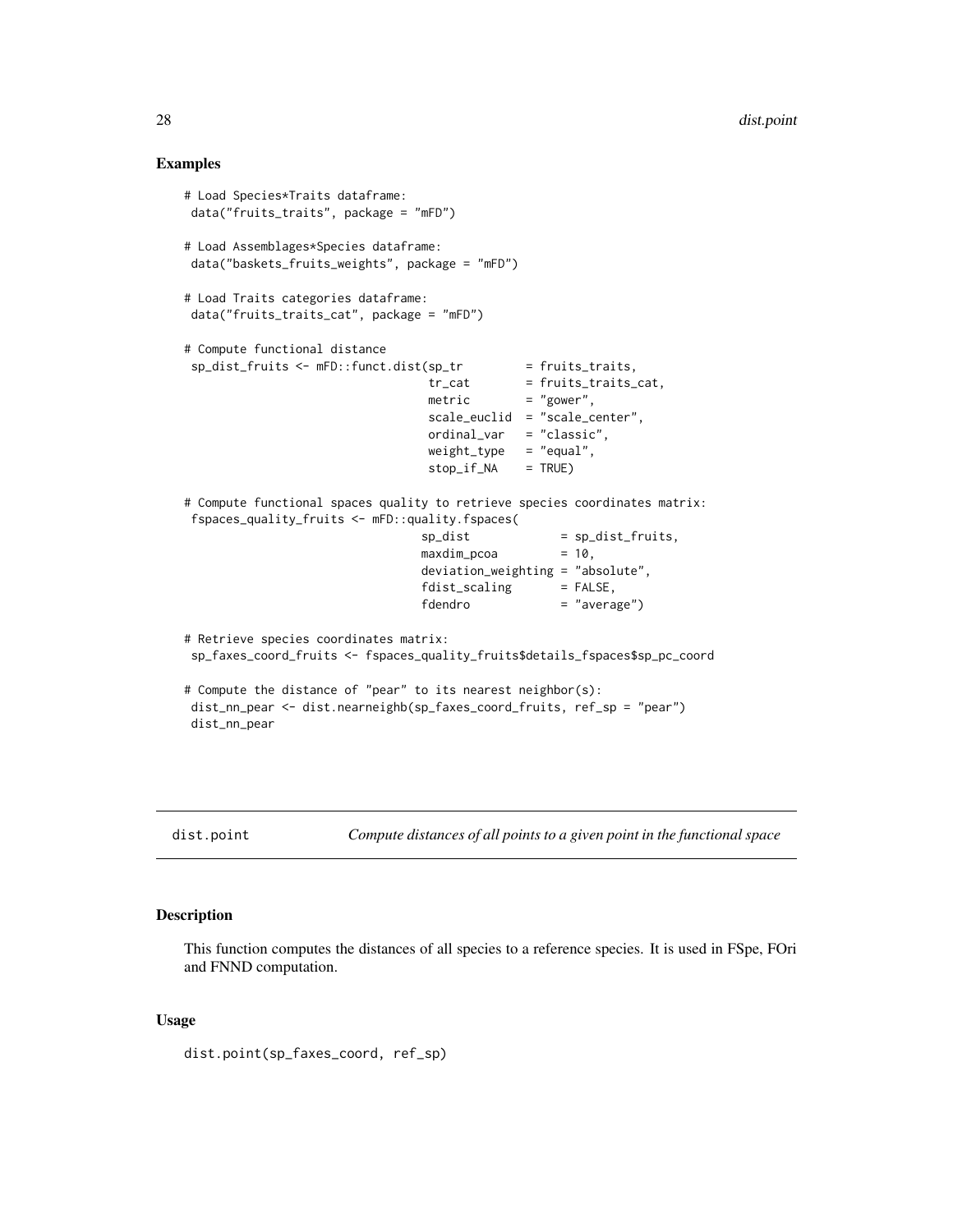#### dist.point 29

#### **Arguments**

|        | sp faxes coord a matrix of species coordinates in a chosen functional space. Species coordinates |
|--------|--------------------------------------------------------------------------------------------------|
|        | have been retrieved thanks to tr.cont. fspace or quality. fspaces.                               |
| ref_sp | a character string referring to the name of the reference species.                               |

#### Value

A vector of species distances to the reference species.

#### Author(s)

Camille Magneville and Sebastien Villeger

#### Examples

```
# Load Species*Traits dataframe:
data("fruits_traits", package = "mFD")
```

```
# Load Assemblages*Species dataframe:
data("baskets_fruits_weights", package = "mFD")
```

```
# Load Traits categories dataframe:
data("fruits_traits_cat", package = "mFD")
```

```
# Compute functional distance
sp\_dist\_fruits \leftarrow mFD::funct.dist(sp\_tr = fruits\_trails,tr\_cat = fruits_traits_cat,
                                 metric = "gower",
                                 scale_euclid = "scale_center",
                                 ordinal_var = "classic",
                                 weight_type = "equal",
                                 stop_if_NA = TRUE)
```
# Compute functional spaces quality to retrieve species coordinates matrix: fspaces\_quality\_fruits <- mFD::quality.fspaces(

```
sp\_dist = sp\_dist\_fruits,
maxdim_pcoa = 10,
deviation_weighting = "absolute",
fdist\_scaling = FALSE,
fdendro = "average")
```

```
# Retrieve species coordinates matrix:
sp_faxes_coord_fruits <- fspaces_quality_fruits$details_fspaces$sp_pc_coord
```

```
# Retrieve the distances of all species to "pear":
dist_pear <- dist.point(sp_faxes_coord_fruits, ref_sp = "pear")
dist_pear
```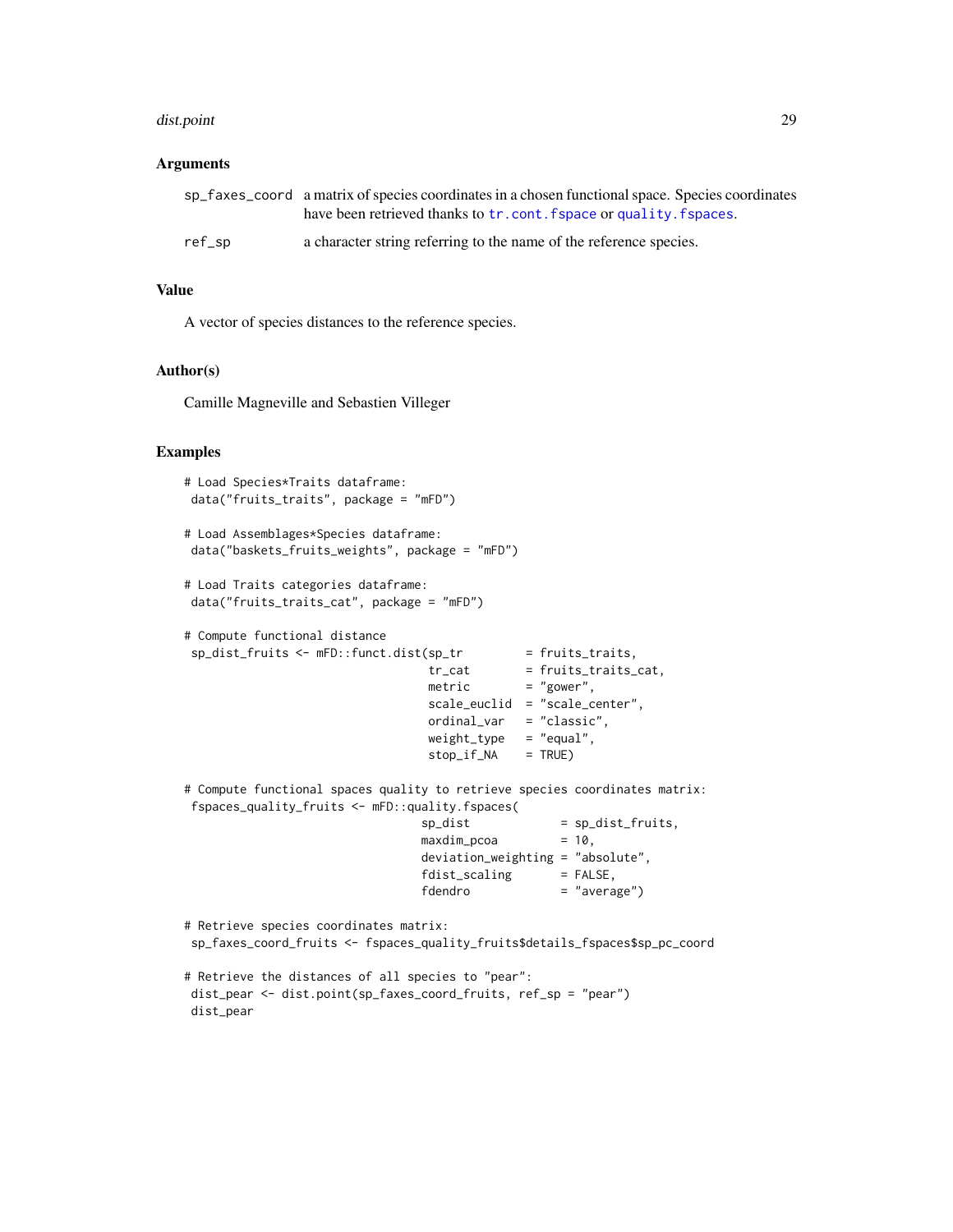#### Description

This function merges distance object(s) into a single data frame which rows are pairs of elements and column(s) distance metric(s). It stands on the [dist\\_long](#page-0-0) function.

#### Usage

```
dist.to.df(list_dist)
```
#### Arguments

list\_dist a list of dist object(s). All dist objects should have a name (e.g. name of distance metric) and the same labels (i.e. names of sets between which distance was computed).

#### Value

A data frame which first and second columns (names x1 and x2) contain names of the 2 sets involved in each pair, and with one column for each dist object (named after its name in list\_dist.

#### Author(s)

Sebastien Villeger

```
# Create dist objects:
dist_A <- round(dist(matrix(runif(10, 0, 1), 5, 2,
                      dimnames = list(letters[1:5], NULL))), 2)
dist_B <- round(dist(matrix(runif(10, 0, 1), 5, 2,
                      dimnames = list(letters[1:5], NULL))), 2)
dist_C <- round(dist(matrix(runif(10, 0, 1), 5, 2,
                      dimnames = list(letters[1:5], NULL))), 2)
```

```
# First example with only 1 distance:
dist.to.df(list(dA = dist_A))
```

```
# Second example with 3 distances:
dist.to.df(list(d1 = dist_A, d2 = dist_B, d3 = dist_C))
```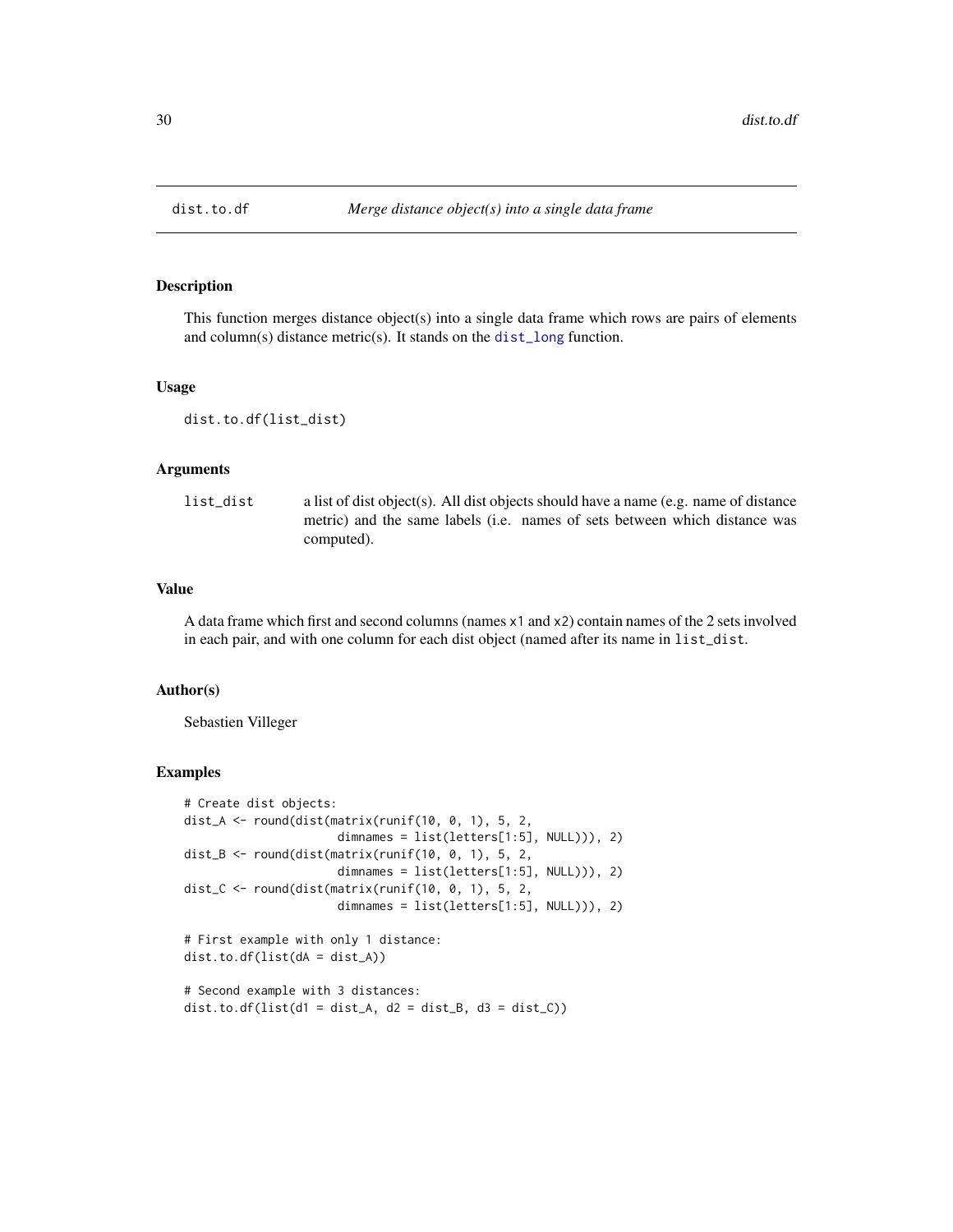<span id="page-30-0"></span>

#### Description

This function plots FDis index for a given pair of functional axes and for one or several assemblages. It adds segments between species relative weights and assemblage cenntroid on the background plot.

#### Usage

```
fdis.plot(
  ggplot_bg,
  asb_sp_coord2D,
  asb_sp_relatw,
  asb_fide_coord2D,
 plot_sp = TRUE,
  shape_sp,
  color_sp,
  fill_sp,
  shape_fide,
  size_fide,
  color_fide,
  fill_fide,
  color_segment,
 width_segment,
  linetype_segment
\mathcal{L}
```
#### Arguments

| ggplot_bg        | a ggplot object of the plot background retrieved through the background.plot<br>function.                                                                                                                                                                                                                 |  |
|------------------|-----------------------------------------------------------------------------------------------------------------------------------------------------------------------------------------------------------------------------------------------------------------------------------------------------------|--|
| asb_sp_coord2D   | a list of matrix ( $ncol = 2$ ) with coordinates of species present in each assemblage<br>for a given pair of functional axes.                                                                                                                                                                            |  |
| asb_sp_relatw    | a list of vector gathering species relative weight in each assemblage. It can be<br>retrieved through the alpha.fd.multidim.                                                                                                                                                                              |  |
| asb_fide_coord2D |                                                                                                                                                                                                                                                                                                           |  |
|                  | a list (with names as in asb_sp_coord2D) of vectors with coordinates of the fide<br>centroid of species for each assemblage for a given pair of axes.                                                                                                                                                     |  |
| plot_sp          | a logical value indicating whether species of each assemblage should be plotted<br>or not. Default: $plot_sp = TRUE$                                                                                                                                                                                      |  |
| shape_sp         | a numeric value referring to the shape of the symbol used for species plotting if<br>one assemblage to plot or a vector numeric values if several assemblages to plot.<br>If more than one assemblage to plot, the vector should be formatted as: c(asb1)<br>$=$ "firstRshape", asb2 = "secondRshape", ). |  |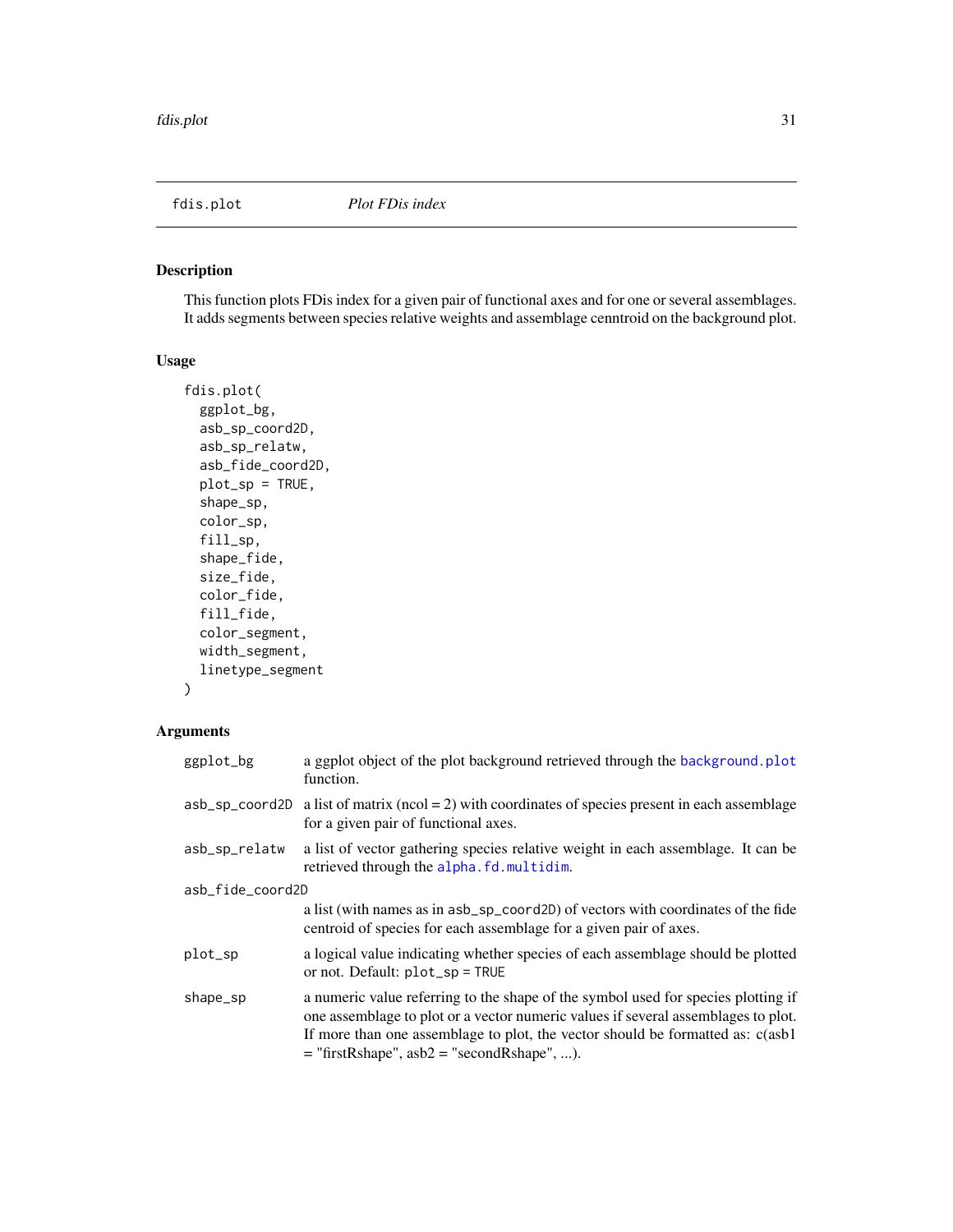| color_sp         | a R color name or an hexadecimal code referring to the color of species if one<br>assemblage to plot or a vector of R color names or hexadecimal codes if several<br>assemblages to plot. If more than one assemblage to plot, the vector should be<br>formatted as: $c(asb1 = "firstRcolormame", asb2 = "secondRcolormame", ).$                                                                 |  |
|------------------|--------------------------------------------------------------------------------------------------------------------------------------------------------------------------------------------------------------------------------------------------------------------------------------------------------------------------------------------------------------------------------------------------|--|
| fill_sp          | a R color name or an hexadecimal code referring to the color of species symbol<br>filling (if shape_sp > 20) if one assemblage to plot or a vector of R color names<br>or hexadecimal codes if several assemblages to plot. If more than one assem-<br>blage to plot, the vector should be formatted as: $c(asb1 = "firstRcolormame",$<br>$asb2 = "secondReolorname", ).$                        |  |
| shape_fide       | a numeric value referring to the shape of the symbol used for fide centroid if one<br>assemblage to plot or a vector numeric values if several assemblages to plot. If<br>more than one assemblage to plot, the vector should be formatted as: $c(a s b1$ =<br>"firstRshape", $asb2 =$ "secondRshape", ).                                                                                        |  |
| size_fide        | a numeric value referring to the size of the symbol used for fide centroid plotting<br>if one assemblage to plot or a vector numeric values if several assemblages to<br>plot. If more than one assemblage to plot, the vector should be formatted as:<br>$c(ab1 = "firstRsize", asb2 = "secondRsize", ).$                                                                                       |  |
| color_fide       | a R color name or an hexadecimal code referring to the color of fide centroid if<br>one assemblage to plot or a vector of R color names or hexadecimal codes if sev-<br>eral assemblages to plot. If more than one assemblage to plot, the vector should<br>be formatted as: $c(asb1 = "firstRcolormame", asb2 = "secondRcolormame", ).$                                                         |  |
| fill_fide        | a R color name or an hexadecimal code referring to the color to fill assemblage<br>centroid symbol (if shape_sp > 20) if one assemblage to plot or a vector of R<br>color names or hexadecimal codes if several assemblages to plot. If more than<br>one assemblage to plot, the vector should be formatted as: $c(asb1 = "firstRcol-$<br>orname", $asb2 = "secondReolorname", ).$               |  |
| color_segment    | a R color name or an hexadecimal code referring to the color of of the segment<br>linking axes and centroid from the studied assemblage if one assemblage to plot<br>or a vector of R color names or hexadecimal codes if several assemblages to<br>plot. If more than one assemblage to plot, the vector should be formatted as:<br>$c(asb1 = "firstRcolormame", asb2 = "secondRcolormame", ).$ |  |
| width_segment    | a numeric value referring to the width of the segment linking fide centroid and<br>functional axes if one assemblage to plot or a vector numeric values if several<br>assemblages to plot. If more than one assemblage to plot, the vector should be<br>formatted as: $c(asb1 = "firstRsize", asb2 = "secondRsize", ).$                                                                          |  |
| linetype_segment |                                                                                                                                                                                                                                                                                                                                                                                                  |  |
|                  | a numeric value referring to the linetype of the segment linking fide centroid and<br>functional axes if one assemblage to plot or a vector numeric values if several<br>assemblages to plot. If more than one assemblage to plot, the vector should be<br>formatted as: $c(asb1 = "firstRlinetype", asb2 = "secondRlinetype", ).$                                                               |  |

# Value

A ggplot object showing FDis index for one or several assemblage(s) and a given pair of functional axes.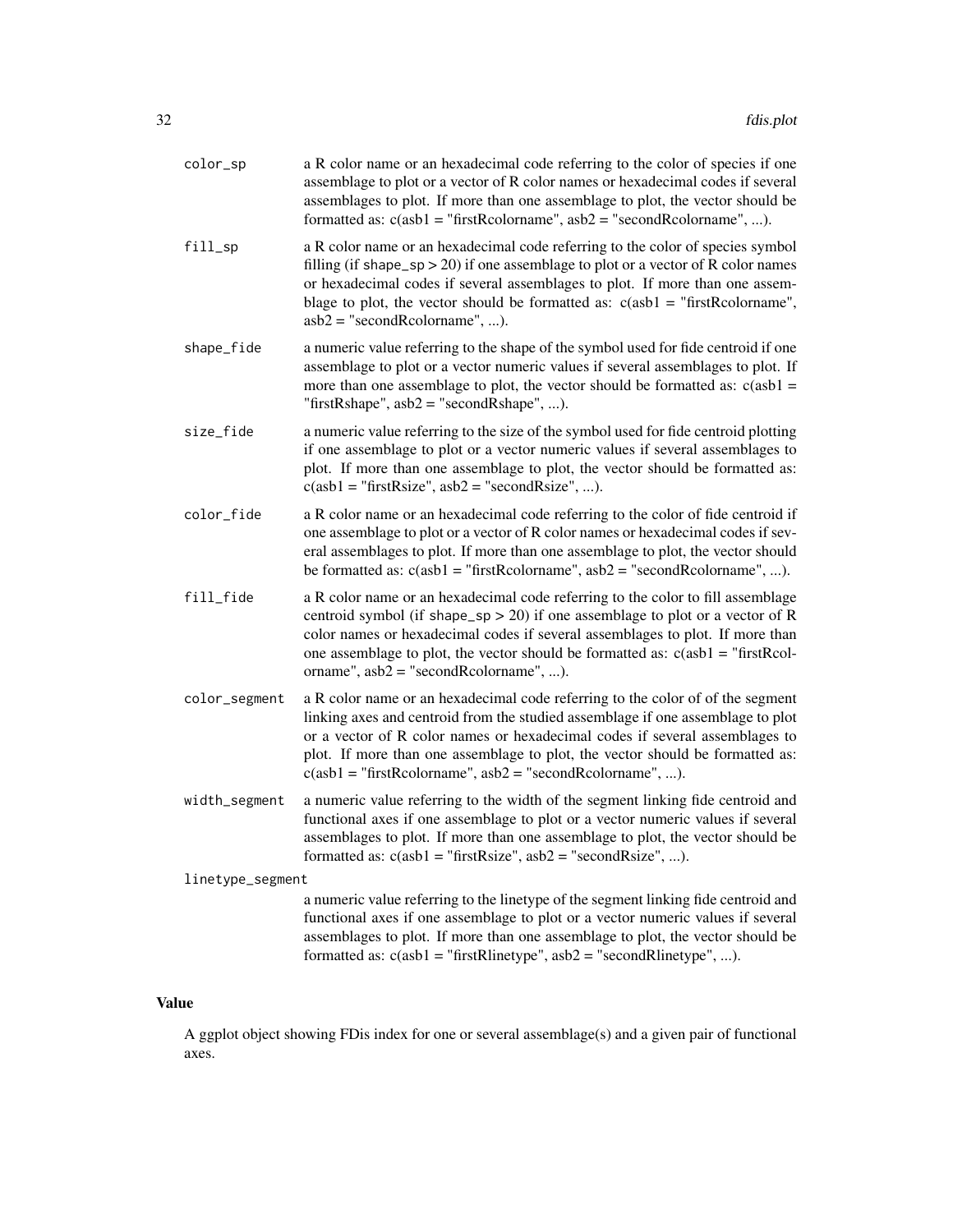#### fdis.plot 33

#### Author(s)

Camille Magneville and Sebastien Villeger

```
# Load Species*Traits dataframe:
data("fruits_traits", package = "mFD")
# Load Assemblages*Species dataframe:
data("baskets_fruits_weights", package = "mFD")
# Load Traits categories dataframe:
data("fruits_traits_cat", package = "mFD")
# Compute functional distance
sp\_dist\_fruits \leftarrow mFD::funct.dist(sp\_tr = fruits\_trails,tr_cat = fruits_traits_cat,
                                metric = "gower",
                                scale_euclid = "scale_center",
                                 ordinal_var = "classic",
                                 weight_type = "equal",
                                stop_if_NA = TRUE)
# Compute functional spaces quality to retrieve species coordinates matrix:
fspaces_quality_fruits <- mFD::quality.fspaces(sp_dist = sp_dist_fruits,
maxdim\_pcoa = 10,
deviation_weighting = "absolute",
fdist\_scaling = FALSE,
fdendro = "average")
# Retrieve species coordinates matrix:
sp_faxes_coord_fruits <- fspaces_quality_fruits$details_fspaces$sp_pc_coord
# Set faxes limits:
# set range of axes if c(NA, NA):
range_sp_coord_fruits <- range(sp_faxes_coord_fruits)
range_faxes_lim <- range_sp_coord_fruits +
c(-1, 1)*(range_sp\_coord\_fruits[2] -range_sp_coord_fruits[1]) * 0.05
# Retrieve the background plot:
ggplot_bg_fruits <- mFD::background.plot(
                             range_faxes = range_faxes_lim,
                              faxes_nm = c("PC 1", "PC 2"),color_bg = "grey90")# Retrieve the matrix of species coordinates for "basket_1" and PC1 and PC2
sp_filter <- mFD::sp.filter(asb_nm = "basket_1",
                            sp_faxes_coord = sp_faxes_coord_fruits,
                            asb_sp_w = baskets_fruits_weights)
fruits_asb_sp_coord_b1 <- sp_filter$`species coordinates`
fruits_asb_sp_coord2D_b1 <- fruits_asb_sp_coord_b1[, c("PC1", "PC2")]
```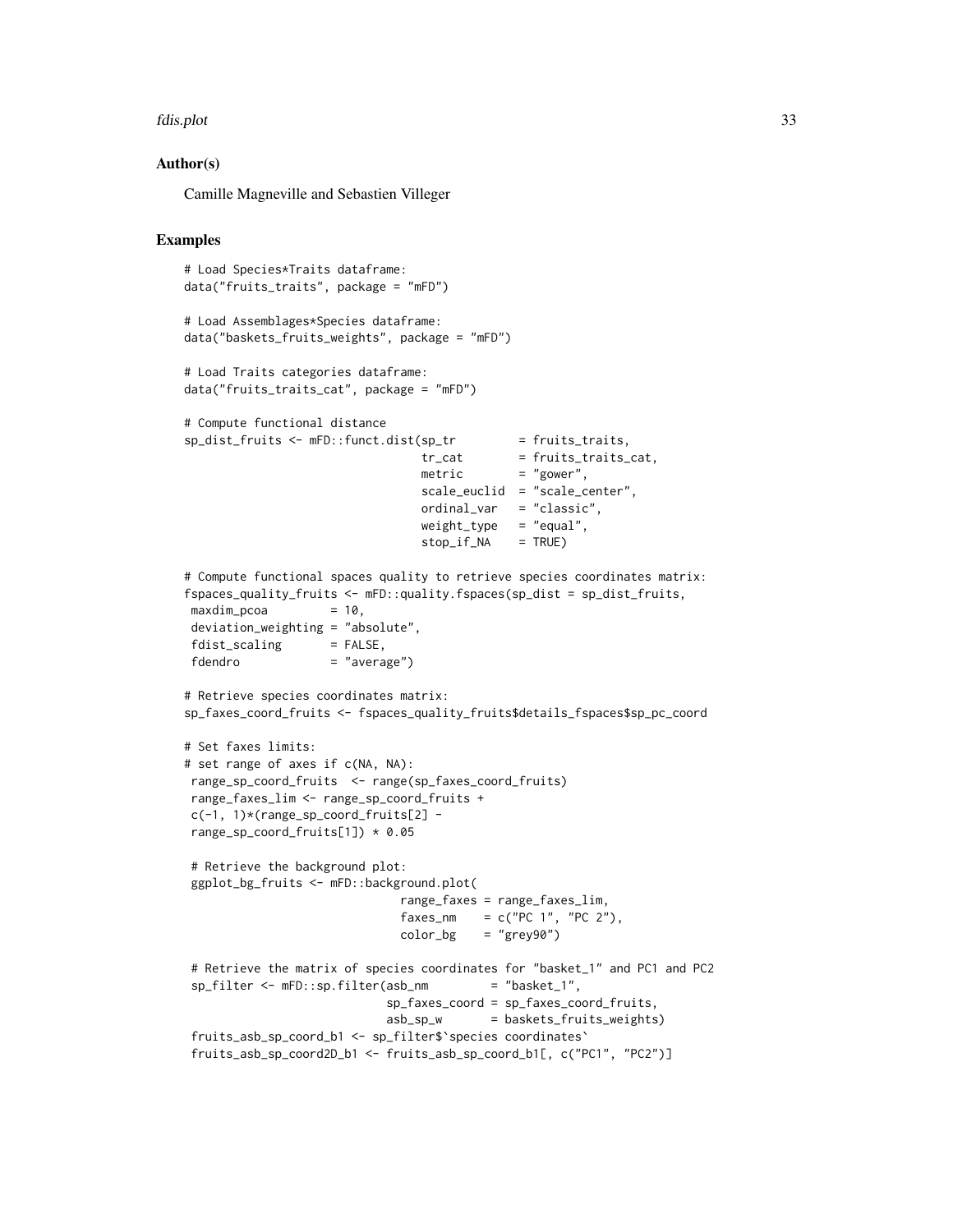```
# Use alpha.fd.multidim() function to get inputs to plot FIde:
alpha_fd_indices_fruits <- mFD::alpha.fd.multidim(
sp_faxes_coord = sp_faxes_coord_fruits[, c("PC1", "PC2", "PC3", "PC4")],
asb_sp_w = baskets_fruits_weights,
ind\_vect = c("fdis"),
scaling = TRUE,check\_input = TRUE,
details_returned = TRUE)
# Retrieve fide values through alpha.fd.multidim outputs:
fruits_asb_fide_coord2D <-
alpha_fd_indices_fruits$functional_diversity_indices[c("fide_PC1",
                                                       "fide_PC2")]
fruits_asb_fide_coord2D_b1 <- fruits_asb_fide_coord2D[c("basket_1"), ]
fruits_asb_sp_relatw_b1 <-
       alpha_fd_indices_fruits$details$asb_sp_relatw["basket_1", ]
# Retrieve FDis plot:
fdis_plot <- fdis.plot(ggplot_bg = ggplot_bg_fruits,
         asb_sp_coord2D = list(basket_1 = fruits_asb_sp_coord2D_b1),
         asb_sp_relatw = list(basket_1 = fruits_asb_sp_relatw_b1),
         asb_fide_coord2D = list(basket_1 = fruits_asb_fide_coord2D_b1),
         plot_sp = TRUE,
         shape_sp = 16,
         color_sp = "red",fill_sp = "red",shape_fide = list(basket_1 = 18),
         size_fide = list(basket_1 = 5),
         color_fide = list(basket_1 = "blue"),
         fill_fide = list(basket_1 = "blue"),
         color_segment = list(basket_1 = "red"),
         width_segment = list(basket_1 = 1),
         linetype_segment = list(basket_1 = "dashed"))
```
fdis\_plot

```
fdiv.plot Plot FDiv indice
```
#### **Description**

This plot fDiv indice for a given pair of functional axes and one or several assemblages. This function adds mean distance to center of gravity of vertices, points and vertices of 1:N assemblages on the background plot

#### Usage

```
fdiv.plot(
  ggplot_bg,
```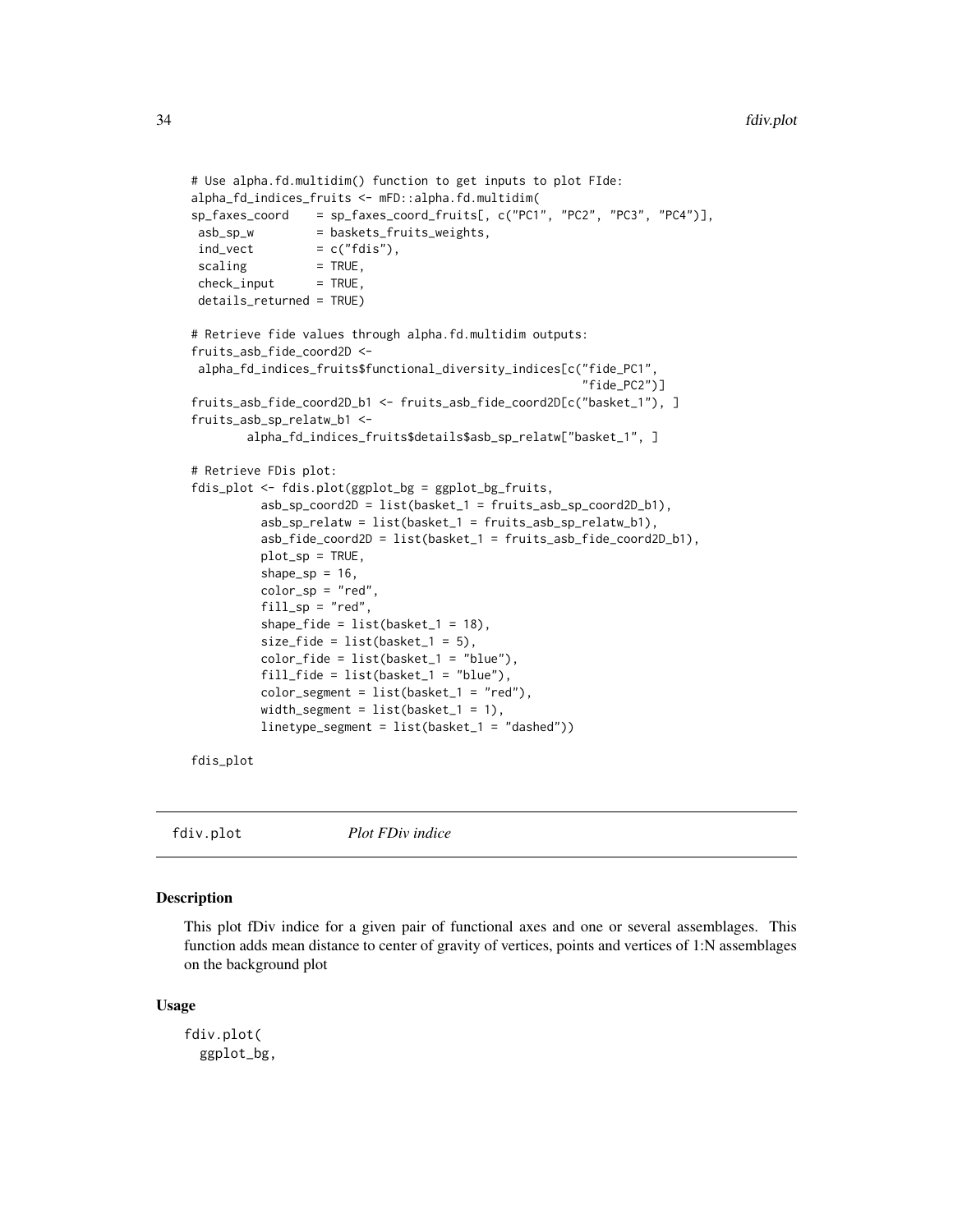#### fdiv.plot 35

```
asb_sp_coord2D,
asb_sp_relatw,
asb_vertices_nD,
asb_vertG_coord2D,
plot_sp = TRUE,
shape_sp,
color_sp,
fill_sp,
shape_vert,
color_vert,
fill_vert,
shape_vertG,
size_vertG,
color_vertG,
fill_vertG
```
# )

# Arguments

| ggplot_bg         | a ggplot object of the plot background retrieved through the background. plot<br>function.                                                                                                                                                                                                                                                                                |
|-------------------|---------------------------------------------------------------------------------------------------------------------------------------------------------------------------------------------------------------------------------------------------------------------------------------------------------------------------------------------------------------------------|
| asb_sp_coord2D    | a list of matrix ( $ncol = 2$ ) with coordinates of species present in each assemblage<br>for a given pair of functional axes.                                                                                                                                                                                                                                            |
| asb_sp_relatw     | a list of vector gathering species relative weight in each assemblage. It can be<br>retrieved through the alpha.fd.multidim.                                                                                                                                                                                                                                              |
| asb_vertices_nD   |                                                                                                                                                                                                                                                                                                                                                                           |
|                   | a list (with names as in asb_sp_coord2D) of vectors with names of species being<br>vertices in n dimensions.                                                                                                                                                                                                                                                              |
| asb_vertG_coord2D |                                                                                                                                                                                                                                                                                                                                                                           |
|                   | a list (with names as in asb_sp_coord2D) containing for each assemblage the<br>coordinates of center of gravity of vertices for a given pair of axes                                                                                                                                                                                                                      |
| plot_sp           | a logical value indicating whether species of each assemblage should be plotted<br>or not. Default: plot_sp = TRUE.                                                                                                                                                                                                                                                       |
| shape_sp          | a numeric value referring to the shape of the symbol used for species plotting if<br>one assemblage to plot or a vector numeric values if several assemblages to plot.<br>If more than one assemblage to plot, the vector should be formatted as: c(asb1<br>$=$ "firstRshape", asb2 = "secondRshape", ).                                                                  |
| color_sp          | a R color name or an hexadecimal code referring to the color of species if one<br>assemblage to plot or a vector of R color names or hexadecimal codes if several<br>assemblages to plot. If more than one assemblage to plot, the vector should be<br>formatted as: $c(asb1 = "firstReolormame", asb2 = "secondReolormame", ).$                                          |
| fill_sp           | a R color name or an hexadecimal code referring to the color of species symbol<br>filling (if shape_sp > 20) if one assemblage to plot or a vector of R color names<br>or hexadecimal codes if several assemblages to plot. If more than one assem-<br>blage to plot, the vector should be formatted as: $c(a b1 = "firstRcolormame",$<br>$asb2 = "secondReolorname", ).$ |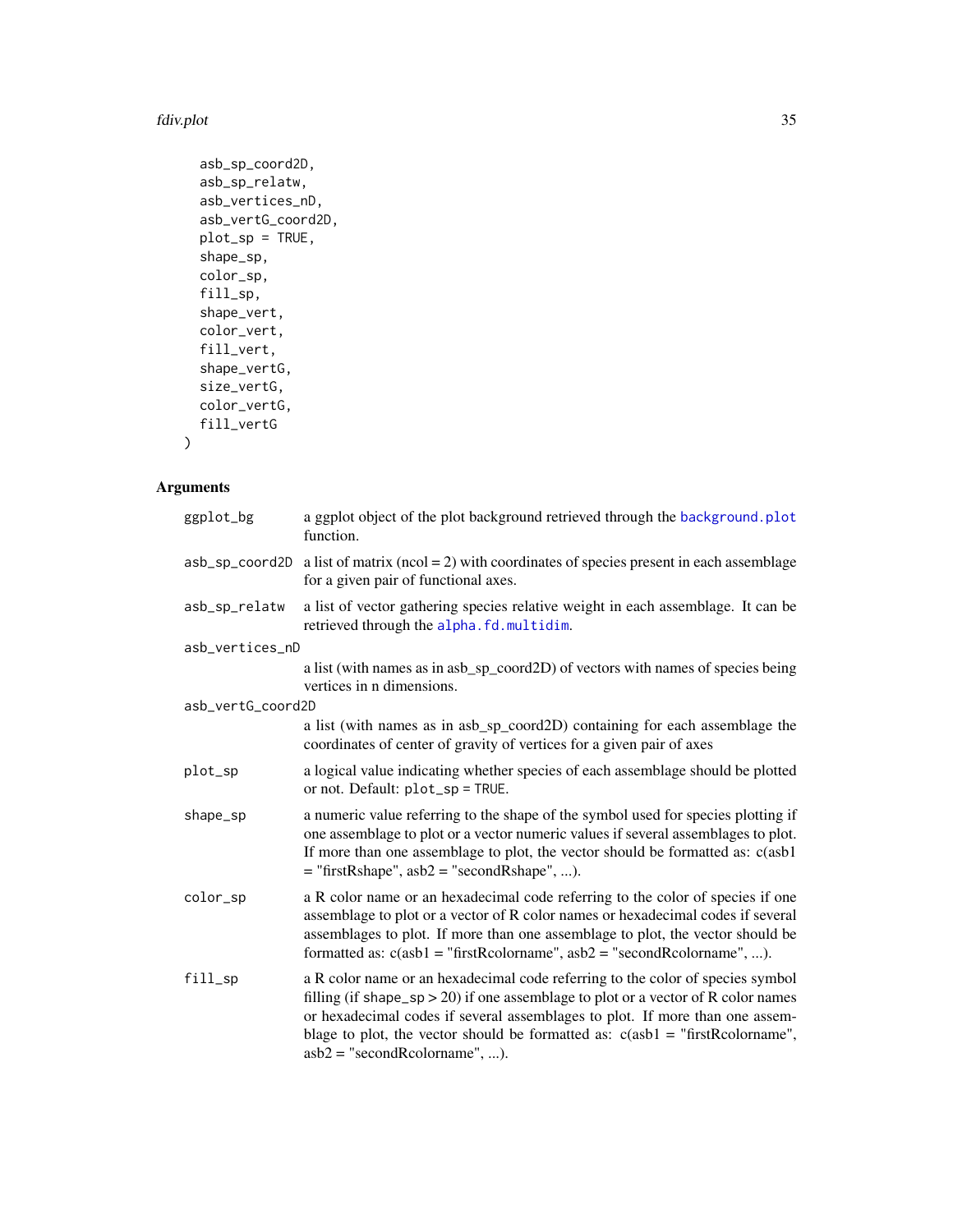| shape_vert  | a numeric value referring to the shape of the symbol used for vertices plotting if<br>one assemblage to plot or a vector numeric values if several assemblages to plot.<br>If more than one assemblage to plot, the vector should be formatted as: c(asb1<br>$=$ "firstRshape", asb2 = "secondRshape", ).                                                                                                                                                                                 |
|-------------|-------------------------------------------------------------------------------------------------------------------------------------------------------------------------------------------------------------------------------------------------------------------------------------------------------------------------------------------------------------------------------------------------------------------------------------------------------------------------------------------|
| color_vert  | a R color name or an hexadecimal code referring to the color of vertices if one<br>assemblage to plot or a vector of R color names or hexadecimal codes if several<br>assemblages to plot. If more than one assemblage to plot, the vector should be<br>formatted as: $c(asb1 = "firstRcolormame", asb2 = "secondRcolormame", )$ . If<br>color_vert = NA, vertices are not plotted (for shapes only defined by color, ie<br>shape inferior to 20. Otherwise fill must also be set to NA). |
| fill_vert   | a R color name or an hexadecimal code referring to the color of vertices sym-<br>bol filling (if shape_vert $>20$ ) if one assemblage to plot or a vector of R color<br>names or hexadecimal codes if several assemblages to plot. If more than one as-<br>semblage to plot, the vector should be formatted as: $c(a s b1 = "firstRcolormame",$<br>$asb2 = "secondRcolormame", $ ). If $fill = NA$ and $color = NA$ , vertices are not<br>plotted (if shape_vert superior to 20           |
| shape_vertG | a numeric value referring to the shape to use to plot the center of gravity of ver-<br>tices if one assemblage to plot or a vector numeric values if several assemblages<br>to plot. If more than one assemblage to plot, the vector should be formatted as:<br>$c(asb1 = "firstRshape", asb2 = "secondRshape", ).$                                                                                                                                                                       |
| size_vertG  | a numeric value referring to the size of the symbol used for the center of grav-<br>ity of vertices if one assemblage to plot or a vector numeric values if several<br>assemblages to plot. If more than one assemblage to plot, the vector should be<br>formatted as: $c(asb1 = "firstRsize", asb2 = "secondRsize", ).$                                                                                                                                                                  |
| color_vertG | a R color name or an hexadecimal code referring to the color of the center of<br>gravity of vertices. if one assemblage to plot or a vector of R color names or<br>hexadecimal codes if several assemblages to plot. If more than one assemblage<br>to plot, the vector should be formatted as: $c(asb1 = "firstRcolormame", abs2 =$<br>"secondRcolorname", ).                                                                                                                            |
| fill_vertG  | a R color name or an hexadecimal code referring to the color to fill the center<br>of gravity of vertices (if shape_vert >20) if one assemblage to plot or a vec-<br>tor of R color names or hexadecimal codes if several assemblages to plot. If<br>more than one assemblage to plot, the vector should be formatted as: $c(asb1 =$<br>"firstRcolorname", $asb2 =$ "secondRcolorname", ).                                                                                                |

# Value

A ggplot object plotting background of multidimensional graphs and FDiv indice.

### Author(s)

Camille Magneville and Sebastien Villeger

```
# Load Species*Traits dataframe:
data("fruits_traits", package = "mFD")
```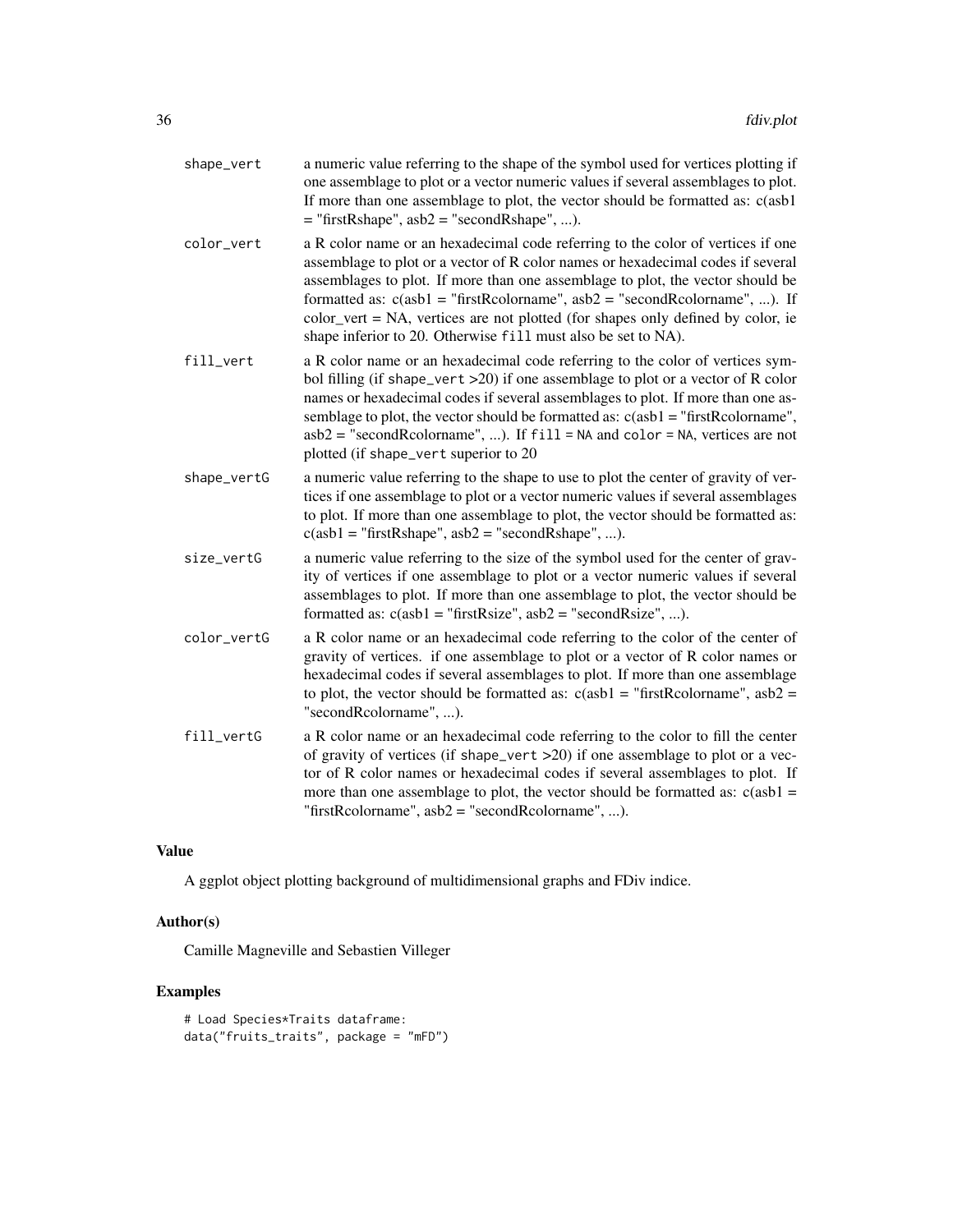#### fdiv.plot 37

```
# Load Assemblages*Species dataframe:
data("baskets_fruits_weights", package = "mFD")
# Load Traits categories dataframe:
data("fruits_traits_cat", package = "mFD")
# Compute functional distance
sp\_dist\_fruits \leftarrow mFD::funct.dist(sp\_tr \qquad = fruits\_trails,tr_{cat} = fruits_traits_cat,
                                metric = "gower",
                                scale_euclid = "scale_center",
                                ordinal_var = "classic",
                                weight_type = "equal",stop_if_NA = TRUE)
# Compute functional spaces quality to retrieve species coordinates matrix:
fspaces_quality_fruits <- mFD::quality.fspaces(sp_dist = sp_dist_fruits,
maxdim_pcoa = 10,
deviation_weighting = "absolute",
fdist\_scaling = FALSE,
fdendro = "average")
# Retrieve species coordinates matrix:
sp_faxes_coord_fruits <- fspaces_quality_fruits$details_fspaces$sp_pc_coord
# Set faxes limits:
# set range of axes if c(NA, NA):
range_sp_coord_fruits <- range(sp_faxes_coord_fruits)
range_faxes_lim <- range_sp_coord_fruits +
c(-1, 1)*(range_sp_coord_fruits[2] -
range_sp_coord_fruits[1]) * 0.05
# Retrieve the background plot:
ggplot_bg_fruits <- mFD::background.plot(
                             range_faxes = range_faxes_lim,
                             faxes_nm = c("PC 1", "PC 2"),color_bg = "grey90")# Retrieve the matrix of species coordinates for "basket_1" and PC1 and PC2
sp_filter <- mFD::sp.filter(asb_nm = "basket_1",
                           sp_faxes_coord = sp_faxes_coord_fruits,
                           asb_sp_w = baskets_fruits_weights)
fruits_asb_sp_coord_b1 <- sp_filter$`species coordinates`
fruits_asb_sp_coord2D_b1 <- fruits_asb_sp_coord_b1[, c("PC1", "PC2")]
# Use alpha.fd.multidim() function to get inputs to plot FDiv:
alpha_fd_ind <- mFD::alpha.fd.multidim(
sp_faxes_coord = sp_faxes_coord_fruits[ , c("PC1", "PC2", "PC3", "PC4")],
asb_sp_w = baskets_fruits_weights,
ind\_vect = c("fdiv"),
scaling = TRUE,check\_input = TRUE,
details_returned = TRUE)
```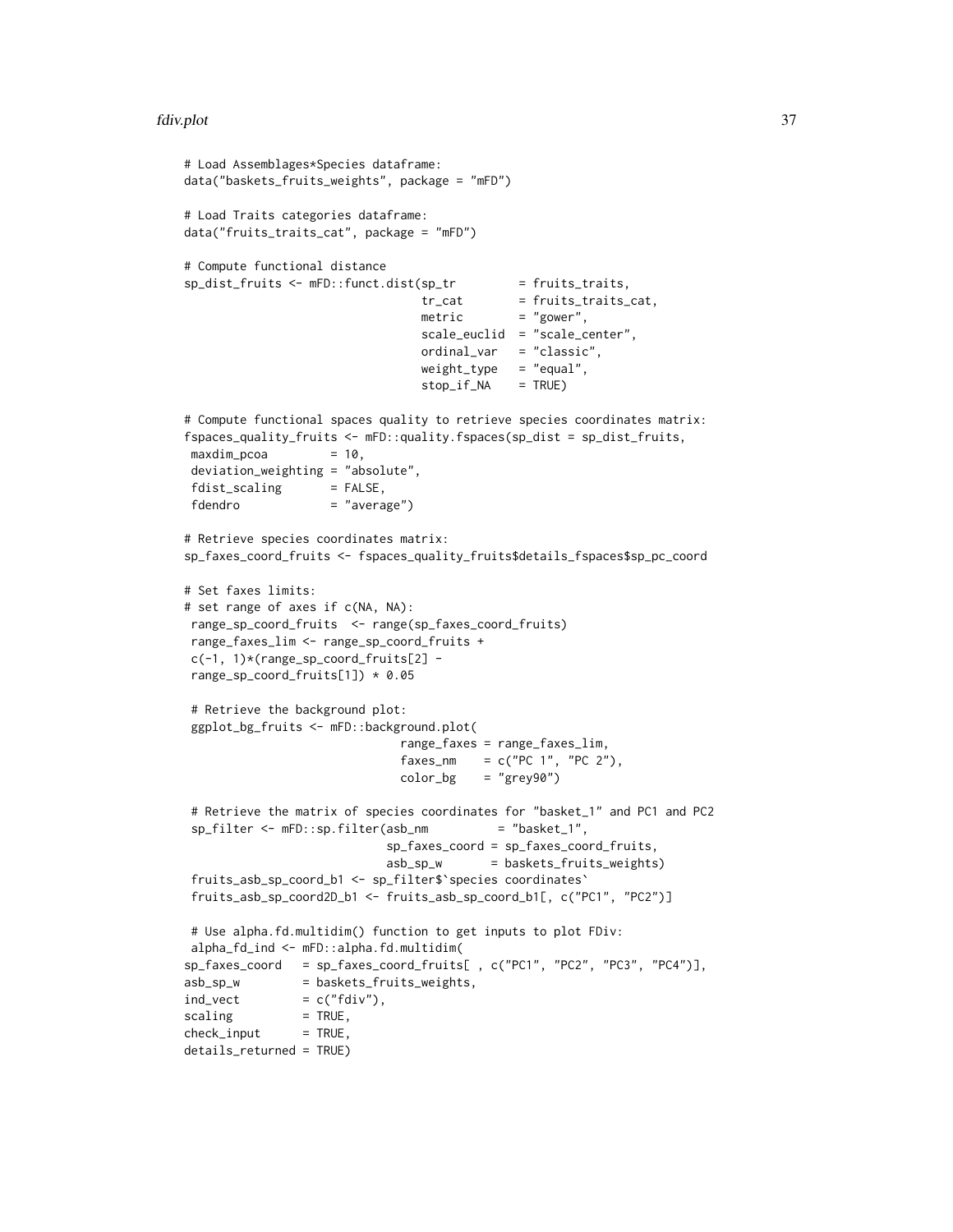```
# Retrieve inputs of the fdiv.plot() function for "basket_1" and PC1, PC2
# ... through alpha.fd.multidim outputs:
fruits_asb_sp_relatw_b1 <-
        alpha_fd_ind$details$asb_sp_relatw["basket_1", ]
fruits_asb_vertices_nD_b1_2D <-
                    alpha_fd_ind$details$asb_vert_nm["basket_1"]
fruits_asb_vertG_coord_b1 <-
                    alpha_fd_ind$details$asb_G_coord["basket_1"]
fruits_asb_vertG_coord_b1_2D <-
            fruits_asb_vertG_coord_b1[[1]][c("PC1", "PC2")]
# Retrieve FDiv plot:
fdiv_plot <- fdiv.plot(
         ggplot_bg = ggplot_bg-fruits,
         asb_sp_coord2D = list(basket_1 = fruits_asb_sp_coord2D_b1),
         asb_sp_relatw = list(basket_1 = fruits_asb_sp_relatw_b1),
         asb_vertices_nD = fruits_asb_vertices_nD_b1_2D,
         asb_vertG_coord2D = list(basket_1 = fruits_asb_vertG_coord_b1_2D),
         plot_sp = TRUE,
         shape_sp = 16,
         color_sp = c(basket_1 = "red"),
         fill\_sp = "red",<br>color_vert = "red",
         color\_vert = "red",<br>fill_vert = "red",
         fill\_vertshape\_vert = 16,
          shape\_vertG = list(basket_1 = 18),
          size\_vertG = list(basket_1 = 2),
         color\_vertex = list(base + 1 = "blue")<br>fill vertG = list(basket_1 = "blue"),
          fill\_vertG = list(basket_1 = "blue"))
```
fdiv\_plot

feve.plot *Plot FEve index*

# Description

This function plots FEve index for a given pair of functional axes and one or several assemblages. It adds Minimum Spanning Tree (MST) of a given assemblage on the background plot.

## Usage

```
feve.plot(
  ggplot_bg,
  asb_sp_coord2D,
  asb_sp_relatw,
  asb_mst,
  plot_sp = TRUE,
  shape_sp,
  color_sp,
```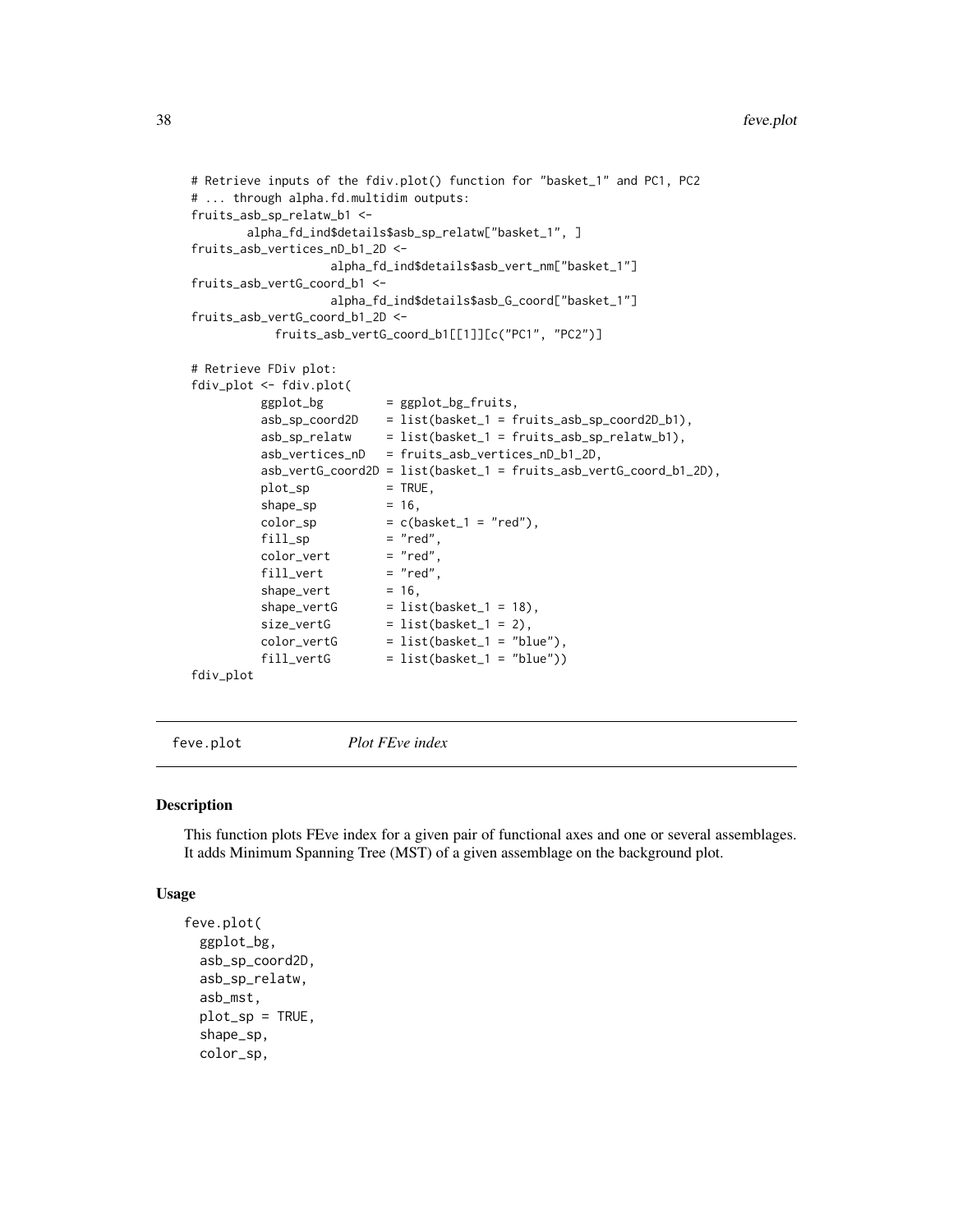#### feve.plot 39

```
fill_sp,
 color_mst,
 width_mst,
 linetype_mst
)
```
# Arguments

| ggplot_bg      | a ggplot object of the plot background retrieved through the background.plot<br>function.                                                                                                                                                                                                                                                                                 |
|----------------|---------------------------------------------------------------------------------------------------------------------------------------------------------------------------------------------------------------------------------------------------------------------------------------------------------------------------------------------------------------------------|
| asb_sp_coord2D | a list of matrix ( $ncol = 2$ ) with coordinates of species present in each assemblage<br>for a given pair of functional axes.                                                                                                                                                                                                                                            |
| asb_sp_relatw  | a list of vector gathering species relative weight in each assemblage. It can be<br>retrieved through the alpha.fd.multidim.                                                                                                                                                                                                                                              |
| asb_mst        | a list (with names as in asb_sp_coord2D) of vectors with names of species<br>linked in the MST of the studied assemblage.                                                                                                                                                                                                                                                 |
| plot_sp        | a logical value indicating whether species of each assemblage should be plotted<br>or not. Default: plot_sp = TRUE                                                                                                                                                                                                                                                        |
| shape_sp       | a numeric value referring to the shape of the symbol used for species plotting if<br>one assemblage to plot or a vector numeric values if several assemblages to plot.<br>If more than one assemblage to plot, the vector should be formatted as: c(asb1<br>$=$ "firstRshape", asb2 = "secondRshape", ).                                                                  |
| color_sp       | a R color name or an hexadecimal code referring to the color of species if one<br>assemblage to plot or a vector of R color names or hexadecimal codes if several<br>assemblages to plot. If more than one assemblage to plot, the vector should be<br>formatted as: $c(asb1 = "firstRcolormame", asb2 = "secondRcolormame", ).$                                          |
| fill_sp        | a R color name or an hexadecimal code referring to the color of species symbol<br>filling (if shape_sp > 20) if one assemblage to plot or a vector of R color names<br>or hexadecimal codes if several assemblages to plot. If more than one assem-<br>blage to plot, the vector should be formatted as: $c(a b1 = "firstRcolormame",$<br>$asb2 = "secondReolorname", ).$ |
| color_mst      | a R color name or an hexadecimal code referring to the color the MST if one<br>assemblage to plot or a vector of R color names or hexadecimal codes if several<br>assemblages to plot. If more than one assemblage to plot, the vector should be<br>formatted as: $c(asb1 = "firstRcolormame", asb2 = "secondRcolormame", ).$                                             |
| width_mst      | a numeric value referring to the width of segments of the MST if one assemblage<br>to plot or a vector numeric values if several assemblages to plot. If more than<br>one assemblage to plot, the vector should be formatted as: $c(asb1 = "firstRsize",$<br>$asb2 = "secondRsize", ).$                                                                                   |
| linetype_mst   | a numeric value referring to the linetype of the segments representing the MST<br>if one assemblage to plot or a vector numeric values if several assemblages to<br>plot. If more than one assemblage to plot, the vector should be formatted as:<br>$c(ab1 = "firstRlinetype", asb2 = "secondRlinetype", ).$                                                             |
|                |                                                                                                                                                                                                                                                                                                                                                                           |

# Value

A ggplot object showing FEve index on the background plot.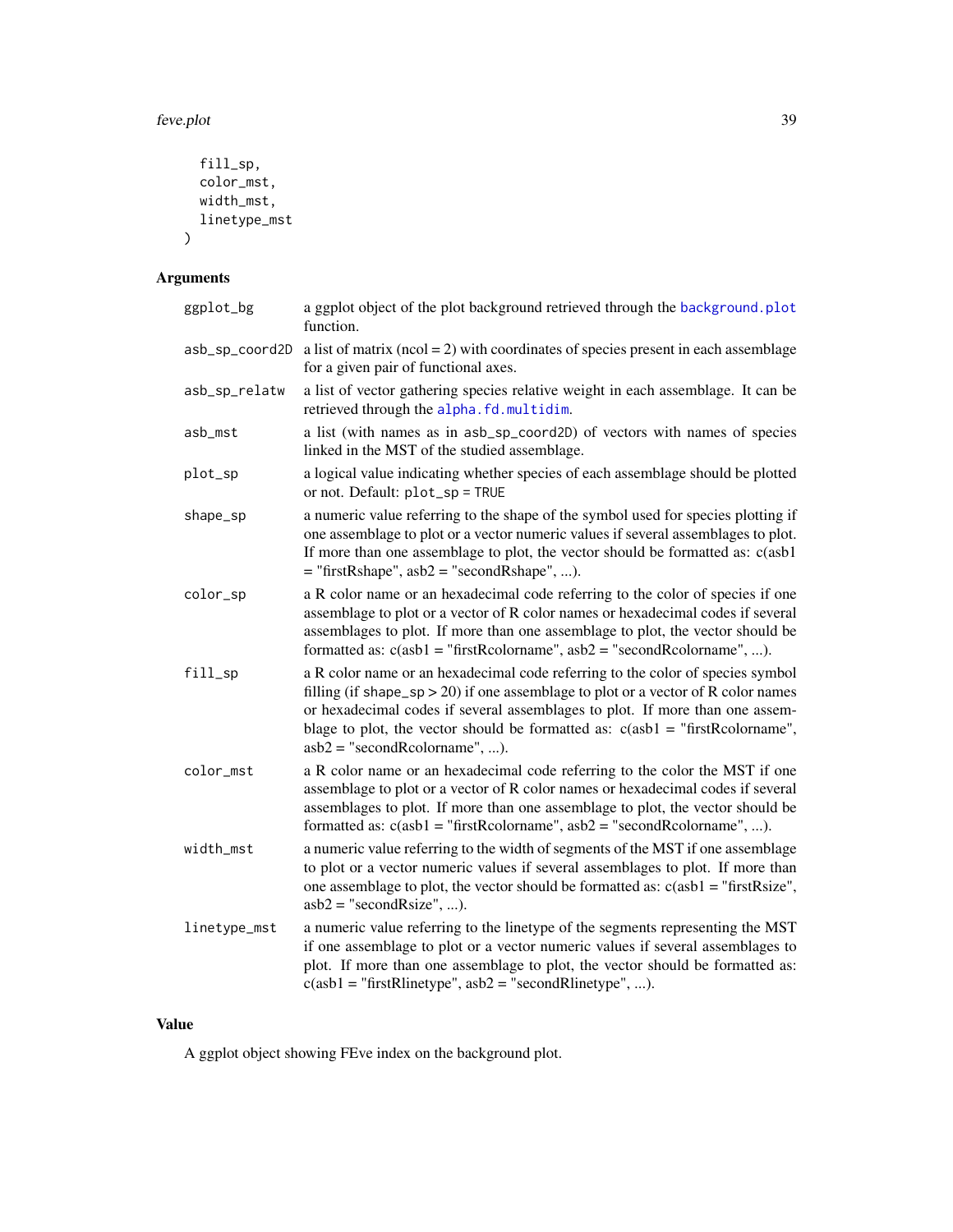## Author(s)

Camille Magneville and Sebastien Villeger

```
# Load Species*Traits dataframe:
data("fruits_traits", package = "mFD")
# Load Assemblages*Species dataframe:
data("baskets_fruits_weights", package = "mFD")
# Load Traits categories dataframe:
data("fruits_traits_cat", package = "mFD")
# Compute functional distance
sp\_dist\_fruits \leftarrow mFD::funct.dist(sp\_tr = fruits\_trails,tr\_cat = fruits_traits_cat,
                                metric = "gower",
                                scale_euclid = "scale_center",
                                 ordinal_var = "classic",
                                 weight_type = "equal",
                                stop_if_NA = TRUE)
# Compute functional spaces quality to retrieve species coordinates matrix:
fspaces_quality_fruits <- mFD::quality.fspaces(sp_dist = sp_dist_fruits,
maxdim\_pcoa = 10,
deviation_weighting = "absolute",
fdist\_scaling = FALSE,
fdendro = "average")
# Retrieve species coordinates matrix:
sp_faxes_coord_fruits <- fspaces_quality_fruits$details_fspaces$sp_pc_coord
# Set faxes limits:
# set range of axes if c(NA, NA):
range_sp_coord_fruits <- range(sp_faxes_coord_fruits)
range_faxes_lim <- range_sp_coord_fruits +
c(-1, 1)*(range_sp\_coord\_fruits[2] -range_sp_coord_fruits[1]) * 0.05
# Retrieve the background plot:
ggplot_bg_fruits <- mFD::background.plot(
                             range_faxes = range_faxes_lim,
                              faxes_nm = c("PC 1", "PC 2"),color_bg = "grey90")# Retrieve the matrix of species coordinates for "basket_1" and PC1 and PC2
sp_filter <- mFD::sp.filter(asb_nm = "basket_1",
                            sp_faxes_coord = sp_faxes_coord_fruits,
                            asb_sp_w = baskets_fruits_weights)
fruits_asb_sp_coord_b1 <- sp_filter$`species coordinates`
fruits_asb_sp_coord2D_b1 <- fruits_asb_sp_coord_b1[, c("PC1", "PC2")]
```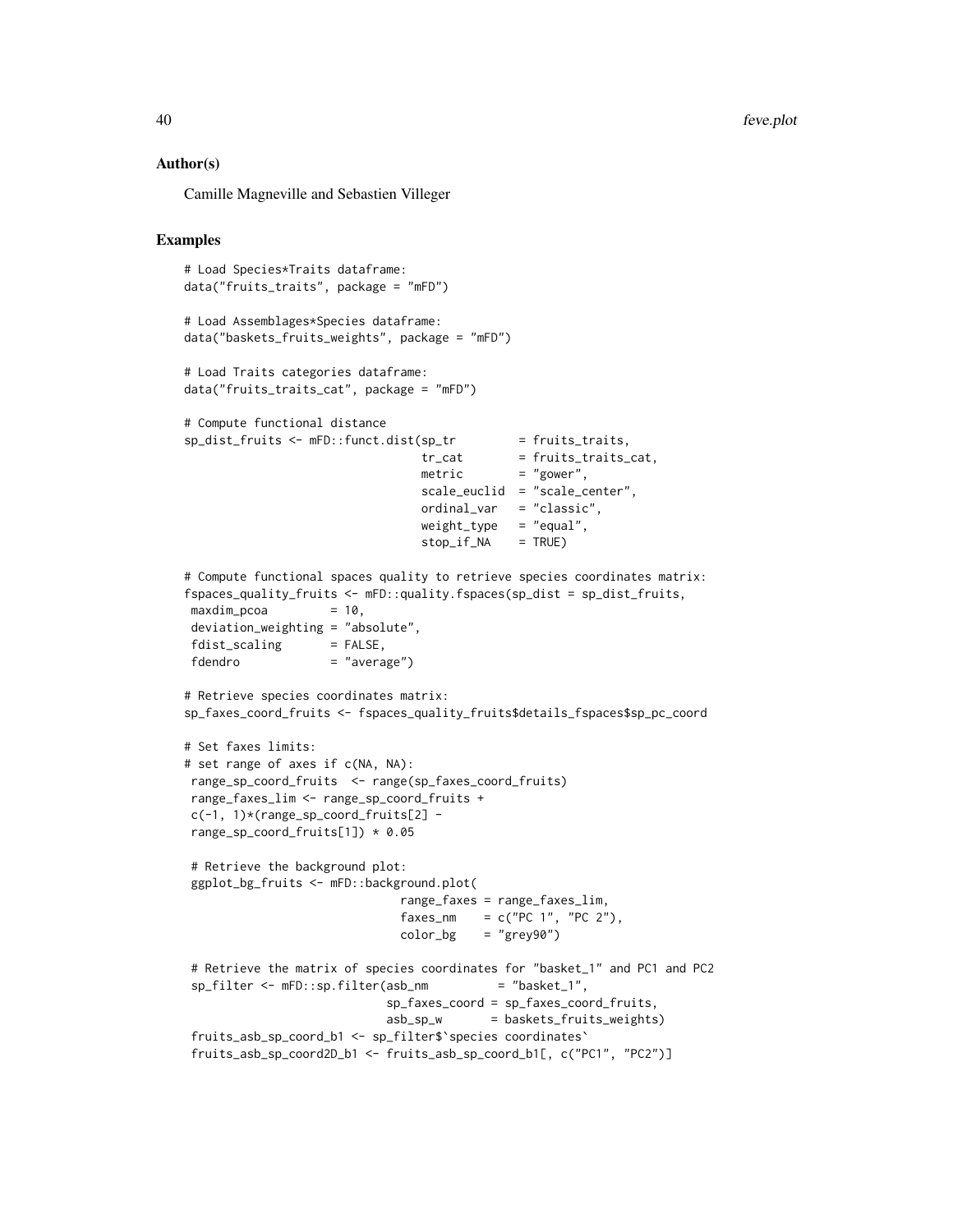```
# Use alpha.fd.multidim() function to get inputs to plot FIde:
alpha_fd_indices_fruits <- mFD::alpha.fd.multidim(
sp_faxes_coord = sp_faxes_coord_fruits[, c("PC1", "PC2", "PC3", "PC4")],
asb_sp_w = baskets_fruits_weights,
ind\_vect = c("fewe"),
scaling = TRUE,check\_input = TRUE,
details_returned = TRUE)
# Retrieve fide values through alpha.fd.multidim outputs:
fruits_asb_mst_b1 <-
        alpha_fd_indices_fruits$details$asb_mst["basket_1"]
fruits_asb_sp_coord_b1 <- sp_filter$`species coordinates`
fruits_asb_sp_coord2D_b1 <- fruits_asb_sp_coord_b1[, c("PC1", "PC2")]
fruits_asb_sp_relatw_b1 <-
       alpha_fd_indices_fruits$details$asb_sp_relatw["basket_1", ]
# Retrieve FEve plot:
feve_plot <- feve.plot(ggplot_bg = ggplot_bg_fruits,
         asb_sp_coord2D = list(basket_1 = fruits_asb_sp_coord2D_b1),
         asb_sp_relatw = list(basket_1 = fruits_asb_sp_relatw_b1),
         asb_mst = fruits_asb_mst_b1,
         plot_sp = TRUE,
         shape_sp = 16,
         color_sp = "red",fill_sp = "red",color_mst = list(basket_1 = "blue"),width_mst = list(basket_1 = 1),
         linetype_mst = list(basket_1 = "solid"))
```
feve\_plot

fide.plot *Plot FIde index*

#### Description

Plot FIde index given a pair of functional axes for one or several assemblages. It adds the centroid of species for each assemblage and segments showing centroid coordinates on functional axes on the background plot.

## Usage

```
fide.plot(
  ggplot_bg,
  asb_sp_coord2D,
  asb_sp_relatw,
  asb_fide_coord2D,
  plot_sp = TRUE,
```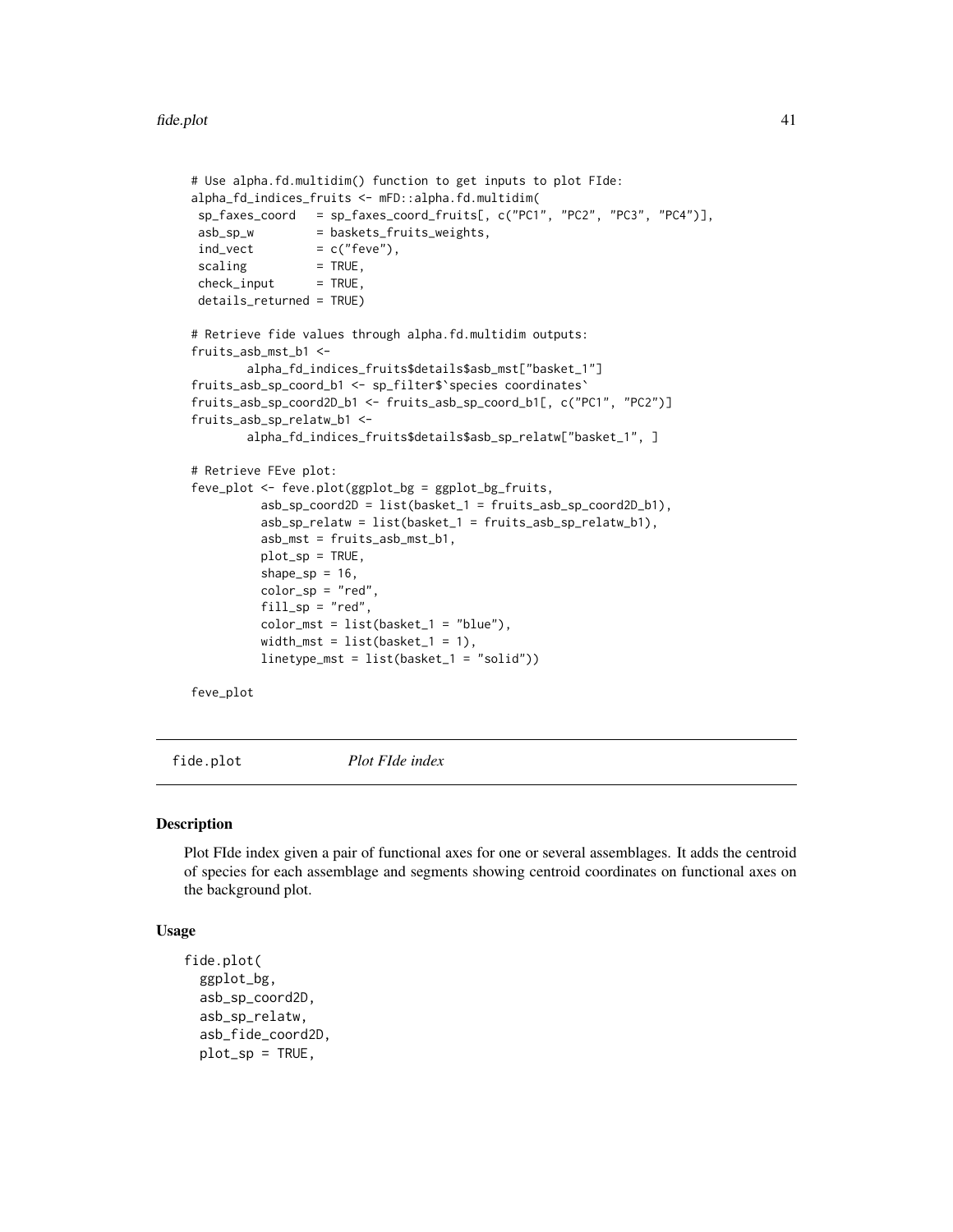```
shape_sp,
 color_sp,
 fill_sp,
 shape_fide,
 size_fide,
 color_fide,
 fill_fide,
 color_segment,
 width_segment,
 linetype_segment
\mathcal{L}
```

| ggplot_bg        | a ggplot object of the plot background retrieved through the background.plot<br>function.                                                                                                                                                                                                                                                                                 |
|------------------|---------------------------------------------------------------------------------------------------------------------------------------------------------------------------------------------------------------------------------------------------------------------------------------------------------------------------------------------------------------------------|
| asb_sp_coord2D   | a list of matrix ( $ncol = 2$ ) with coordinates of species present in each assemblage<br>for a given pair of functional axes.                                                                                                                                                                                                                                            |
| asb_sp_relatw    | a list of vector gathering species relative weight in each assemblage. It can be<br>retrieved through the alpha.fd.multidim.                                                                                                                                                                                                                                              |
| asb_fide_coord2D |                                                                                                                                                                                                                                                                                                                                                                           |
|                  | a list (with names as in asb_sp_coord2D) of vectors with coordinates of the<br>centroid of species for each assemblage for a given pair of axes.                                                                                                                                                                                                                          |
| plot_sp          | a logical value indicating whether species of each assemblage should be plotted<br>or not. Default: plot_sp = TRUE                                                                                                                                                                                                                                                        |
| shape_sp         | a numeric value referring to the shape of the symbol used for species plotting if<br>one assemblage to plot or a vector numeric values if several assemblages to plot.<br>If more than one assemblage to plot, the vector should be formatted as: c(asb1<br>$=$ "firstRshape", asb2 = "secondRshape", ).                                                                  |
| color_sp         | a R color name or an hexadecimal code referring to the color of species if one<br>assemblage to plot or a vector of R color names or hexadecimal codes if several<br>assemblages to plot. If more than one assemblage to plot, the vector should be<br>formatted as: $c(asb1 = "firstRcolormame", asb2 = "secondRcolormame", ).$                                          |
| fill_sp          | a R color name or an hexadecimal code referring to the color of species symbol<br>filling (if shape_sp > 20) if one assemblage to plot or a vector of R color names<br>or hexadecimal codes if several assemblages to plot. If more than one assem-<br>blage to plot, the vector should be formatted as: $c(asb1 = "firstRcolormame",$<br>$asb2 = "secondReolormame", ).$ |
| shape_fide       | a numeric value referring to the shape of the symbol used for fide centroid plot-<br>ting if one assemblage to plot or a vector numeric values if several assemblages<br>to plot. If more than one assemblage to plot, the vector should be formatted as:<br>$c(asb1 = "firstRshape", asb2 = "secondRshape", ).$                                                          |
| size_fide        | a numeric value referring to the size of the symbol used for fide centroid plotting<br>if one assemblage to plot or a vector numeric values if several assemblages to<br>plot. If more than one assemblage to plot, the vector should be formatted as:<br>$c(ab1 = "firstRsize", asb2 = "secondRsize", ).$                                                                |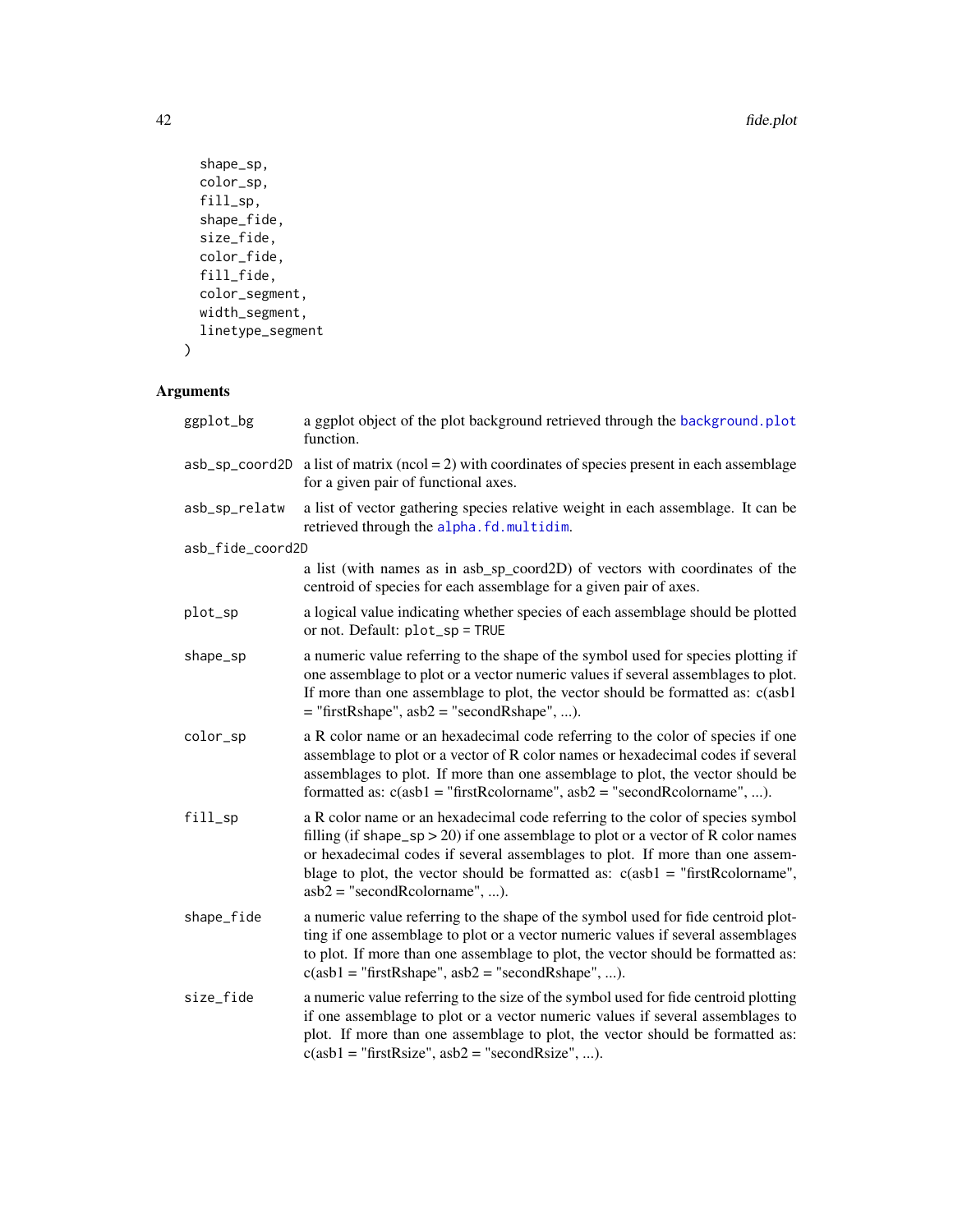| color_fide       | a R color name or an hexadecimal code referring to the color of species centroid<br>for agiven assemblage if one assemblage to plot or a vector of R color names or<br>hexadecimal codes if several assemblages to plot. If more than one assemblage<br>to plot, the vector should be formatted as: $c(asb1 = "firstRcolormame", asb2 =$<br>"secondRcolorname", ).                              |  |
|------------------|-------------------------------------------------------------------------------------------------------------------------------------------------------------------------------------------------------------------------------------------------------------------------------------------------------------------------------------------------------------------------------------------------|--|
| fill_fide        | a R color name or an hexadecimal code referring to the color to fill assemblage<br>centroid symbol (if shape_sp > 20) if one assemblage to plot or a vector of R<br>color names or hexadecimal codes if several assemblages to plot. If more than<br>one assemblage to plot, the vector should be formatted as: $c(a b1 = "firstRcol-$<br>orname", $asb2 = "secondReolorname", $                |  |
| color_segment    | a R color name or an hexadecimal code referring to the color of of the segment<br>linking axes and centroid from the studied assemblage if one assemblage to plot<br>or a vector of R color names or hexadecimal codes if several assemblages to<br>plot. If more than one assemblage to plot, the vector should be formatted as:<br>$c(ab1 = "firstRcolormame", asb2 = "secondRcolormame", ).$ |  |
| width_segment    | a numeric value referring to the width of the segment linking fide centroid and<br>functional axes if one assemblage to plot or a vector numeric values if several<br>assemblages to plot. If more than one assemblage to plot, the vector should be<br>formatted as: $c(asb1 = "firstRsize", asb2 = "secondRsize", ).$                                                                         |  |
| linetype_segment |                                                                                                                                                                                                                                                                                                                                                                                                 |  |
|                  | a numeric value referring to the linetype of the segment linking fide centroid and<br>functional axes if one assemblage to plot or a vector numeric values if several<br>assemblages to plot. If more than one assemblage to plot, the vector should be<br>formatted as: $c(asb1 = "firstRlinetype", asb2 = "secondRlinetype", ).$                                                              |  |
|                  |                                                                                                                                                                                                                                                                                                                                                                                                 |  |

# Value

A ggplot object with FIde index, species and background.

## Author(s)

Camille Magneville and Sebastien Villeger

```
# Load Species*Traits dataframe:
data("fruits_traits", package = "mFD")
# Load Assemblages*Species dataframe:
data("baskets_fruits_weights", package = "mFD")
# Load Traits categories dataframe:
data("fruits_traits_cat", package = "mFD")
# Compute functional distance
sp_dist_fruits <- mFD::funct.dist(sp_tr = fruits_traits,
                                 tr_{cat} = fruits_traits_cat,
                                 metric = "gower",
                                scale_euclid = "scale_center",
```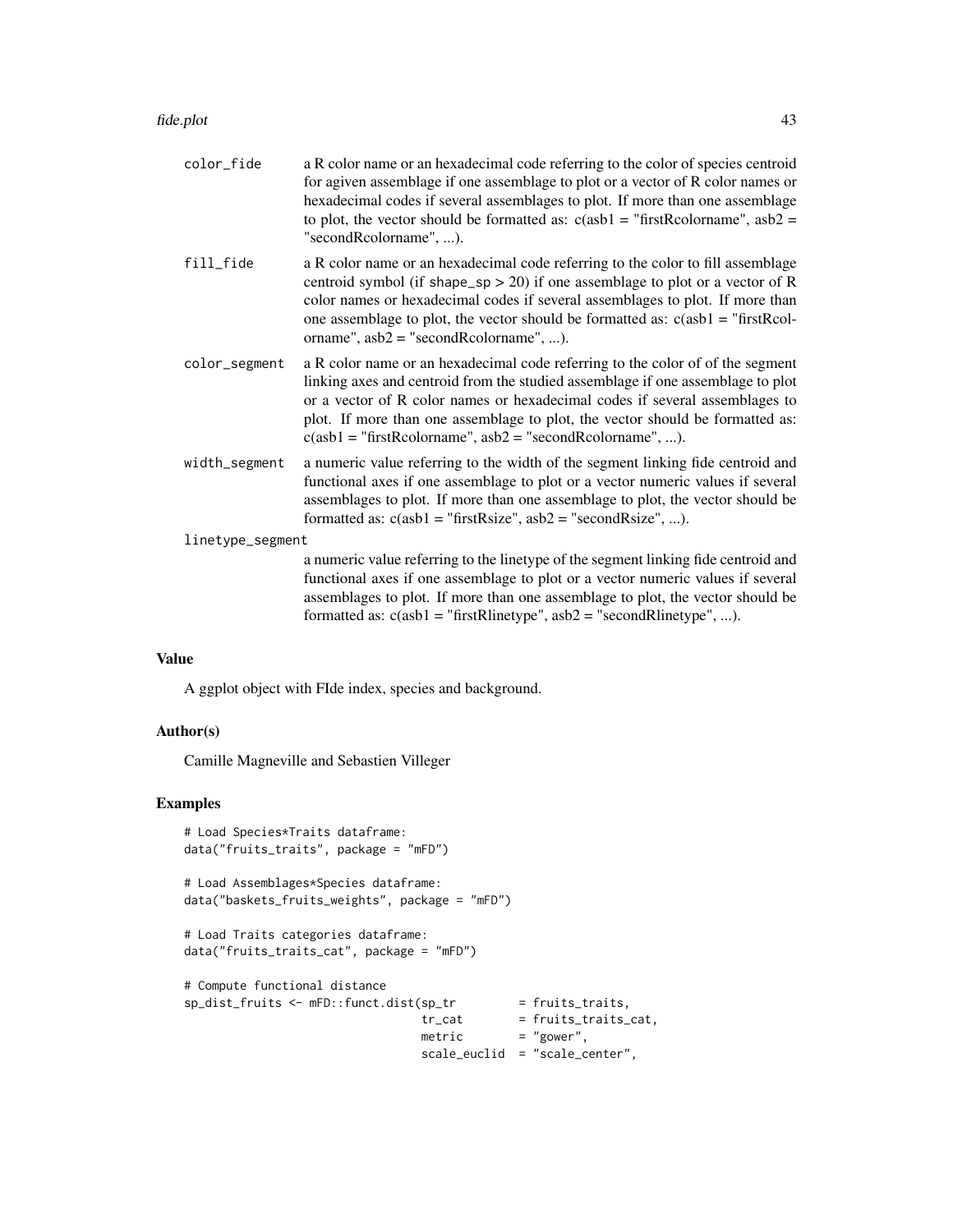```
ordinal_var = "classic",
                                weight_type = "equal",stop_if_NA = TRUE)
# Compute functional spaces quality to retrieve species coordinates matrix:
fspaces_quality_fruits <- mFD::quality.fspaces(sp_dist = sp_dist_fruits,
maxdim_pcoa = 10,
deviation_weighting = "absolute",
fdist\_scaling = FALSE,
fdendro = "average")
# Retrieve species coordinates matrix:
sp_faxes_coord_fruits <- fspaces_quality_fruits$details_fspaces$sp_pc_coord
# Set faxes limits:
# set range of axes if c(NA, NA):
range_sp_coord_fruits <- range(sp_faxes_coord_fruits)
range_faxes_lim <- range_sp_coord_fruits +
c(-1, 1)*(range_sp_coord_fruits[2] -
range_sp_coord_fruits[1]) * 0.05
# Retrieve the background plot:
ggplot_bg_fruits <- mFD::background.plot(
                             range_faxes = range_faxes_lim,
                             faxes_nm = c("PC 1", "PC 2"),color_bg = "grey90")# Retrieve the matrix of species coordinates for "basket_1" and PC1 and PC2
sp_filter <- mFD::sp.filter(asb_nm = "basket_1",
                           sp_faxes_coord = sp_faxes_coord_fruits,
                           asb_sp_w = baskets_fruits_weights)
fruits_asb_sp_coord_b1 <- sp_filter$`species coordinates`
fruits_asb_sp_coord2D_b1 <- fruits_asb_sp_coord_b1[, c("PC1", "PC2")]
# Use alpha.fd.multidim() function to get inputs to plot FIde:
alpha_fd_indices_fruits <- mFD::alpha.fd.multidim(
sp_faxes_coord = sp_faxes_coord_fruits[, c("PC1", "PC2", "PC3", "PC4")],
 asb_sp_w = baskets_fruits_weights,
 ind\_vect = c("file"),scaling = TRUE,check\_input = TRUE,
 details_returned = TRUE)
# Retrieve fide values through alpha.fd.multidim outputs:
fruits_asb_fide_coord2D <-
 alpha_fd_indices_fruits$functional_diversity_indices[c("fide_PC1",
                                                       "fide_PC2")]
fruits_asb_fide_coord2D_b1 <- fruits_asb_fide_coord2D[c("basket_1"), ]
fruits_asb_sp_relatw_b1 <-
        alpha_fd_indices_fruits$details$asb_sp_relatw["basket_1", ]
# Retrieve FIde plot:
fide_plot <- fide.plot(ggplot_bg = ggplot_bg_fruits,
```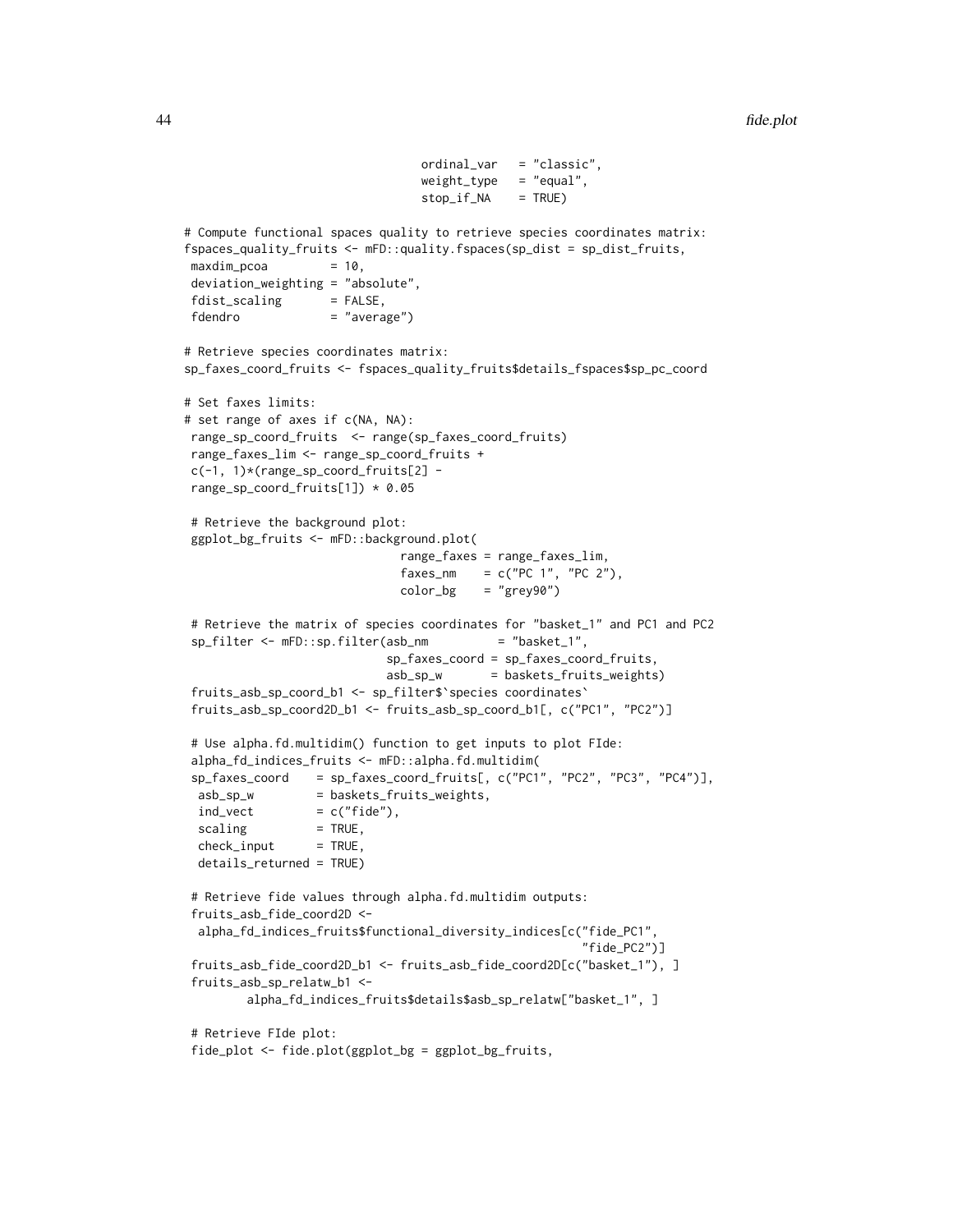#### fnnd.plot 45

```
asb_sp_coord2D = list(basket_1 = fruits_asb_sp_coord2D_b1),
asb_sp_relatw = list(basket_1 = fruits_asb_sp_relatw_b1),
asb_fide_coord2D = list(basket_1 = fruits_asb_fide_coord2D_b1),
plot_sp = TRUE,
shape_sp = 16,
color_sp = "red",fill_sp = "red",shape_fide = list(basket_1 = 18),
size_fide = list(basket_1 = 5),
color_fide = list(basket_1 = "blue"),fill_fide = list(basket_1 = "blue"),
color_segment = list(basket_1 = "red"),
width_segment = list(basket_1 = 1),
linetype_segment = list(basket_1 = "dashed"))
```
fide\_plot

fnnd.plot *Plot FNND index*

### Description

This function plots FNND index for a given pair of functional axes and for one or several assemblages

#### Usage

```
fnnd.plot(
  ggplot_bg,
  asb_sp_coord2D,
  asb_sp_relatw,
  asb_nn_asb,
 plot_sp = TRUE,
  shape_sp,
  color_sp,
  fill_sp,
  color_segment,
 width_segment,
  linetype_segment
)
```

| ggplot_bg | a ggplot object of the plot background retrieved through the background. plot<br>function.                                                |
|-----------|-------------------------------------------------------------------------------------------------------------------------------------------|
|           | $\alpha$ as a set of matrix ( $\alpha$ = 2) with coordinates of species present in each assemblage<br>for a given pair of functional axes |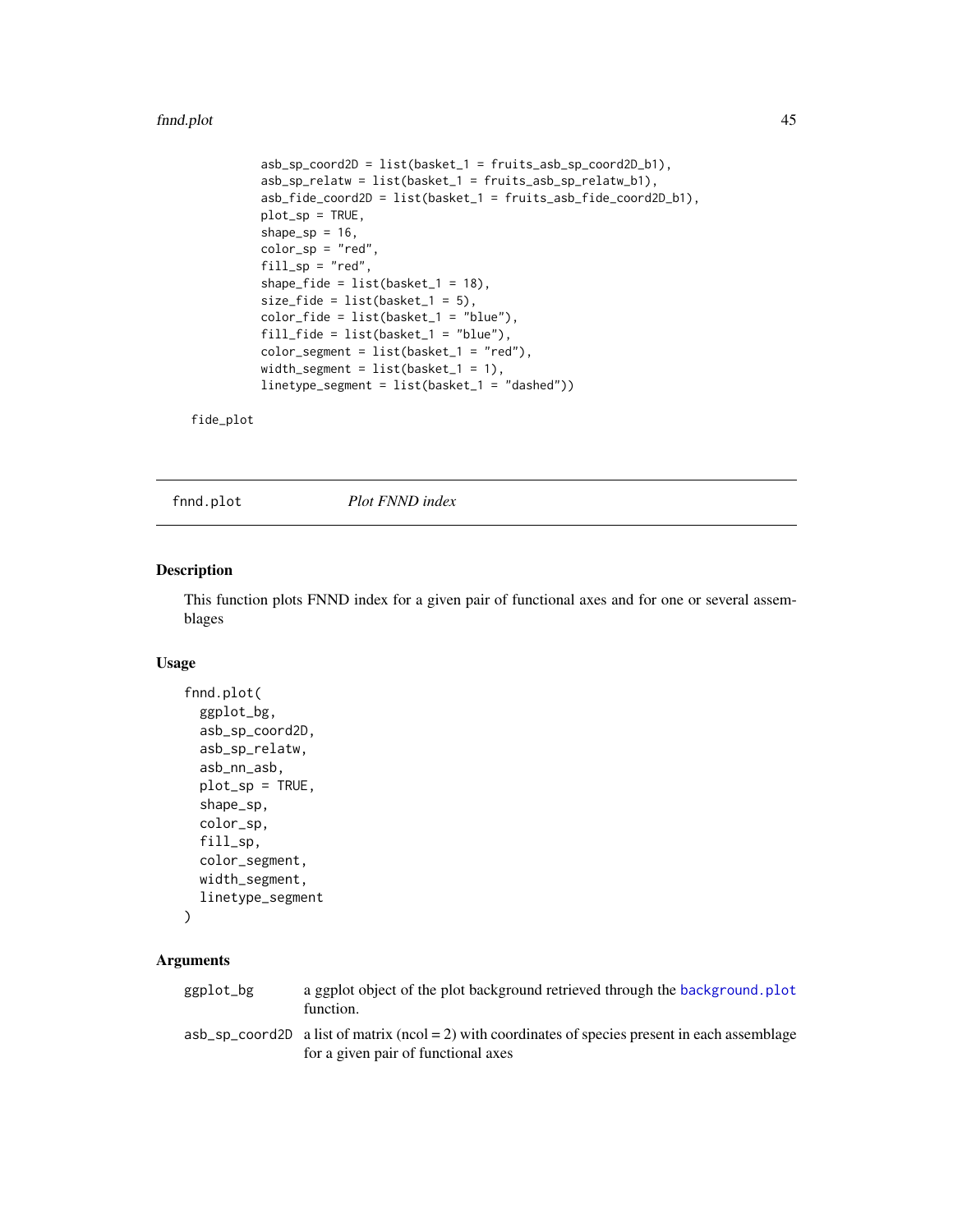| asb_sp_relatw    | a list of vector gathering species relative weight in each assemblage. It can be<br>retrieved through the alpha.fd.multidim.                                                                                                                                                                                                                                              |
|------------------|---------------------------------------------------------------------------------------------------------------------------------------------------------------------------------------------------------------------------------------------------------------------------------------------------------------------------------------------------------------------------|
| asb_nn_asb       | a list gathering for each species of a studied assemblage its nearest neighbour(s)<br>in the assemblage.                                                                                                                                                                                                                                                                  |
| plot_sp          | a logical value indicating whether species of each assemblage should be plotted<br>or not. Default: plot_sp = TRUE                                                                                                                                                                                                                                                        |
| shape_sp         | a numeric value referring to the shape used to plot species belonging to the<br>studied assemblage.                                                                                                                                                                                                                                                                       |
| color_sp         | a R color name or an hexadecimal code referring to the color of species if one<br>assemblage to plot or a vector of R color names or hexadecimal codes if several<br>assemblages to plot. If more than one assemblage to plot, the vector should be<br>formatted as: $c(asb1 = "firstReolormame", asb2 = "secondReolormame", )$ .                                         |
| fill_sp          | a R color name or an hexadecimal code referring to the color of species symbol<br>filling (if shape_sp > 20) if one assemblage to plot or a vector of R color names<br>or hexadecimal codes if several assemblages to plot. If more than one assem-<br>blage to plot, the vector should be formatted as: $c(asb1 = "firstRoolormame",$<br>$asb2 = "secondReolorname", ).$ |
| color_segment    | a R color name or an hexadecimal code referring to the color of of the segment<br>linking nearest neighbors in a given assemblage or a vector of R color names or<br>hexadecimal codes if several assemblages to plot. If more than one assemblage<br>to plot, the vector should be formatted as: $c(asb1 = "firstRcolormame", asb2 =$<br>"secondRcolorname", ).          |
| width_segment    | a numeric value referring to the size of the segment linking nearest neighbors in<br>a given assemblage or a vector of numeric values if several assemblages to plot.<br>If more than one assemblage to plot, the vector should be formatted as: c(asb1)<br>$=$ "firstRwidth", asb2 = "secondRwidth", ).                                                                  |
| linetype_segment |                                                                                                                                                                                                                                                                                                                                                                           |
|                  | a character string referring to the linetype used to link nearest neighbors in the<br>studied assemblages or a vector of character strings if several assemblages to<br>plot. If more than one assemblage to plot, the vector should be formatted as:                                                                                                                     |

 $c(asb1 = "firstRlinetype", asb2 = "secondRlinetype", ...).$ 

## Value

A ggplot object with FNND index.

## Author(s)

Camille Magneville and Sebastien Villeger

```
# Load Species*Traits dataframe:
data("fruits_traits", package = "mFD")
# Load Assemblages*Species dataframe:
data("baskets_fruits_weights", package = "mFD")
```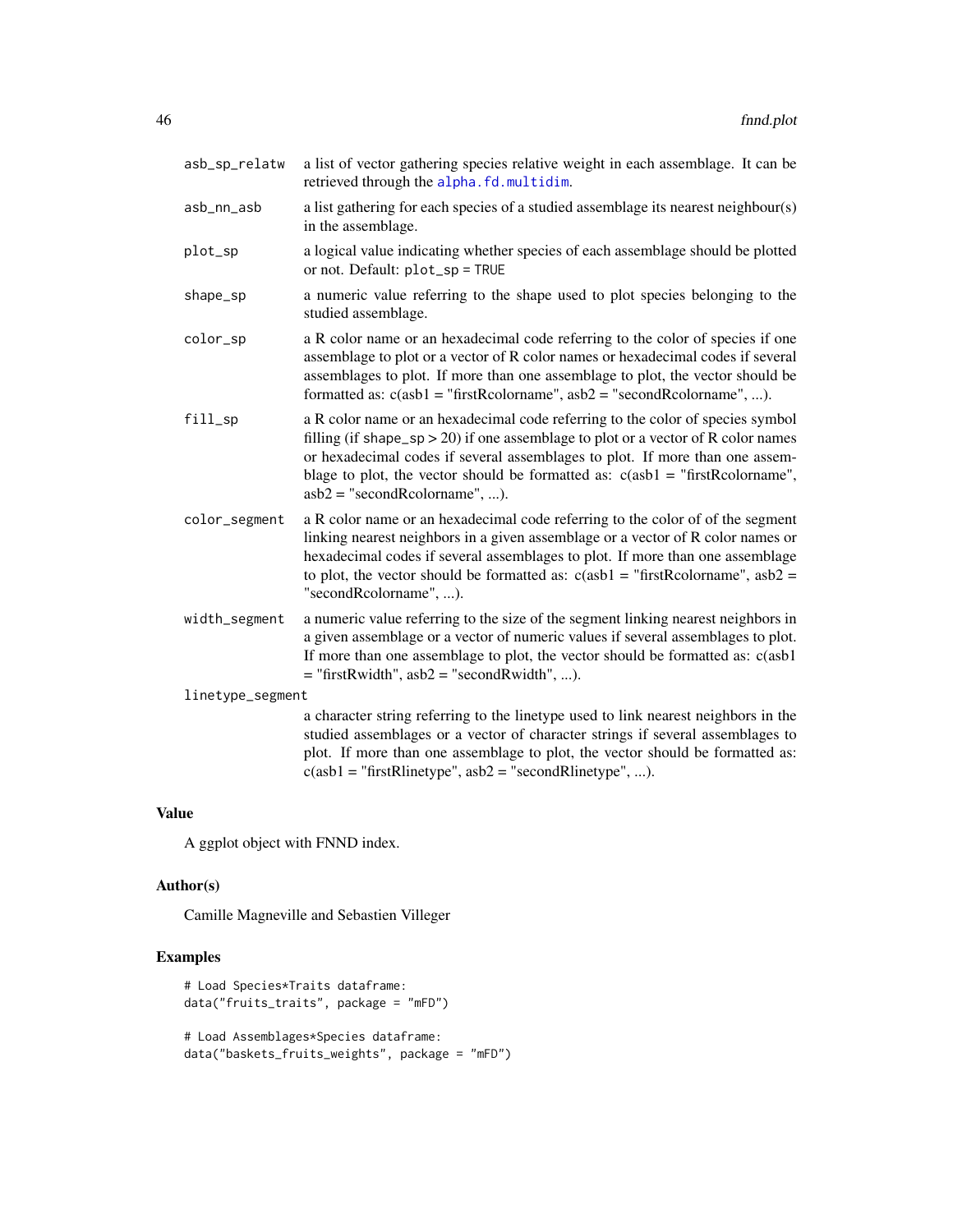```
# Load Traits categories dataframe:
data("fruits_traits_cat", package = "mFD")
# Compute functional distance
sp\_dist\_fruits \leftarrow mFD::funct.dist(sp\_tr = fruits\_trails,tr_{cat} = fruits_traits_cat,
                                metric = "gower",
                                 scale_euclid = "scale_center",
                                ordinal_var = "classic",
                                weight_type = "equal",
                                stop_if_NA = TRUE)
# Compute functional spaces quality to retrieve species coordinates matrix:
fspaces_quality_fruits <- mFD::quality.fspaces(sp_dist = sp_dist_fruits,
maxdim_pcoa = 10,
deviation_weighting = "absolute",
fdist_scaling = FALSE,<br>fdendro = "avera
                    = "average")
# Retrieve species coordinates matrix:
sp_faxes_coord_fruits <- fspaces_quality_fruits$details_fspaces$sp_pc_coord
# Set faxes limits:
# set range of axes if c(NA, NA):
range_sp_coord_fruits <- range(sp_faxes_coord_fruits)
range_faxes_lim <- range_sp_coord_fruits +
c(-1, 1)*(range_sp_coord_fruits[2] -
range_sp_coord_fruits[1]) * 0.05
# Retrieve the background plot:
ggplot_bg_fruits <- mFD::background.plot(
                              range_faxes = range_faxes_lim,
                              faxes_nm = c("PC 1", "PC 2"),color_bg = "grey90")# Retrieve the matrix of species coordinates for "basket_1" and PC1 and PC2
sp_filter <- mFD::sp.filter(asb_nm = "basket_1",
                            sp_faxes_coord = sp_faxes_coord_fruits,
                            asb_sp_w = baskets_fruits_weights)
fruits_asb_sp_coord_b1 <- sp_filter$`species coordinates`
fruits_asb_sp_coord2D_b1 <- fruits_asb_sp_coord_b1[, c("PC1", "PC2")]
# Use alpha.fd.multidim() function to get inputs to plot FIde:
alpha_fd_indices_fruits <- mFD::alpha.fd.multidim(
 sp_faxes_coord = sp_faxes_coord_fruits[, c("PC1", "PC2", "PC3", "PC4")],
 asb_sp_w = baskets_fruits_weights,
 ind\_vect = c("find"),
 scaling = TRUE,check\_input = TRUE,
 details_returned = TRUE)
```
# Retrieve nearest neighbor(s) names and relative weights ...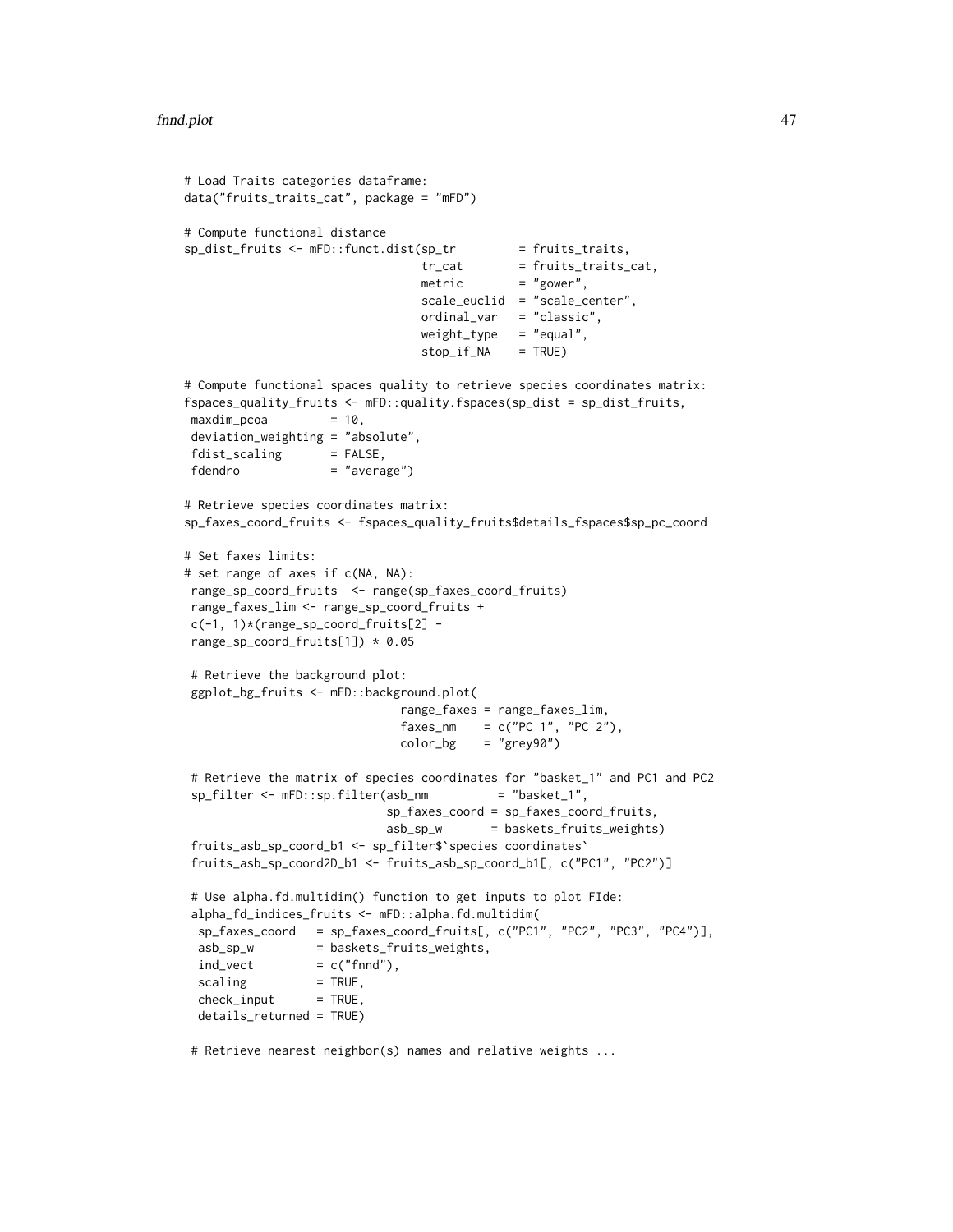```
# ... through alpha.fd.multidim outputs:
fruits_asb_nn_asb_b1 <-
        alpha_fd_indices_fruits$details$asb_nm_nn_asb["basket_1"]
fruits_asb_sp_relatw_b1 <-
       alpha_fd_indices_fruits$details$asb_sp_relatw["basket_1", ]
# Retrieve FNND plot:
fnnd_plot <- fnnd.plot(ggplot_bg = ggplot_bg_fruits,
          asb_sp_coord2D = list(basket_1 = fruits_asb_sp_coord2D_b1),
          asb_sp_relatw = list(basket_1 = fruits_asb_sp_relatw_b1),
          asb_nn_asb = fruits_asb_nn_asb_b1 ,
          plot_sp = TRUE,
          shape_sp = 16,
          color_sp = "red",fill_sp = "red",color_segment = list(basket_1 = "blue"),
          width_segment = list(basket_1 = 1),
          linetype_segment = list(basket_1 = "solid"))
```
fnnd\_plot

fori.plot *Plot FOri*

# Description

This function plots FOri index for a given pair of functional axes and for one or several assemblages. It adds the distance of species from the studied to their nearest neighbour(s) from the global pool.

### Usage

```
fori.plot(
  ggplot_bg,
  asb_sp_coord2D,
  asb_sp_relatw,
  asb_nn_pool,
  pool_coord2D,
  plot_pool = TRUE,
  plot_sp = TRUE,
  shape_pool,
  size_pool,
  color_pool,
  fill_pool,
  shape_sp,
  color_sp,
  fill_sp,
  color_segment,
 width_segment,
  linetype_segment
)
```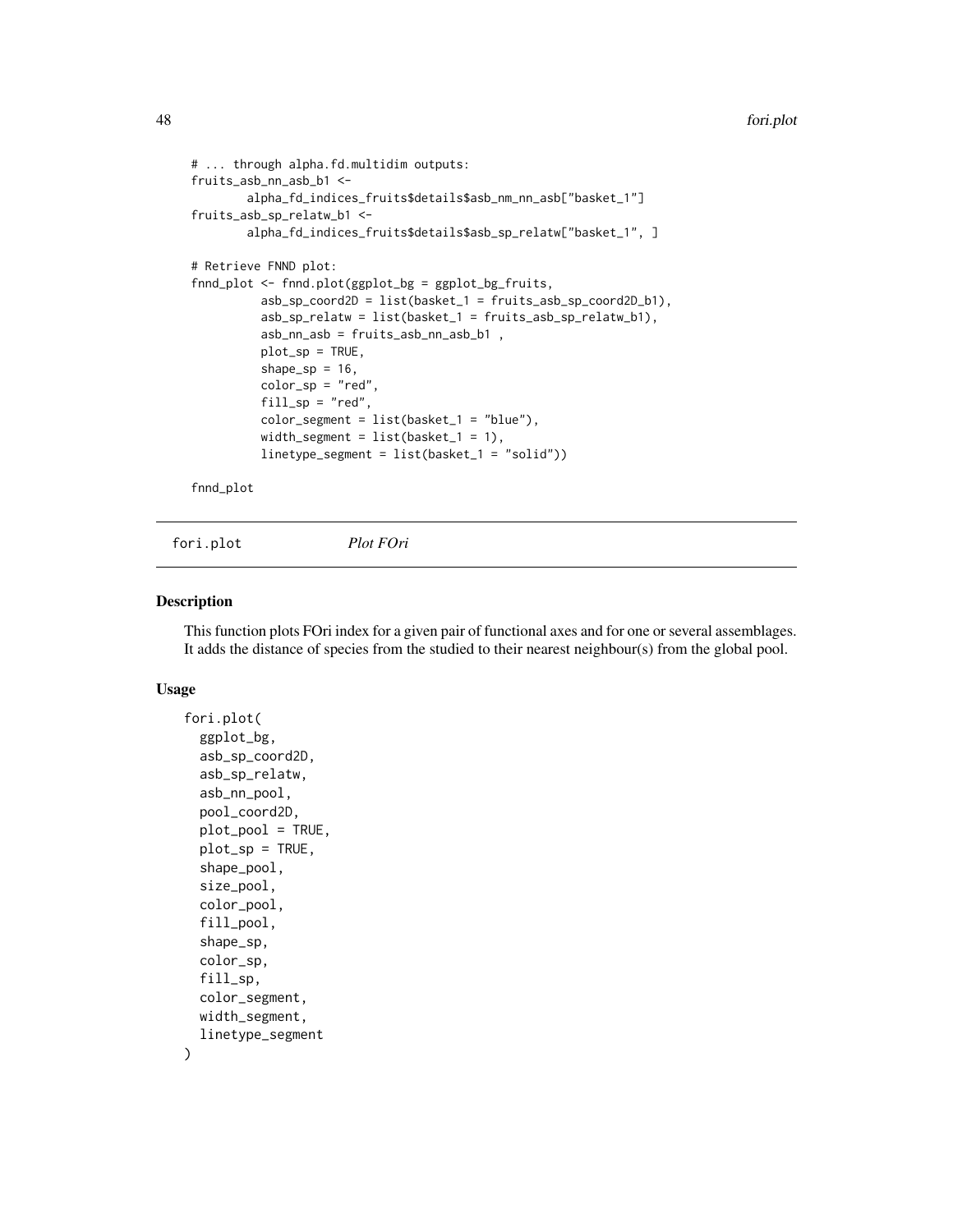#### fori.plot 49

| ggplot_bg      | a ggplot object of the plot background retrieved through the background.plot<br>function.                                                                                                                                                                                                                                                                                     |
|----------------|-------------------------------------------------------------------------------------------------------------------------------------------------------------------------------------------------------------------------------------------------------------------------------------------------------------------------------------------------------------------------------|
| asb_sp_coord2D | a list of matrix ( $ncol = 2$ ) with coordinates of species present in each assemblage<br>for a given pair of functional axes.                                                                                                                                                                                                                                                |
| asb_sp_relatw  | a list of vector gathering species relative weight in each assemblage. It can be<br>retrieved through the alpha.fd.multidim.                                                                                                                                                                                                                                                  |
| asb_nn_pool    | a list gathering for each species of a studied assemblage its nearest neighbour(s)<br>in the global pool.                                                                                                                                                                                                                                                                     |
| pool_coord2D   | a matrix ( $ncol = 2$ ) with coordinates of species present in the global pool for a<br>given pair of functional axes.                                                                                                                                                                                                                                                        |
| plot_pool      | a logical value indicating whether species of each assemblage should be plotted<br>or not. Default: plot_pool = TRUE.                                                                                                                                                                                                                                                         |
| plot_sp        | a logical value indicating whether species of each assemblage should be plotted<br>or not. Default: plot_sp = TRUE                                                                                                                                                                                                                                                            |
| shape_pool     | a numeric value referring to the shape used to plot species pool.                                                                                                                                                                                                                                                                                                             |
| size_pool      | a numeric value referring to the size of species belonging to the global pool.                                                                                                                                                                                                                                                                                                |
| color_pool     | a R color name or an hexadecimal code referring to the color of the pool. This<br>color is also used for FRic convex hull color.                                                                                                                                                                                                                                              |
| fill_pool      | a R color name or an hexadecimal code referring to the colour to fill species<br>symbol (if shape_sp $>$ 20) and the assemblage convex hull.                                                                                                                                                                                                                                  |
| shape_sp       | a numeric value referring to the shape of the symbol used for species plotting if<br>one assemblage to plot or a vector numeric values if several assemblages to plot.<br>If more than one assemblage to plot, the vector should be formatted as: c(asb1<br>$=$ "firstRshape", asb2 = "secondRshape", ).                                                                      |
| color_sp       | a R color name or an hexadecimal code referring to the color of species if one<br>assemblage to plot or a vector of R color names or hexadecimal codes if several<br>assemblages to plot. If more than one assemblage to plot, the vector should be<br>formatted as: $c(asb1 = "firstRcolormame", asb2 = "secondRcolormame", ).$                                              |
| fill_sp        | a R color name or an hexadecimal code referring to the color of species symbol<br>filling (if shape_sp > 20) if one assemblage to plot or a vector of R color names<br>or hexadecimal codes if several assemblages to plot. If more than one assem-<br>blage to plot, the vector should be formatted as: $c(asb1 = "firstRcolormame",$<br>$asb2 = "secondReolorname", ).$     |
| color_segment  | color_segment a R color name or an hexadecimal code referring to the color of<br>of the segment linking nearest neighbors in the global pool or a vector of R color<br>names or hexadecimal codes if several assemblages to plot. If more than one as-<br>semblage to plot, the vector should be formatted as: c(asb1 = "firstRcolorname",<br>$asb2 = "secondReolorname", ).$ |
| width_segment  | a numeric value referring to the size of the segment linking nearest neighbors in<br>the global pool or a vector of numeric values if several assemblages to plot. If<br>more than one assemblage to plot, the vector should be formatted as: $c(asb1 =$<br>"firstRwidth", $asb2 =$ "secondRwidth", ).                                                                        |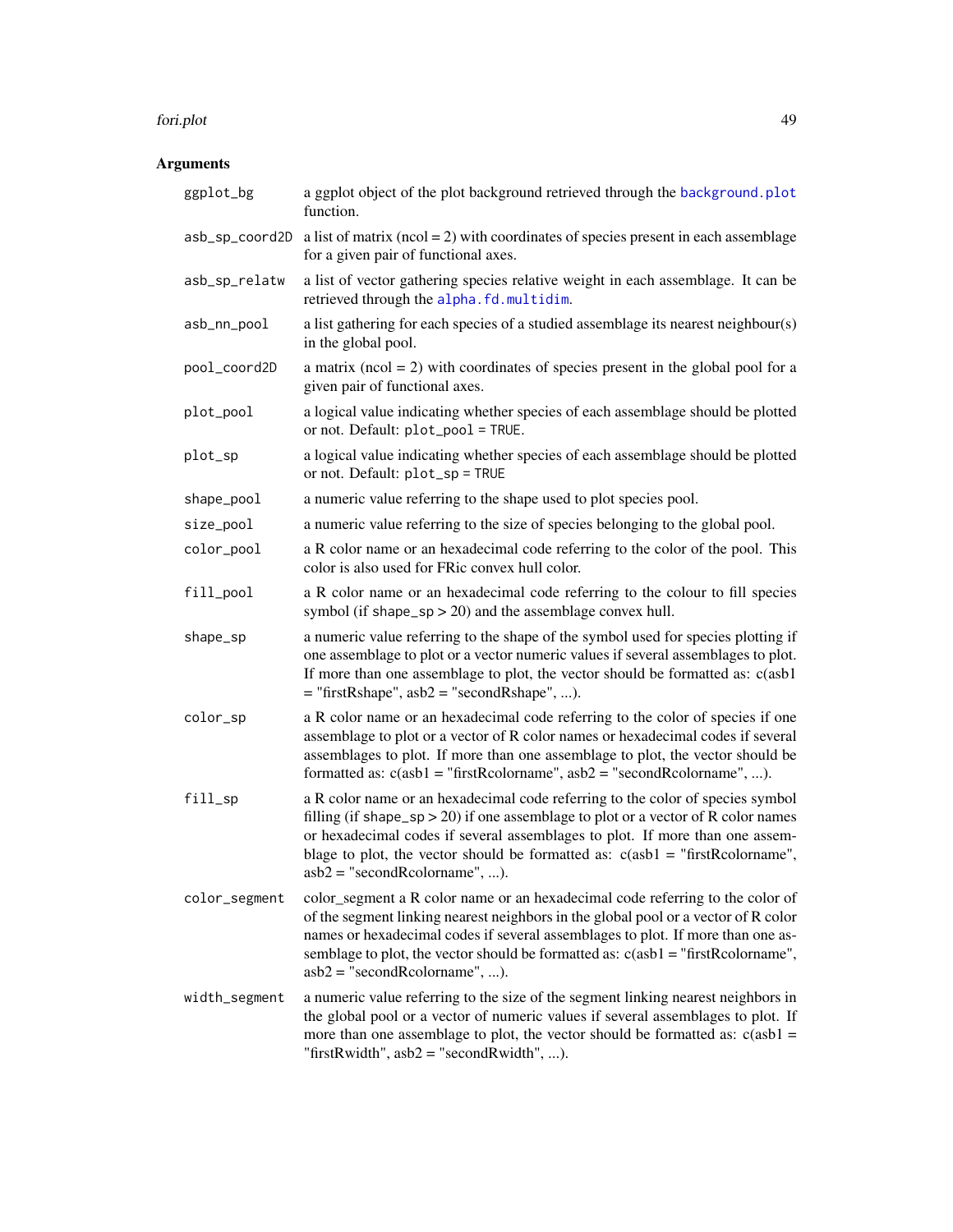#### linetype\_segment

a character string referring to the linetype used to link nearest neighbors in the global pool or a vector of character strings if several assemblages to plot. If more than one assemblage to plot, the vector should be formatted as:  $c(asb1 =$ "firstRlinetype",  $asb2 = "secondRlinetype", ...$ ).

#### Value

A ggplot object with FOri index.

#### Author(s)

Camille Magneville and Sebastien Villeger

```
## Not run:
# Load Species*Traits dataframe:
data("fruits_traits", package = "mFD")
# Load Assemblages*Species dataframe:
data("baskets_fruits_weights", package = "mFD")
# Load Traits categories dataframe:
data("fruits_traits_cat", package = "mFD")
# Compute functional distance
sp\_dist\_fruits \leftarrow mFD::funct.dist(sp\_tr = fruits\_trails,tr_cat = fruits_traits_cat,<br>metric = "gower",
                                             = "gower",
                                 scale_euclid = "scale_center",
                                 ordinal_var = "classic",
                                 weight_type = "equal",stop_if_M = TRUE)# Compute functional spaces quality to retrieve species coordinates matrix:
fspaces_quality_fruits <- mFD::quality.fspaces(sp_dist = sp_dist_fruits,
maxdim\_pcoa = 10,
deviation_weighting = "absolute",
fdist\_scaling = FALSE,
fdendro = "average")
# Retrieve species coordinates matrix:
sp_faxes_coord_fruits <- fspaces_quality_fruits$details_fspaces$sp_pc_coord
# Set faxes limits:
# set range of axes if c(NA, NA):
range_sp_coord_fruits <- range(sp_faxes_coord_fruits)
range_faxes_lim <- range_sp_coord_fruits +
c(-1, 1)*(range_sp_coord_fruits[2] -
range_sp_coord_fruits[1]) * 0.05
```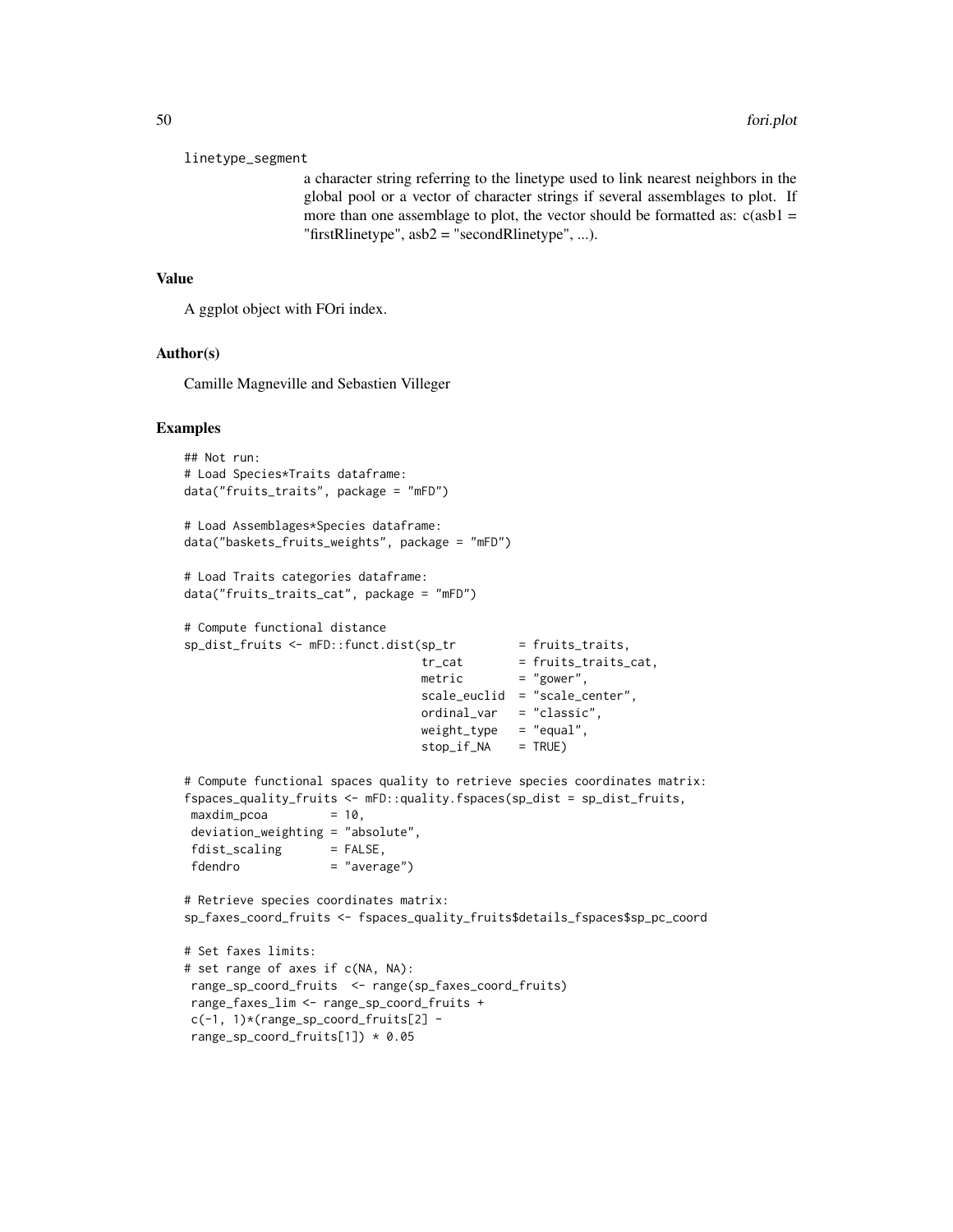#### fric.plot 51

```
# Retrieve the background plot:
ggplot_bg_fruits <- mFD::background.plot(
                             range_faxes = range_faxes_lim,
                             faxes_nm = c("PC 1", "PC 2"),color_bg = "grey90")# Retrieve the matrix of species coordinates for "basket_1" and PC1 and PC2
sp_filter <- mFD::sp.filter(asb_nm = "basket_1",
                           sp_faxes_coord = sp_faxes_coord_fruits,
                           asb_sp_w = baskets_fruits_weights)
fruits_asb_sp_coord_b1 <- sp_filter$`species coordinates`
fruits_asb_sp_coord2D_b1 <- fruits_asb_sp_coord_b1[, c("PC1", "PC2")]
# Use alpha.fd.multidim() function to get inputs to plot FIde:
alpha_fd_indices_fruits <- mFD::alpha.fd.multidim(
sp_faxes_coord = sp_faxes_coord_fruits[, c("PC1", "PC2", "PC3", "PC4")],
asb_sp_w = baskets_fruits_weights,
ind\_vect = c("fori"),scaling = TRUE,check\_input = TRUE,
details_returned = TRUE)
# Retrieve nearest neighbor(s) names through alpha.fd.multidim outputs:
fruits_asb_nn_pool_b1 <-
       alpha_fd_indices_fruits$details$asb_nm_nn_pool["basket_1"]
# Retrieve FNND plot:
fori_plot <- fori.plot(ggplot_bg = ggplot_bg_fruits,
         asb_sp_coord2D = list(basket_1 = fruits_asb_sp_coord2D_b1),
         asb_sp_relatw = list(basket_1 = fruits_asb_sp_relatw_b1),
         asb_nn_pool = fruits_asb_nn_pool_b1,
         pool_coord2D = sp_faxes_coord_fruits[, c("PC1", "PC2")],
         plot_pool = TRUE,
         plot_sp = TRUE,
         shape_sp = 16,
         color_sp = "red",fill\_sp = "red",shape_pool = 4,
         size\_pool = 2,
         color_pool = "grey",
         fill_pool = "grey",
         color_segment = list(basket_1 = "red"),
         width_segment = list(basket_1 = 1),
         linetype_segment = list(basket_1 = "solid"))
fori_plot
```
## End(Not run)

fric.plot *Plot FRic index*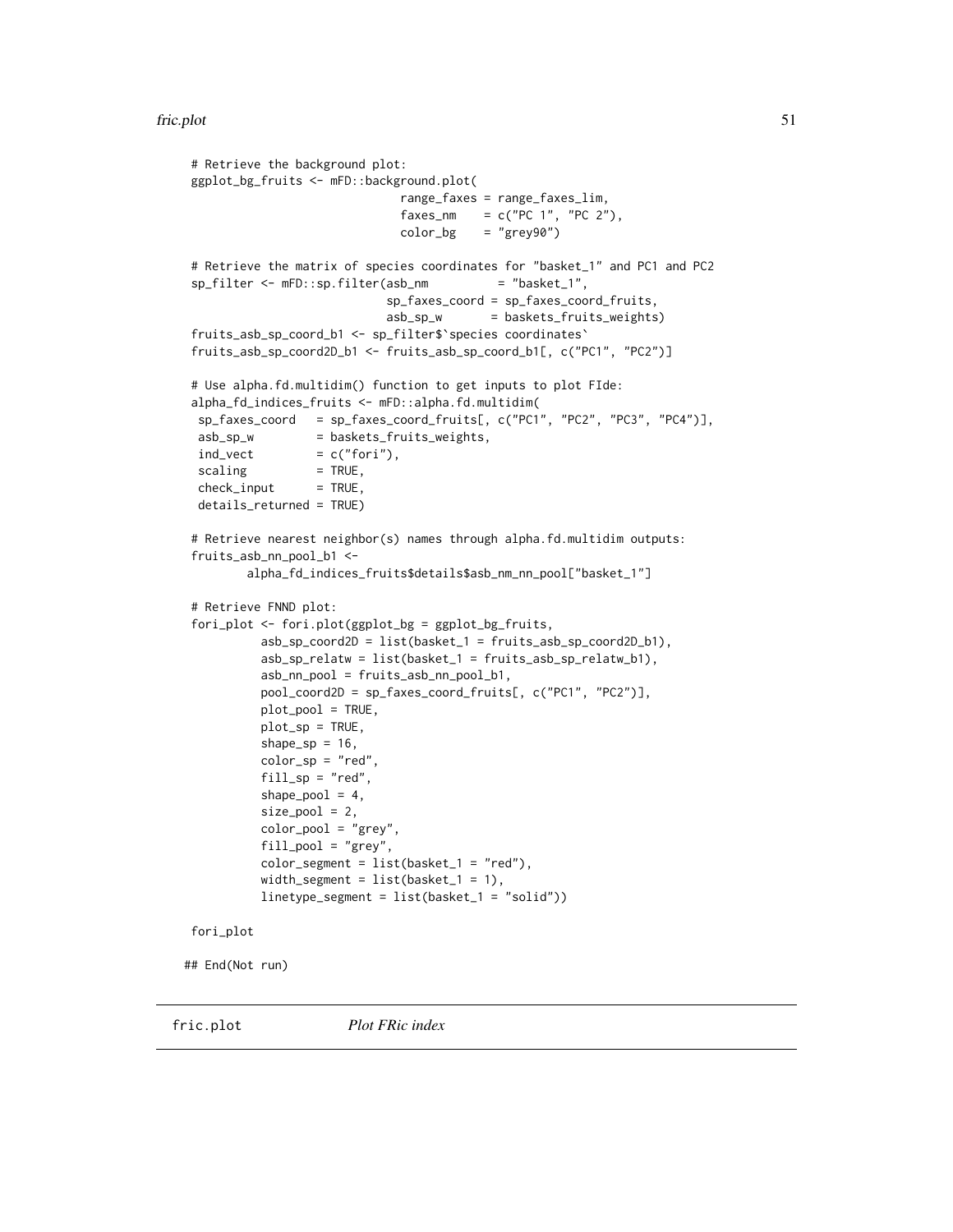# Description

This function plots FRic index for a given pair of functional axes and one or several assemblages. It adds convex hull(s), points and vertices of 1:N assemblages on the background plot

# Usage

```
fric.plot(
  ggplot_bg,
  asb_sp_coord2D,
  asb_vertices_nD,
  plot_sp = TRUE,
  color_ch,
  fill_ch,
  alpha_ch,
  shape_sp,
  size_sp,
  color_sp,
  fill_sp,
  shape_vert,
  size_vert,
  color_vert,
  fill_vert
)
```

| ggplot_bg       | a ggplot object of the plot background retrieved through the background.plot<br>function.                                                                                                                                                                                                                                                                                                 |
|-----------------|-------------------------------------------------------------------------------------------------------------------------------------------------------------------------------------------------------------------------------------------------------------------------------------------------------------------------------------------------------------------------------------------|
| asb_sp_coord2D  | a list of matrix ( $ncol = 2$ ) with coordinates of species present in each assemblage<br>for a given pair of axes for a given pair of functional axes.                                                                                                                                                                                                                                   |
| asb_vertices_nD |                                                                                                                                                                                                                                                                                                                                                                                           |
|                 | a list (with names as in asb_sp_coord2D) of vectors with names of species being<br>vertices in n dimensions.                                                                                                                                                                                                                                                                              |
| plot_sp         | a logical value indicating whether species of each assemblage should be plotted<br>or not. Default: $plot_sp = TRUE$ .                                                                                                                                                                                                                                                                    |
| color_ch        | a R color name or an hexadecimal code referring to the color of the border<br>of the convex hull filled by the pool of species if one assemblage to plot or a<br>vector of R color names or hexadecimal codes if several assemblages to plot. If<br>more than one assemblage to plot, the vector should be formatted as: $c(asb1 =$<br>"firstRcolorname", $asb2 =$ "secondRcolorname", ). |
| fill_ch         | a R color name or an hexadecimal code referring to the color of convex hull<br>filling if one assemblage to plot or a vector of R color names or hexadecimal<br>codes if several assemblages to plot. If more than one assemblage to plot, the<br>vector should be formatted as: $c(asb1 = "firstRcolormame", asb2 = "secondR-$<br>colorname", ).                                         |
| alpha_ch        | a numeric value referring to the value of transparency of the convex hull filling<br>$(0 = high transparency, 1 = no transparency)$ if one assemblage to plot or a vector                                                                                                                                                                                                                 |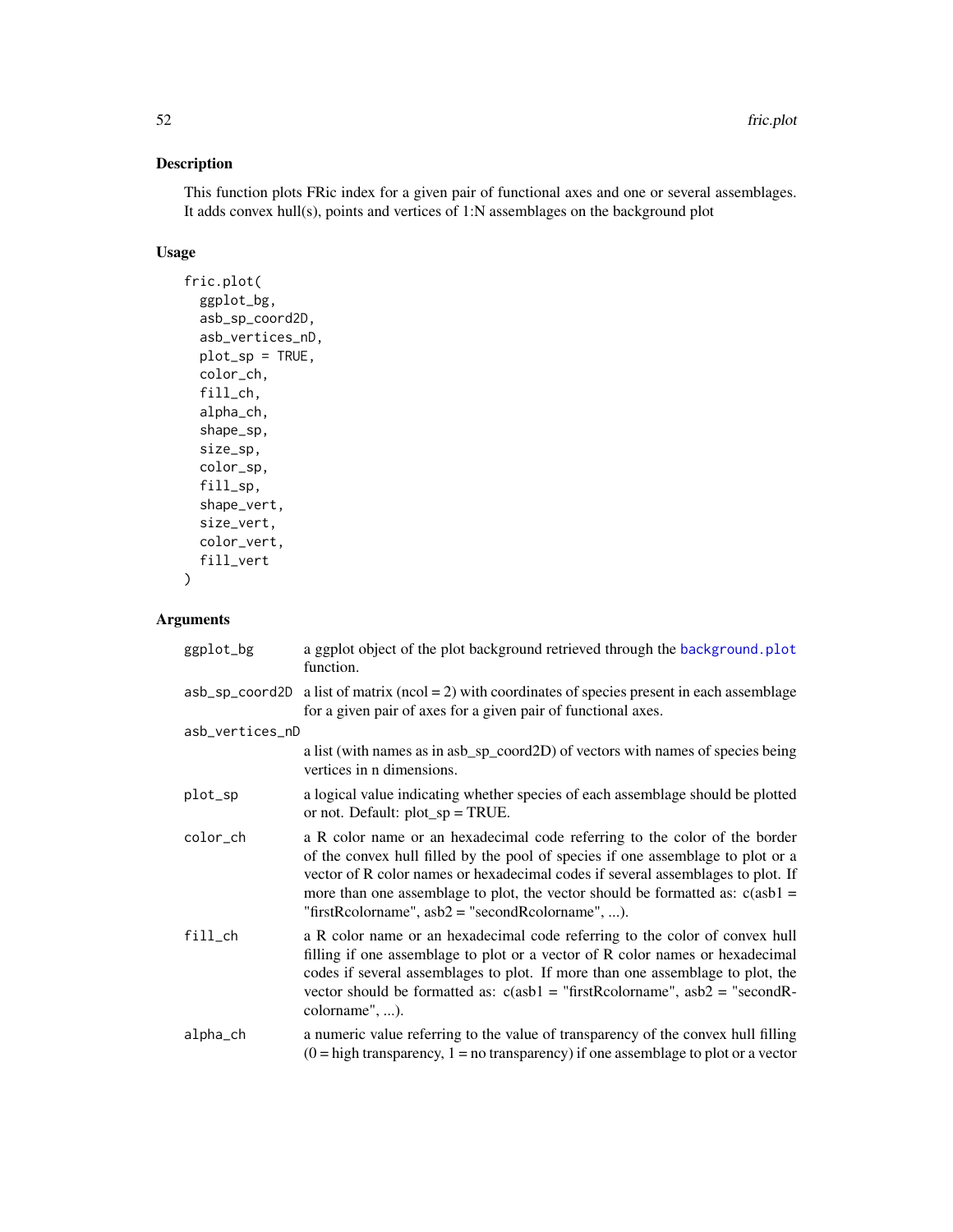|            | numeric values if several assemblages to plot. If more than one assemblage to<br>plot, the vector should be formatted as: $c(asb1 = "firstR transparency", asb2 =$<br>"secondRtransparency", ).                                                                                                                                                                                                                                                                                           |
|------------|-------------------------------------------------------------------------------------------------------------------------------------------------------------------------------------------------------------------------------------------------------------------------------------------------------------------------------------------------------------------------------------------------------------------------------------------------------------------------------------------|
| shape_sp   | a numeric value referring to the shape of the symbol used for species plotting if<br>one assemblage to plot or a vector numeric values if several assemblages to plot.<br>If more than one assemblage to plot, the vector should be formatted as: c(asb1<br>$=$ "firstRshape", asb2 = "secondRshape", ).                                                                                                                                                                                  |
| size_sp    | a numeric value referring to the size of the symbol used for species plotting if<br>one assemblage to plot or a vector numeric values if several assemblages to plot.<br>If more than one assemblage to plot, the vector should be formatted as: c(asb1)<br>$=$ "firstRsize", asb2 = "secondRsize", ).                                                                                                                                                                                    |
| color_sp   | a R color name or an hexadecimal code referring to the color of species if one<br>assemblage to plot or a vector of R color names or hexadecimal codes if several<br>assemblages to plot. If more than one assemblage to plot, the vector should be<br>formatted as: $c(asb1 = "firstRcolormame", asb2 = "secondRcolormame", ).$                                                                                                                                                          |
| fill_sp    | a R color name or an hexadecimal code referring to the color of species symbol<br>filling (if shape_sp > 20) if one assemblage to plot or a vector of R color names<br>or hexadecimal codes if several assemblages to plot. If more than one assem-<br>blage to plot, the vector should be formatted as: $c(asb1 = "firstRcolormame",$<br>$asb2 = "secondReolorname", ).$                                                                                                                 |
| shape_vert | a numeric value referring to the shape of the symbol used for vertices plotting if<br>one assemblage to plot or a vector numeric values if several assemblages to plot.<br>If more than one assemblage to plot, the vector should be formatted as: c(asb1<br>$=$ "firstRshape", asb2 = "secondRshape", ).                                                                                                                                                                                 |
| size_vert  | a numeric value referring to the size of the symbol used for vertices plotting if<br>one assemblage to plot or a vector numeric values if several assemblages to plot.<br>If more than one assemblage to plot, the vector should be formatted as: c(asb1)<br>$=$ "firstRsize", asb2 = "secondRsize", ).                                                                                                                                                                                   |
| color_vert | a R color name or an hexadecimal code referring to the color of vertices if one<br>assemblage to plot or a vector of R color names or hexadecimal codes if several<br>assemblages to plot. If more than one assemblage to plot, the vector should be<br>formatted as: $c(asb1 = "firstRcolormame", asb2 = "secondRcolormame", )$ . If<br>color_vert = NA, vertices are not plotted (for shapes only defined by color, ie<br>shape inferior to 20. Otherwise fill must also be set to NA). |
| fill_vert  | a R color name or an hexadecimal code referring to the color of vertices sym-<br>bol filling (if shape_vert >20) if one assemblage to plot or a vector of R color<br>names or hexadecimal codes if several assemblages to plot. If more than one as-<br>semblage to plot, the vector should be formatted as: $c(a s b1 = "firstRcolormame",$<br>$asb2 = "secondRcolormame", $ ). If $fi11 = NA$ and $color = NA$ , vertices are not<br>plotted (if shape_vert superior to 20              |

# Value

A ggplot object plotting background of multidimensional graphs and FRic convex hulls.

# Author(s)

Camille Magneville and Sebastien Villeger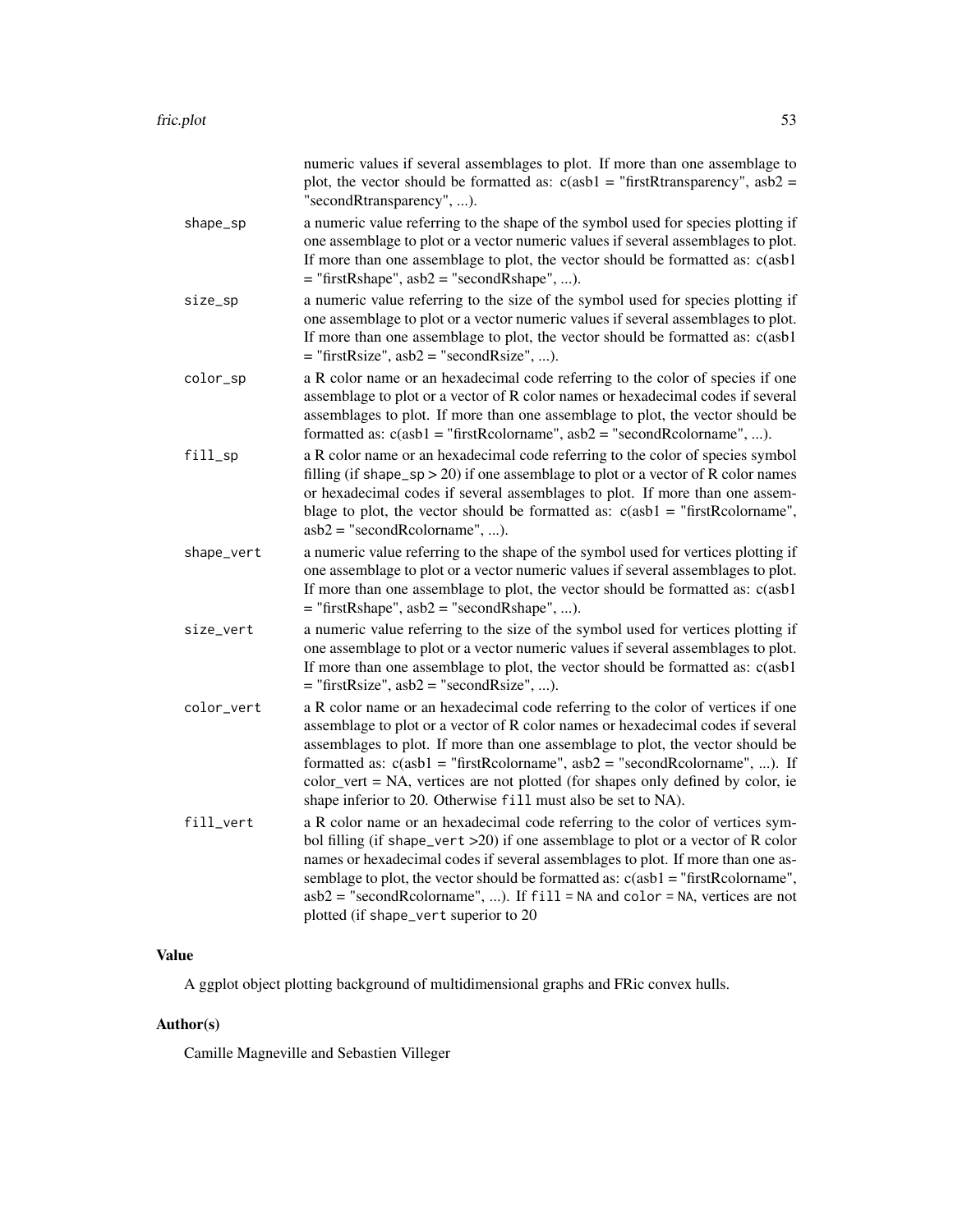## Examples

```
# Load Species*Traits dataframe:
data("fruits_traits", package = "mFD")
# Load Assemblages*Species dataframe:
data("baskets_fruits_weights", package = "mFD")
# Load Traits categories dataframe:
data("fruits_traits_cat", package = "mFD")
# Compute functional distance
sp\_dist\_fruits \leftarrow mFD::funct.dist(sp\_tr = fruits\_traits,tr_{cat} = fruits_traits_cat,
                                 metric = "gower",
                                 scale_euclid = "scale_center",
                                 ordinal_var = "classic",
                                 weight_type = "equal",
                                 stop_if_NA = TRUE)
# Compute functional spaces quality to retrieve species coordinates matrix:
fspaces_quality_fruits <- mFD::quality.fspaces(sp_dist = sp_dist_fruits,
maxdim_{1}pcoa = 10,
deviation_weighting = "absolute",
fdist\_scaling = FALSE,
fdendro = "average")
# Retrieve species coordinates matrix:
 sp_faxes_coord_fruits <-
   fspaces_quality_fruits$details_fspaces$sp_pc_coord
# Retrieve species coordinates matrix for the assemblage "basket_1":
 sp_filter \leq mFD: sp.filter(asb_nm = c("basket_1"),
                             sp_faxes_coord = sp_faxes_coord_fruits,
                             asb_sp_w = baskets_fruits_weights)
 sp_faxes_coord_fruits_b1 <- sp_filter$`species coordinates`
# Reduce it to the two studid axes: PC1 and PC2:
sp_faxes_coord_fruits_b1_2D <- sp_faxes_coord_fruits_b1[, c("PC1", "PC2")]
# Set faxes limits:
# set range of axes if c(NA, NA):
range_sp_coord_fruits <- range(sp_faxes_coord_fruits)
range_faxes_lim <- range_sp_coord_fruits + c(-1, 1)*(range_sp_coord_fruits[2] -
range_sp_coord_fruits[1]) * 0.05
# Retrieve the background plot:
ggplot_bg_fruits <- mFD::background.plot(
                              range_faxes = range_faxes_lim,
                              faxes_nm = c("PC 1", "PC 2"),color_bg = "grey90")
```
# Retrieve vertices names: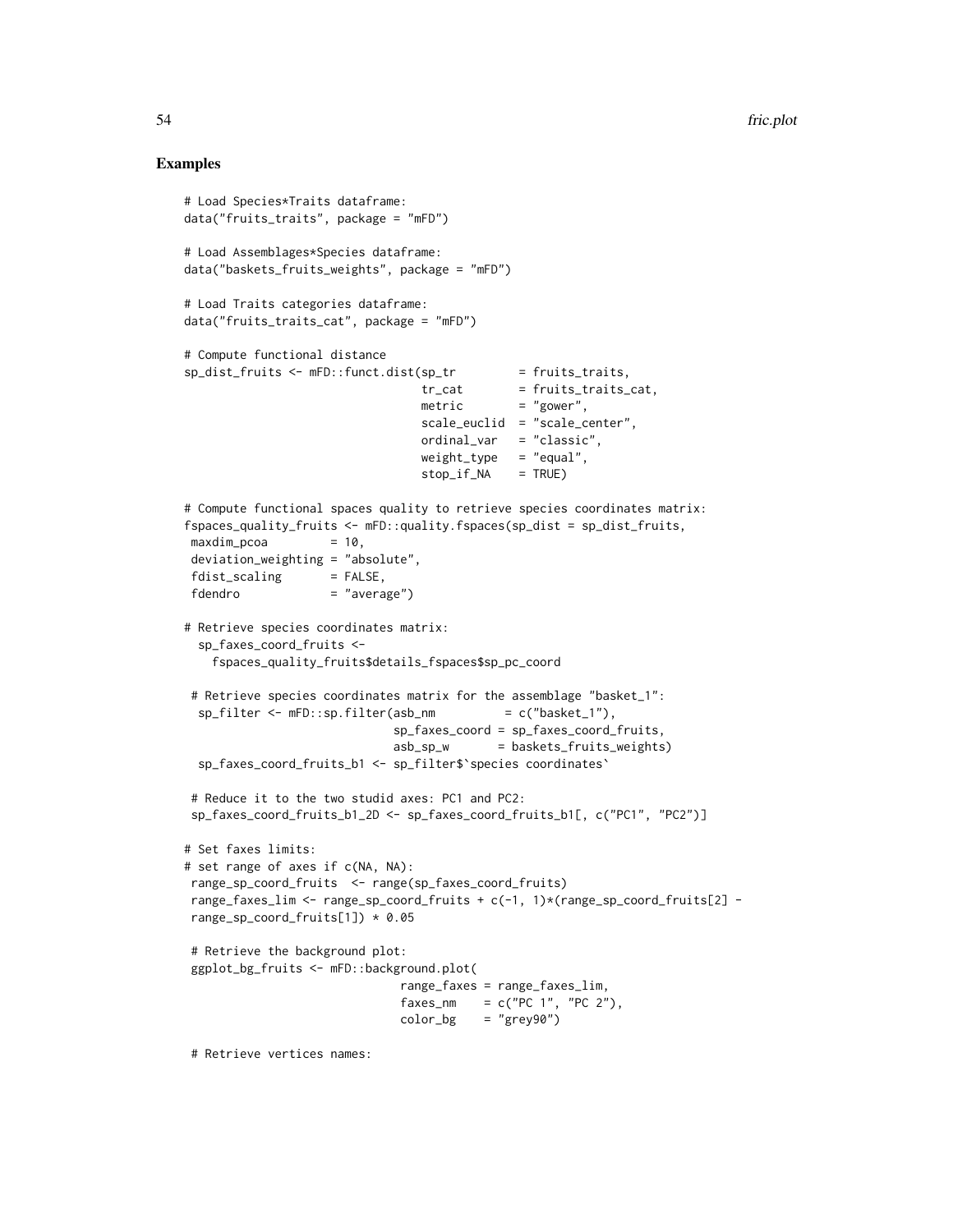### fruits\_traits 55

```
vert_nm_fruits <- vertices(sp_faxes_coord_fruits_b1_2D,
order_2D = TRUE, check_input = TRUE)
# Plot in white the convex hull of all fruits species:
ggplot_fric <- mFD::fric.plot(
         ggplot_bg = ggplot_bg-fruits,
         asb_sp_coord2D = list(basket_1 = sp_faxes_coord_fruits_b1_2D),
         asb_vertices_nD = list(basket_1 = vert_nm_fruits),
         plot_sp = TRUE,
         color\_ch = c("basket_1" = "black"),
         fill_ch = c("basket_1" = "white"),
         alpha_ch = c("basket_1" = 0.3),
         size_sp = c("basket_1" = 1),shape_sp = c("basket_1" = 16),
         color_sp = c("basket_1" = "red"),
         fill_sp = c("basket_1" = "red"),
         size\_vert = c("baseline\_1" = 1),color_vert = c("basket_1" = "red"),
         fill_vert = c("basket_1" = "red"),
         shape_vert = c("basket_1" = 16))
ggplot_fric
```
fruits\_traits *Dataset: Traits Values of Fruits Species*

# **Description**

This dataset represents the value of 6 traits for 15 fruits species. Important: Species names must be specified as the data frame row names (not in an additional column).

## Usage

fruits\_traits

## Format

A data frame with 25 rows (species) and the following columns (traits):

Size an ordered factor describing the size of fruits species

Plant an unordered factor describing the type of plant

Climate an ordered factor describing the climate regions

Seed an ordered factor describing the type of seed

Sugar a numeric describing the quantity of sugar

Use.raw an integer (percentage) describing the proportion of a raw use (fuzzy trait) of the fruit

Use.pastry an integer (percentage) describing the proportion of a pastry use (fuzzy trait) of the fruit

Use.jam an integer (percentage) describing the proportion of a jam use (fuzzy trait) of the fruit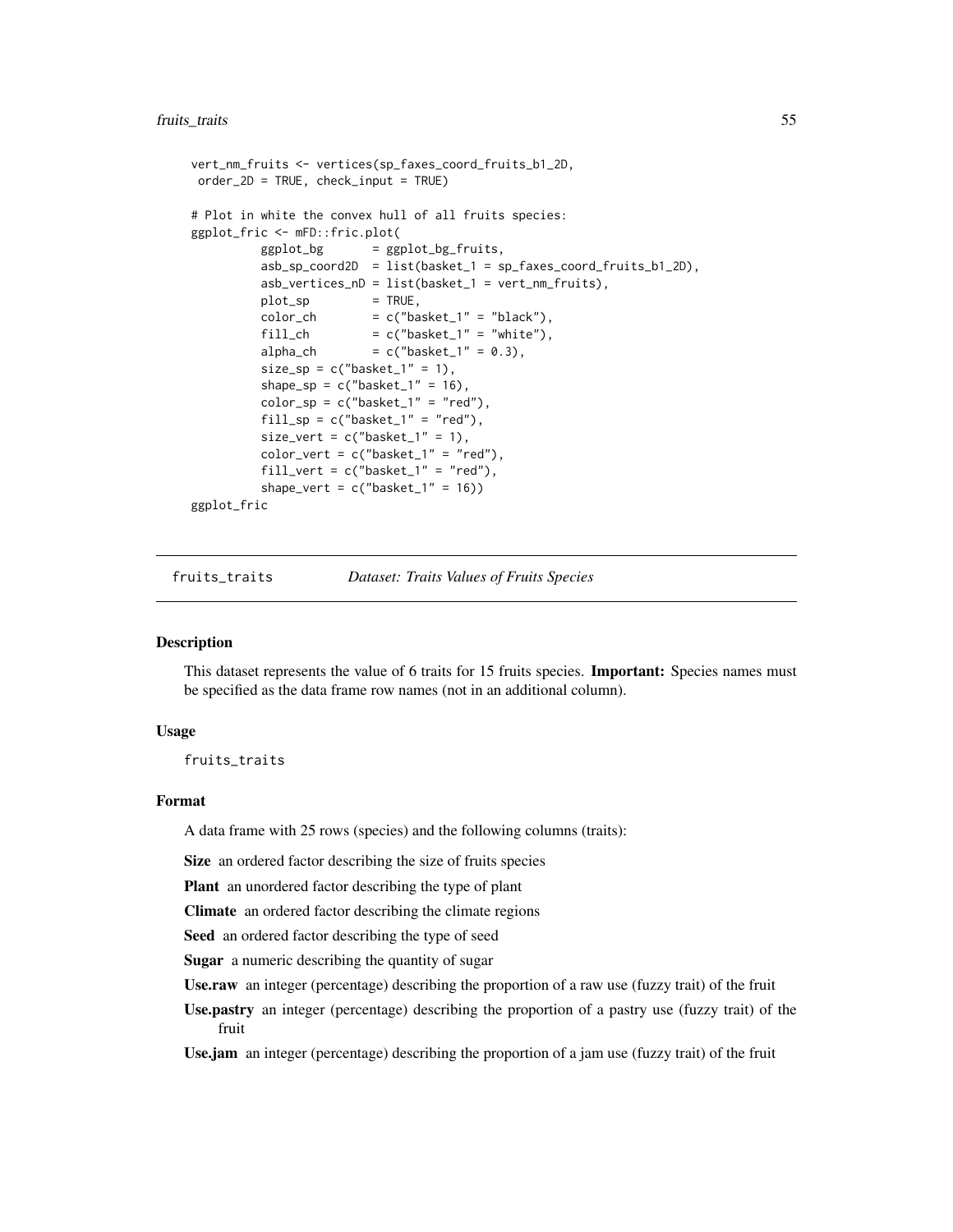# See Also

fruits\_traits\_cat, baskets\_fruits\_weights

# Examples

```
## Not run:
# Load Species x Traits Data Frame
data("fruits_traits", package = "mFD")
fruits_traits
# Load Traits Information
data("fruits_traits_cat", package = "mFD")
fruits_traits_cat
# Summarize Species x Traits Data
mFD::sp.tr.summary(tr_cat = fruits_traits_cat, sp_tr = fruits_traits)
## End(Not run)
```
fruits\_traits\_cat *Dataset: Fruits Traits Informations*

### Description

This dataset summarizes information about the 6 traits used in the fruits\_traits dataset.

#### Usage

fruits\_traits\_cat

#### Format

A data frame with 8 rows (traits) and the following three columns:

trait\_name a character giving the trait name

- trait\_type a character giving the trait type (O for Ordinal trait, N for Nominal trait, Q for Quantitative trait, and F for Fuzzy-coded trait)
- fuzzy\_name a character giving the name of fuzzy-coded traits (i.e. Use) to which 'sub-traits' (i.e. raw, pastry, and jam) belongs

### Note

If your dataset does not contain fuzzy trait, the column fuzzy\_name can be ignored but the first two columns are mandatory.

Traits in this dataset correspond to columns (traits) of the fruits\_traits dataset.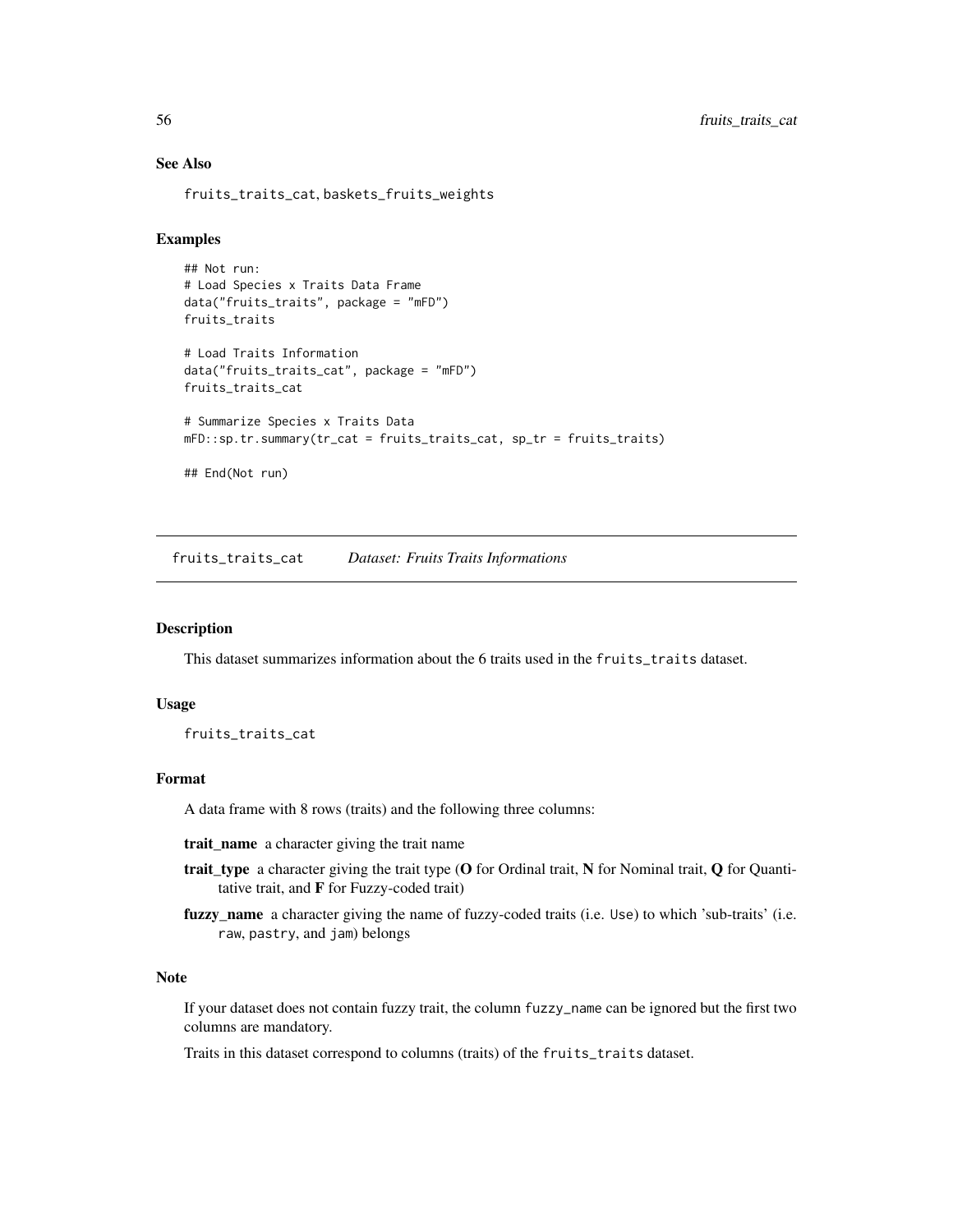#### fspe.plot 57

# See Also

fruits\_traits, baskets\_fruits\_weights

### Examples

```
## Not run:
# Load Traits Information
data("fruits_traits_cat", package = "mFD")
fruits_traits_cat
# Load Species x Traits Data Frame
data("fruits_traits", package = "mFD")
# Summarize Species x Traits Data
mFD::sp.tr.summary(tr_cat = fruits_traits_cat, sp_tr = fruits_traits)
## End(Not run)
```
fspe.plot *Plot FSpe*

## Description

This function plots FSpe index for a given pair of functional axes and for one or several assemblages. It adds the mean position of species from the global pool and the distance of each species from the studied assemblage(s) on the background plot

## Usage

```
fspe.plot(
  ggplot_bg,
  asb_sp_coord2D,
  asb_sp_relatw,
  center_coord2D,
  pool_coord2D,
 plot_pool = TRUE,
 plot_sp = TRUE,
  shape_pool,
  size_pool,
  color_pool,
  fill_pool,
  shape_sp,
  color_sp,
  fill_sp,
  color_center,
  fill_center,
  shape_center,
  size_center,
```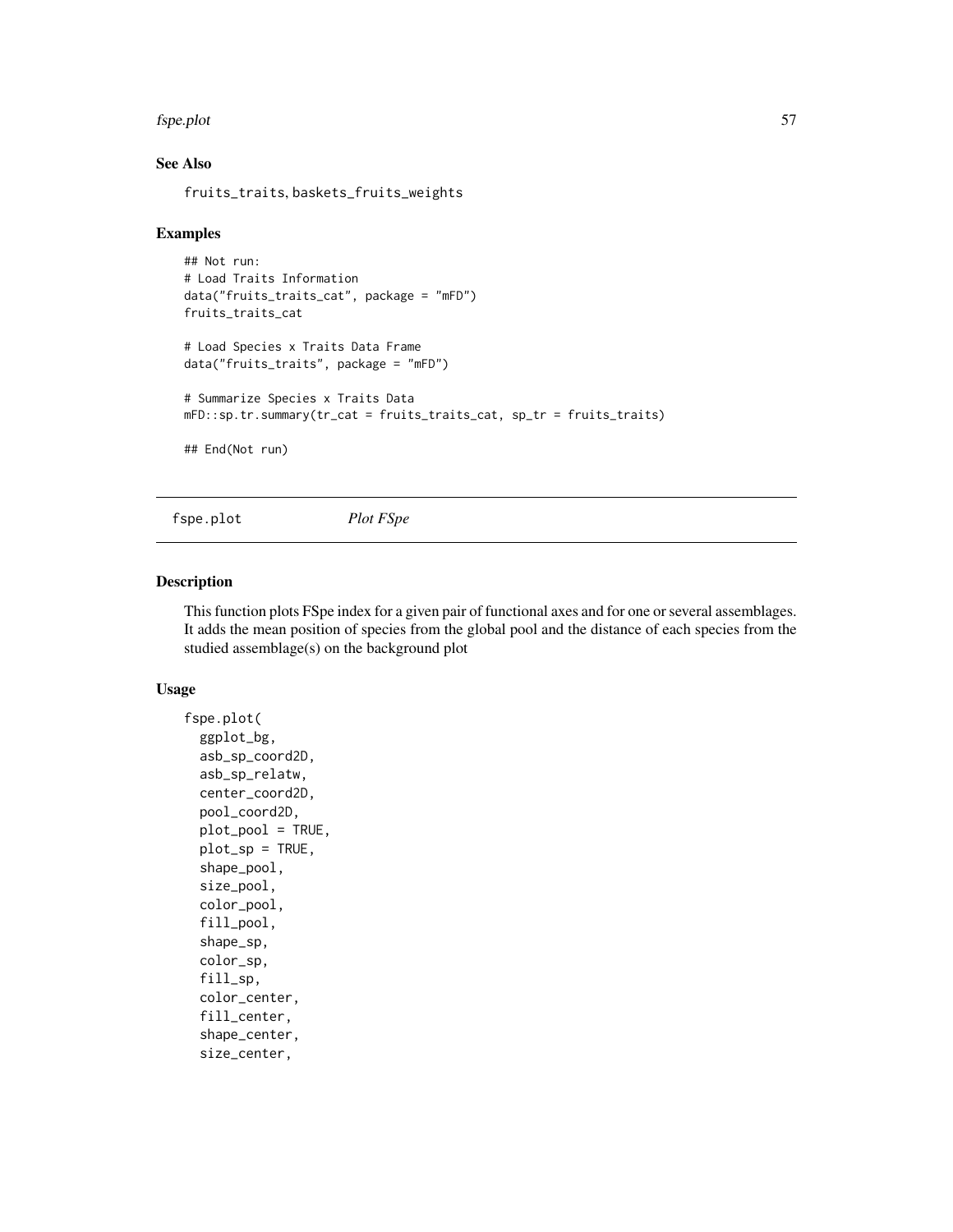```
color_segment,
  width_segment,
  linetype_segment
\mathcal{L}
```

| ggplot_bg      | a ggplot object of the plot background retrieved through the background.plot<br>function.                                                                                                                                                                                                                                                                                 |
|----------------|---------------------------------------------------------------------------------------------------------------------------------------------------------------------------------------------------------------------------------------------------------------------------------------------------------------------------------------------------------------------------|
|                | $\text{asb\_sp\_coord2D}$ a list of matrix ( $\text{ncol} = 2$ ) with coordinates of species present in each assemblage<br>for a given pair of functional axes.                                                                                                                                                                                                           |
| asb_sp_relatw  | a list of vector gathering species relative weight in each assemblage. It can be<br>retrieved through the alpha.fd.multidim.                                                                                                                                                                                                                                              |
| center_coord2D | a list containing the coordinates of the center of the global pool for two given<br>functional axes                                                                                                                                                                                                                                                                       |
| pool_coord2D   | a list of matrix ( $ncol = 2$ ) with coordinates of species present in the global pool<br>for a given pair of functional axes.                                                                                                                                                                                                                                            |
| plot_pool      | a logical value indicating whether species of each assemblage should be plotted<br>or not. Default: plot_pool = TRUE.                                                                                                                                                                                                                                                     |
| plot_sp        | a logical value indicating whether species of each assemblage should be plotted<br>or not. Default: plot_sp = TRUE                                                                                                                                                                                                                                                        |
| shape_pool     | a numeric value referring to the shape used to plot species pool.                                                                                                                                                                                                                                                                                                         |
| size_pool      | a numeric value referring to the size of species belonging to the global pool.                                                                                                                                                                                                                                                                                            |
| color_pool     | a R color name or an hexadecimal code referring to the color of the pool.<br>This color is also used for FRic convex hull color. Default: color_pool =<br>"#0072B2".                                                                                                                                                                                                      |
| fill_pool      | a R color name or an hexadecimal code referring to the colour to fill species<br>symbol (if shape_sp $>$ 20) and the assemblage convex hull.                                                                                                                                                                                                                              |
| shape_sp       | a numeric value referring to the shape of the symbol used for species plotting if<br>one assemblage to plot or a vector numeric values if several assemblages to plot.<br>If more than one assemblage to plot, the vector should be formatted as: c(asb1<br>$=$ "firstRshape", asb2 = "secondRshape", ).                                                                  |
| color_sp       | a R color name or an hexadecimal code referring to the color of species if one<br>assemblage to plot or a vector of R color names or hexadecimal codes if several<br>assemblages to plot. If more than one assemblage to plot, the vector should be<br>formatted as: $c(asb1 = "firstRcolormame", asb2 = "secondRcolormame", ).$                                          |
| fill_sp        | a R color name or an hexadecimal code referring to the color of species symbol<br>filling (if shape_sp > 20) if one assemblage to plot or a vector of R color names<br>or hexadecimal codes if several assemblages to plot. If more than one assem-<br>blage to plot, the vector should be formatted as: $c(asb1 = "firstRcolormame",$<br>$asb2 = "secondReolorname", ).$ |
| color_center   | a R color name or an hexadecimal code referring to the color of the center of the<br>global pool.                                                                                                                                                                                                                                                                         |
| fill_center    | a R color name or an hexadecimal code referring to the colour to fill the center<br>of the global pool (if shape_sp $>$ 20).                                                                                                                                                                                                                                              |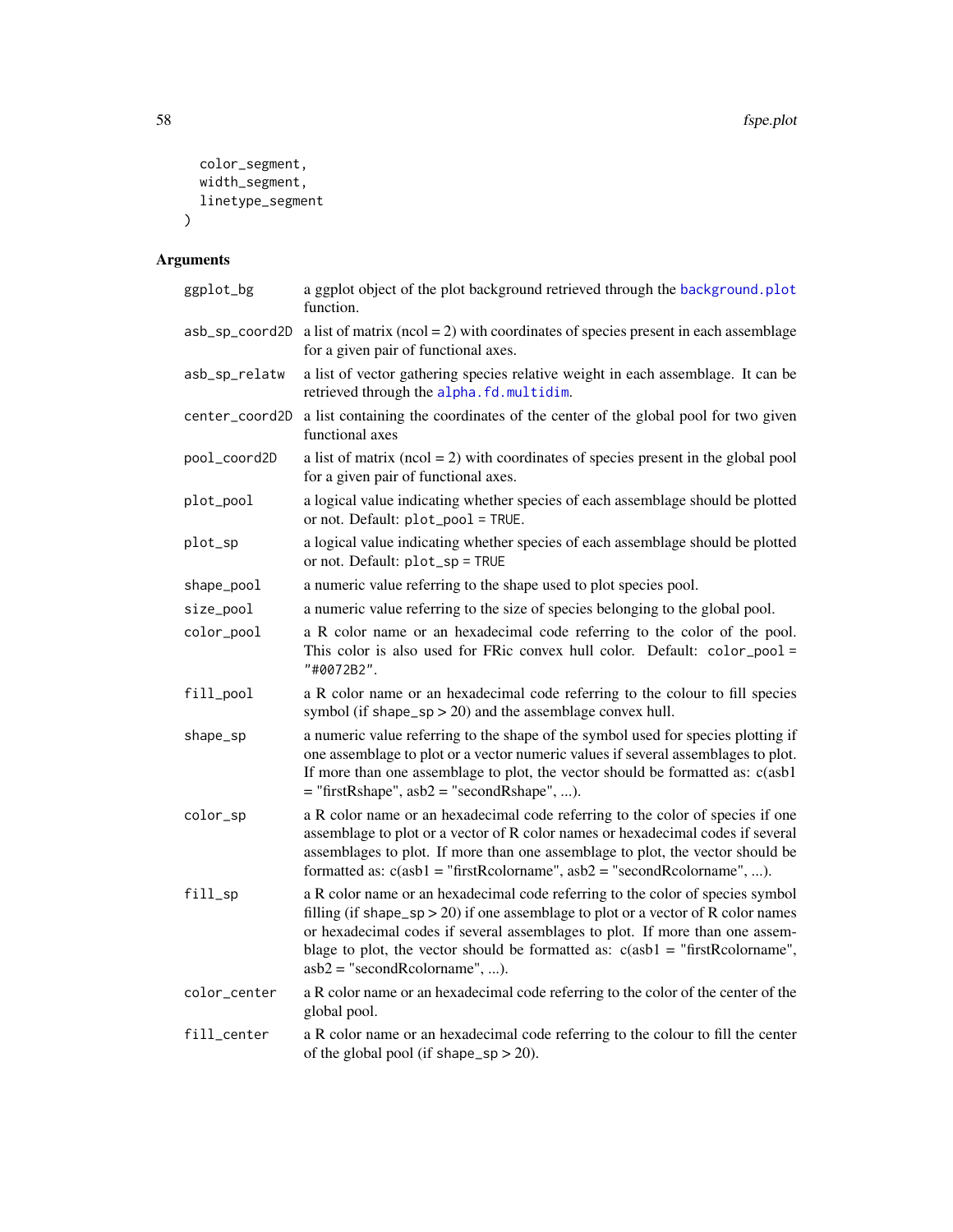#### fspe.plot 59

| shape_center     | a numeric value referring to the shape used to plot the center of the global pool.                                                                                                                                                                                                                                                                                                                                       |
|------------------|--------------------------------------------------------------------------------------------------------------------------------------------------------------------------------------------------------------------------------------------------------------------------------------------------------------------------------------------------------------------------------------------------------------------------|
| size_center      | a numeric value referring to the size of the center of the global pool.                                                                                                                                                                                                                                                                                                                                                  |
| color_segment    | a R color name or an hexadecimal code referring to the color of the segments<br>linking each species of a given assemblage to the center of functional space if<br>one assemblage to plot or a vector of R color names or hexadecimal codes if sev-<br>eral assemblages to plot. If more than one assemblage to plot, the vector should<br>be formatted as: $c(asb1 = "firstRcolormame", asb2 = "secondRcolormame", )$ . |
| width_segment    | a numeric value referring to the width of the segments linking each species of a<br>given assemblage to the center of functional space if one assemblage to plot or<br>a vector of R color names or hexadecimal codes if several assemblages to plot.<br>If more than one assemblage to plot, the vector should be formatted as: c(asb1)<br>$=$ "firstRwidth", asb2 = "secondRwidth", ).                                 |
| linetype_segment |                                                                                                                                                                                                                                                                                                                                                                                                                          |
|                  | a character string referring to the linetype of the segment linking each species of<br>a given assemblage to the center of functional space if one assemblage to plot or<br>a vector of R color names or hexadecimal codes if several assemblages to plot.<br>If more than one assemblage to plot, the vector should be formatted as: c(asb1)<br>$=$ "firstRlinetype", asb2 = "secondRlinetype", ).                      |

Value

A ggplot object with FSpe index on the background plot.

#### Author(s)

Camille Magneville and Sebastien Villeger

# Examples

```
## Not run:
# Load Species*Traits dataframe:
data("fruits_traits", package = "mFD")
# Load Assemblages*Species dataframe:
data("baskets_fruits_weights", package = "mFD")
# Load Traits categories dataframe:
data("fruits_traits_cat", package = "mFD")
# Compute functional distance
sp_dist_fruits <- mFD::funct.dist(sp_tr = fruits_traits,
                                tr_cat = fruits_traits_cat,
                                metric = "gower",
                                scale_euclid = "scale_center",
                                ordinal_var = "classic",
                                weight_type = "equal",
                                stop_if_NA = TRUE)
```
# Compute functional spaces quality to retrieve species coordinates matrix: fspaces\_quality\_fruits <- mFD::quality.fspaces(sp\_dist = sp\_dist\_fruits,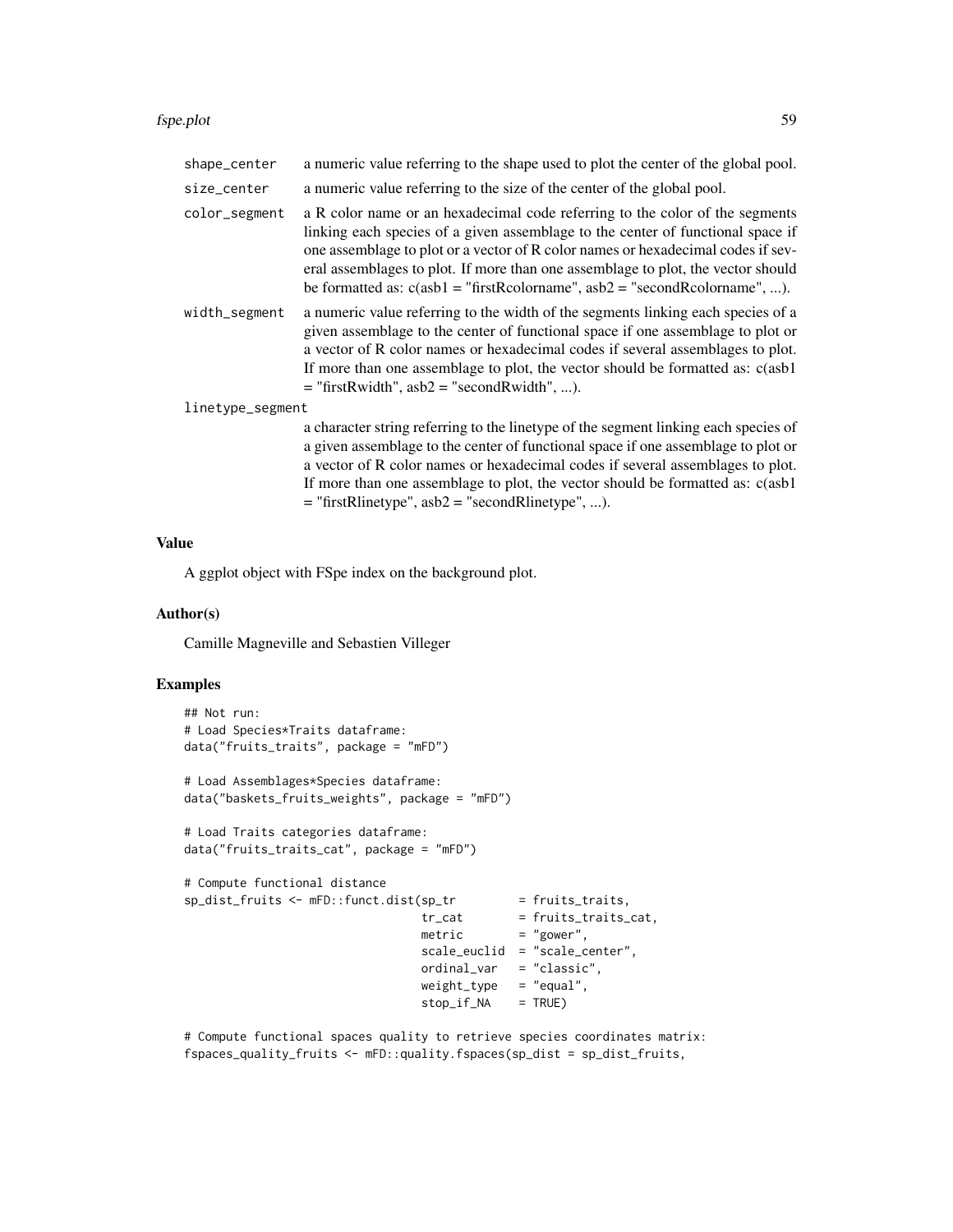```
60 fspe.plot
```

```
maxdim_pcoa = 10,
deviation_weighting = "absolute",
fdist_scaling = FALSE,
fdendro = "average")
# Retrieve species coordinates matrix:
sp_faxes_coord_fruits <- fspaces_quality_fruits$details_fspaces$sp_pc_coord
# Set faxes limits:
# set range of axes if c(NA, NA):
range_sp_coord_fruits <- range(sp_faxes_coord_fruits)
range_faxes_lim <- range_sp_coord_fruits +
c(-1, 1)*(range_sp_coord_fruits[2] -
range_sp_coord_fruits[1]) * 0.05
# Retrieve the background plot:
ggplot_bg_fruits <- mFD::background.plot(
                             range_faxes = range_faxes_lim,
                             faxes_nm = c("PC 1", "PC 2"),color_bg = "grey90")# Retrieve the matrix of species coordinates for "basket_1" and PC1 and PC2
sp_filter <- mFD::sp.filter(asb_nm = "basket_1",
                           sp_faxes_coord = sp_faxes_coord_fruits,
                           asb_sp_w = baskets_fruits_weights)
fruits_asb_sp_coord_b1 <- sp_filter$`species coordinates`
fruits_asb_sp_coord2D_b1 <- fruits_asb_sp_coord_b1[, c("PC1", "PC2")]
# Use alpha.fd.multidim() function to get inputs to plot FIde:
alpha_fd_indices_fruits <- mFD::alpha.fd.multidim(
 sp_faxes_coord = sp_faxes_coord_fruits[, c("PC1", "PC2", "PC3", "PC4")],
 asb_sp_w = baskets_fruits_weights,
 ind\_vect = c("fspe"),scaling = TRUE,check\_input = TRUE,
 details_returned = TRUE)
# Retrieve nearest neighbor(s) names through alpha.fd.multidim outputs:
fruits_center_coord2D <-
        alpha_fd_indices_fruits$details$pool_O_coord[c("PC1", "PC2")]
# Retrieve FNND plot:
fspe_plot <- fspe.plot(ggplot_bg = ggplot_bg_fruits,
          asb_sp_coord2D = list(basket_1 = fruits_asb_sp_coord2D_b1),
          asb_sp_relatw = list(basket_1 = fruits_asb_sp_relatw_b1),
          center_coord2D = fruits_center_coord2D,
          pool_coord2D = sp_faxes_coord_fruits[, c("PC1", "PC2")],
          plot_pool = TRUE,
          plot_sp = TRUE,
          shape_sp = 16,
          color_sp = "red",fill_sp = "red",
```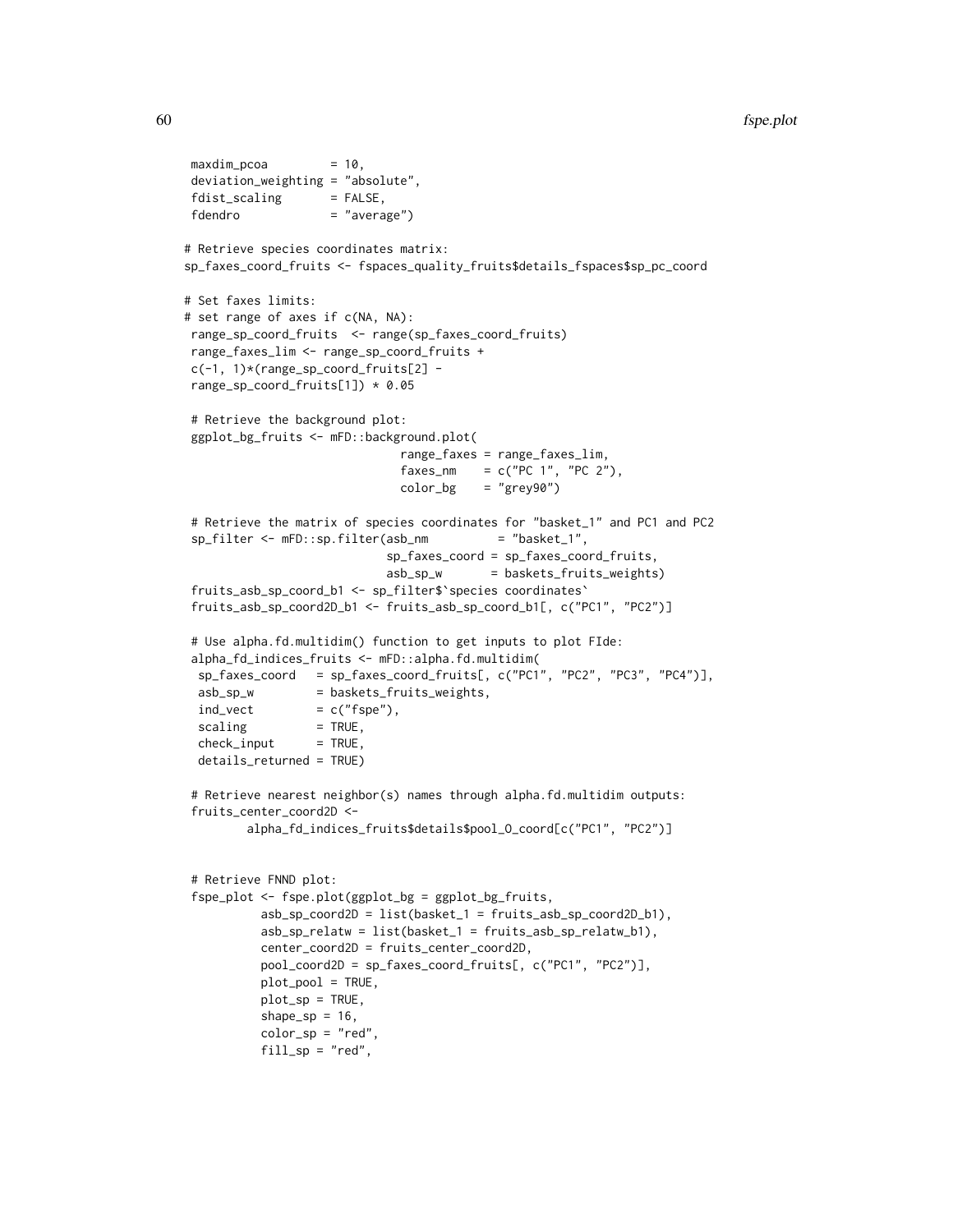#### funct.dist 61

```
shape_pool = 4,
size\_pool = 2,
color_pool = "grey",
fill_pool = "grey",
color_center = "blue",
fill_center = "blue",
shape_center = 18,
size_center = 3,
color\_segment = list(basket_1 = "red"),width_segment = list(basket_1 = 1),
linetype_segment = list(basket_1 = "solid"))
```

```
fspe_plot
```

```
## End(Not run)
```
<span id="page-60-0"></span>funct.dist *Compute functional distance between species*

## Description

For a given combination of traits, this function returns the functional distance matrix between species.

## Usage

```
funct.dist(
  sp_tr,
  tr_cat,
 metric,
  scale_euclid = "scale_center",
 ordinal_var = "classic",
 weight_type = "equal",
  stop_if_NA = TRUE
)
```

| sp_tr     | a data frame of traits values (columns) for each species (rows).                                                                                                                                                                                                                                                                                                                                               |
|-----------|----------------------------------------------------------------------------------------------------------------------------------------------------------------------------------------------------------------------------------------------------------------------------------------------------------------------------------------------------------------------------------------------------------------|
| $tr\_cat$ | a data frame containing three columns for each trait (rows):                                                                                                                                                                                                                                                                                                                                                   |
|           | • trait name: the name of all traits as in sp_tr data frame;                                                                                                                                                                                                                                                                                                                                                   |
|           | • trait_type: the category code for each trait as followed: N for Nominal traits<br>(factor variable), 0 for Ordinal traits (ordered variable), C for Circular traits<br>(integer values), Q for quantitative traits (numeric values) that is allowed<br>only if there are at least 2 species with the same value, and F for fuzzy traits<br>(i.e. described with several values defined with several column); |
|           | • fuzzy_name: name of fuzzy-coded trait to which 'sub-trait' belongs (if trait<br>is not fuzzy, ignored so could be trait name or NA).                                                                                                                                                                                                                                                                         |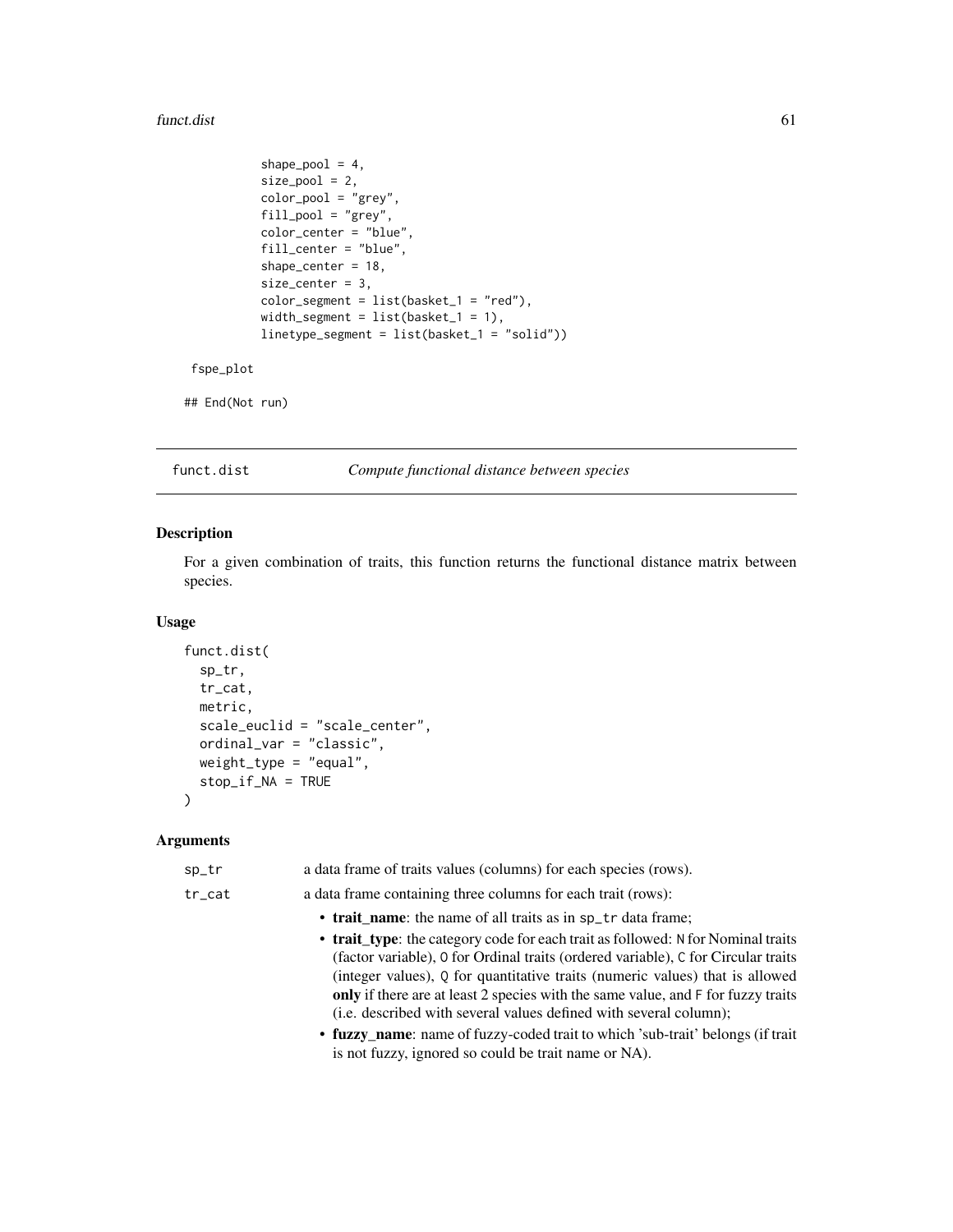|              | • trait_weight: Optional, a numeric vector of length n (traits number) to<br>specify a weight for each trait.                                                                                                                                                                                                                                                                                                                                                                                                                             |
|--------------|-------------------------------------------------------------------------------------------------------------------------------------------------------------------------------------------------------------------------------------------------------------------------------------------------------------------------------------------------------------------------------------------------------------------------------------------------------------------------------------------------------------------------------------------|
| metric       | the distance to be computed: euclidean, the Euclidean distance, gower, the<br>Classical Gower distance as defined by Gower (1971), extent by de Bello et al.<br>$(2021)$ and based on the gawd is function.                                                                                                                                                                                                                                                                                                                               |
| scale_euclid | only when computing euclidean distance a string value to compute (or not)<br>scaling of quantitative traits using the tr.cont.scale function. Possible op-<br>tions are: range (standardize by the range: $(x' = x - min(x))/(max(x) -$<br>$min(x))$ center (use the center transformation: $x' = x - mean(x)$ ), scale<br>(use the scale transformation: $x' = \frac{x}{sd(x)}$ ), scale_center (use the scale-center<br>transformation: $x' = \frac{x - mean(x)}{sd(x)}$ , or noscale traits are not scaled Default is<br>scale_center. |
| ordinal_var  | a character string specifying the method to be used for ordinal variables (i.e. or-<br>dered). classic simply treats ordinal variables as continuous variables; metric<br>refers to Eq. 3 of Podani (1999); podani refers to Eqs. 2a-b of Podani (1999),<br>Both options convert ordinal variables to ranks. Default is classic.                                                                                                                                                                                                          |
| weight_type  | the type of used method to weight traits. user user defined weights in tr_cat,<br>equal all traits having the same weight. More methods are available using<br>gawdis from gawdis package. To compute gower distance with fuzzy trait and<br>weight please refer to gawdis. Default is equal.                                                                                                                                                                                                                                             |
| stop_if_NA   | a logical value to stop or not the process if the sp_tr data frame contains NA.<br>Functional measures are sensitive to missing traits. For further explanations, see<br>the Note section. Default is TRUE.                                                                                                                                                                                                                                                                                                                               |

## Value

a dist object containing distance between each pair of species.

## Note

If the sp\_tr data frame contains NA you can either chose to compute anyway functional distances (but keep in mind that Functional measures are sensitive to missing traits!) or you can delete species with missing or extrapolate missing traits (see Johnson *et al.* (2020)).

### Author(s)

Nicolas Loiseau and Sebastien Villeger

## References

de Bello *et al.* (2021) Towards a more balanced combination of multiple traits when computing functional differences between species. *Method in Ecology and Evolution*, 12, 443-448.

Gower (1971 ) A general coefficient of similarity and some of its properties. *Biometrics*, 27, 857- 871.

Johnson *et al.* (2020) Handling missing values in trait data. *Global Ecology and Biogeography*, 30, 51-62.

Podani (1999) Extending Gower's general coefficient of similarity to ordinal characters, *Taxon*, 48, 331-340.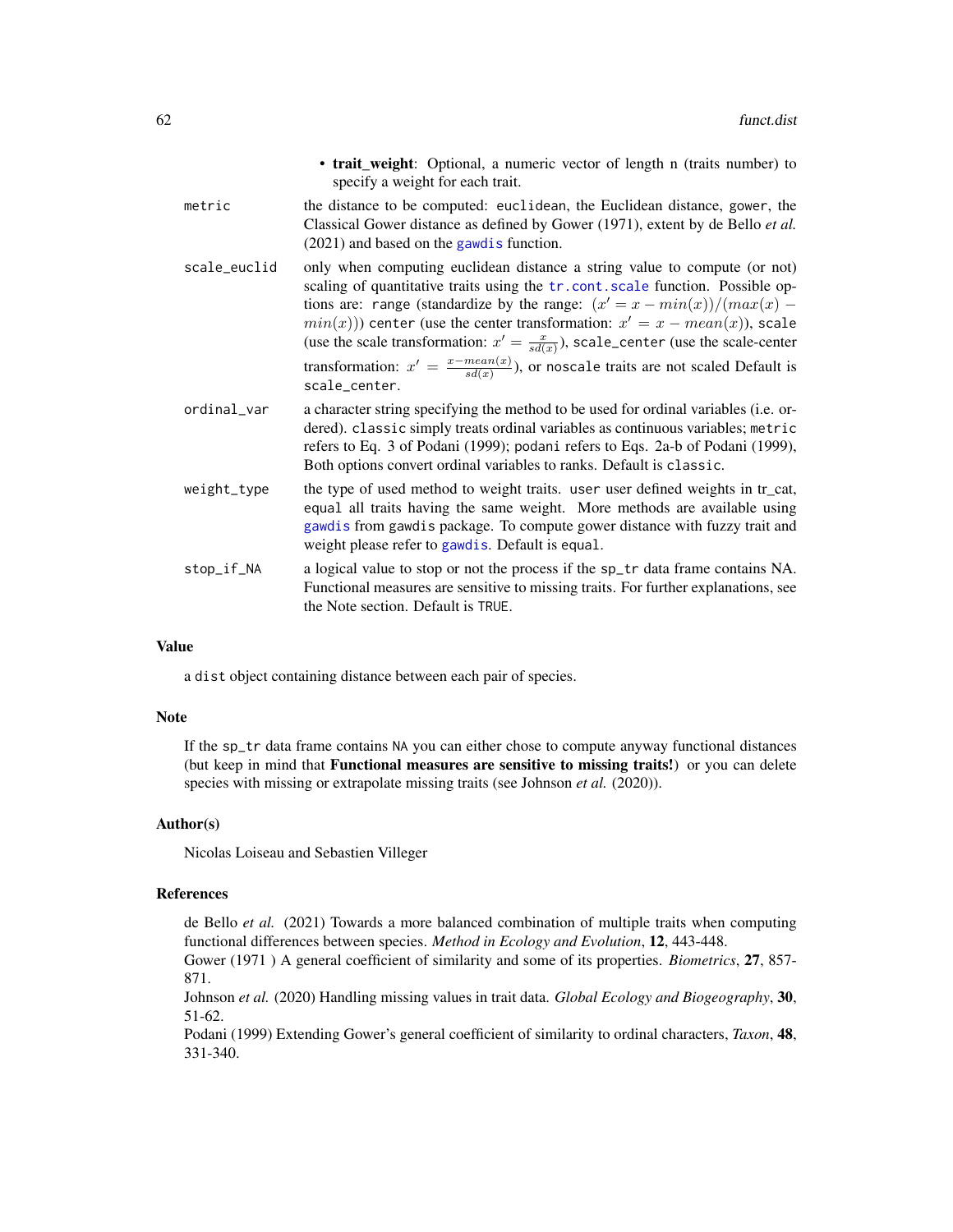# funct.space.plot 63

## Examples

```
# Load Species x Traits data
data("fruits_traits", package = "mFD")
# Load Traits x Categories data
data("fruits_traits_cat", package = "mFD")
# Remove fuzzy traits for this example and thus remove lat column:
fruits_traits <- fruits_traits[ , -c(6:8)]
fruits_traits_cat <- fruits_traits_cat[-c(6:8), ]
fruits_traits_cat <- fruits_traits_cat[ , -3]
# Compute Functional Distance
sp\_dist\_fruits \leftarrow mFD::funct.dist(sp\_tr \qquad = fruits\_traits,tr_{cat} = fruits_traits_cat,
                                 metric = "gower",
                                 scale_euclid = "scale_center",
                                 ordinal_var = "classic",
                                 weight_type = "equal",
                                 stop_if_NA = TRUE)
sp_dist_fruits
```
funct.space.plot *Plot species position in a functional space*

#### Description

This function illustrates the position of species along pairs of axes of a functional space

## Usage

```
funct.space.plot(
  sp_faxes_coord,
  faxes = NULL,
  name_file = NULL,
  faxes_nm = NULL,
  range_faxes = c(NA, NA),
  color_bg = "grey95",color_pool = "darkturquoise",
  fill_pool = "white",
  shape\_pool = 21,
  size\_pool = 1,
 plot_ch = TRUE,
  color_ch = "darkblue",
  fill_{ch} = "white",
  alpha_ch = 1,
  plot_vertices = TRUE,
  color_vert = "darkturquoise",
```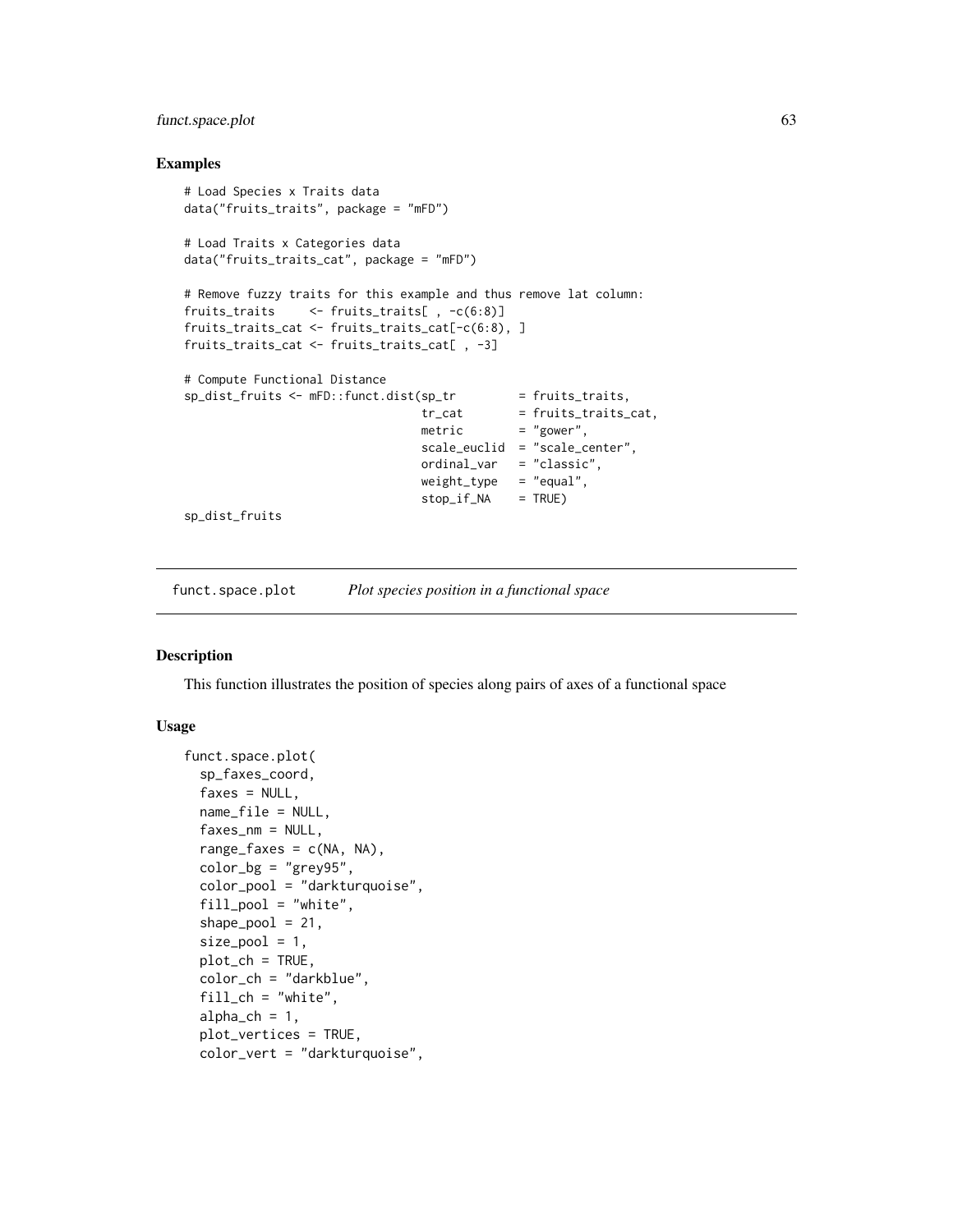```
fill_vert = "darkturquoise",
 shape_vert = 22,
 size\_vert = 1,
 plot_sp_nm = NULL,
 nm\_size = 3,nm_color = "black",
 nm_fontface = "plain",
 check\_input = TRUE\mathcal{L}
```

|             | sp_faxes_coord a matrix of species coordinates in a multidimensional functional space. Species<br>coordinates have been retrieved thanks to tr. cont. fspace or quality. fspaces.                                                                                                                                                                                                             |
|-------------|-----------------------------------------------------------------------------------------------------------------------------------------------------------------------------------------------------------------------------------------------------------------------------------------------------------------------------------------------------------------------------------------------|
| faxes       | a vector with names of axes to plot (as columns names in sp_faxes_coord).<br>You can only plot from 2 to 4 axes for graphical reasons. Default: faxes =<br>NULL (the four first axes will be plotted).                                                                                                                                                                                        |
| name_file   | a character string with name of file to save the figure (without extension). De-<br>fault: name_file = NULL which means plot is displayed.                                                                                                                                                                                                                                                    |
| faxes_nm    | a vector with axes labels for figure. Default: as faxes).                                                                                                                                                                                                                                                                                                                                     |
| range_faxes | a vector with minimum and maximum values of axes used for all plots to have<br>a fair representation of position of species. Default: $range_faxes = c(NA, NA)$<br>(the range is computed according to the range of values among all axes). If at<br>least one of the value provided is within the range of coordinates, then convex<br>hull could not be plotted so plot_ch should be FALSE. |
| color_bg    | a R color name or an hexadecimal code used to fill plot background. Default:<br>$color_bg = "grey95".$                                                                                                                                                                                                                                                                                        |
| color_pool  | a R color name or an hexadecimal code referring to the color of symbol for<br>species. Default: color_pool = 'darkgreen'.                                                                                                                                                                                                                                                                     |
| fill_pool   | a R color name or an hexadecimal code referring to the color to fill species<br>symbol (if shape_pool >20). Default: fill_pool = 'white'.                                                                                                                                                                                                                                                     |
| shape_pool  | a numeric value referring to the shape of symbol used for species. Default:<br>shape_pool = $21$ (filled circle).                                                                                                                                                                                                                                                                             |
| size_pool   | a numeric value referring to the size of symbol for species. Default: size_pool<br>$= 1.$                                                                                                                                                                                                                                                                                                     |
| plot_ch     | a logical value indicating whether the convex hull shaping the pool of species<br>should be illustrated. If plot_ch = TRUE, convex hull of all species in the multi-<br>dimensional space described in sp_faxes_coord is computed and its projection<br>in 2D spaces are drawn as polygons. Default: plot_ch = TRUE.                                                                          |
| color_ch    | a R color name or an hexadecimal code referring to the border of the convex hull<br>filled by the pool of species. Default: color_ch = "darkblue".                                                                                                                                                                                                                                            |
| $fill$ _ch  | a R color name or an hexadecimal code referring to the filling of the convex hull<br>filled by the pool of species. Default: fill_ch = "white".                                                                                                                                                                                                                                               |
| alpha_ch    | a numeric value for transparency of the filling of the convex hull $(0 = high trans-$<br>parency, $1 = no$ transparency). Default: $alpha_c$ h = 1.                                                                                                                                                                                                                                           |
|             |                                                                                                                                                                                                                                                                                                                                                                                               |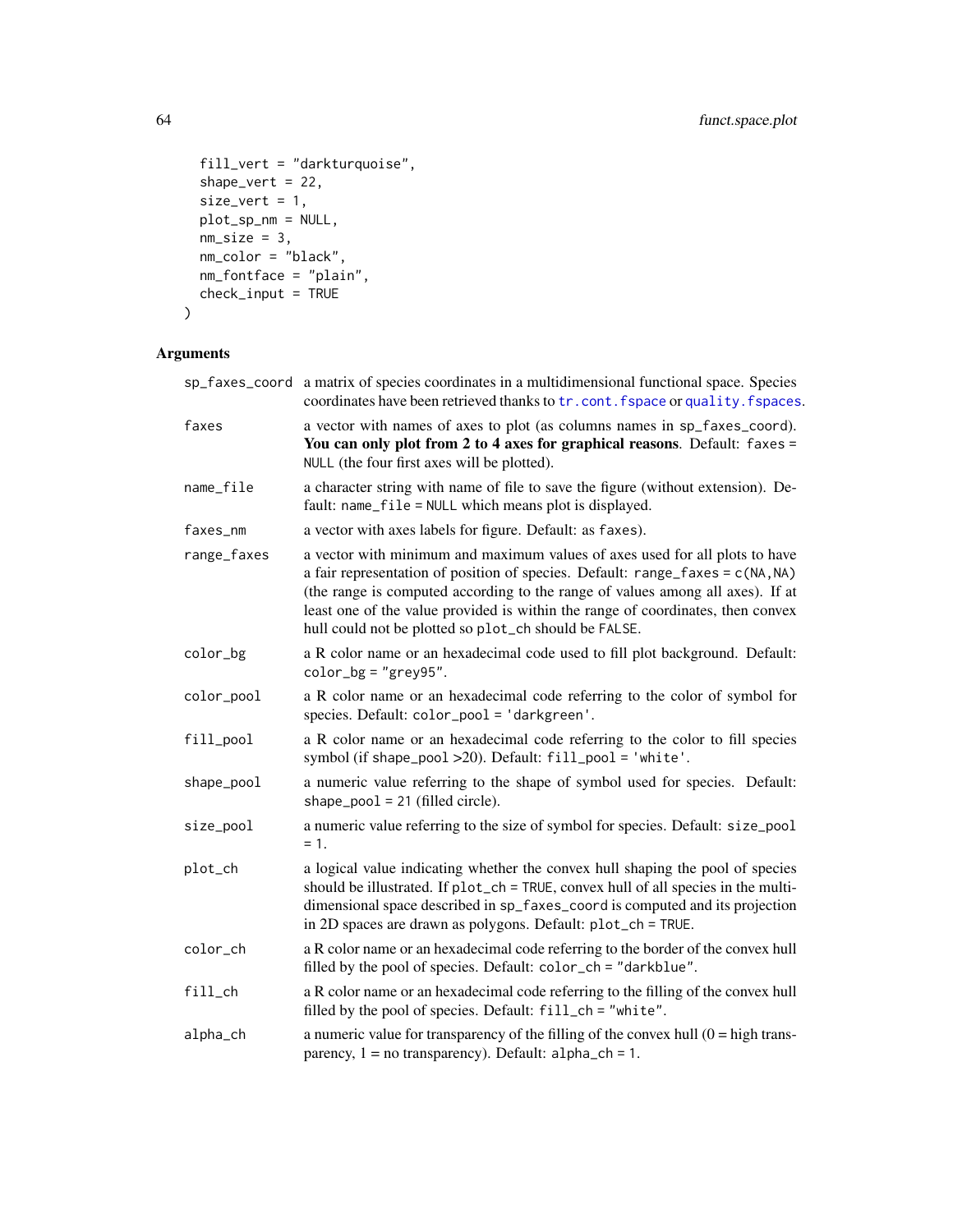| plot_vertices | a logical value defining whether vertices of the convex hull shaping the pool of<br>species should be illustrated. If plot_vertices = TRUE, vertices of convex hull<br>computed in the multidimensional space from sp_faxes_coord and are plotted<br>with aesthetics listed below '_vert' (species not being vertices are plotted with<br>aesthetics described above for '_sp'. Default: plot_vertices = TRUE. |
|---------------|----------------------------------------------------------------------------------------------------------------------------------------------------------------------------------------------------------------------------------------------------------------------------------------------------------------------------------------------------------------------------------------------------------------|
| color_vert    | a character value referring to the color of symbol for vertices if plot_vertices<br>= TRUE. Default: color_vert = 'darkturquoise'.                                                                                                                                                                                                                                                                             |
| fill_vert     | a character value referring to the color for filling symbol for vertices (if shape_vert<br>>20). Default: fill_vert = 'darkturquoise'.                                                                                                                                                                                                                                                                         |
| shape_vert    | a numeric value referring to the symbol used to show vertices position if plot_vertices<br>= TRUE. Default: shape_vert = 23 (filled diamond).                                                                                                                                                                                                                                                                  |
| size_vert     | a numeric value referring to the size of symbol for vertices Default: size_vert<br>$= 1.$                                                                                                                                                                                                                                                                                                                      |
| plot_sp_nm    | a vector containing species names that are to be printed near their position. De-<br>fault: $plot_{mm_sp} = NULL$ (no name plotted).                                                                                                                                                                                                                                                                           |
| $nm\_size$    | a numeric value for size of species label. Default is 3 (in points).                                                                                                                                                                                                                                                                                                                                           |
| nm_color      | a R color name or an hexadecimal code referring to the color of species label.<br>Default: $nm\_color = 'black'$ .                                                                                                                                                                                                                                                                                             |
| nm_fontface   | a character string for font of species labels (e.g. "italic", "bold"). Default:<br>$nm_fontface = 'plain'.$                                                                                                                                                                                                                                                                                                    |
| check_input   | a logical value indicating whether key features the inputs are checked (e.g. class<br>and/or mode of objects, names of rows and/or columns, missing values). If an<br>error is detected, a detailed message is returned. Default: check_input = TRUE.                                                                                                                                                          |

# Value

If name\_file is NULL, a list containing ggplot2 objects is returned: plots of functional space along all pairs of axes (named according to axes names, e.g. "PC1\_PC2"), figure 'caption', and the full figure 'patchwork' built using the library patchwork. If name\_file is not NULL a 300dpi png file is saved in the working directory. Ranges of axes are the same for all panels and if required projection of the convex hull computed in the multidimensional space provided as input sp\_faxes\_coord is illustrated with a polygon. Species being vertices of this convex hull are shown with aesthetics provided as inputs ...\_vert. Labels for species listed in plot\_sp\_nm are added with if required arrows using ggrepel. Summary about species and dimensionality are printed on top-right corner of the figure.

### Author(s)

Camille Magneville and Sebastien Villeger

```
# Load Species*Traits dataframe:
data("fruits_traits", package = "mFD")
# Load Assemblages*Species dataframe:
data("baskets_fruits_weights", package = "mFD")
```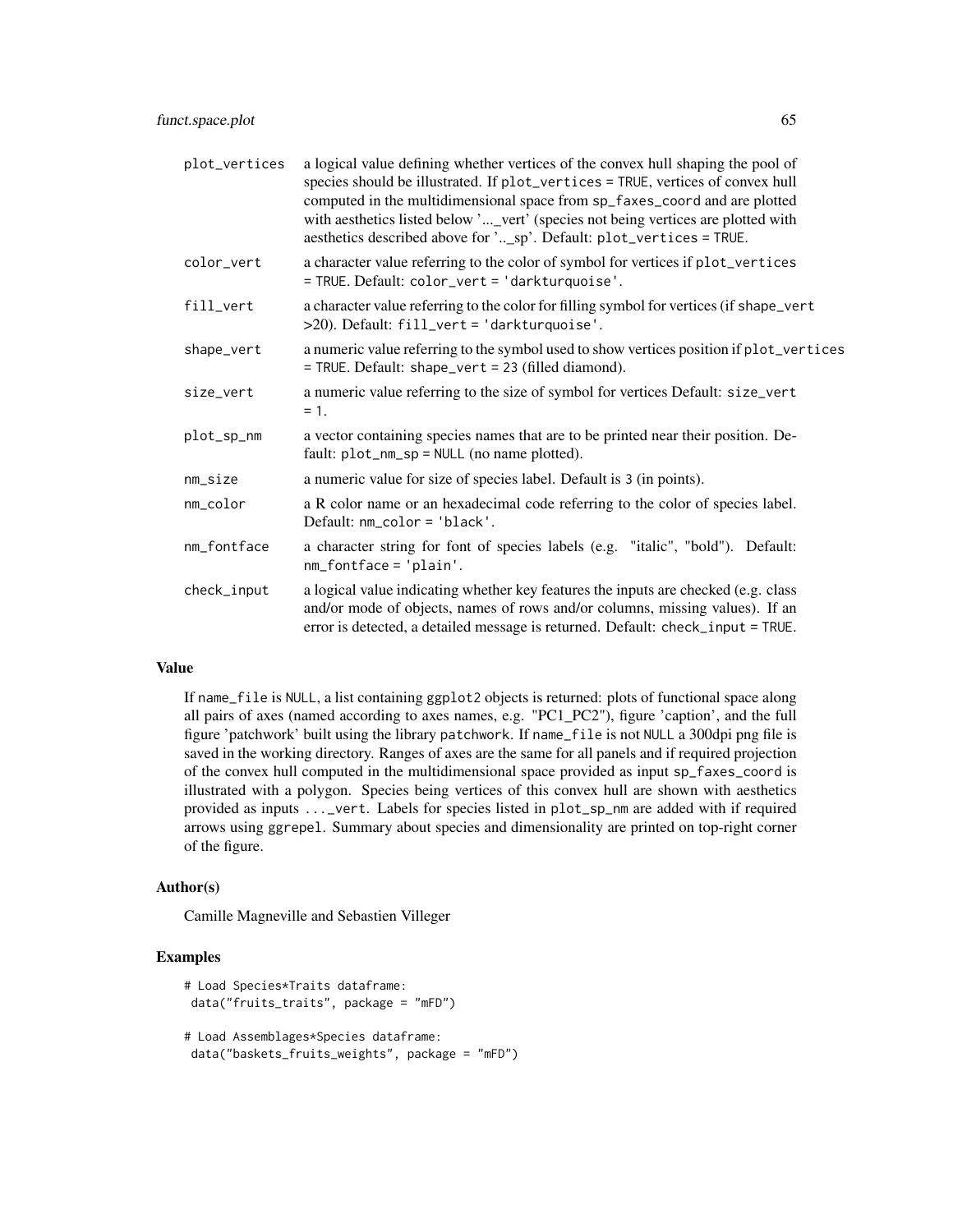```
# Load Traits categories dataframe:
data("fruits_traits_cat", package = "mFD")
# Compute functional distance
sp\_dist\_fruits \leftarrow mFD::funct.dist(sp\_tr = fruits\_trails,tr\_cat = fruits_traits_cat,
                             metric = "gower",
                             scale_euclid = "scale_center",
                             ordinal_var = "classic",
                             weight_type = "equal",
                             stop_if_NA = TRUE)
# Compute functional spaces quality to retrieve species coordinates matrix:
fspaces_quality_fruits <- mFD::quality.fspaces(
 sp\_dist = sp\_dist\_fruits,
 maxdim\_pcoa = 10,
 deviation_weighting = "absolute",
 fdist\_scaling = FALSE,
 fdendro = "average")
# Retrieve species coordinates matrix:
sp_faxes_coord_fruits <- fspaces_quality_fruits$details_fspaces$sp_pc_coord
# Plot functional spaces:
mFD::funct.space.plot(
sp_faxes_coord = sp_faxes_coord_fruits[, c("PC1", "PC2", "PC3", "PC4")],
 faxes = NULL,name_file = NULL,
 faxes_m = NULL,range_faxes = c(NA, NA),color_bg = "grey95",color_pool = "darkturquoise",
 fill_pool = "white",
 shape\_pool = 21,
 size\_pool = 1,
 plot_{ch} = TRUE,
 color_ch = "darkblue",
 fill\_ch = "white",<br>alpha_ch = 1,
 alpha_ch = 1,
 plot_vertices = TRUE,
 color_vert = "darkturquoise",
 fill_vert = "darkturquoise",
 shape\_vert = 22,
 size\_vert = 1,
plot_sp_m = NULL,nm\_size = 3,
nm_color = "black",
nm_fontface = "plain",
check\_input = TRUE)
```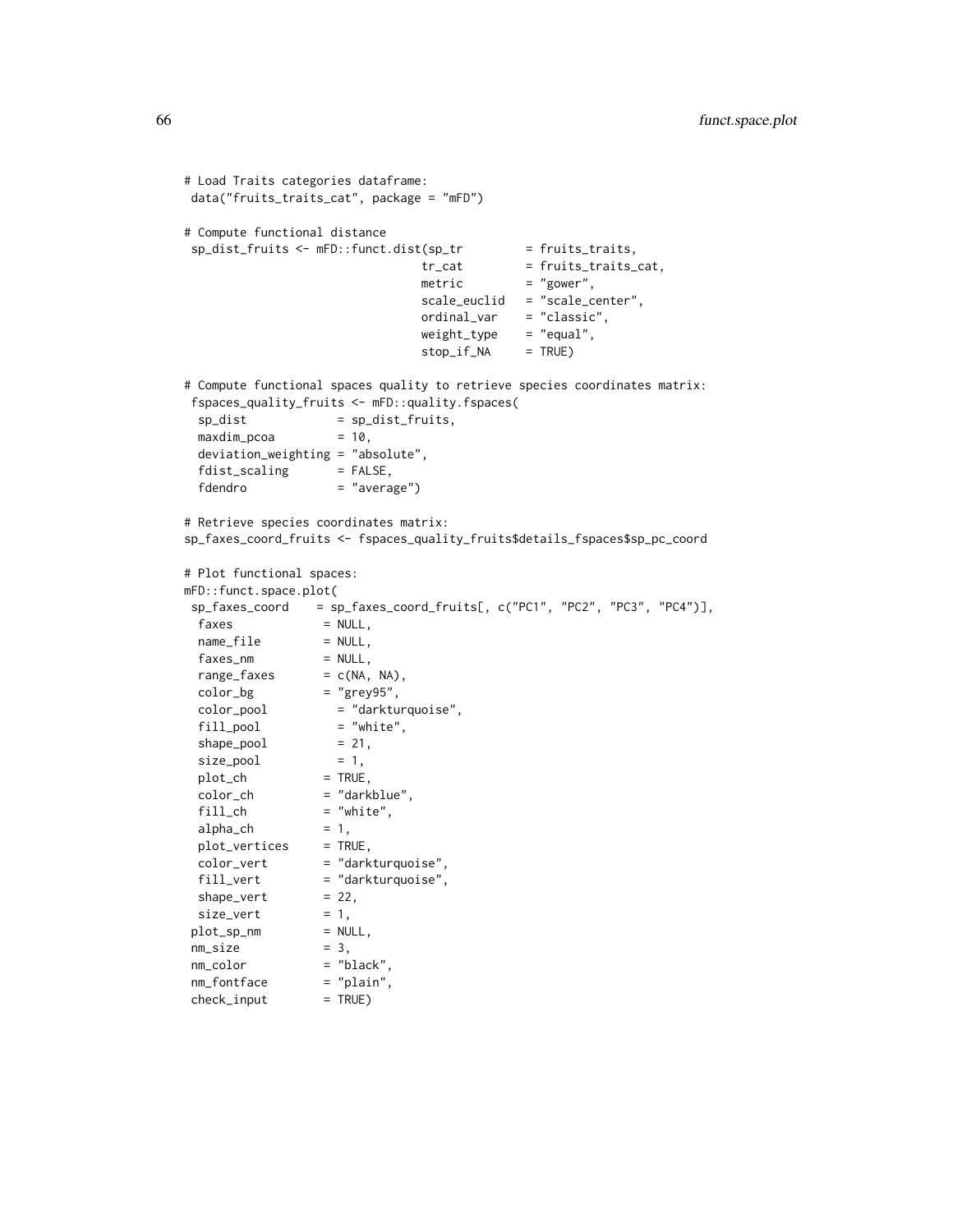# Description

This index takes into account species functional uniqueness (also called Functional Originality), species specialisation and species IUCN status.

## Usage

fuse(sp\_dist, sp\_faxes\_coord, nb\_NN = 5, GE, standGE = FALSE)

## Arguments

| sp_dist   | a dist object provided by funct.dist, daisy or dist.ktab.                                                                                                                                                                                                                                                                          |
|-----------|------------------------------------------------------------------------------------------------------------------------------------------------------------------------------------------------------------------------------------------------------------------------------------------------------------------------------------|
|           | sp_faxes_coord a data frame with the coordinates of the species on a multidimensional space<br>based on a selected number of axes derived from a Principal Coordinate Analysis<br>(PCoA). The species are in rows and the PCOA axes are in column.                                                                                 |
| $nb_N$    | a numerical value giving the number of nearest neighbor to consider. Default:<br>$nb_NN = 5.$                                                                                                                                                                                                                                      |
| <b>GE</b> | a numerical vector giving the IUCN status rank ( $DD = NA$ , $LC = 0$ , $NT = 1$ , $VU$<br>$= 2$ , EN = 3, CR = 4) or the IUCN extinction probability associated with each<br>status. See Mooers <i>et al.</i> (2008) for further information. For example, $DD =$<br>NA, LC = 0, NT = 0.1, VU = 0.4, EN = 0.666, and CR = 0.999). |
| standGE   | a logical value to standardize the GE values.                                                                                                                                                                                                                                                                                      |

# Value

A data frame with species in rows and the following metrics in columns:

- FUSE: functionally unique, specialized and endangered (see Pimiento *et al.* (2020);
- FUn\_std: functional uniqueness standardized between 0 and 1 (see Mouillot *et al.* (2013);
- FSp\_std: functional specialization standardized between 0 and 1 (see Mouillot *et al.* (2013);

## Author(s)

Fabien Leprieur and Camille Albouy

# References

Mouillot *et al.* (2013) Rare species support vulnerable functions in high-diversity ecosystems. *PLoS Biology*, 11, e1001569.

Pimiento *et al.* (2020) Functional diversity of marine megafauna in the Anthropocene. *Science Advances*, 6, eaay7650.

Violle *et al.* (2007) Let the concept of trait be functional! *Oikos*, 116, 882-892.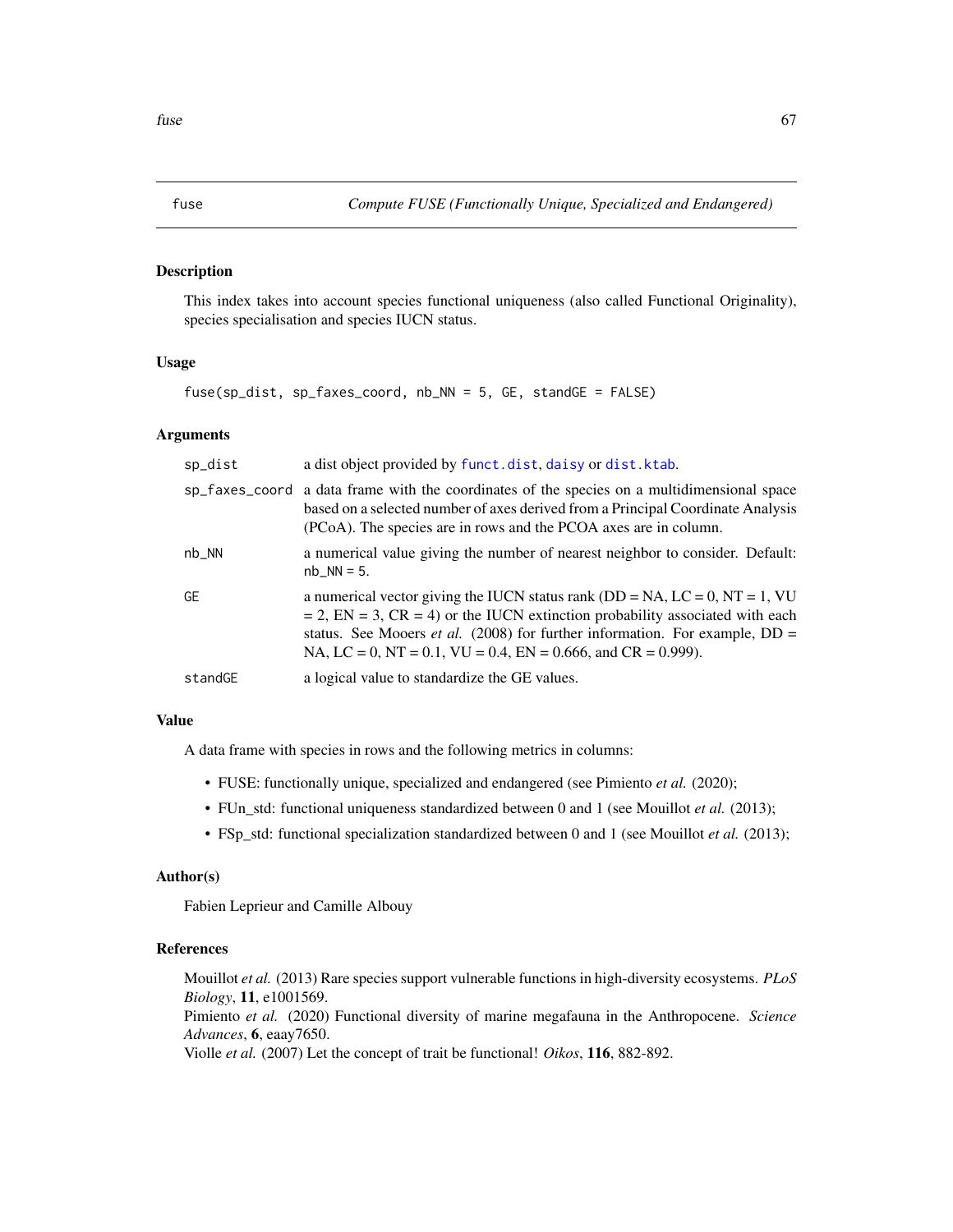```
# Load species traits data:
sp_tr <- read.csv(system.file('extdata', 'data_traits_MMA_ursus.csv',
 package = 'mFD'), dec = ',', sep = ';', header = TRUE, row.names = 1,
 na.strings='NA')
# Trait compilation and ordination:
dimorphism <- ordered(sp_tr$dimorphism)
breeding_site <- ordered(sp_tr$breeding_site)
social_behavior <- ordered(sp_tr$social_behavior)
weight_max <- log(sp_tr$adult_weight_max)
social_group <- log(sp_tr$social_group_mean)
# Trait Matrix construction:
sp_tr_end <- data.frame(
 main_diet = sp_tr$main_diet,
 foraging_water_depth = sp_tr$foraging_water_depth,
 foraging_location = sp_tr$foraging_location,
 fasting_strategy = sp_tr$fasting_strategy,
 female_sexual_maturity = sp_tr$female_sexual_maturity,
 weaning = sp_tr$weaning,
 gestation = sp_tr$gestation, inter_litter = sp_tr$inter_litter,
 breeding_site = sp_tr$breeding_site,
 social_group = sp_tr$social_group_mean,
 social_behavior = sp_tr$social_behavior,
 weight_max = sp_tr$adult_weight_max,
 dimorphism = sp_tr$dimorphism)
rownames(sp_tr_end) <- rownames(sp_tr)
# Function weigthing vector:
v \leq -c(0.25, 0.25, 0.25, 0.25, 0.20, 0.20, 0.20, 0.20, 0.20, 0.5, 0.5, 0.5, 0.5)0.5)
# Gower distance calculation:
sp_tr_end$main_diet <- as.factor(sp_tr_end$main_diet)
sp_tr_end$foraging_water_depth <- as.factor(sp_tr_end$foraging_water_depth)
sp_tr_end$foraging_location <- as.factor(sp_tr_end$foraging_location)
sp_tr_end$breeding_site <- as.factor(sp_tr_end$breeding_site)
sp_tr_end$social_behavior <- as.factor(sp_tr_end$social_behavior)
sp_dist_tr <- cluster::daisy(sp_tr_end, metric = c('gower'),
 type = list(symm = c(4)), weights = v)
# Principal coordinate analyses
Pcoa <- ade4::dudi.pco(ade4::quasieuclid(sp_dist_tr), scann = FALSE,
                      nf = 40sp_faxes_coord <- Pcoa$li[1:40]
# FUSE calculation:
FUSE_res <- mFD::fuse(
```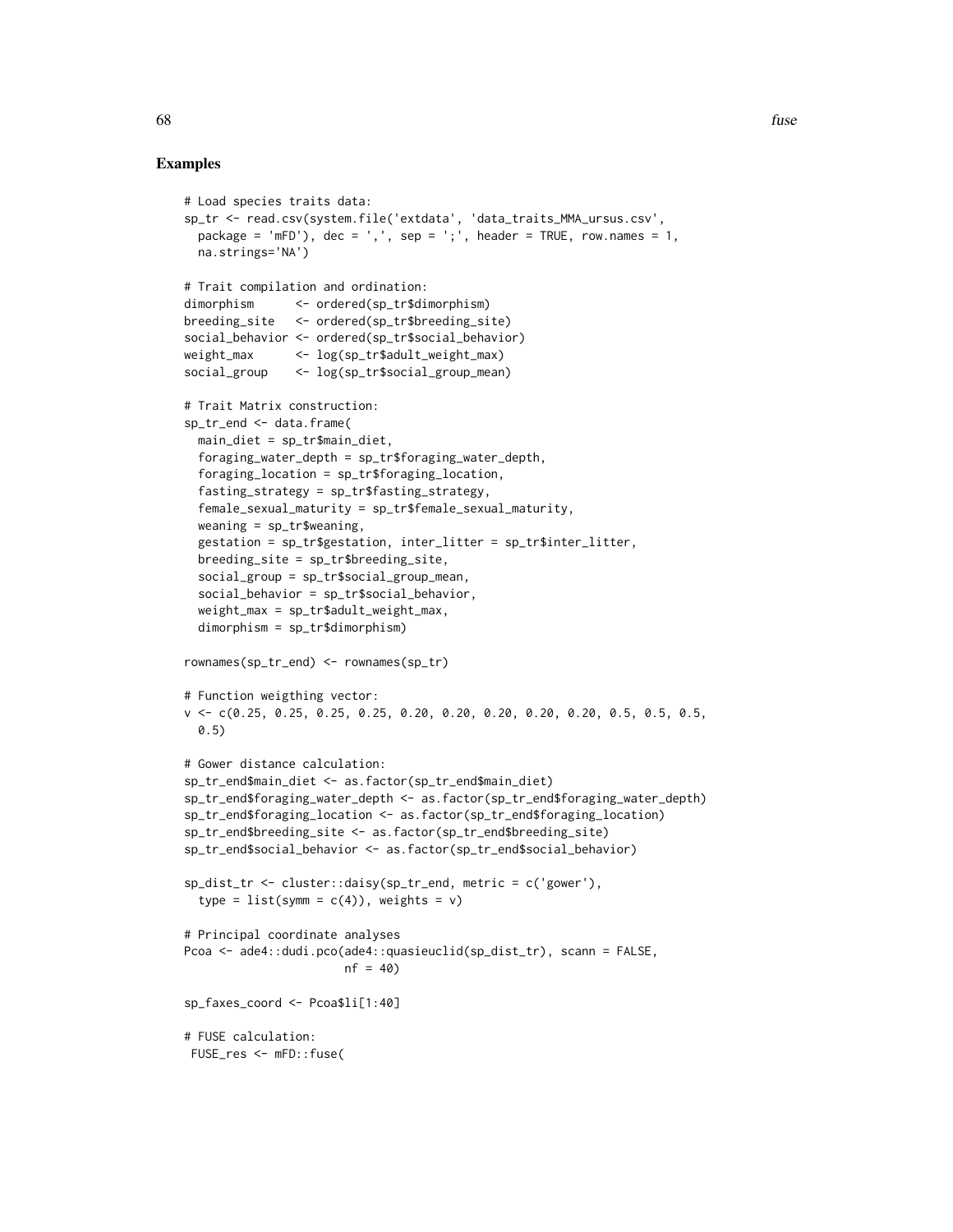# mst.computation 69

```
sp\_dist = sp\_dist\_tr,
   sp_faxes_coord = as.matrix(sp_faxes_coord),
   nb_NN = 5,
   GE = sp_tr$IUCN_number\begin{array}{rcl} \n\text{standard} & = & \text{Sp\_c1} \\ \n\text{standard} & = & \text{TRUE} \n\end{array}FUSE_res
FUSE_res2 <- mFD::fuse(
   sp\_dist = sp\_dist\_tr,
   sp_faxes_coord = as.matrix(sp_faxes_coord),
   nb_NN = 5,GE = sp\_tr$IUCN_50,
   standGE = TRUE)FUSE_res2
FUSE_res3 <- mFD::fuse(
   sp\_dist = sp\_dist\_tr,
   sp_faxes_coord = as.matrix(sp_faxes_coord),
   nb_NN = 5,
   GE = sp\_tr$IUCN_100,\begin{array}{rcl} \n\text{st} & = & \text{sp\_et} \\ \n\text{standGE} & = & \text{TRUE} \n\end{array}FUSE_res3
```

| mst.computation | Compute the Minimum Spanning Tree (MST) linking species of a given |
|-----------------|--------------------------------------------------------------------|
|                 | assemblage                                                         |

# Description

This function computes the MST linking species of a given assemblage and is used to compute FEve index.

### Usage

mst.computation(sp\_faxes\_coord\_k)

# Arguments

```
sp_faxes_coord_k
```
a matrix relating species coordinates for species present in a given assemblage.

## Value

A dist object summarizing the MST for all species of a given assemblage mst\_asb\_k.

## Author(s)

Camille Magneville and Sebastien Villeger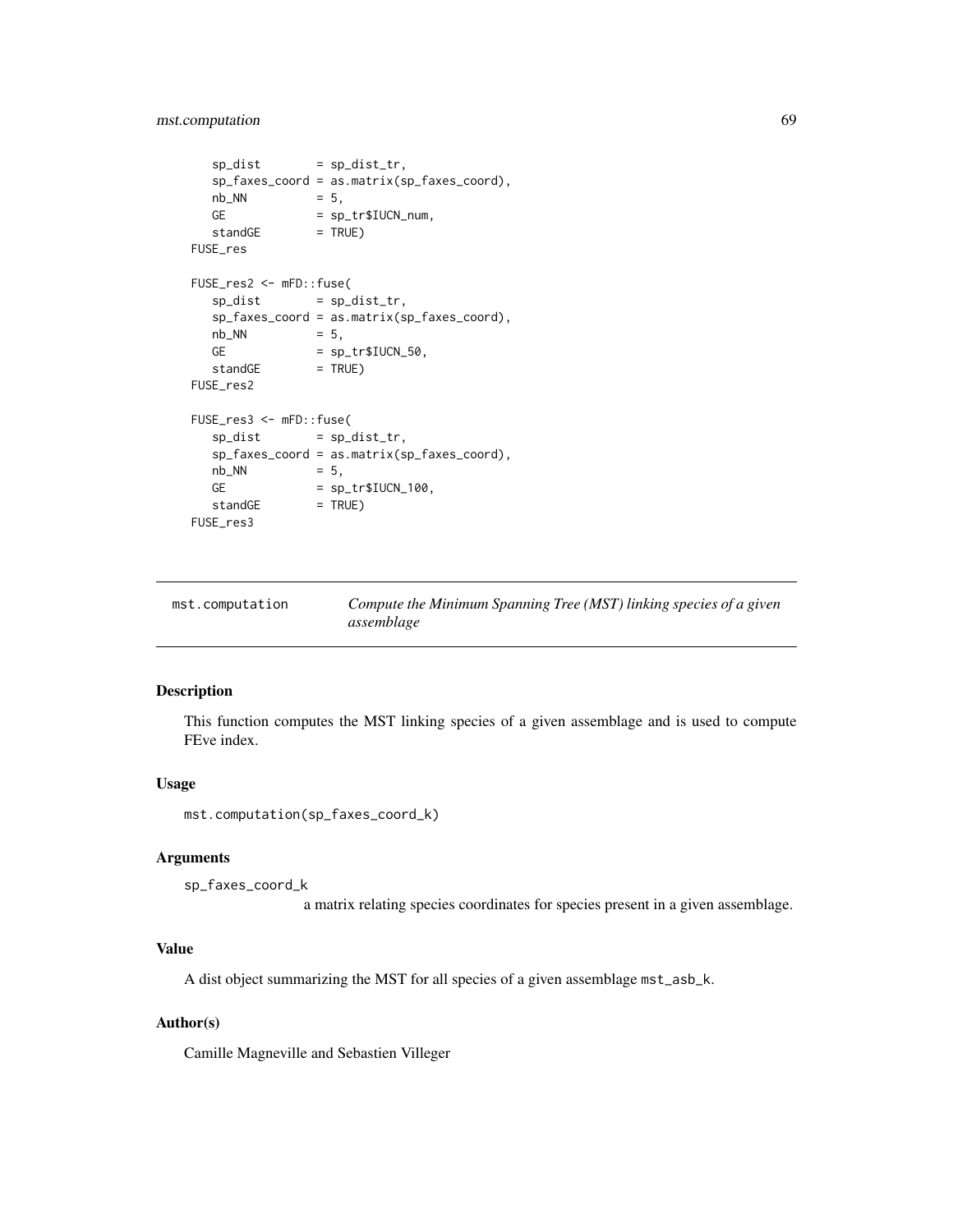## Examples

```
# Load Species*Traits dataframe:
data("fruits_traits", package = "mFD")
# Load Assemblages*Species dataframe:
data("baskets_fruits_weights", package = "mFD")
# Load Traits categories dataframe:
data("fruits_traits_cat", package = "mFD")
# Compute functional distance
 sp_dist_fruits <- mFD::funct.dist(sp_tr = fruits_traits,
                                 tr\_cat = fruits_traits_cat,
                                 metric = "gower",
                                 scale_euclid = "scale_center",
                                 ordinal_var = "classic",
                                 weight_type = "equal",
                                 stop_if_NA = TRUE)
# Compute functional spaces quality to retrieve species coordinates matrix:
fspaces_quality_fruits <- mFD::quality.fspaces(
                                sp\_dist = sp\_dist\_fruits,
                                maxdim_pcoa = 10,
                                deviation_weighting = "absolute",
                                fdist_scaling = FALSE,
                                fdendro = "average")
# Retrieve species coordinates matrix:
sp_faxes_coord_fruits <- fspaces_quality_fruits$details_fspaces$sp_pc_coord
# Compute the distance of "pear" to its nearest neighbor(s):
mst_fruits <- mst.computation(sp_faxes_coord_fruits)
mst_fruits
```

| panels.to.patchwork | Plot individual plots along a pair of functional axes into a unique |  |  |  |
|---------------------|---------------------------------------------------------------------|--|--|--|
|                     | graph                                                               |  |  |  |

# Description

This function gathers panels into a unique patchwork graph with caption.

### Usage

panels.to.patchwork(panels, plot\_caption)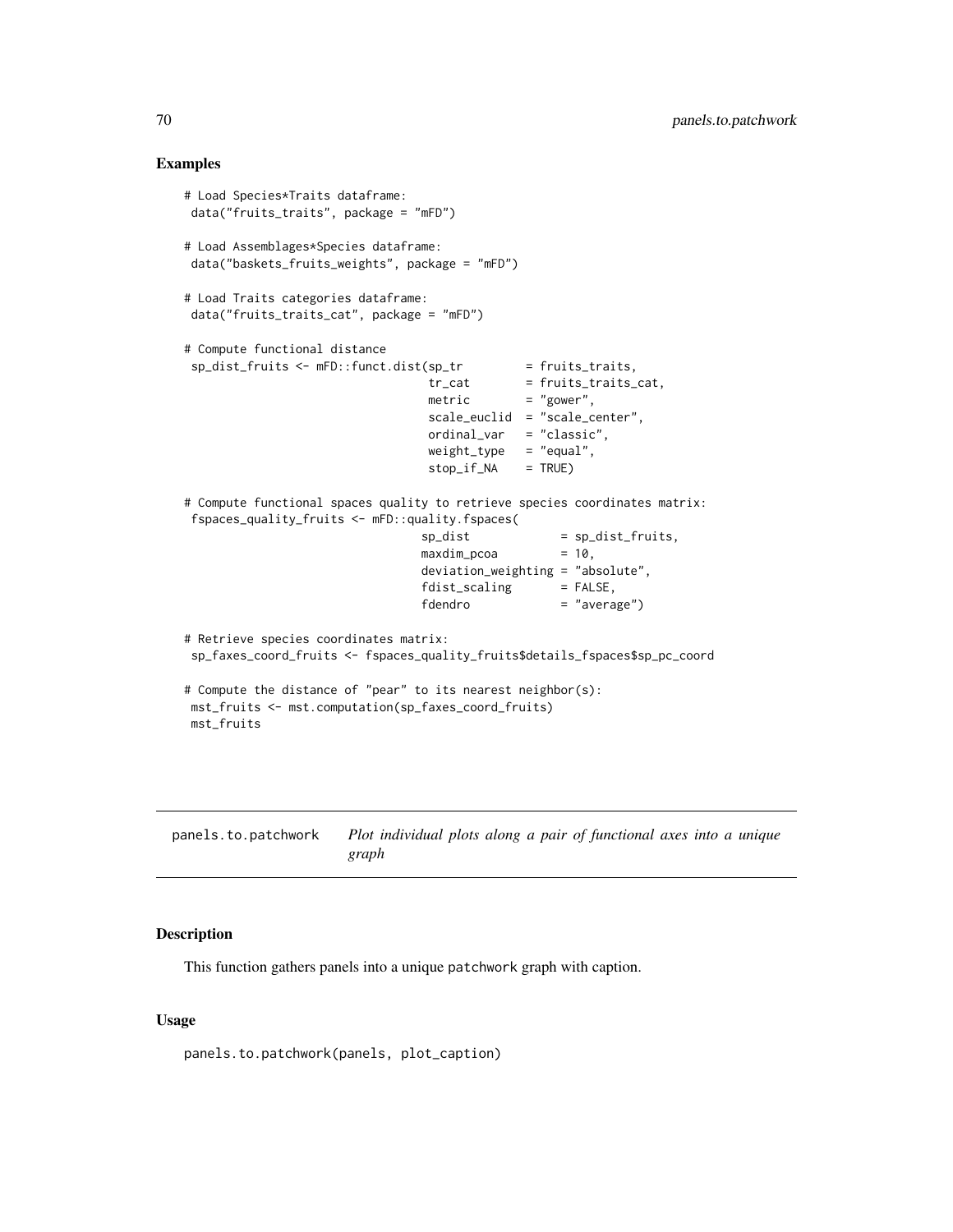### Arguments

| panels       | a list of ggplot objects illustrating an index on two given functional axes. There<br>must be either one, three or six ggplot objects given the number of studied func-<br>tional axes. |
|--------------|-----------------------------------------------------------------------------------------------------------------------------------------------------------------------------------------|
| plot_caption | a ggplot object illustrating the caption of the final patchwork plot.                                                                                                                   |

#### Value

A unique ggplot object gathering functional panels and caption.

#### Author(s)

Camille Magneville and Sebastien Villeger

```
## Retrieve FRic plot:
# Load Species*Traits dataframe:
data("fruits_traits", package = "mFD")
# Load Assemblages*Species dataframe:
data("baskets_fruits_weights", package = "mFD")
# Load Traits categories dataframe:
data("fruits_traits_cat", package = "mFD")
# Compute functional distance
sp_dist_fruits <- mFD::funct.dist(sp_tr = fruits_traits,
                                tr_cat = fruits_traits_cat,
                                \text{metric} = "gower",
                                scale_euclid = "scale_center",
                                ordinal_var = "classic",
                                weight_type = "equal",stop_if_NA = TRUE)
# Compute functional spaces quality to retrieve species coordinates matrix:
fspaces_quality_fruits <- mFD::quality.fspaces(sp_dist = sp_dist_fruits,
maxdim\_pcoa = 10,
deviation_weighting = "absolute",
fdist\_scaling = FALSE,
fdendro = "average")
# Retrieve species coordinates matrix:
 sp_faxes_coord_fruits <-
   fspaces_quality_fruits$details_fspaces$sp_pc_coord
# Retrieve species coordinates matrix for the assemblage "basket_1":
 sp_f\ilter <- mFD::sp.filter(asb_nm = c("basket_1"),
                            sp_faxes_coord = sp_faxes_coord_fruits,
                            asb_sp_w = baskets_fruits_weights)
 sp_faxes_coord_fruits_b1 <- sp_filter$`species coordinates`
```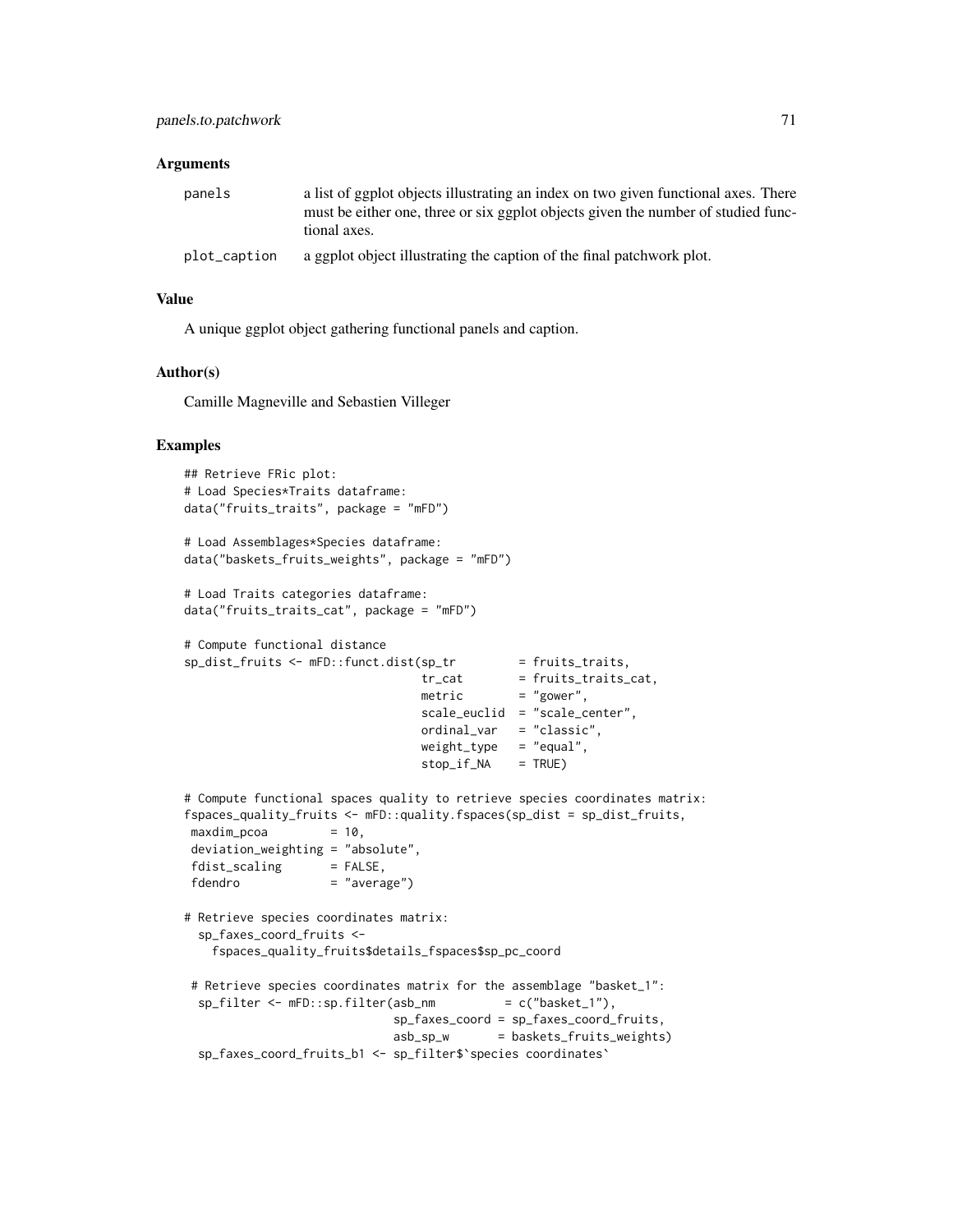```
# Reduce it to the two studed axes: PC1 and PC2:
sp_faxes_coord_fruits_b1_2D <- sp_faxes_coord_fruits_b1[, c("PC1", "PC2")]
# Set faxes limits:
# set range of axes if c(NA, NA):
range_sp_coord_fruits <- range(sp_faxes_coord_fruits)
range_faxes_lim <- range_sp_coord_fruits + c(-1, 1)*(range_sp_coord_fruits[2] -
range_sp_coord_fruits[1]) * 0.05
# Retrieve the background plot:
ggplot_bg_fruits <- mFD::background.plot(
                              range_faxes = range_faxes_lim,
                              faxes_nm = c("PC 1", "PC 2"),color_bg = "grey90")# Retrieve vertices names:
vert_nm_fruits <- vertices(sp_faxes_coord_fruits_b1_2D,
 order_2D = TRUE, check_input = TRUE)
# Plot in white the convex hull of all fruits species:
ggplot_fric <- mFD::fric.plot(
          ggplot_bg = ggplot_bg_fruits,
          asb_sp_coord2D = list(basket_1 = sp_faxes_coord_fruits_b1_2D),
          asb_vertices_nD = list(basket_1 = vert_nm_fruits),
          plot_sp = TRUE,
          color\_ch = c("basket_1" = "black"),
          fill_ch = c("basket_1" = "white"),
          alpha_ch = c("basket_1" = 0.3),
          size_sp = c("basket_1" = 1),shape_sp = c("basket_1" = 16),
          color_sp = c("basket_1" = "red"),
          fill_sp = c("basket_1" = "red"),
          size_vert = c("basket_1" = 1),
          color_vert = c("basket_1" = "red"),
          fill_vert = c("basket_1" = "red"),
          shape_vert = c("basket_1" = 16))
ggplot_fric
## Create a caption summing up FRic values
# retrieve values to plot:
top_fric <- c("Functional richness", "basket_1", "")
asb_fd_ind <- alpha_fd_indices_fruits <- mFD::alpha.fd.multidim(
sp_faxes_coord = sp_faxes_coord_fruits[ , c("PC1", "PC2", "PC3", "PC4")],
asb_sp_w = baskets_fruits_weights,
ind\_vect = c("fric"),scaling = TRUE,check\_input = TRUE,
details_returned = TRUE)
values_fric <- c(round(asb_fd_ind$functional_diversity_indices["basket_1",
"fric"], 3), "")
```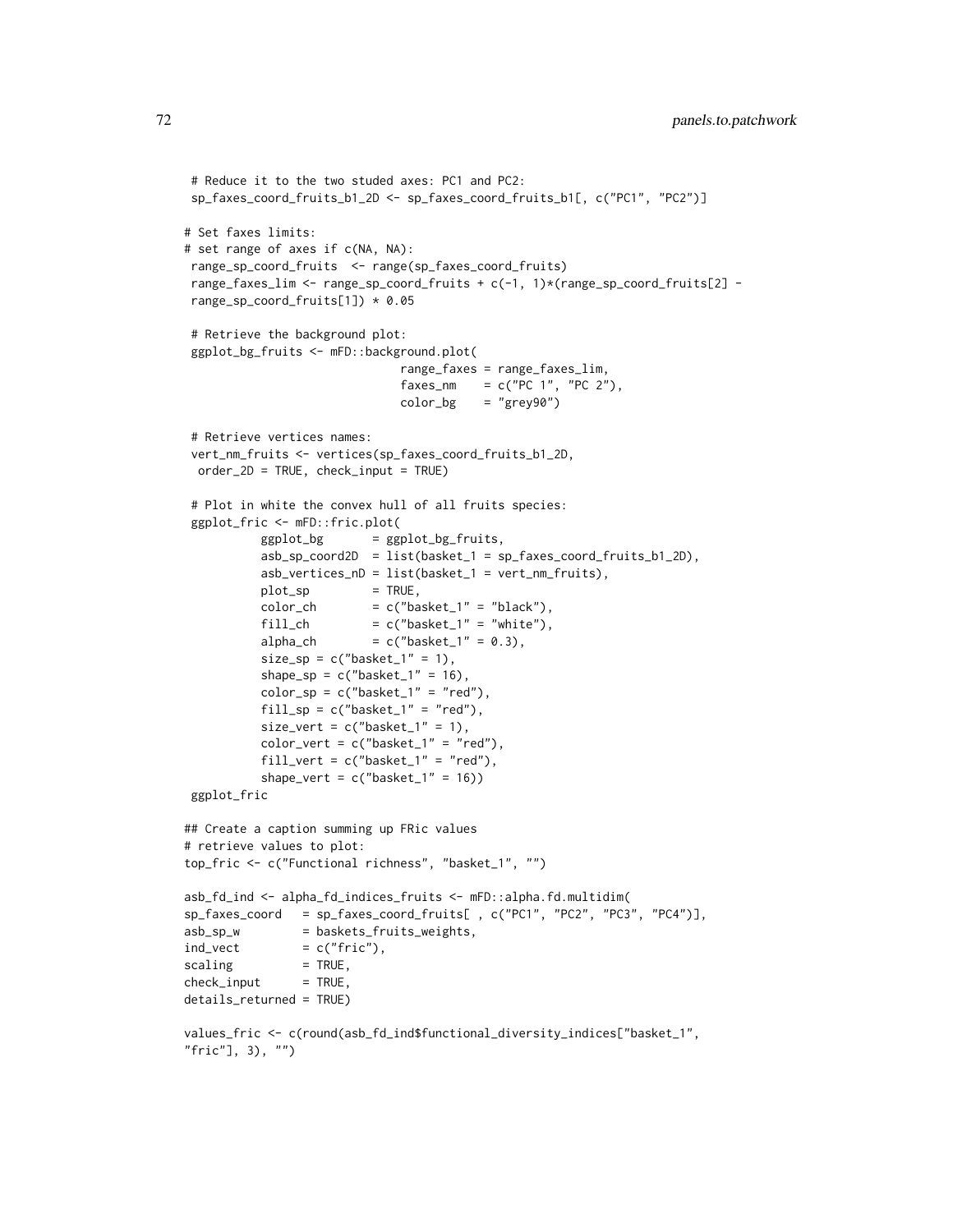```
# customize position of texts in the plot:
spread_faxes <- (range_sp_coord_fruits[2] - range_sp_coord_fruits[1])
hh \leq c(1, 2.5, 4, 5.5)
vv < -0.3# plot window:
x < - NULL
y < - NULL
plot_caption <- ggplot2::ggplot(data.frame(x = range_sp_coord_fruits,
                                           y = range_sp_coord_fruits),
                                ggplot2::aes(x = x, y = y)) +ggplot2::scale_x_continuous(limits = range_sp_coord_fruits,
 expand = c(\emptyset, \emptyset) +
 ggplot2::scale_y_continuous(limits = range_sp_coord_fruits,
 expand = c(\emptyset, \emptyset) +
 ggplot2::theme_void() + ggplot2::theme(legend.position = "none") +
 ggplot2::geom_rect(xmin = range_sp_coord_fruits[1],
                    xmax = range_sp_coord_fruits[2],
                    ymin = range_sp_coord_fruits[1],
                    ymax = range_sp_coord_fruits[2],
                    fill = "white", colour ="black")
# plot names of index and of assemblages:
h <- NULL
v <- NULL
top <- NULL
x < - NULL
y <- NULL
plot_caption <- plot_caption +
 ggplot2::geom_text(data = data.frame(
  h = range_sp\_coord\_fruits[1] + spread\_faxes * 0.15 * hh[c(1,3:4)],v = range_sp\_coord\_fruits[2] - spread\_faxes * rep(0.2, 3),top = top\_fric),
   ggplot2::aes(x = h, y = v, label = top),size = 3, hjust = 0.5, fontface = "bold")
# plot FRic values:
values_lab <- NULL
data_caption <- data.frame(
  h = range_sp\_coord\_fruits[1] + spread\_faxes * 0.15 * hh[2:4],v = range_sp_coord_fruits[2] - spread_faxes*rep(vv, 3),
  values_lab = c("FRic", values_fric))
plot_caption <- plot_caption +
  ggplot2::geom_text(data = data_caption,
                    ggplot2::aes(x = h, y = v, label = values\_lab),size = 3, hjust = 0.5, fontface = "plain")
## Create patchwork:
patchwork_fric <- mFD::panels.to.patchwork(list(ggplot_fric), plot_caption)
patchwork_fric
```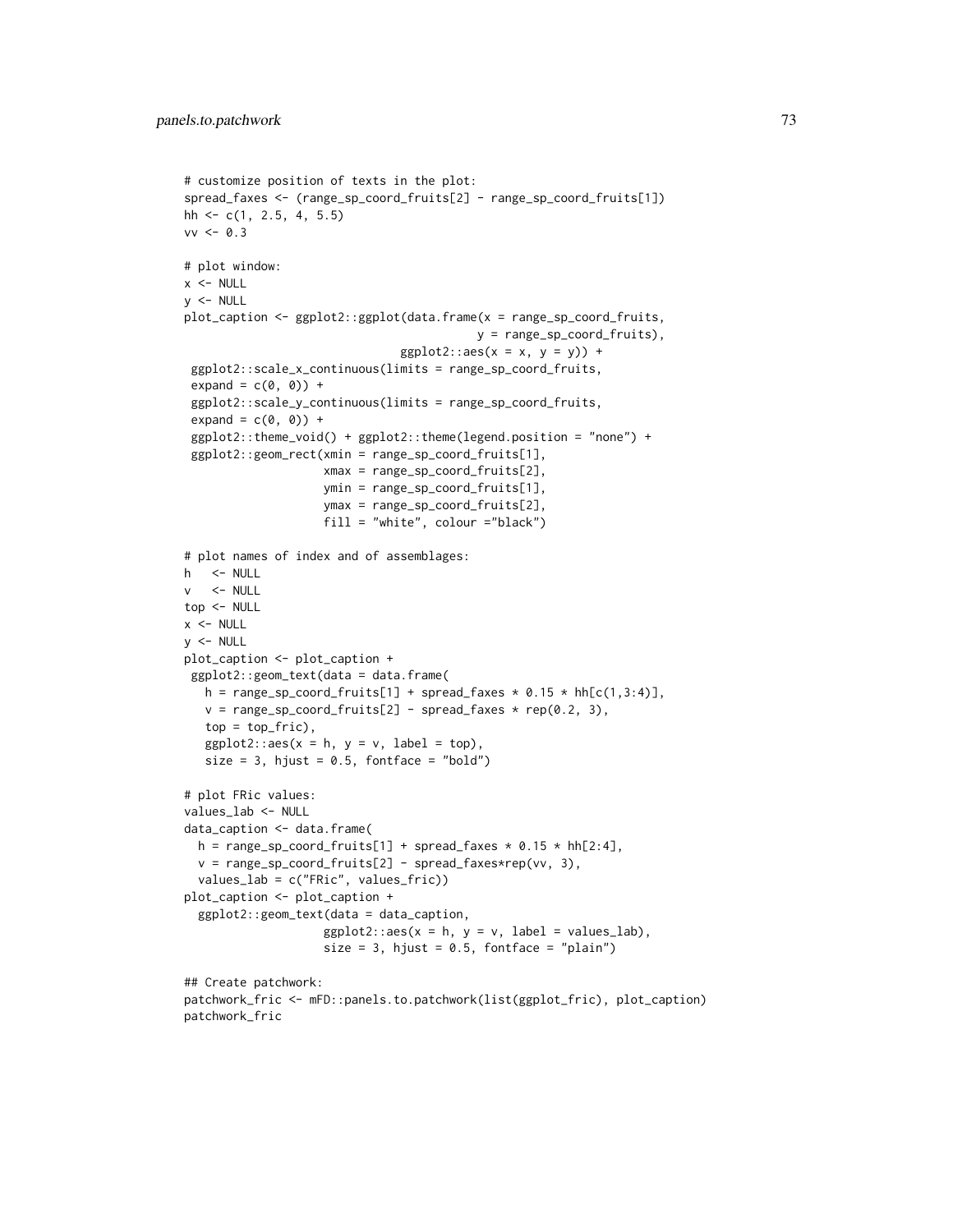<span id="page-73-0"></span>

# Description

Plot all species from the study case and associated convex hull

## Usage

```
pool.plot(
  ggplot_bg,
  sp_coord2D,
  vertices_nD,
 plot_pool = TRUE,
  shape_pool = 3,
  size\_pool = 0.8,
  color_pool = "grey95",
 fill_pool = NA,
  color_ch = NA,
  fill\_ch = "white",alpha_ch = 1,shape_vert = 3,
  size\_vert = 1,
 color_vert = "black",
  fill_vert = NA
)
```
# Arguments

| ggplot_bg   | a ggplot object of the plot background retrieved through the background. plot<br>function.                                                                           |
|-------------|----------------------------------------------------------------------------------------------------------------------------------------------------------------------|
| sp_coord2D  | a list of matrix ( $ncol = 2$ ) with coordinates of species present in the pool for a<br>given pair of axes                                                          |
| vertices_nD | a list (with names as in sp_coord2D) of vectors with names of species being<br>vertices in n dimensions.                                                             |
| plot_pool   | a logical value indicating whether species of each assemblage should be plotted<br>or not. Default: $plot\_pool = TRUE$ .                                            |
| shape_pool  | a numeric value referring to the shape used to plot species pool. Default: shape_pool<br>$= 16$ (filled circle).                                                     |
| size_pool   | a numeric value referring to the size of species belonging to the global pool.<br>Default: $size\_pool = 1$ .                                                        |
| color_pool  | a R color name or an hexadecimal code referring to the color of the pool.<br>This color is also used for FRic convex hull color. Default: color_pool =<br>"#0072B2". |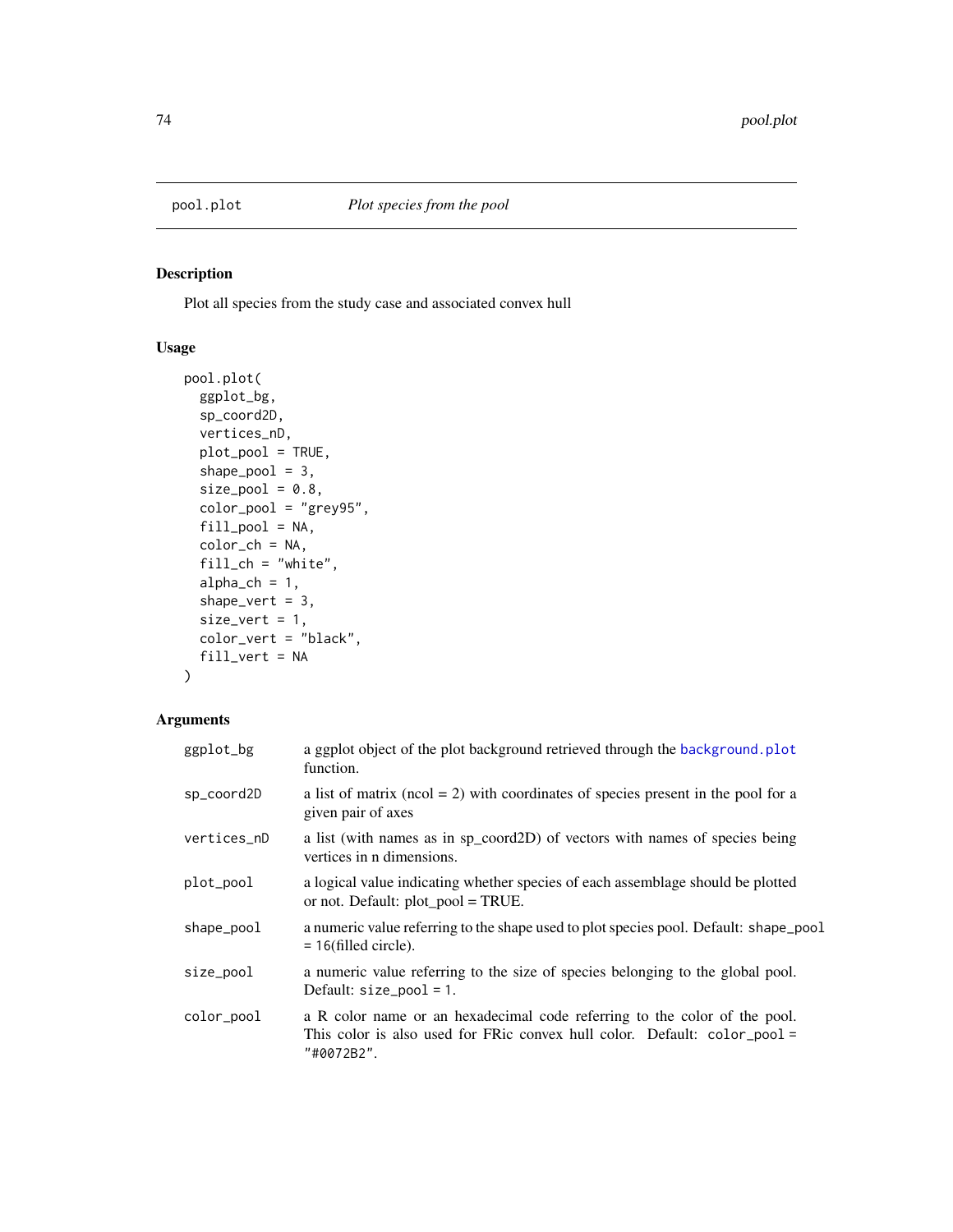#### pool.plot 75

| fill_pool  | a R color name or an hexadecimal code referring to the colour to fill species<br>symbol (if shape_sp > 20) and the assemblage convex hull. Default: fill_pool<br>$= '#0072B2'.$                                                                                               |
|------------|-------------------------------------------------------------------------------------------------------------------------------------------------------------------------------------------------------------------------------------------------------------------------------|
| color_ch   | a R color name or an hexadecimal code referring to the border of the convex hull<br>filled by the pool of species. Default: color_ch = "black".                                                                                                                               |
| $fill$ _ch | a R color name or an hexadecimal code referring to the filling of the convex hull<br>filled by the pool of species. Default is: fill_ch = "white".                                                                                                                            |
| alpha_ch   | a numeric value for transparency of the filling of the convex hull $(0 = high trans-$<br>parency, $1 = no$ transparency). Default: $alpha_c$ ch = 0.3.                                                                                                                        |
| shape_vert | a numeric value referring to the shape used to plot vertices if vertices should be<br>plotted in a different way than other species. If shape_vert = NA, no vertices<br>plotted. Default: shape_vert = NA.                                                                    |
| size_vert  | a numeric value referring to the size of symbol for vertices. Default: size_vert<br>$= 1.$                                                                                                                                                                                    |
| color_vert | a R color name or an hexadecimal code referring to the color of vertices if plot-<br>ted. If color_vert = NA, vertices are not plotted (for shapes only defined by<br>color, ie shape inferior to 20. Otherwise fill must also be set to NA). Default:<br>$color\_vert = NA.$ |
| fill_vert  | a character value referring to the color for filling symbol for vertices (if shape_vert<br>>20). If fill = NA and color = NA, vertices are not plotted (if shape_vert su-<br>perior to 20. Otherwise color_vert = NULL is enough). Default is NA.                             |

# Value

A ggplot object plotting background of multidimensional graphs and species from the global pool (associated convex hull if asked).

## Author(s)

Camille Magneville and Sebastien Villeger

```
# Load Species*Traits dataframe:
data("fruits_traits", package = "mFD")
# Load Assemblages*Species dataframe:
data("baskets_fruits_weights", package = "mFD")
# Load Traits categories dataframe:
data("fruits_traits_cat", package = "mFD")
# Compute functional distance
sp_dist_fruits <- mFD::funct.dist(sp_tr
                                 tr_{cat} = fruits_traits_cat,
                                 metric = "gower",
                                scale_euclid = "scale_center",
                                ordinal_var = "classic",
```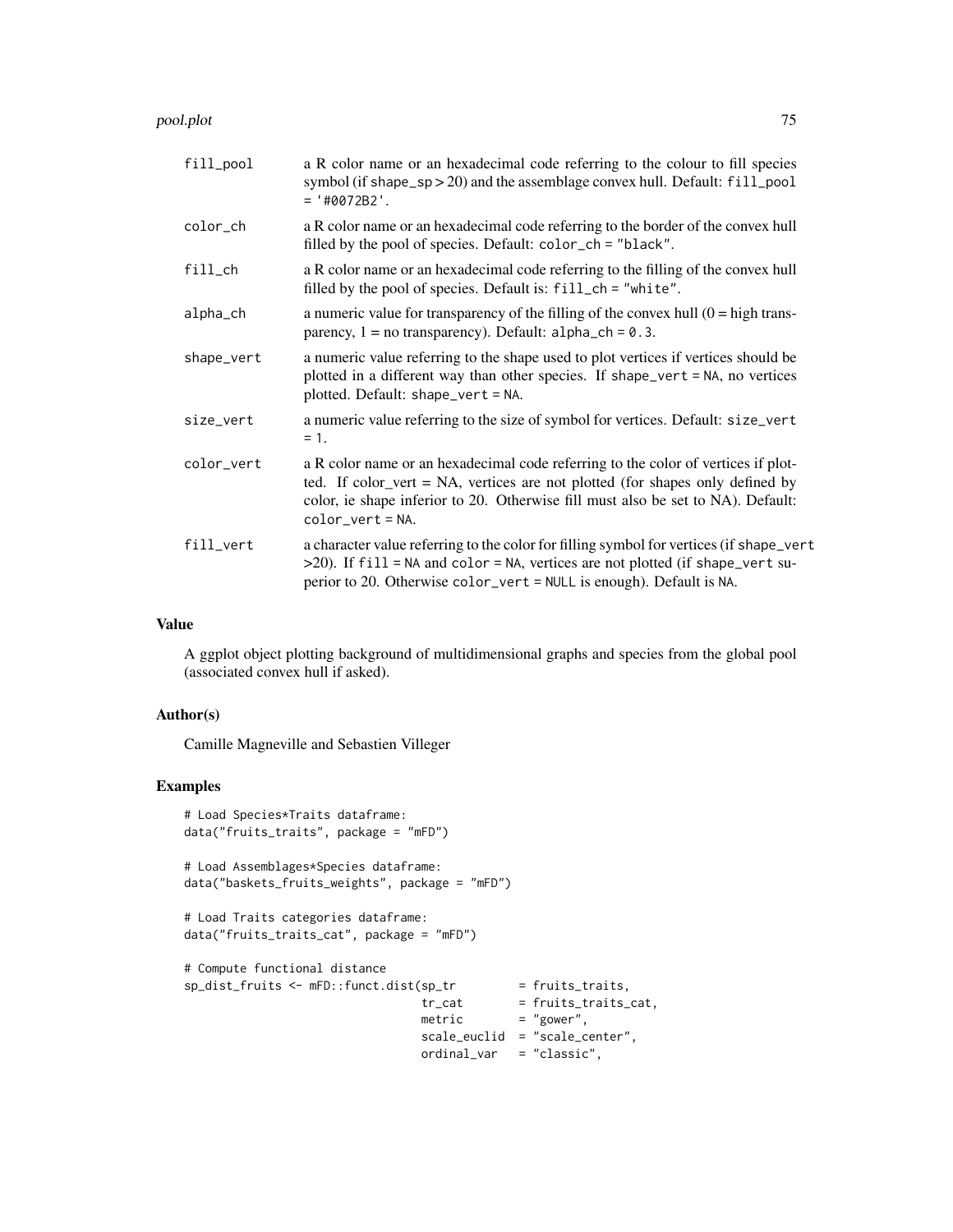```
weight_type = "equal",stop_if_NA = TRUE)
# Compute functional spaces quality to retrieve species coordinates matrix:
fspaces_quality_fruits <- mFD::quality.fspaces(sp_dist = sp_dist_fruits,
maxdim_pcoa = 10,
deviation_weighting = "absolute",
fdist_scaling = FALSE,
fdendro = "average")
# Retrieve species coordinates matrix:
sp_faxes_coord_fruits_2D <-
 fspaces_quality_fruits$details_fspaces$sp_pc_coord[ , c("PC1", "PC2")]
# Set faxes limits:
# set range of axes if c(NA, NA):
range_sp_coord_fruits <- range(sp_faxes_coord_fruits_2D)
range_faxes_lim <- range_sp_coord_fruits +
  c(-1, 1)*(range_sp_coord_fruits[2] -
  range_sp_coord_fruits[1]) * 0.05
# Retrieve the background plot:
ggplot_bg_fruits <- mFD::background.plot(
                              range_faxes = range_faxes_lim,
                              faxes_nm = c("PC 1", "PC 2"),color_bg = "grey90")# Retrieve vertices names:
vert_nm_fruits <- vertices(sp_faxes_coord_fruits_2D,
 order_2D = TRUE, check_input = TRUE)
# Plot the pool:
plot_pool_fruits <- pool.plot(ggplot_bg = ggplot_bg_fruits,
          sp_coord2D = sp_faxes_coord_fruits_2D,
          vertices_nD = vert_nm_fruits,
          plot_pool = TRUE,
          shape\_pool = 3,
          size\_pool = 0.8,
          color\_pool = "grey95",
          fill\_pool = NA,
          color\_ch = NA,
          fill\_ch = "white",<br>alpha_ch = 1,
          alpha_ch
          shape_vert = 3,
          size\_vert = 1,
          color_vert = "black",
          fill\_vert = NA)
plot_pool_fruits
```
<span id="page-75-0"></span>quality.fspaces *Compute functional spaces and their quality*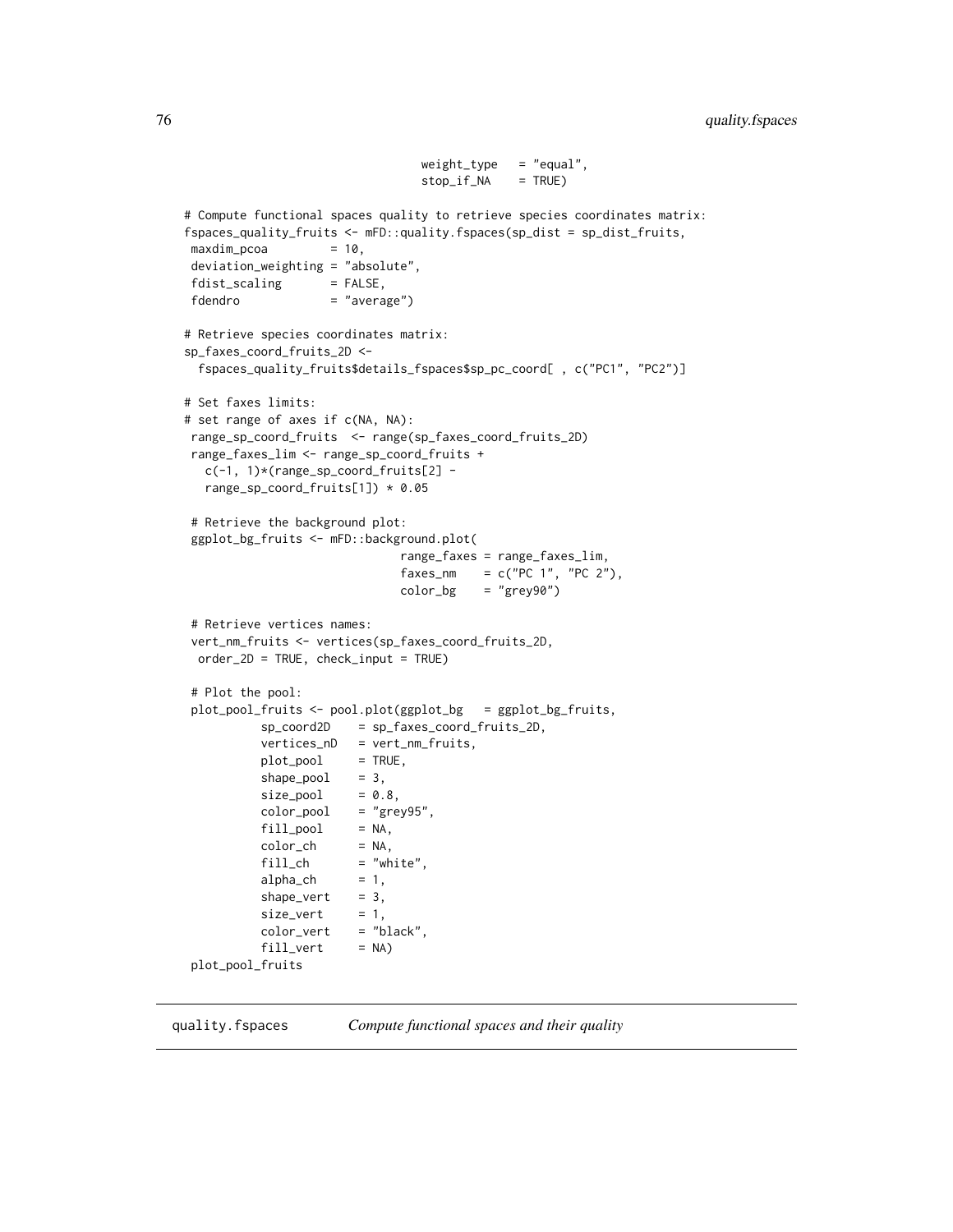# <span id="page-76-0"></span>quality.fspaces 77

# Description

Compute a Principal Coordinates Analysis (PCoA) using functional distance between species. Then the function evaluates the quality of spaces built using an increasing number of principal components. Quality is evaluated as the (absolute or squared) deviation between trait-based distance (input) and distance in the PCoA-based space (raw Euclidean distance or scaled distance according to its maximum value and maximum of trait-based distance). Option to compute a functional dendrogram and its quality. This function is based on the framework presented in Maire *et al.* (2015).

## Usage

```
quality.fspaces(
  sp_dist,
  fdendro = NULL,
 maxdim_pcoa = 10,
 deviation_weighting = "absolute",
  fdist_scaling = FALSE
)
```
# Arguments

| a dist object with pairwise distance among all species (at least 3 species needed).<br>Functional distance matrix from trait values can be computed using funct.dist<br>function.                                                                                                                                                                                                                                                                                       |
|-------------------------------------------------------------------------------------------------------------------------------------------------------------------------------------------------------------------------------------------------------------------------------------------------------------------------------------------------------------------------------------------------------------------------------------------------------------------------|
| a character string indicating the clustering algorithm to use to compute dendro-<br>gram. Should be one of the method recognized by hclust (e.g. 'average' for<br>UPGMA). Default: fdendro = NULL (so no dendrogram computed).                                                                                                                                                                                                                                          |
| a single numeric value with maximum number of PCoA axes to consider to build<br>multidimensional functional spaces. Default: maxdim_pcoa = 10. See below<br>about number of axes actually considered.                                                                                                                                                                                                                                                                   |
| deviation_weighting                                                                                                                                                                                                                                                                                                                                                                                                                                                     |
| a character string referring to the method(s) used to weight the differences be-<br>tween species pairwise distance in the functional space and trait-based distance.<br>'absolute' (default) means absolute differences are used to compute mean ab-<br>solute deviation <i>mad</i> index; 'squared' means squared differences are used to<br>compute root of mean squared deviation <i>rmsd</i> index. Both values could be pro-<br>vided to compare quality metrics. |
| a vector with logical value(s) specifying whether distances in the functional<br>space should be scaled before computing differences with trait-based distances.<br>Scaling ensures that trait-based distances and distances in the functional space<br>have the same maximum. Default: FALSE. Both values could be provided to<br>compare quality metrics.                                                                                                             |
|                                                                                                                                                                                                                                                                                                                                                                                                                                                                         |

# Value

A list with:

• \$quality\_fspaces: a data frame with quality metric(s) for each functional space. Functional spaces are named as 'pcoa\_.d' and if required 'tree\_clustering method'. Quality metrics are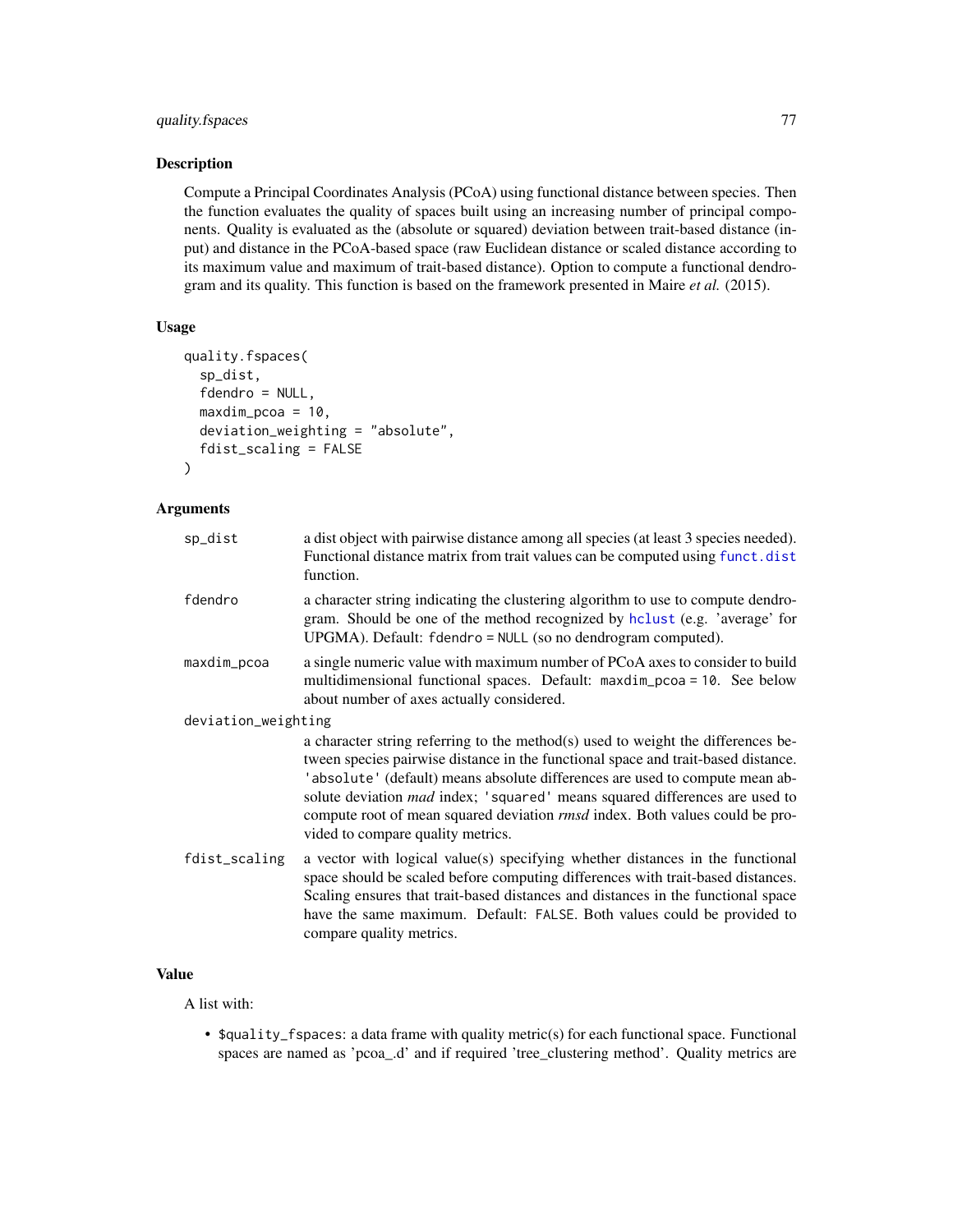named after deviation\_weighting ('mad' for 'absolute' and and 'rmsd' for 'squared') and if fdist scaling is TRUE with suffix 'scaled'.

- \$details\_trdist a list with 2 elements: \$trdist\_summary a vector with minimum (min), maximum (max), mean (mean) and standard deviation (sd) of sp\_dist; \$trdist\_euclidean a logical value indicating whether sp\_dist checks Euclidean properties.
- \$details\_fspaces a list with 4 elements: \$sp\_pc\_coord a matrix with coordinates of species (rows) along Principal Components (columns) with positive eigenvalues ; \$pc\_eigenvalues a matrix with eigenvalues of axes from PCoA ; \$dendro a hclust object with the dendrogram details (null if no dendrogram computed) ; \$pairsp\_fspaces\_dist a dataframe containing for each pair of species (rows), their names in the 2 first columns ('sp.x' and 'sp.y'), their distance based on trait-values ('tr'), and their Euclidean (for PCoA) or cophenetic (for dendrogram if computed) distance in each of the functional space computed ('pcoa  $1d'$ , 'pcoa  $2d'$ , ... , 'tree\_clust'); if fdist\_scaling = TRUE, \$pairsp\_fspaces\_dist\_scaled a data frame with scaled values of distances in functional spaces.
- \$details\_deviation a list of data frames: \$dev\_distsp a dataframe containing for each space (columns) the difference for all species pairs (rows) of the distance in the functional space and trait-based distance (i.e. positive deviation indicates overestimation of actual distance) ; \$abs\_dev\_distsp and/or \$sqr\_dev\_distsp, dataframes with for each space (columns) and all species pairs (rows) the absolute or squared deviation of distance; if fdist\_scaling = TRUE \$dev\_distsp\_scaled, and \$abs\_dev\_distsp\_scaled and/or \$sqr\_dev\_distsp\_scaled, data frames with deviation computed on scaled distance in functional spaces.

#### **Note**

The maximum number of dimensions considered for assessing quality of functional spaces depends on number of PC axes with positive eigenvalues (i.e. axes with negative eigenvalues are not considered); so it could be lower than \$maxdim\_pcoa. The quality metric obtained with deviation\_weighting = 'squared' and fdist\_scaling = TRUE is equivalent to the square-root of the 'mSD' originally suggested in Maire *et al.* (2015).

## Author(s)

Sebastien Villeger, Eva Maire, and Camille Magneville

#### References

Maire *et al.* (2015) How many dimensions are needed to accurately assess functional diversity? A pragmatic approach for assessing the quality of functional spaces *Global Ecology and Biogeography*, 24, 728-740.

#### Examples

```
# Load Species x Traits Data
data("fruits_traits", package = "mFD")
# Load Traits x Categories Data
data("fruits_traits_cat", package = "mFD")
```
# Compute Functional Distance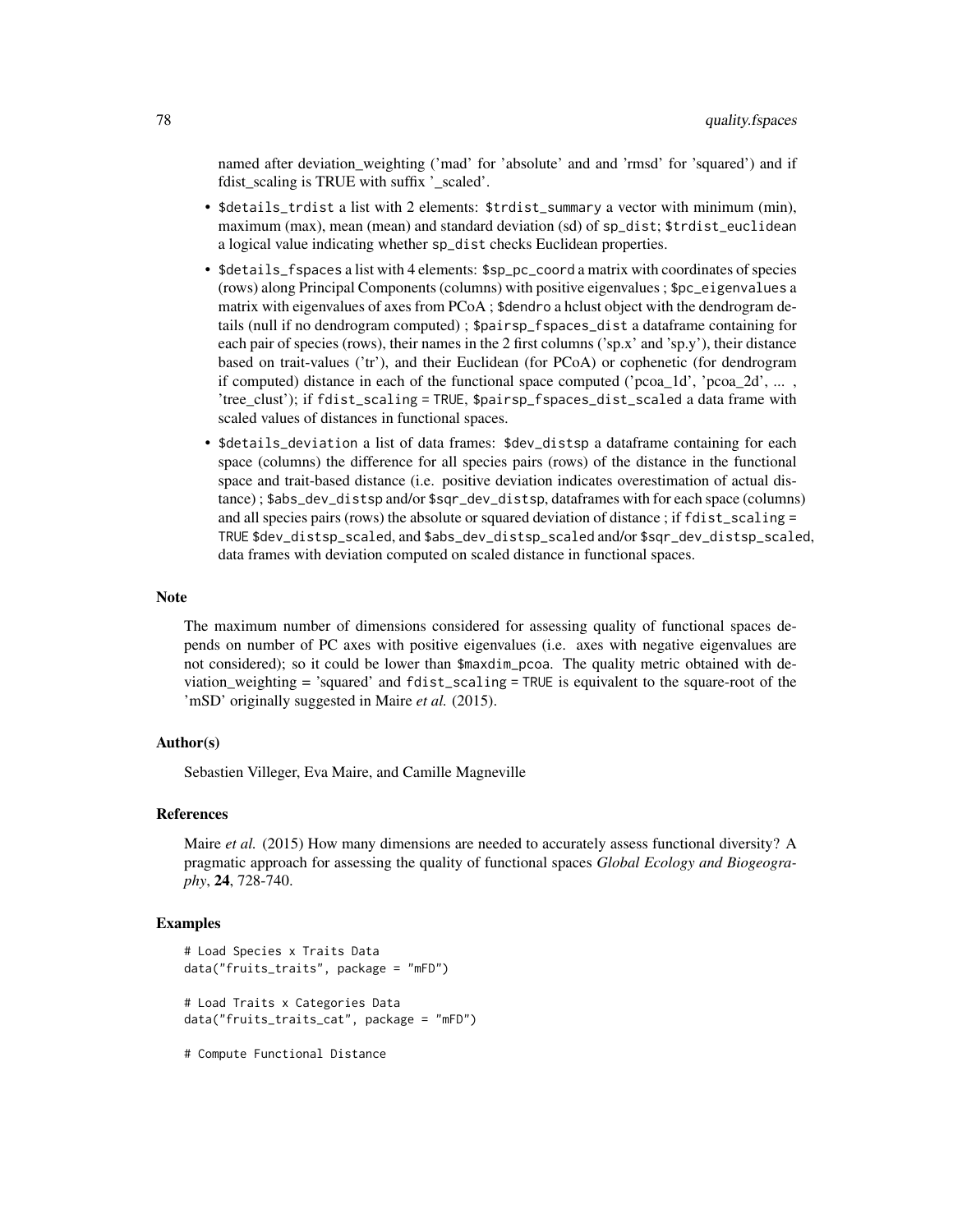```
sp_dist_fruits <- mFD::funct.dist(
  sp_tr = fruits_traits,
  tr_cat = fruits_traits_cat,
  metric = "gower",
 scale_euclid = "scale_center",
 ordinal_var = "classic",
 weight_type = "equal",stop_if_NA = TRUE)
# Compute Functional Spaces Quality (to retrieve species coordinates)
fspaces_quality_fruits <- mFD::quality.fspaces(
 sp\_dist = sp\_dist\_fruits,
 maxdim\_pcoa = 10,
 deviation_weighting = "absolute",
 fdist_scaling = FALSE,
 fdendro = "average")
fspaces_quality_fruits
# Retrieve Species Coordinates
sp_faxes_coord_fruits <- fspaces_quality_fruits$details_fspaces$sp_pc_coord
sp_faxes_coord_fruits
```
quality.fspaces.plot *Plot functional space quality with a chosen quality metric*

## Description

Plot functional space quality with a chosen quality metric

#### Usage

```
quality.fspaces.plot(
  fspaces_quality,
  quality_metric,
  fspaces_plot,
  name_file = NULL,
  range_dist = NULL,
  range_dev = NULL,
  range_qdev = NULL,
 gradient_deviation = c(neg = "darkblue", nul = "grey80", pos = "darkred"),
 gradient_deviation_quality = c(low = "yellow", high = "red"),x_lab = "Trait-based distance"
\lambda
```
#### Arguments

fspaces\_quality

output from the quality. fspaces function, that is a list with all data needed to illustrate quality of functional spaces based on deviation between species trait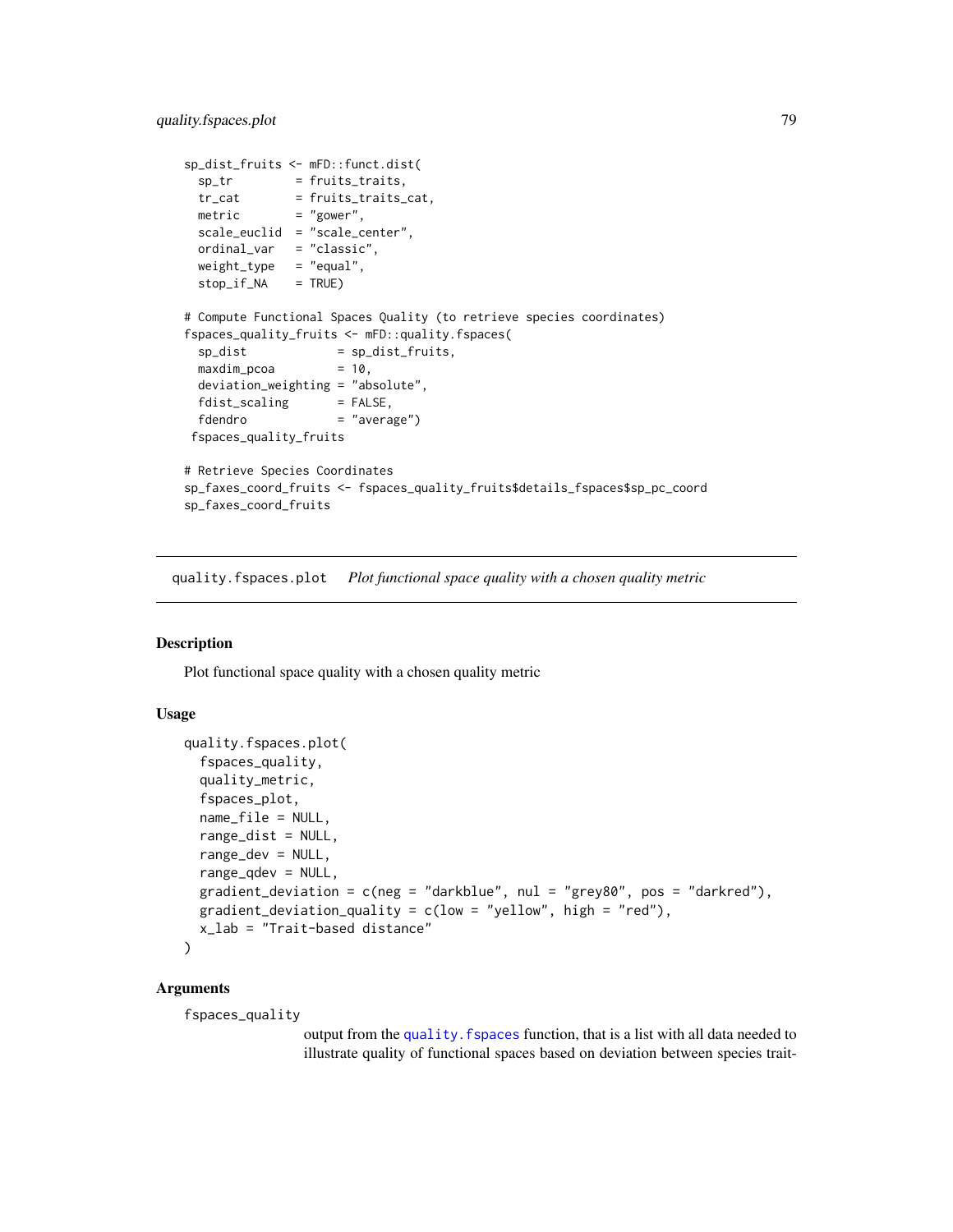based distance and distance in functional spaces built using PCoA (and dendrogram).

- <span id="page-79-0"></span>quality\_metric a character string with the name of the quality metric to illustrate. Should be one of the column names of fspaces\_quality\$quality\_fspaces. See help of [quality.fspaces](#page-75-0) for the meaning of these names regarding type of deviation and scaling of distance in functional space. Default: 'mad' (Mean absolute deviation).
- fspaces\_plot a vector with names of functional spaces to consider. Should be a subset of the row names of quality\_fspaces\$quality\_fspaces. Maximum of 10 spaces allowed to keep decent plot size.
- name\_file a character string with name of file to save the figure (without extension). Default: NULL which means plot is displayed.
- range\_dist a vector with minimum and maximum values to display for species pairwise distances (x-axis for all panels and y-axes of top panel). Default: NULL, which means range is 0 to maximum distance among all the functional spaces to plot.
- range\_dev a vector with minimum and maximum values to display for deviation to traitbased distance (y-axis of middle panel). Default: NULL, which means range is set to range of deviation among all the functional spaces to plot.
- range\_qdev a vector with minimum and maximum values to display for deviation to traitbased distance (y-axis of bottom panel). Default:NULL, which means range is from 0 to the maximum of (transformed) deviation among all the functional spaces to plot.

gradient\_deviation

a vector of 3 colors for illustrating raw deviation with [scale\\_colour\\_gradient2](#page-0-0). The first value ('neg') is for the lowest negative deviation, the second value ('nul')is for null deviation and the third value ('pos') is for the highest positive deviation. Default gradient is from darkblue to grey to red.

gradient\_deviation\_quality

2 colors (named 'low' and 'high') for illustrating transformed deviation used to compute quality metric with [scale\\_colour\\_gradient2](#page-0-0) (default gradient is from yellow to red).

x\_lab a character string with title to display below X axis. Default is 'Trait-based distance'.

#### Value

A png file (resolution 300dpi) saved in the current working directory. Quality of each functional space is illustrated with three panels : - top row shows trait-based distance between species vs. space-based distance. - middle row shows trait-based distance vs. deviation between space-based and trait-based distances - bottom row shows trait-based distance between species vs. transformed deviation used to compute the quality metric All plots have the same  $X$  axis. All plots on a given row have the same Y axis and color palette. Type of distance in functional space (Euclidean in PCoA, Cophenetic on tree) are abbreviated, as well as type of transformation of distance (scaling) and of deviation (Absolute or Squared)

## Author(s)

Sebastien Villeger and Camille Magneville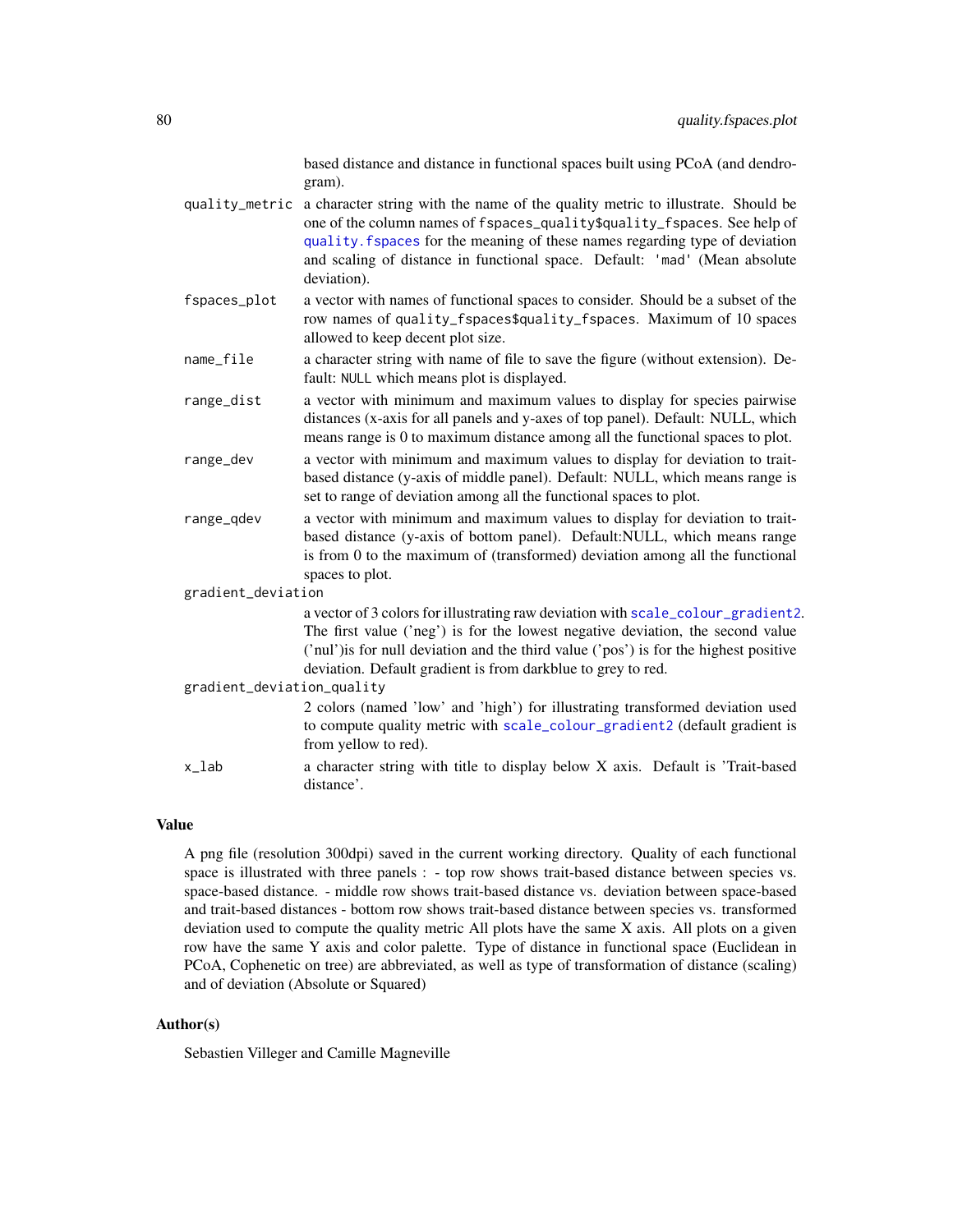#### <span id="page-80-0"></span>sp.filter 81

## Examples

```
# Load Species*Traits dataframe:
data("fruits_traits", package = "mFD")
# Load Assemblages*Species dataframe:
data("baskets_fruits_weights", package = "mFD")
# Load Traits categories dataframe:
data("fruits_traits_cat", package = "mFD")
# Compute functional distance
sp\_dist\_fruits \leftarrow mFD::funct.dist(sp\_tr \qquad = fruits\_trails,tr_{cat} = fruits_traits_cat,
                              metric = "gower",
                              scale_euclid = "scale_center",
                              ordinal_var = "classic",
                              weight_type = "equal",stop_if_N = TRUE)# Compute functional spaces quality to retrieve species coordinates matrix:
fspaces_quality_fruits <- mFD::quality.fspaces(
sp\_dist = sp\_dist\_fruits,
maxdim_pcoa = 10,
deviation_weighting = "absolute",
fdist_scaling = FALSE,
fdendro = "average")
# Illustrate the quality of functional spaces:
mFD::quality.fspaces.plot(
 fspaces_quality = fspaces_quality_fruits,
 quality_metric = "mad",
 f_{\text{spaces\_plot}} = c("tree_{average", "pcoa_2d", "pcoa_3d","pcoa_4d", "pcoa_5d"),
 name_file = NULL,
 range_dist = NULL,
 range_dev = NULL,
 range_qdev = NULL,
 gradient_deviation = c(neg = "darkblue", nul = "grey80",pos = "darkred"),
 gradient_deviation_quality = c(low ="yellow", high = "red"),
 x_lab = "Trait-based distance")
```
sp.filter *Retrieve information about species in a given assemblage*

#### Description

This function computes names of species present in an given assemblage, their coordinates in the functional space and their weights. It is used in the alpha\_FD\_multidim function to filter species and compute each functional indices for each community.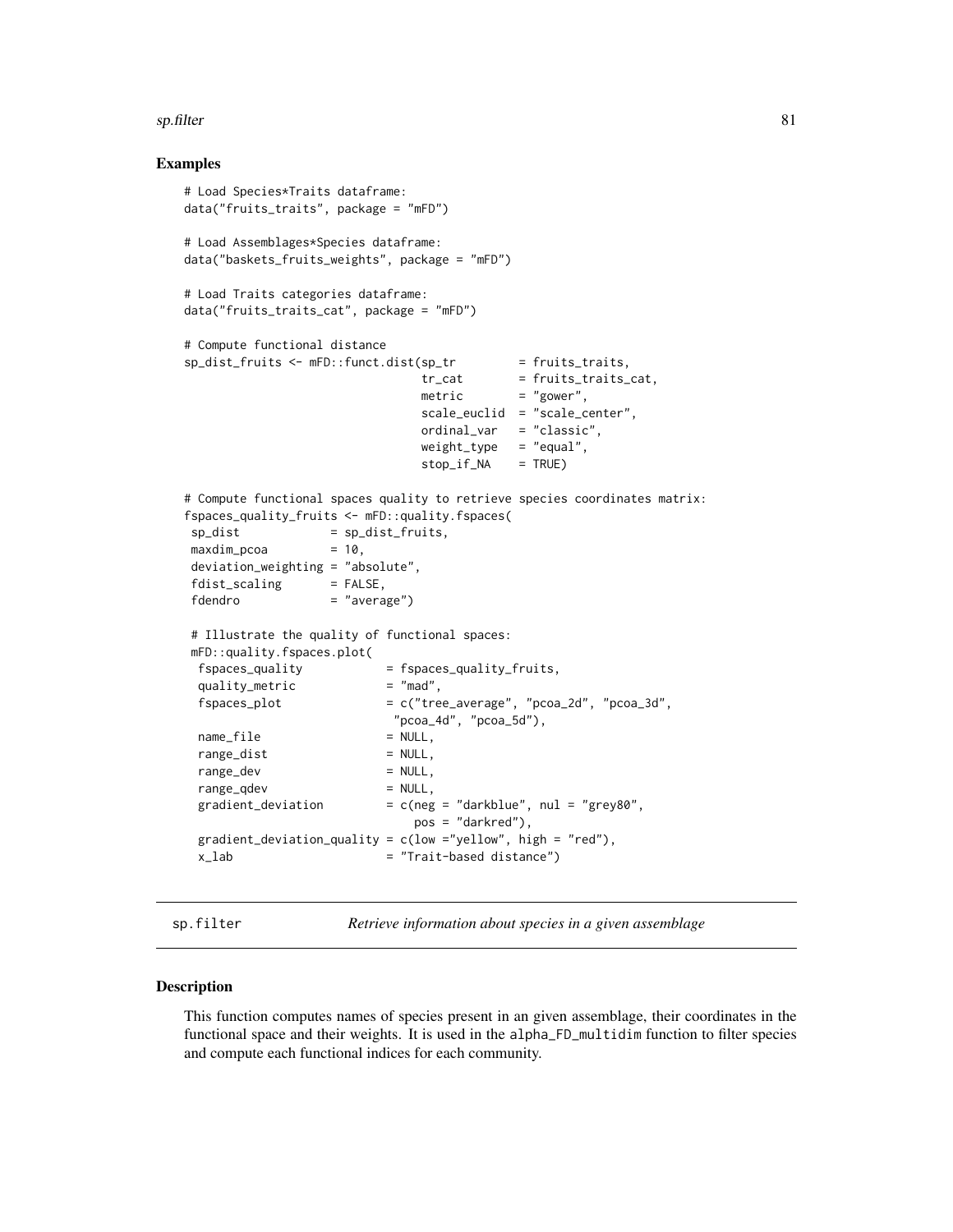## <span id="page-81-0"></span>Usage

sp.filter(asb\_nm, sp\_faxes\_coord, asb\_sp\_w)

## **Arguments**

| asb_nm   | a string object referring to the name of a given community.                                                                                                             |
|----------|-------------------------------------------------------------------------------------------------------------------------------------------------------------------------|
|          | sp_faxes_coord a matrix of species coordinates in a chosen functional space. Species coordinates<br>have been retrieved thanks to tr. cont. fspace or quality. fspaces. |
| asb_sp_w | a matrix linking weight of species (columns) and a set of assemblages (rows).                                                                                           |

## Value

A vector containing names of species present in a given assemblage sp\_name\_asb\_k, a matrix containing coordinates of species present in a given assemblage sp\_faxes\_coord\_k, a matrix containing weight of species present in a given assemblage asb\_sp\_w\_k, a matrix containing relative weight of species present in a given assemblage asb\_sp\_relatw\_k.

## Author(s)

Camille Magneville and Sebastien Villeger

#### Examples

```
# Load Species*Traits dataframe:
data("fruits_traits", package = "mFD")
# Load Assemblages*Species dataframe:
data("baskets_fruits_weights", package = "mFD")
# Load Traits categories dataframe:
data("fruits_traits_cat", package = "mFD")
# Compute functional distance
sp_dist_fruits <- mFD::funct.dist(
sp_{t}r = fruits_traits,
 tr_{cat} = fruits_traits_cat,
 metric = "gower",
scale_euclid = "scale_center",
ordinal_var = "classic",
weight_type = "equal",stop_if_N = TRUE)# Compute functional spaces quality to retrieve species coordinates matrix:
fspaces_quality_fruits <- mFD::quality.fspaces(
sp\_dist = sp\_dist\_fruits,
maxdim_pcoa = 10,
deviation_weighting = "absolute",
fdist\_scaling = FALSE,
fdendro = "average")
```
# Retrieve species coordinates matrix: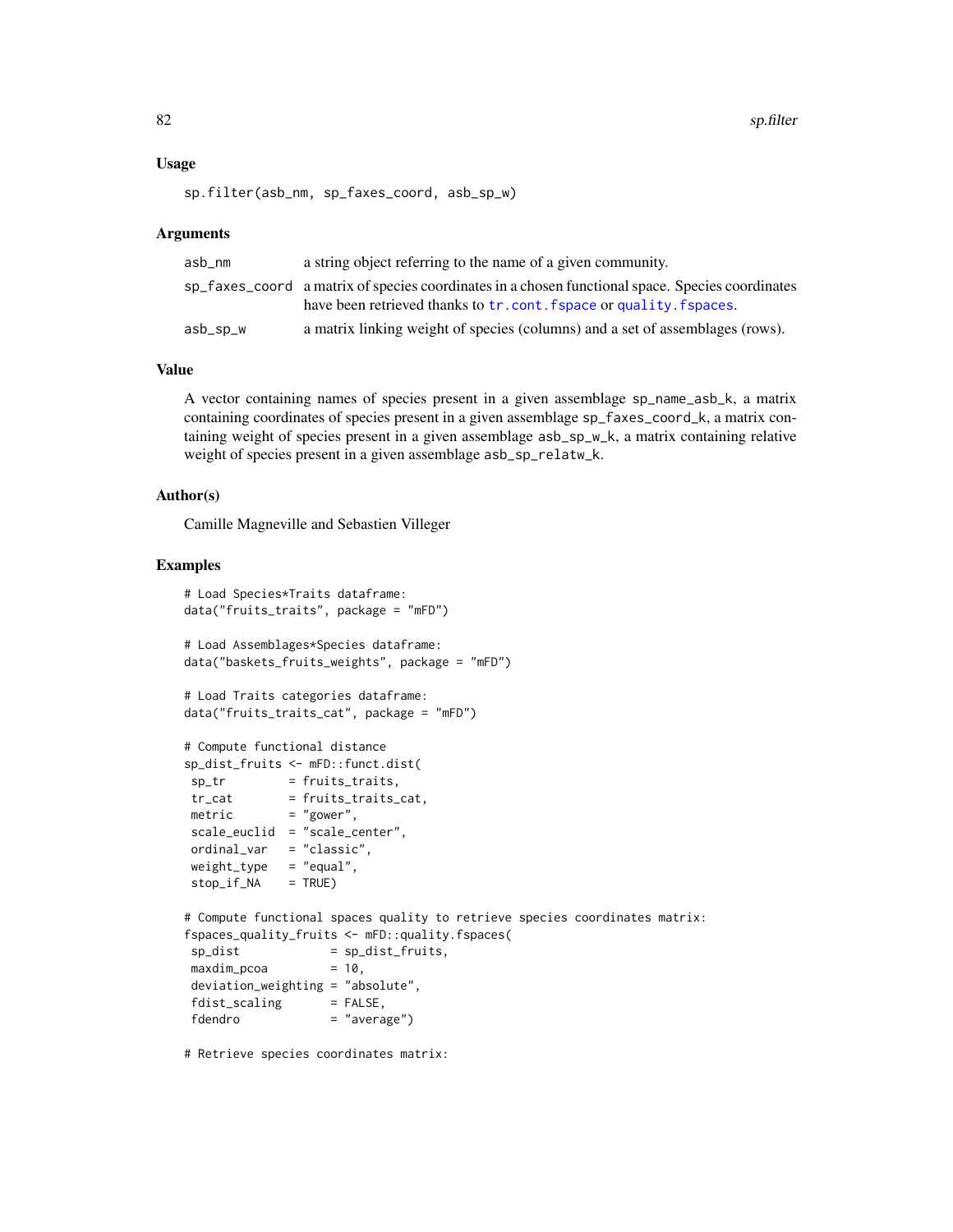#### <span id="page-82-0"></span> $\epsilon$ sp.to.fe 83

```
sp_faxes_coord_fruits <- fspaces_quality_fruits$details_fspaces$sp_pc_coord
# Filter species of basket_1 assemblage:
sp.filter(abs\_nm = "basket_1",
         sp_faxes_coord = sp_faxes_coord_fruits,
         asb_sp_w = baskets_fruits_weights)
```
sp.to.fe *Compute Functional Entities composition based on a Species x Traits matrix*

# Description

Compute Functional Entities composition based on a Species x Traits matrix

## Usage

sp.to.fe(sp\_tr, tr\_cat, fe\_nm\_type = "fe\_rank", check\_input = TRUE)

# Arguments

| a data frame containing species as rows and traits as columns.                                                                                                                                                                                                                                                                                                                                      |
|-----------------------------------------------------------------------------------------------------------------------------------------------------------------------------------------------------------------------------------------------------------------------------------------------------------------------------------------------------------------------------------------------------|
| a data frame containing three columns for each trait (rows):                                                                                                                                                                                                                                                                                                                                        |
| • trait name: names of all traits as in sp_tr data frame;                                                                                                                                                                                                                                                                                                                                           |
| • trait_type: category codes for each trait as followed: N for Nominal traits<br>(factor variable), O for Ordinal traits (ordered variable), C for Circular traits<br>(integer values), $Q$ for Quantitative traits (numeric values) that is allowed<br>only if there are at least 2 species with the same value, and $F$ for fuzzy-<br>coded traits (i.e. described with several 'sub-traits');    |
| • fuzzy_name name of fuzzy-coded trait to which 'sub-trait' belongs (if trait<br>is not fuzzy, ignored so could be trait name or NA).                                                                                                                                                                                                                                                               |
| a character string referring to the type of naming functional entities. Two pos-<br>sible values: "fe_rank" (FE are named after their decreasing rank in term of<br>number of species <i>i.e.</i> fe_1 is the one gathering most species) and "tr_val" (FE<br>are named after names of traits and of trait values for each FE, if possible, see<br>details below). Default: fe_nm_type = "fe_rank". |
| a logical value indicating whether key features the inputs are checked (e.g. class<br>and/or mode of objects, names of rows and/or columns, missing values). If an<br>error is detected, a detailed message is returned. Default: check. input = TRUE.                                                                                                                                              |
|                                                                                                                                                                                                                                                                                                                                                                                                     |

# Details

fe\_nm\_type = "tr\_val" is allowed only if:

- there are less than 7 traits;
- none of them is fuzzy-coded (so that names are not too long)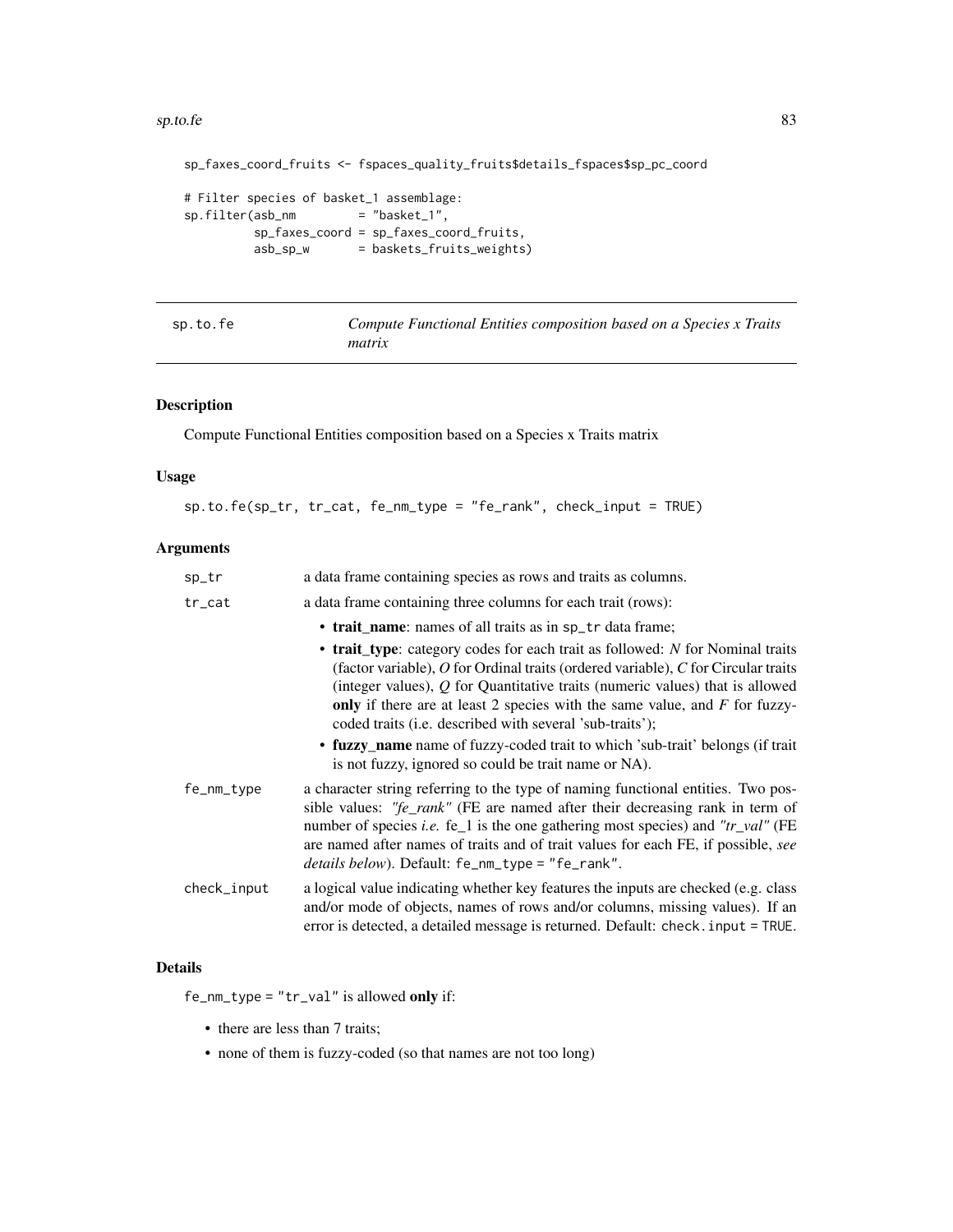• all trait names and all trait values have different 2 first letters

If these 3 conditions are met, names of Functional Entities are made as a character string of up to 2 letters for trait name in upper case font then up to 2 letters for trait value in lower case font, separated by "\_" between traits. Trait names are abbreviated to a single letter whenever possible. *Examples:* ("TAc2\_TBxx\_TCyy", "TAc3\_TBff\_TCyy") or ("A2\_Bx\_Cy", "A3\_Bf\_Cy")

## Value

A list of objects containing:

- fe\_nm: a vector with names of all FE (following fe\_nm\_type). FE are ordered according to the decreasing number of species they gather.
- sp\_fe: a vector containing for each species the name of the FE it belongs to. FE order is done according to decreasing number of species.
- fe\_tr: a data frame containing traits values (variables in columns) for each FE (rows). FE order is done according to decreasing number of species.
- fe\_nb\_sp: a vector with species number per FE. If all FE have only one species, a warning message is returned. FE are ordered according to the decreasing number of species they gather.
- details\_fe: a list containing: *fe\_codes* a vector containing character referring to traits values (like a barcode) with names as in fe\_nm\_type and sorted according to fe\_nb\_sp; *tr\_uval* a list containing for each trait a vector of its unique values or a data frame for fuzzy-coded traits; *fuzzy\_E* a list with for each fuzzy-coded trait a data frame with names of entities (E) and names of species (sp); *tr\_nb\_uval* a vector with number of unique values per trait (or combinations for fuzzy-coded traits); *max\_nb\_fe* the maximum number of FE possible given number of unique values per trait.

#### Author(s)

Sebastien Villeger, Nicolas Loiseau, and Camille Magneville

```
# Load species traits data:
data("fruits_traits", package = "mFD")
# Transform species traits data:
# Only keep the first 4 traits to illustrate FEs:
fruits_traits <- fruits_traits[ , c(1:4)]
# Load trait types data:
data("fruits_traits_cat", package = "mFD")
# Transform the trait types data to only keep traits 1 - 4:
fruits_traits_cat <- fruits_traits_cat[c(1:4), ]
# Gather species into FEs:
## gathering species into FEs (FEs named according to the decreasing...
## ... number of species they gather):
sp_FEs <- mFD::sp.to.fe(
```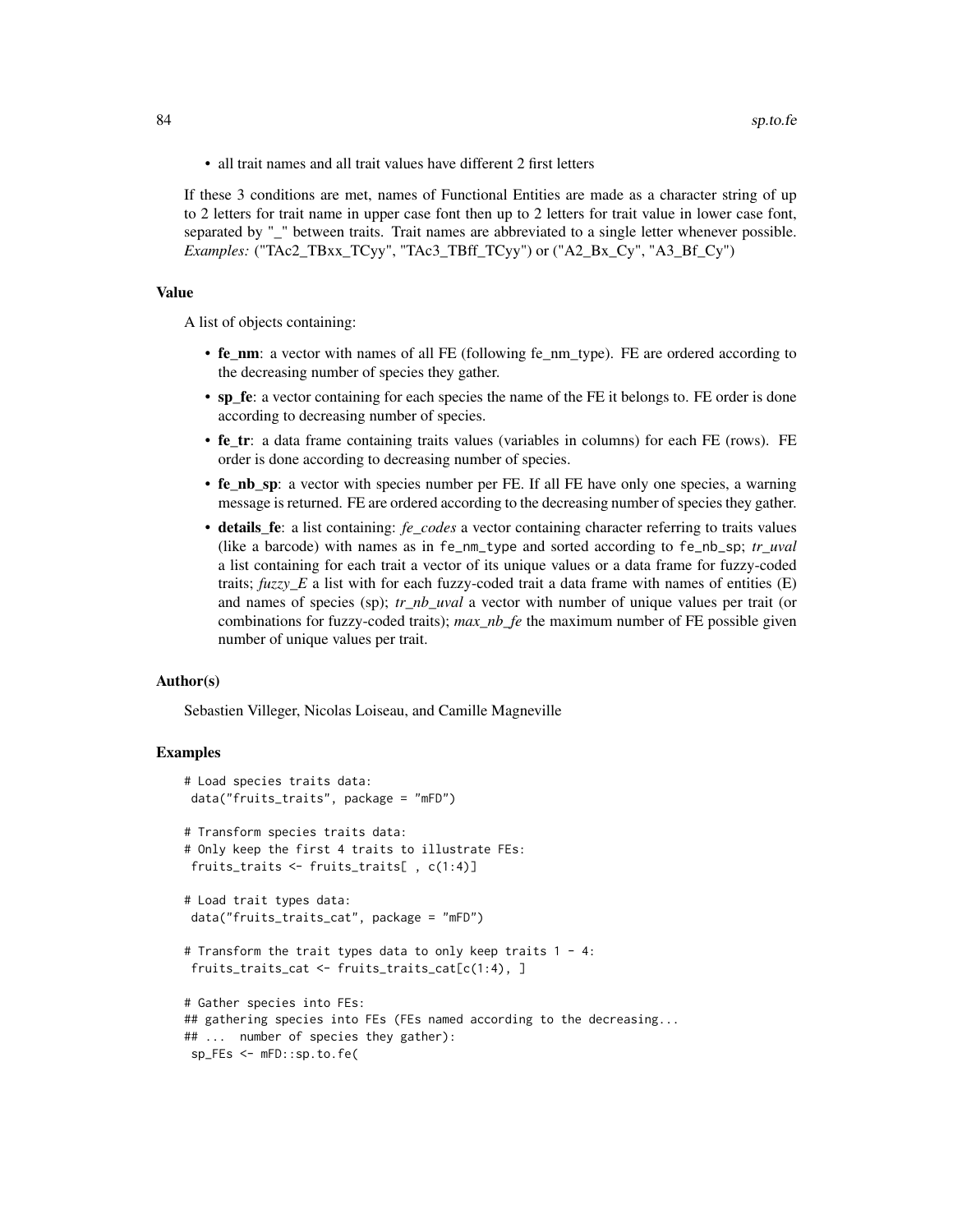# <span id="page-84-0"></span>sp.tr.summary 85

```
sp\_tr = fruits_traits,<br>tr_cat = fruits_traits_
      tr_cat = fruits_traits_cat,
      fe_nm_type = "fe_rank")
## display FEs names:
sp_FEs$fe_nm
## display for each species the name of the FE it belongs to:
sp_FEs$sp_fe
## display trait values for each FE:
sp_FEs$fe_tr
## display the number of species per FEs:
sp_FEs$fe_nb_sp
```
sp.tr.summary *Summarize Species x Traits data frame*

# Description

This function computes a summary data helping to choose the type of analysis you can do with your data. For this function to work, there must be no NA in your sp\_tr data frame.

## Usage

```
sp.tr.summary(tr_cat, sp_tr, stop_if_NA = TRUE)
```
## Arguments

| $tr$ <sub>cat</sub> | a data frame containing three columns for each trait (rows):                                                                                                                                                                                                                                                                                                                                                                                                                                                        |
|---------------------|---------------------------------------------------------------------------------------------------------------------------------------------------------------------------------------------------------------------------------------------------------------------------------------------------------------------------------------------------------------------------------------------------------------------------------------------------------------------------------------------------------------------|
|                     | • trait name: the name of all traits as in sp_tr data frame;                                                                                                                                                                                                                                                                                                                                                                                                                                                        |
|                     | • trait_type: the category code for each trait as followed: N for Nominal<br>traits (factor variable), 0 for Ordinal traits (ordered variable), C for Circular<br>traits (integer values)(circular traits can not be used in mFD function used<br>to compute functional distance but ok for summary function and function<br>to group species into Functional Entities), Q for quantitative traits (numeric<br>values), and F for fuzzy traits (i.e. described with several values defined<br>with several column); |
|                     | • fuzzy name: name of fuzzy-coded trait to which 'sub-trait' belongs (if trait<br>is not fuzzy, ignored so could be trait name or NA).                                                                                                                                                                                                                                                                                                                                                                              |
|                     | • trait_weight: weights of each traits if the user wants to specify a weight<br>for each trait.                                                                                                                                                                                                                                                                                                                                                                                                                     |
| sp_tr               | a data frame of traits values (columns) for each species (rows). Note that species<br>names <b>must be</b> specified in the row names.                                                                                                                                                                                                                                                                                                                                                                              |
| stop_if_NA          | a logical value indicating whether the process should stop if there is some NA in<br>the sp_tr dataframe. If you continue with functional analysis, we remind you<br>that functional measures, are sensitive to missing traits                                                                                                                                                                                                                                                                                      |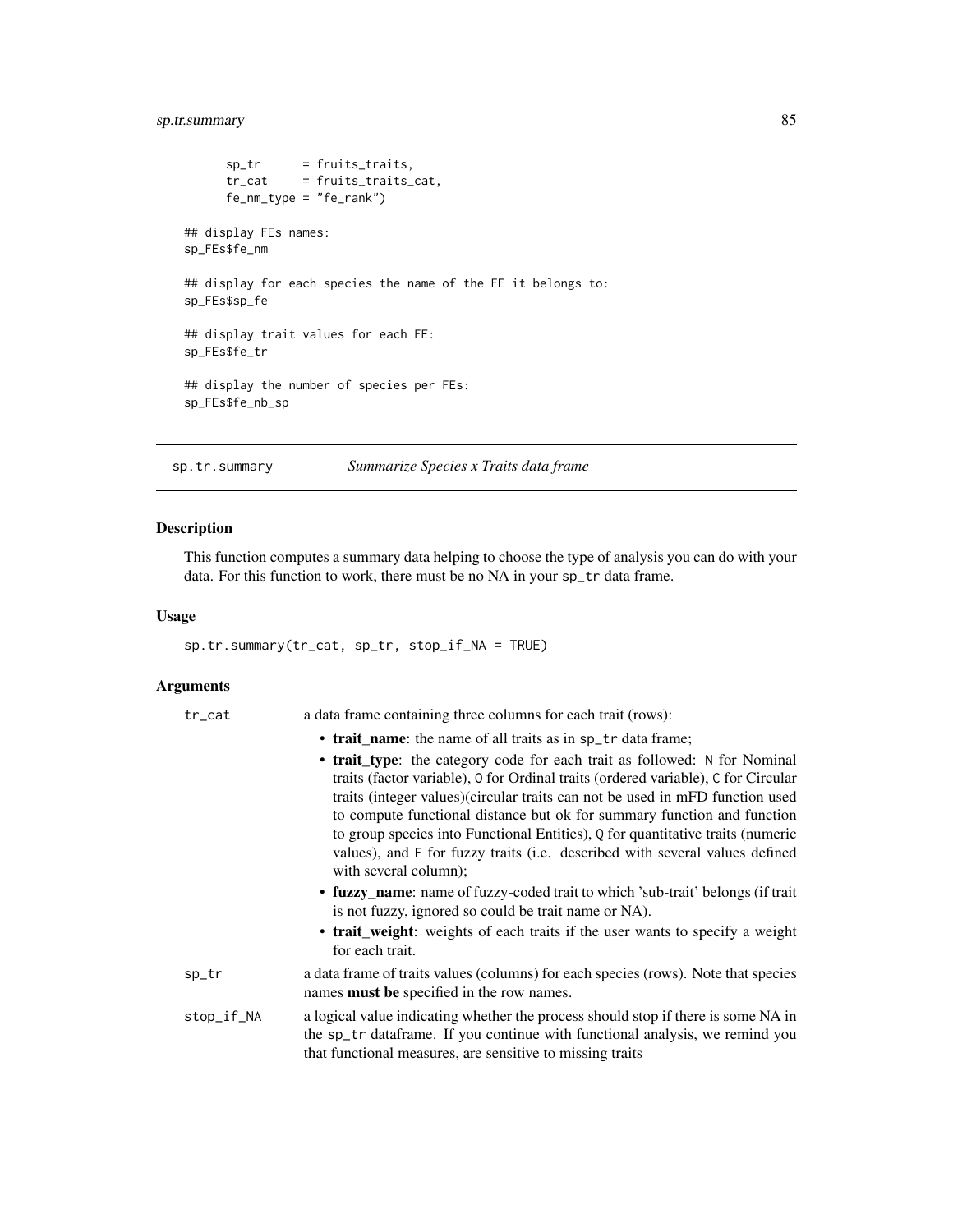# <span id="page-85-1"></span>Value

If there is no fuzzy-coded trait, a three-elements list with:

| tr_summary_list                                           |                                                                                                                                                                     |
|-----------------------------------------------------------|---------------------------------------------------------------------------------------------------------------------------------------------------------------------|
|                                                           | a table summarizing for each trait the number of species per modality for non-<br>continuous trait and min, max, mean, median, and quartiles for continuous traits. |
| tr_types                                                  | a list containing traits type.                                                                                                                                      |
| $mod\_list$                                               | a list containing modalities for all traits.                                                                                                                        |
| If there is fuzzy-coded trait, a four-elements list with: |                                                                                                                                                                     |
| tr_summary_non_fuzzy_list                                 |                                                                                                                                                                     |
|                                                           | a table summarizing for each trait the number of species per modality for non-<br>continuous trait and min, max, mean, median, and quartiles for continuous traits. |
| tr_summary_fuzzy_list                                     |                                                                                                                                                                     |
|                                                           | a table summarizing for each subtrait min, max, mean, median and quartiles                                                                                          |
| tr_types                                                  | a list containing traits type.                                                                                                                                      |
| mod_list                                                  | a list containing modalities for non-continuous trait.                                                                                                              |
|                                                           |                                                                                                                                                                     |

## Author(s)

Camille Magneville and Sebastien Villeger

# Examples

```
# Load Species x Traits data
data('fruits_traits', package = 'mFD')
# Load Traits x Categories data
data('fruits_traits_cat', package = 'mFD')
# Summarize Species x Traits data
mFD::sp.tr.summary(tr_cat = fruits_traits_cat, sp_tr = fruits_traits)
```
<span id="page-85-0"></span>tr.cont.fspace *Build a functional space based on continuous traits only*

## Description

This function computes a functional space based on continuous standardized traits or continuous raw traits matrix. User can either choose to compute functional space based on PCA analysis or using one trait for one functional axis. For PCA analysis, center and scale arguments are considered FALSE: if you want to center, scale or standardize by any mean your data, please use [tr.cont.scale](#page-87-0) function. Option makes it possible to compute correlation between traits.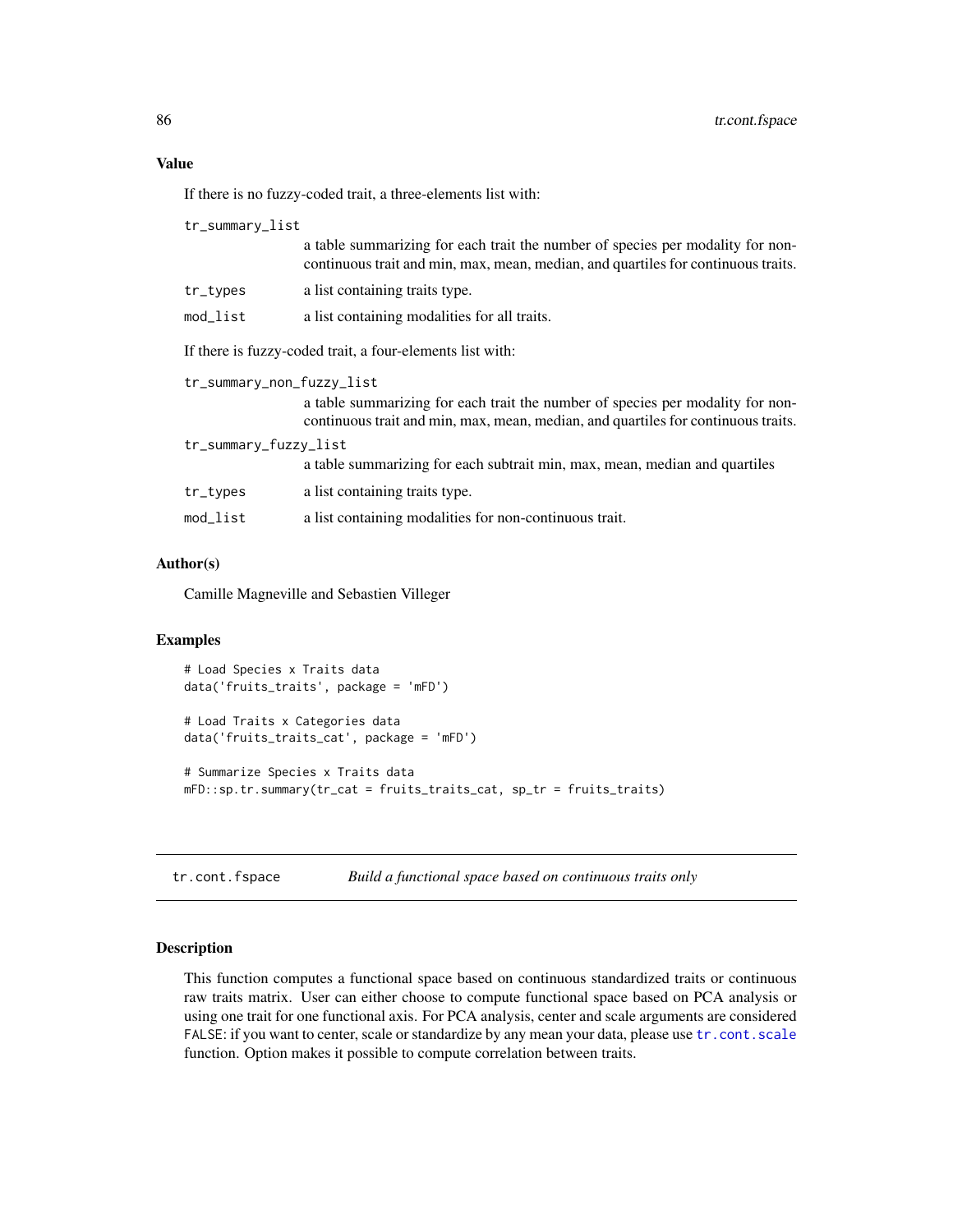# <span id="page-86-0"></span>tr.cont.fspace 87

## Usage

```
tr.cont.fspace(
  sp_tr,
 pca = TRUE,nb\_dim = 7,
 scaling = "scale_center",
  compute_corr = "pearson"
)
```
# Arguments

| sp_tr        | a data frame of traits values (columns) for each species (rows). Note that species<br>names must be specified in the row names and traits must be continuous (raw<br>or standardized).                                                                                                                                                                                                                              |
|--------------|---------------------------------------------------------------------------------------------------------------------------------------------------------------------------------------------------------------------------------------------------------------------------------------------------------------------------------------------------------------------------------------------------------------------|
| pca          | a logical value. If TRUE a PCA analysis is computed, elsewhere the functional<br>space is computed with one trait for each dimension. Default is TRUE.                                                                                                                                                                                                                                                              |
| nb_dim       | an integer referring to the maximum number of dimensions for multidimensional<br>functional spaces. Final number of dimensions depends on the number of pos-<br>itive eigenvalues obtained with the PCA. High value for nb_dim can increase<br>computation time. Default is $nb\_dim = 7$ .                                                                                                                         |
| scaling      | a string value to compute (or not) scaling of traits using the tr. cont. scale<br>function. Possible options are: range (standardize by the range), center (use<br>the center transformation: $x' = x - mean(x)$ , scale (use the scale trans-<br>formation: $x' = \frac{x}{sd(x)}$ , scale_center (use the scale-center transformation:<br>$x' = \frac{x - mean(x)}{sd(x)}$ , or no_scale Default is scale_center. |
| compute_corr | a string value to compute Pearson correlation coefficients between traits (compute_corr<br>= 'pearson'). You can choose not to compute correlation coefficient by setting<br>compute_corr to none.                                                                                                                                                                                                                  |

## Value

A list containing a matrix with mAD and mSD values for each functional space to assess the quality of functional spaces), a matrix containing eigenvalues for each axis, the percentage of variance explained by each axis and the cumulative percentage of variance, a data frame containing species coordinates on each functional axis, list of distance matrices in the functional space (Euclidean distances based on trait values and coordinates in the functional spaces), a dist object containing initial euclidean distances based on traits and a matrix of correlation coefficients between traits (if required).

#### Author(s)

Camille Magneville and Sebastien Villeger

```
load(system.file('extdata', 'sp_tr_cestes_df', package = 'mFD'))
```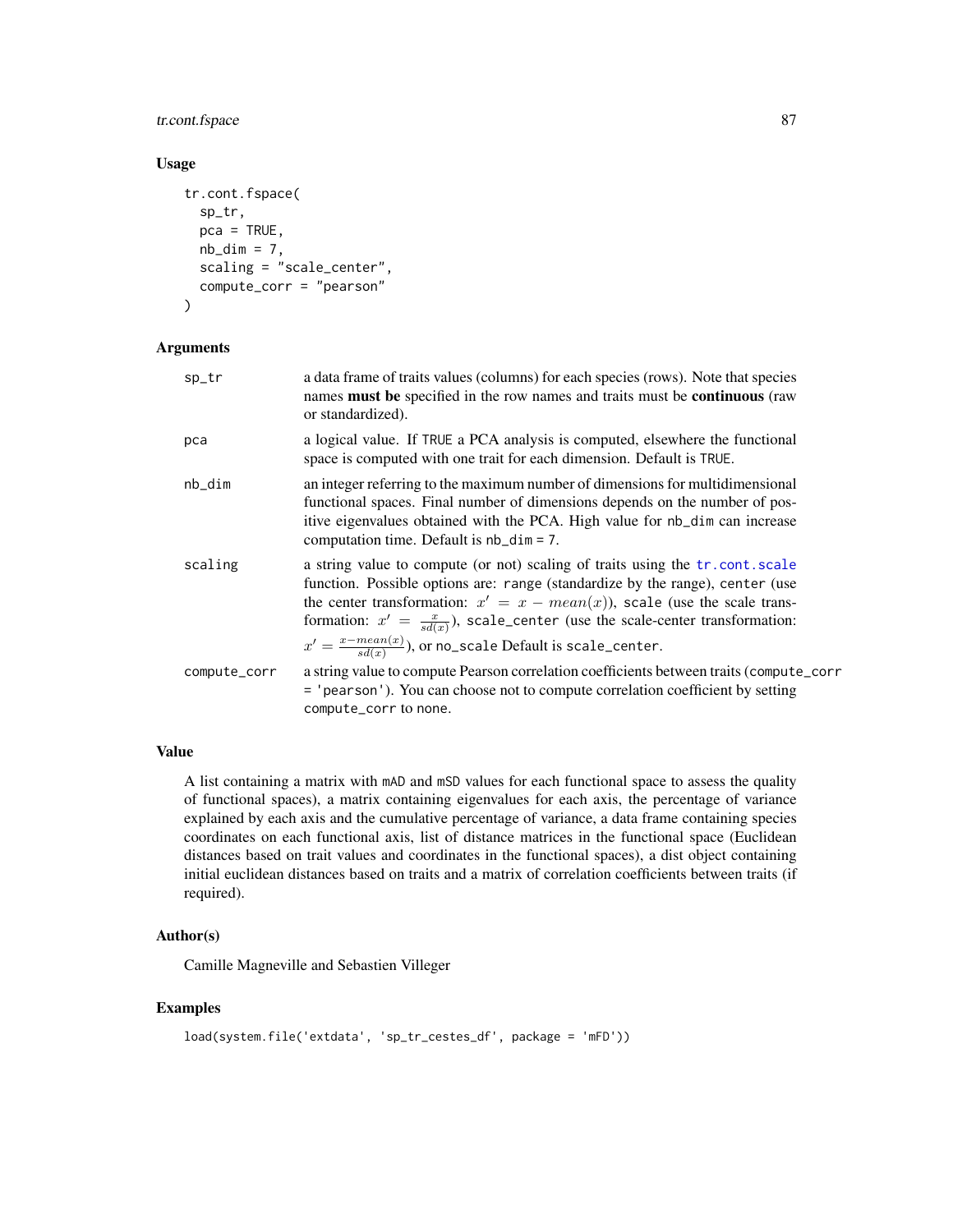```
mFD::tr.cont.fspace(
   sp_{t}r = sp_{t},
   pca = TRUE,
   nb\_dimnb\_dim = 7,<br>scaling = 'scale_center',
   compute_corr = 'pearson')
```
<span id="page-87-0"></span>tr.cont.scale *Scale continuous traits*

## Description

This function standardizes continuous traits. It can be useful before computing functional space. You will have to choose which standardized method to use based on your data. For this function to work, there must be no NA in your sp\_tr data frame.

#### Usage

tr.cont.scale(sp\_tr, std\_method = "scale\_center")

## Arguments

| sp_tr      | a data frame of traits values (columns) for each species (rows). Note that species<br>names <b>must</b> be specified in the row names and traits must be <b>continuous</b> .                                                                                      |
|------------|-------------------------------------------------------------------------------------------------------------------------------------------------------------------------------------------------------------------------------------------------------------------|
| std_method | a character string referring to the standardization method. Possible values: range<br>(standardize by the range), center (use the center transformation: $x' = x -$<br>$mean(x)$ , scale (use the scale transformation: $x' = \frac{x}{sd(x)}$ ), or scale_center |
|            | (use the scale-center transformation: $x' = \frac{x - mean(x)}{sd(x)}$ ). Default is scale_center.                                                                                                                                                                |

## Value

A data frame of standardized trait values (columns) for each species (rows).

## Author(s)

Camille Magneville and Sebastien Villeger

```
load(system.file('extdata', 'sp_tr_cestes_df', package = 'mFD'))
mFD::tr.cont.scale(sp_tr = sp_tr, std_method = 'scale_center')
```
<span id="page-87-1"></span>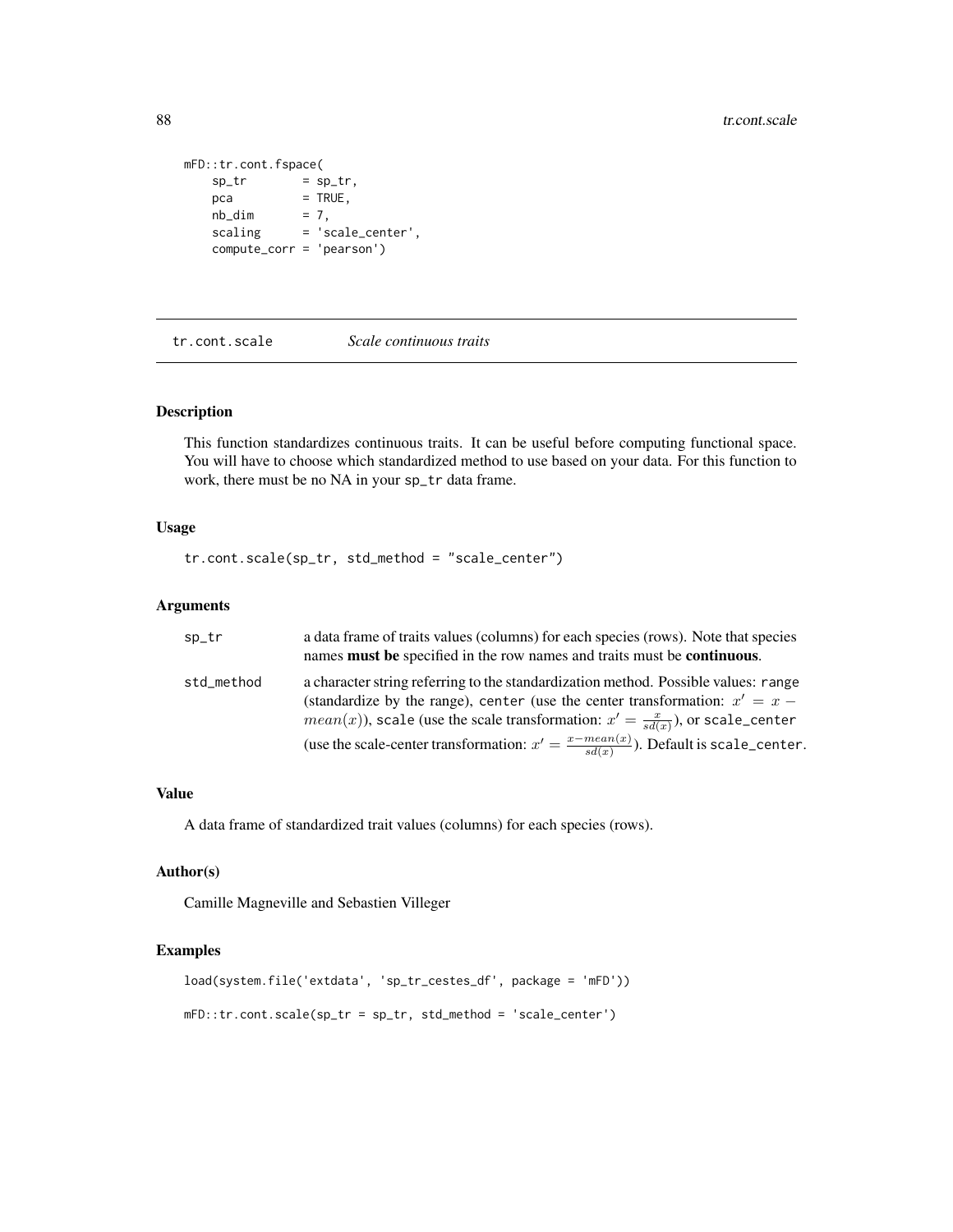<span id="page-88-0"></span>traits.faxes.cor *Correlation between Traits and Axes*

# Description

Compute relationship between all traits and all axes of the functional space. For continuous trait a linear model is computed and r2 and p-value are returned. For other types of traits, a Kruskal-Wallis test is computed and eta2 statistics is returned. Option allows to plot trait-axis relationships with scatterplot and boxplot for continuous and non-continuous traits, respectively.

#### Usage

```
traits.faxes.cor(
  sp_tr,
  sp_faxes_coord,
  tr_{mm} = NULL,
  faxes_nm = NULL,
  plot = FALSE,
  name_file = NULL,
  color_signif = "darkblue",
  color_non_signif = "gray80",
  stop_if_NA = TRUE
\mathcal{E}
```
# Arguments

| sp_tr            | a data frame containing species as rows and traits as columns.                                                                                                                                              |
|------------------|-------------------------------------------------------------------------------------------------------------------------------------------------------------------------------------------------------------|
| sp_faxes_coord   | a matrix of species coordinates in a multidimensional functional space. Species<br>coordinates have been retrieved thanks to tr. cont. fspace or quality. fspaces.                                          |
| $tr_{mm}$        | a vector gathering the names of traits (as in sp_tr) to consider. If NULL all traits<br>are considered.                                                                                                     |
| faxes_nm         | a vector gathering the names of PCoA axes (as in sp_faxes_coord) to consider.                                                                                                                               |
| plot             | a logical value indicating whether plot illustrating relations between trait and<br>axes should be drawn. You can only plot relationships for up to 10 traits<br>and/or 10 axes.                            |
| name_file        | the file name (without extension) to save the plot as a 300 dpi JPEG file. Default<br>is NULL which means plot is only displayed. If plot = FALSE this argument is<br>ignored.                              |
| color_signif     | an R color name or an hexadecimal code referring to the color of points when<br>relationships between the trait and the axis is significant. Default is darkblue.                                           |
| color_non_signif |                                                                                                                                                                                                             |
|                  | an R color name or an hexadecimal code referring to the color of points when<br>relationships between the trait and the axis are not significant. Default is gray80.                                        |
| stop_if_NA       | a logical value to stop or not the process if the sp_tr data frame contains NA.<br>Functional measures are sensitive to missing traits. For further explanations, see<br>the Note section. Default is TRUE. |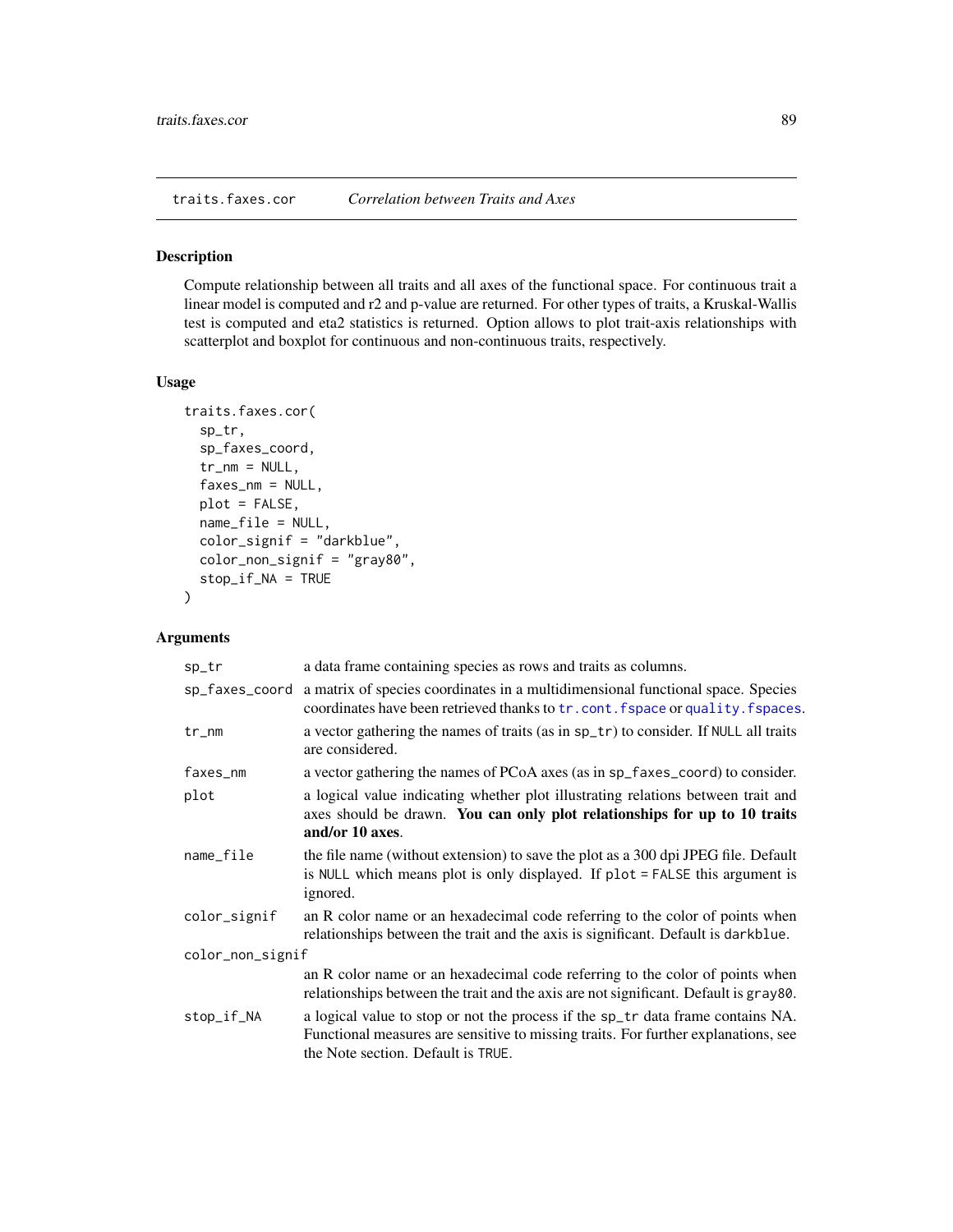1 data frame with for each combination of trait and axis (rows), the name of the test performed, and the corresponding statistics and p-value. If plot = TRUE a multi-panel figure with traits as columns and axes as rows is also plotted. When relationships between trait and axis is significant the points are colored, else they remain grayish.

## Author(s)

Nicolas Loiseau and Sebastien Villeger

```
# Load Species x Traits Data
data("fruits_traits", package = "mFD")
# Load Traits categories dataframe
data("fruits_traits_cat", package = "mFD")
# Compute Functional Distance
sp_dist_fruits <- mFD::funct.dist(sp_tr = fruits_traits,
tr_cat = fruits_traits_cat,
metric = "gower",
scale_euclid = "scale_center",
ordinal_var = "classic",
weight_type = "equal",
stop_if_NA = TRUE)
# Compute Functional Spaces Quality (to retrieve species coordinates)
fspaces_quality_fruits <- mFD::quality.fspaces(
 sp\_dist = sp\_dist\_fruits,
 maxdim\_pcoa = 10,
 deviation_weighting = "absolute",
 fdist\_scaling = FALSE,
 fdendro = "average")
# Retrieve Species Coordinates
sp_faxes_coord_fruits <- fspaces_quality_fruits$details_fspaces$sp_pc_coord
# Compute Correlation between Traits and Functional Axes
mFD::traits.faxes.cor(
 sp_tr = fruits_traits,
 sp_faxes_coord = sp_faxes_coord_fruits,
 tr_{nm} = NULL,
 faxes_nm = NULL,<br>pame^{-f+1} = NULL,name_file = NULL,
 color_signif = "darkblue",
 color_non_signif = "gray80")
```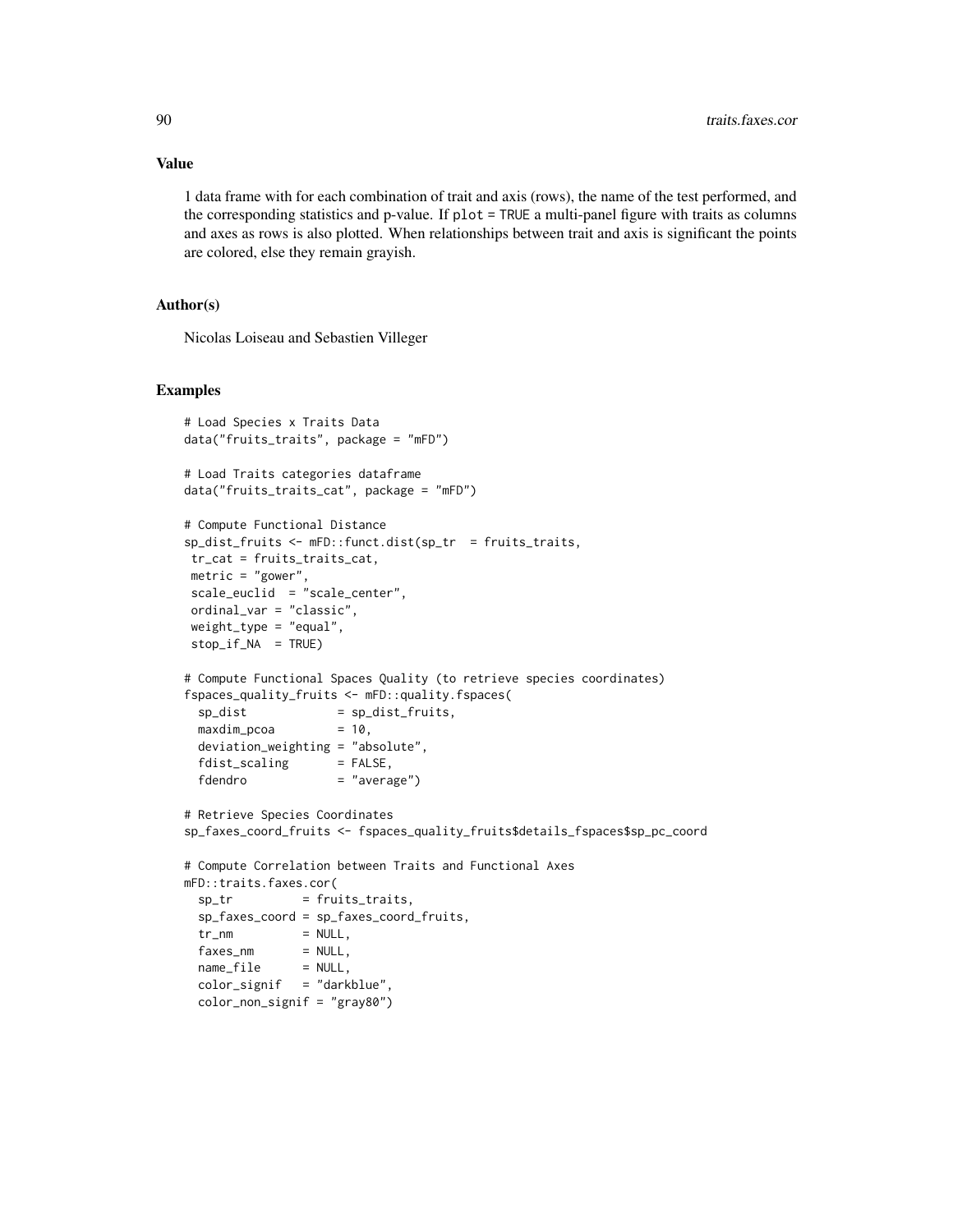<span id="page-90-0"></span>vertices *Compute vertices of the Minimal Convex Hull shaping species from a single assemblage in a multidimensional functional space*

## Description

This function identifies species that are vertices of the minimal convex hull enclosing a community in a multidimensional functional space. This function is using the [convhulln](#page-0-0) function.

## Usage

```
vertices(sp_faxes_coord, order_2D = FALSE, check_input = FALSE)
```
## Arguments

|             | sp_faxes_coord a matrix of species coordinates in a chosen functional space. Species coordinates<br>have been retrieved thanks to tr. cont. fspace or quality. fspaces.                                                            |
|-------------|------------------------------------------------------------------------------------------------------------------------------------------------------------------------------------------------------------------------------------|
| order 2D    | a logical value defining whether vertices names are reordered so that they define<br>a convex polygon in 2D which is convenient for plotting. Default is FALSE,<br>vertices ordered as in row names of 'sp_faxes_coord'.           |
| check_input | a logical value defining whether inputs are checked before computation: species<br>names must be put as row names, there must be no NA and species number must<br>be superior to (axes number $+1$ ). Default: check_input = TRUE. |

## Value

A vector containing names of species being vertices vert\_nm.

## Author(s)

Camille Magneville and Sebastien Villeger

```
# Load Species*Traits dataframe:
data("fruits_traits", package = "mFD")
# Load Assemblages*Species dataframe:
data("baskets_fruits_weights", package = "mFD")
# Load Traits categories dataframe:
data("fruits_traits_cat", package = "mFD")
# Compute functional distance
sp\_dist\_fruits \leftarrow mFD::funct.dist(sp\_tr = fruits\_traits,tr_{cat} = fruits_traits_cat,<br>mothic
                                   metric = "gower",
                                   scale_euclid = "scale_center",
```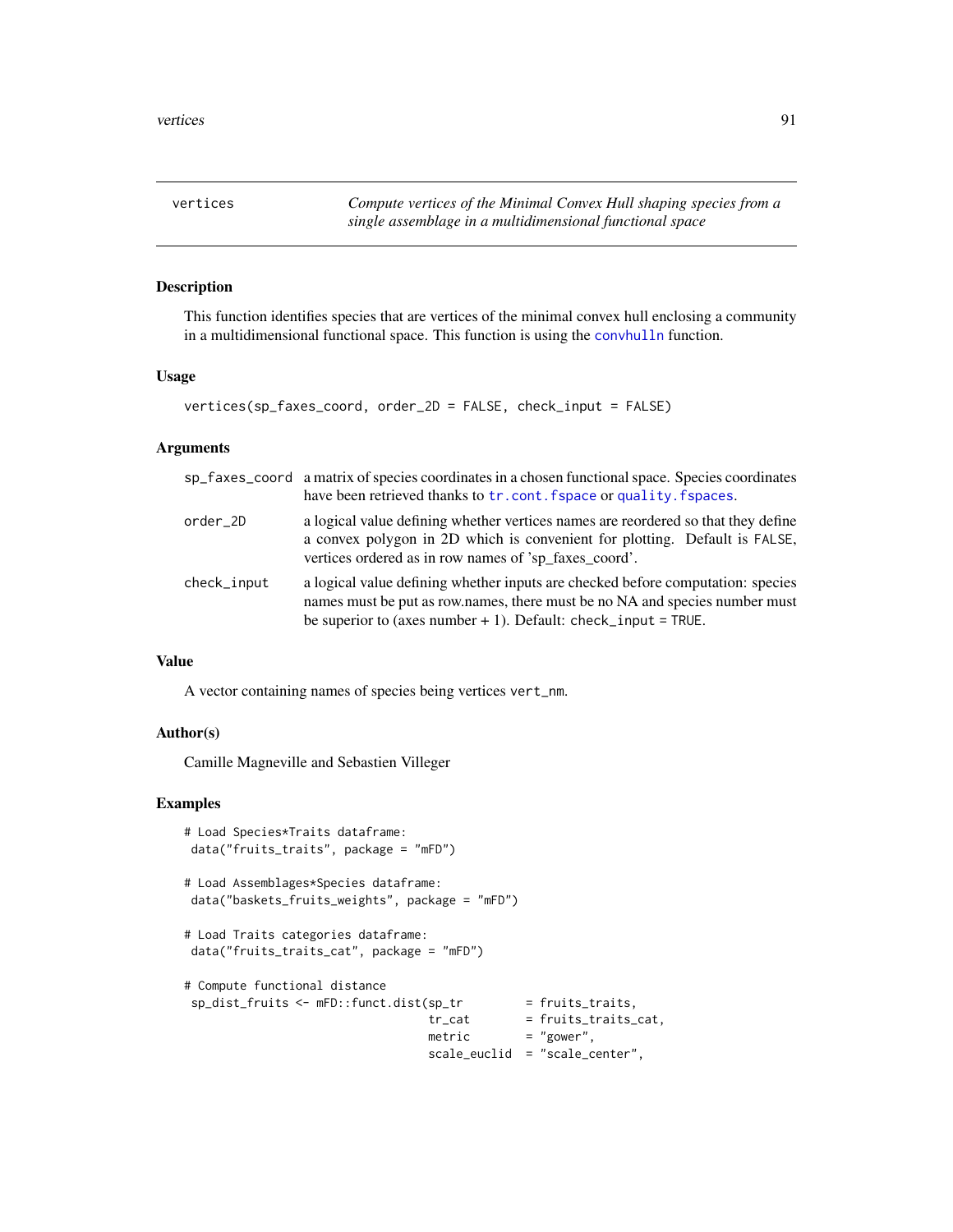92 vertices

```
ordinal_var = "classic",
                                 weight_type = "equal",
                                stop_if_NA = TRUE)
# Compute functional spaces quality to retrieve species coordinates matrix:
fspaces_quality_fruits <- mFD::quality.fspaces(
                               sp\_dist = sp\_dist\_fruits,
                               maxdim\_pcoa = 10,
                               deviation_weighting = "absolute",
                               fdist\_scaling = FALSE,
                               fdendro = "average")
# Retrieve species coordinates matrix:
sp_faxes_coord_fruits <- fspaces_quality_fruits$details_fspaces$sp_pc_coord
# Compute vertices and order them clockwise:
vert_nm <- vertices(sp_faxes_coord_fruits[ , c("PC1", "PC2")],
 order_2D = TRUE, check_input = TRUE)
vert_nm
```